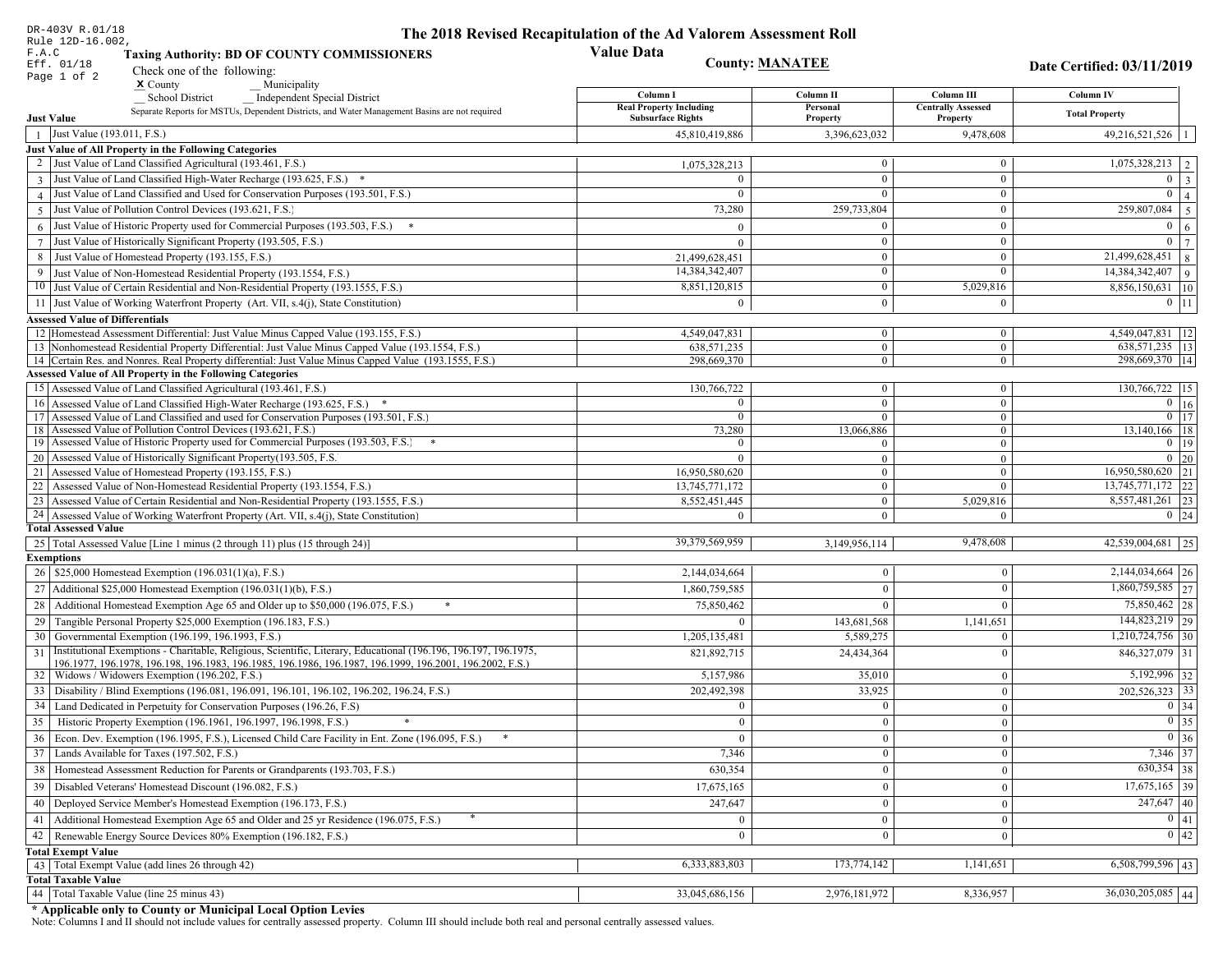**Taxing Authority: BD OF COUNTY COMMISSIONERS** 

## Reconciliation of Preliminary and Final Tax Roll

| $\mathbf{1}$            | Operating Taxable Value as Shown on Preliminary Tax Roll                                           | 36,059,212,765    |
|-------------------------|----------------------------------------------------------------------------------------------------|-------------------|
| $\overline{\mathbf{2}}$ | Additions to Operating Taxable Value Resulting from Petitions to the VAB                           | $\Omega$          |
| 3                       | Deductions from Operating Taxable Value Resulting from Petitions to the VAB                        | 7,280,114         |
| 4                       | Subtotal $(1 + 2 - 3 = 4)$                                                                         | 36,052,013,131    |
| 5                       | Other Additions to Operating Taxable Value                                                         | 274,066,563       |
| 6                       | Other Deductions from Operating Taxable Value                                                      | 295,794,129       |
| 7                       | Operating Taxable Value Shown on Final Tax Roll $(4 + 5 - 6 = 7)$                                  | 36,030,205,085    |
|                         | <b>Selected Just Values</b>                                                                        | <b>Just Value</b> |
| 8                       | Just Value of Subsurface Rights (this amount included in Line 1, Column I, Page One) 193.481, F.S. | 996,527           |
| 9                       | Just Value of Centrally Assessed Railroad Property Value                                           | 6,882,751         |
| 10                      | Just Value of Centrally Assessed Private Car Line Property Value                                   | 2,595,857         |

Note: Sum of items 9 and 10 should equal centrally assessed just value on page 1, line 1, column III.

## **Homestead Portability**

| - -          | <b>THE PART</b><br>.<br>l Differential<br>ranster of<br>us Receiving.<br>* Homestead<br>'arcels<br>. . | $^{\prime}$ / I |
|--------------|--------------------------------------------------------------------------------------------------------|-----------------|
| $\sim$<br>-- | Transferred<br>Differential<br>Value of<br>Homestead i                                                 | $\prime$        |

|    |                                  | Column 1                                         | $C$ olumn 2                |  |
|----|----------------------------------|--------------------------------------------------|----------------------------|--|
|    | <b>Total Parcels or Accounts</b> | <b>Personal Property</b><br><b>Real Property</b> |                            |  |
|    |                                  | Parcels                                          | Accounts                   |  |
| 13 | Fotal Parcels or Accounts        | 186,788                                          | ,507<br>$\cap$<br>$\sim$ 1 |  |

#### **Property with Reduced Assessed Value**

| 14 | Land Classified Agricultural (193.461, F.S.)                                                 | 2,346  |    |
|----|----------------------------------------------------------------------------------------------|--------|----|
| 15 | Land Classified High-Water Recharge (193.625, F.S.)                                          |        |    |
| 16 | Land Classified and Used for Conservation Purposes (193.501, F.S.)                           |        |    |
| 17 | Pollution Control Devices (193.621, F.S.)                                                    |        | 24 |
| 18 | Historic Property used for Commercial Purposes (193.503, F.S.) *                             |        |    |
| 19 | Historically Significant Property (193.505, F.S.)                                            |        |    |
| 20 | Homestead Property; Parcels with Capped Value (193.155, F.S.)                                | 77,254 |    |
| 21 | Non-Homestead Residential Property; Parcels with Capped Value (193.1554, F.S.)               | 31,253 |    |
| 22 | Certain Residential and Non-Residential Property; Parcels with Capped Value (193.1555, F.S.) | 3,424  |    |
| 23 | Working Waterfront Property (Art. VII, s.4(j), State Constitution)                           |        |    |

## **Other Reductions in Assessed Value**

| 24    | (197.502, F.S.)<br>Lands Available for Taxes (                                                                |     |  |
|-------|---------------------------------------------------------------------------------------------------------------|-----|--|
| - - - | (193.703)<br>ad Assessment Reduction for Parents or Grandparents ( <sup>16</sup> )<br>. <sub>i</sub> omestead |     |  |
| -26   | <sup>1</sup> Veterans' Homestead Discount (196.082, F.S.)<br>Disabled                                         | 186 |  |

## \* Applicable only to County or Municipal Local Option Levies

Date Certified: 03/11/2019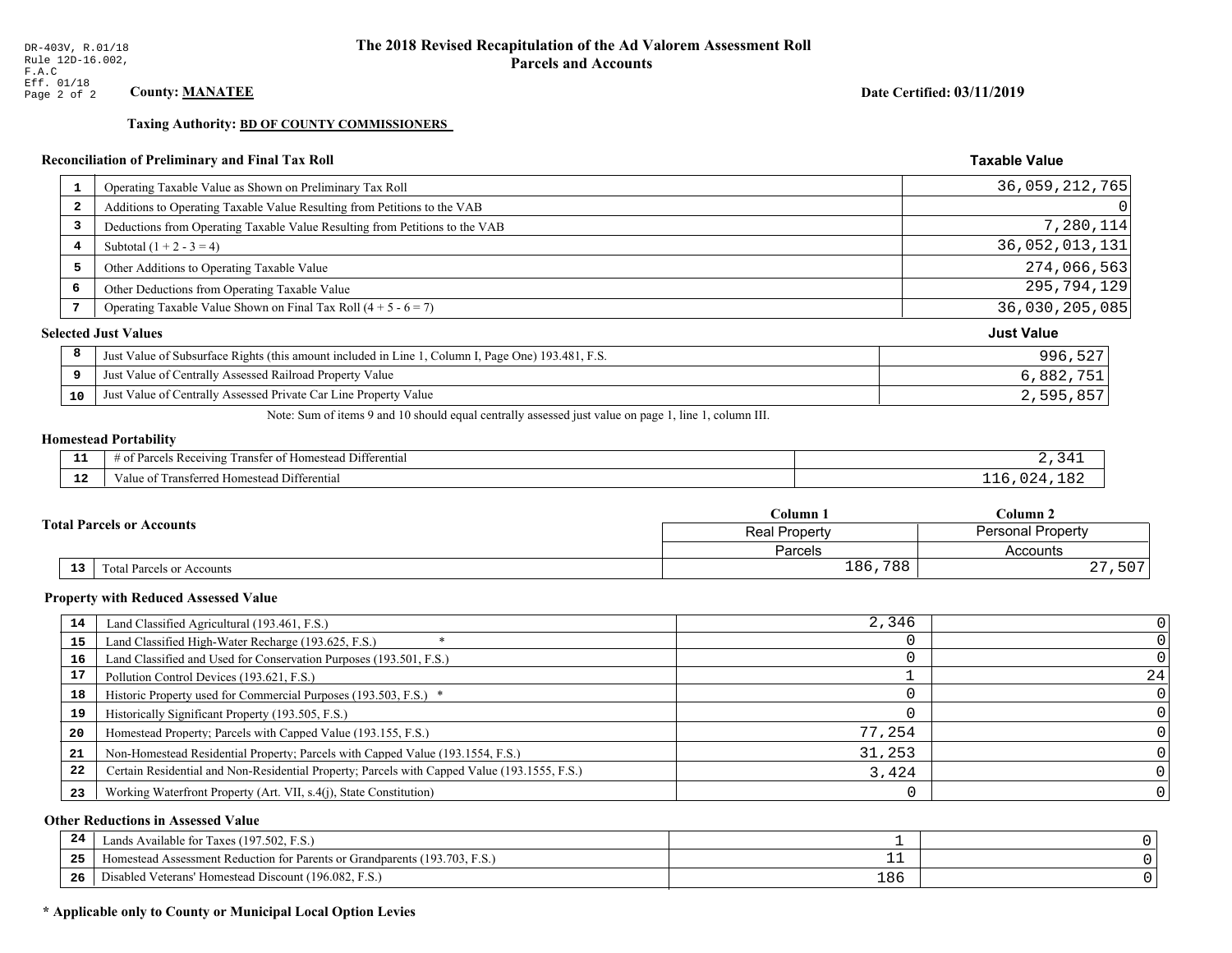| DR-403V R.01/18                                                                                                                                                                                                                    | The 2018 Revised Recapitulation of the Ad Valorem Assessment Roll |                              |                                       |                                  |
|------------------------------------------------------------------------------------------------------------------------------------------------------------------------------------------------------------------------------------|-------------------------------------------------------------------|------------------------------|---------------------------------------|----------------------------------|
| Rule 12D-16.002,<br>F.A.C<br><b>Taxing Authority: BD OF COUNTY COMM-UNINCORP</b>                                                                                                                                                   | <b>Value Data</b>                                                 |                              |                                       |                                  |
| Eff. 01/18<br>Check one of the following:                                                                                                                                                                                          | <b>County: MANATEE</b>                                            |                              |                                       | Date Certified: 03/11/2019       |
| Page 1 of 2<br>$x$ County<br>Municipality                                                                                                                                                                                          |                                                                   |                              |                                       |                                  |
| <b>School District</b><br><b>Independent Special District</b>                                                                                                                                                                      | Column I                                                          | Column II                    | Column III                            | Column IV                        |
| Separate Reports for MSTUs, Dependent Districts, and Water Management Basins are not required<br><b>Just Value</b>                                                                                                                 | <b>Real Property Including</b><br><b>Subsurface Rights</b>        | Personal<br>Property         | <b>Centrally Assessed</b><br>Property | <b>Total Property</b>            |
| Just Value (193.011, F.S.)<br>$\overline{1}$                                                                                                                                                                                       | 33,235,729,973                                                    | 2,988,372,859                | 8,225,808                             | 36,232,328,640                   |
| Just Value of All Property in the Following Categories                                                                                                                                                                             |                                                                   |                              |                                       |                                  |
| 2 Just Value of Land Classified Agricultural (193.461, F.S.)                                                                                                                                                                       | 1,068,036,001                                                     | $\overline{0}$               | $\mathbf{0}$                          | 1,068,036,001                    |
| 3 Just Value of Land Classified High-Water Recharge (193.625, F.S.) *                                                                                                                                                              |                                                                   | $\overline{0}$               | $\theta$                              | $\theta$                         |
| 4 Just Value of Land Classified and Used for Conservation Purposes (193.501, F.S.)                                                                                                                                                 |                                                                   | $\overline{0}$               | $\mathbf{0}$                          | $\Omega$                         |
| Just Value of Pollution Control Devices (193.621, F.S.)<br>$\overline{5}$                                                                                                                                                          | 73,280                                                            | 255,780,449                  | $\mathbf{0}$                          | 255,853,729<br>-5                |
| $6$ Just Value of Historic Property used for Commercial Purposes (193.503, F.S.)                                                                                                                                                   |                                                                   | $\theta$                     | $\mathbf{0}$                          | $\Omega$<br>6                    |
| 7 Just Value of Historically Significant Property (193.505, F.S.)                                                                                                                                                                  | $\Omega$                                                          | $\theta$                     | $\mathbf{0}$                          | $\bf{0}$                         |
| 8 Just Value of Homestead Property (193.155, F.S.)                                                                                                                                                                                 | 17,388,779,853                                                    | $\overline{0}$               | $\mathbf{0}$                          | 17,388,779,853<br>$\overline{8}$ |
| Just Value of Non-Homestead Residential Property (193.1554, F.S.)<br>9                                                                                                                                                             | 8,536,940,913                                                     | $\overline{0}$               | $\theta$                              | 8,536,940,913<br>$\overline{9}$  |
| 10 Just Value of Certain Residential and Non-Residential Property (193.1555, F.S.)                                                                                                                                                 | 6,241,973,206                                                     | 0                            | 4,348,763                             | 6,246,321,969 10                 |
| 11 Just Value of Working Waterfront Property (Art. VII, s.4(j), State Constitution)                                                                                                                                                |                                                                   | $\theta$                     | $\mathbf{0}$                          | $0 \vert 11$                     |
| <b>Assessed Value of Differentials</b>                                                                                                                                                                                             |                                                                   |                              |                                       |                                  |
| 12 Homestead Assessment Differential: Just Value Minus Capped Value (193.155, F.S.)                                                                                                                                                | 3,422,829,016                                                     | $\overline{0}$               | $\mathbf{0}$                          | 3,422,829,016   12               |
| 13 Nonhomestead Residential Property Differential: Just Value Minus Capped Value (193.1554, F.S.)                                                                                                                                  | 371,536,600                                                       | $\overline{0}$               | $\overline{0}$                        | $\overline{371,536,600}$   13    |
| 14 Certain Res. and Nonres. Real Property differential: Just Value Minus Capped Value (193.1555, F.S.)                                                                                                                             | 153.167.459                                                       | $\overline{0}$               | $\overline{0}$                        | 153, 167, 459   14               |
| <b>Assessed Value of All Property in the Following Categories</b>                                                                                                                                                                  |                                                                   |                              |                                       |                                  |
| 15 Assessed Value of Land Classified Agricultural (193.461, F.S.)                                                                                                                                                                  | 130,558,555                                                       | $\overline{0}$               | $\boldsymbol{0}$                      | 130,558,555 15                   |
| 16 Assessed Value of Land Classified High-Water Recharge (193.625, F.S.) *<br>17 Assessed Value of Land Classified and used for Conservation Purposes (193.501, F.S.)                                                              | $\Omega$<br>$\Omega$                                              | $\overline{0}$               | $\mathbf{0}$                          | $\overline{0}$ 16                |
| 18 Assessed Value of Pollution Control Devices (193.621, F.S.)                                                                                                                                                                     | 73,280                                                            | $\overline{0}$<br>12,671,551 | $\overline{0}$<br>$\overline{0}$      | $0 \mid 17$<br>12,744,831   18   |
| 19 Assessed Value of Historic Property used for Commercial Purposes (193.503, F.S.)                                                                                                                                                |                                                                   | $\mathbf{0}$                 | $\overline{0}$                        | $0$   19                         |
| 20 Assessed Value of Historically Significant Property (193.505, F.S.                                                                                                                                                              |                                                                   | $\overline{0}$               | $\overline{0}$                        | $0\quad20$                       |
| 21 Assessed Value of Homestead Property (193.155, F.S.)                                                                                                                                                                            | 13,965,950,837                                                    | $\overline{0}$               | $\theta$                              | 13,965,950,837 21                |
| 22   Assessed Value of Non-Homestead Residential Property (193.1554, F.S.)                                                                                                                                                         | 8,165,404,313                                                     | $\overline{0}$               | $\Omega$                              | 8,165,404,313 22                 |
| 23 Assessed Value of Certain Residential and Non-Residential Property (193.1555, F.S.)                                                                                                                                             | 6,088,805,747                                                     | $\overline{0}$               | 4,348,763                             | $6,093,154,510$ 23               |
| 24 Assessed Value of Working Waterfront Property (Art. VII, s.4(j), State Constitution)                                                                                                                                            |                                                                   | $\overline{0}$               | $\Omega$                              | $0 \mid 24$                      |
| <b>Total Assessed Value</b>                                                                                                                                                                                                        |                                                                   |                              |                                       |                                  |
| 25   Total Assessed Value [Line 1 minus (2 through 11) plus (15 through 24)]                                                                                                                                                       | 28,350,719,452                                                    | 2,745,263,961                | 8,225,808                             | $31,104,209,221$ 25              |
| <b>Exemptions</b>                                                                                                                                                                                                                  |                                                                   |                              |                                       |                                  |
| 26   \$25,000 Homestead Exemption (196.031(1)(a), F.S.)                                                                                                                                                                            | 1,764,062,954                                                     | $\mathbf{0}$                 | $\mathbf{0}$                          | $1,764,062,954$ 26               |
| 27   Additional \$25,000 Homestead Exemption (196.031(1)(b), F.S.)                                                                                                                                                                 | 1,544,598,392                                                     | $\overline{0}$               | $\mathbf{0}$                          | 1,544,598,392 27                 |
| 28 Additional Homestead Exemption Age 65 and Older up to \$50,000 (196.075, F.S.)                                                                                                                                                  | 57,601,768                                                        | $\overline{0}$               | $\Omega$                              | $57,601,768$ 28                  |
| 29 Tangible Personal Property \$25,000 Exemption (196.183, F.S.)                                                                                                                                                                   | $\theta$                                                          | 109,241,189                  | 971,976                               | $110,213,165$ 29                 |
| 30 Governmental Exemption (196.199, 196.1993, F.S.)                                                                                                                                                                                | 806,795,800                                                       | 4,033,741                    | $\Omega$                              | $810,829,541$ 30                 |
| Institutional Exemptions - Charitable, Religious, Scientific, Literary, Educational (196.196, 196.197, 196.1975,<br>31<br>196.1977, 196.1978, 196.198, 196.1983, 196.1985, 196.1986, 196.1987, 196.1999, 196.2001, 196.2002, F.S.) | 497,774,521                                                       | 17,068,348                   | $\Omega$                              | 514,842,869 31                   |
| 32   Widows / Widowers Exemption (196.202, F.S.)                                                                                                                                                                                   | 3,942,086                                                         | 32,060                       | $\bf{0}$                              | $3,974,146$ 32                   |
| 33   Disability / Blind Exemptions (196.081, 196.091, 196.101, 196.102, 196.202, 196.24, F.S.)                                                                                                                                     | 172,221,200                                                       | 33,005                       | $\mathbf{0}$                          | $172,254,205$ 33                 |
| 34 Land Dedicated in Perpetuity for Conservation Purposes (196.26, F.S)                                                                                                                                                            | $\mathbf{0}$                                                      | $\overline{0}$               | $\mathbf{0}$                          | $0 \mid 34$                      |
| 35 Historic Property Exemption (196.1961, 196.1997, 196.1998, F.S.)                                                                                                                                                                | $\mathbf{0}$                                                      | $\vert 0 \vert$              | 0                                     | $\boxed{0}$ 35                   |
| 36 Econ. Dev. Exemption (196.1995, F.S.), Licensed Child Care Facility in Ent. Zone (196.095, F.S.)                                                                                                                                | $\overline{0}$                                                    | $\boldsymbol{0}$             | $\mathbf{0}$                          | $0\vert 36$                      |
| 37 Lands Available for Taxes (197.502, F.S.)                                                                                                                                                                                       | 7,346                                                             | $\overline{0}$               | $\bf{0}$                              | 7,346 37                         |
| 38   Homestead Assessment Reduction for Parents or Grandparents (193.703, F.S.)                                                                                                                                                    | 612,423                                                           | $\mathbf{0}$                 | $\mathbf{0}$                          | $612,423$ 38                     |
| 39   Disabled Veterans' Homestead Discount (196.082, F.S.)                                                                                                                                                                         | 15,126,328                                                        | $\mathbf{0}$                 | $\overline{0}$                        | $15,126,328$ 39                  |
| 40   Deployed Service Member's Homestead Exemption (196.173, F.S.)                                                                                                                                                                 | 247,647                                                           | $\mathbf{0}$                 | $\bf{0}$                              | $\overline{247,647}$ 40          |
| 41   Additional Homestead Exemption Age 65 and Older and 25 yr Residence (196.075, F.S.)                                                                                                                                           |                                                                   | $\overline{0}$               |                                       | $\boxed{0}$ 41                   |
| 42   Renewable Energy Source Devices 80% Exemption (196.182, F.S.)                                                                                                                                                                 | $\mathbf{0}$                                                      |                              | $\mathbf{0}$                          | $\boxed{0}$ 42                   |
|                                                                                                                                                                                                                                    | $\bf{0}$                                                          | $\overline{0}$               | $\bf{0}$                              |                                  |
| <b>Total Exempt Value</b><br>43 Total Exempt Value (add lines 26 through 42)                                                                                                                                                       | 4,862,990,465                                                     | 130,408,343                  | 971,976                               | 4,994,370,784 43                 |
| <b>Total Taxable Value</b>                                                                                                                                                                                                         |                                                                   |                              |                                       |                                  |
| 44 Total Taxable Value (line 25 minus 43)                                                                                                                                                                                          | 23,487,728,987                                                    | 2,614,855,618                | 7,253,832                             | 26,109,838,437 44                |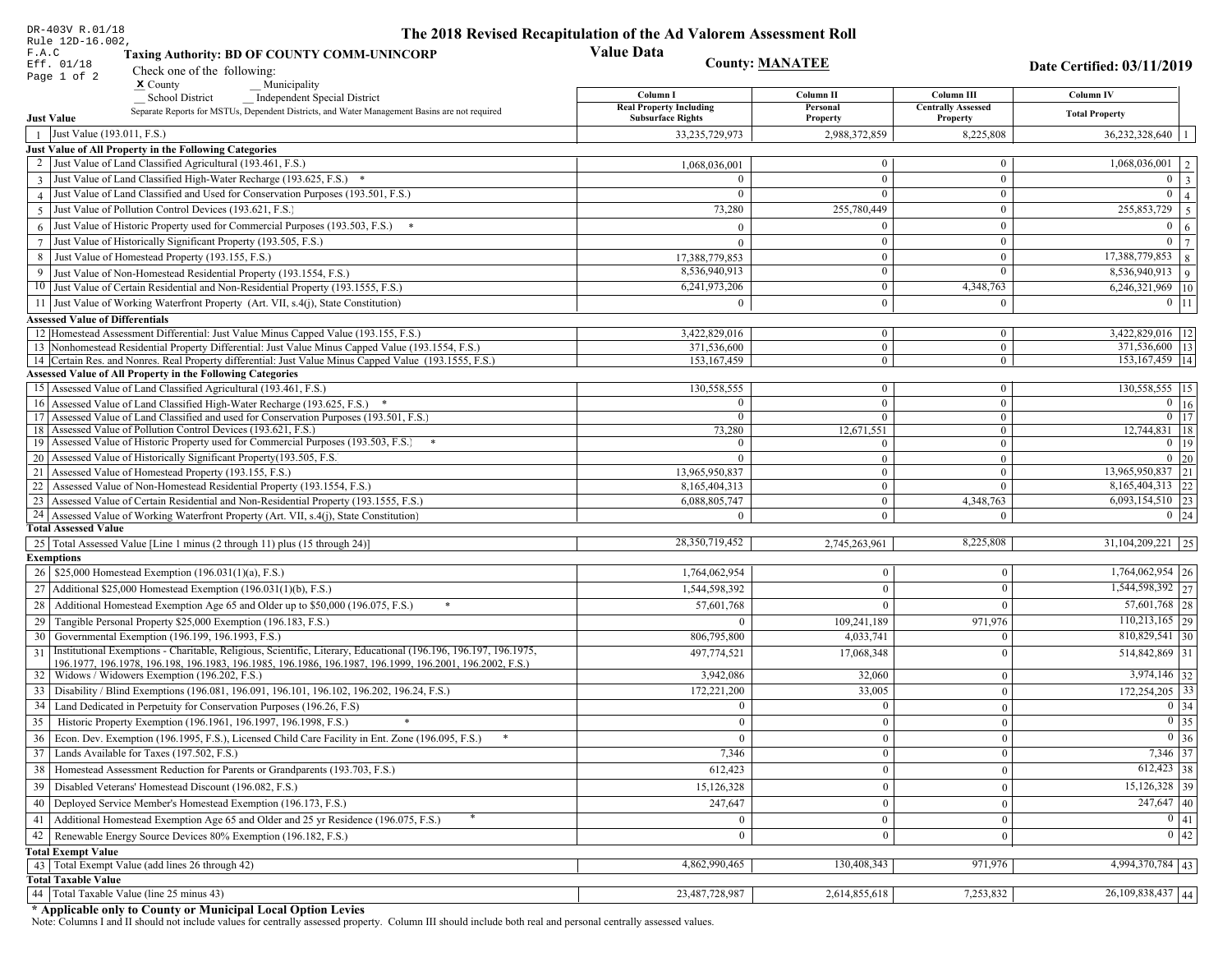**Taxing Authority: BD OF COUNTY COMM-UNINCORP** 

## Reconciliation of Preliminary and Final Tax Roll

| 1                       | Operating Taxable Value as Shown on Preliminary Tax Roll                                           | 26,097,639,088    |
|-------------------------|----------------------------------------------------------------------------------------------------|-------------------|
| $\overline{\mathbf{2}}$ | Additions to Operating Taxable Value Resulting from Petitions to the VAB                           | 0                 |
| 3                       | Deductions from Operating Taxable Value Resulting from Petitions to the VAB                        | 346,819           |
| 4                       | Subtotal $(1 + 2 - 3 = 4)$                                                                         | 26,097,372,749    |
| 5                       | Other Additions to Operating Taxable Value                                                         | 196, 219, 823     |
| 6                       | Other Deductions from Operating Taxable Value                                                      | 183,673,655       |
|                         | Operating Taxable Value Shown on Final Tax Roll $(4 + 5 - 6 = 7)$                                  | 26, 109, 838, 437 |
|                         | <b>Selected Just Values</b>                                                                        | <b>Just Value</b> |
| 8                       | Just Value of Subsurface Rights (this amount included in Line 1, Column I, Page One) 193.481, F.S. | 995,715           |
| 9                       | Just Value of Centrally Assessed Railroad Property Value                                           | 5,997,694         |
| 10                      | Just Value of Centrally Assessed Private Car Line Property Value                                   | 2,228,114         |

Note: Sum of items 9 and 10 should equal centrally assessed just value on page 1, line 1, column III.

## **Homestead Portability**

| - -<br>.     | $\sim$<br>. Differential<br>: Rei<br>eivins<br>ranster<br>$\Delta$<br>,,,,, | QQ  |
|--------------|-----------------------------------------------------------------------------|-----|
| $\sim$<br>-- | Differential<br>' Homestead L<br>ransterred.<br>, anie 1                    | u L |

|    |                                  | Column 1                                  | Column 2            |  |
|----|----------------------------------|-------------------------------------------|---------------------|--|
|    | <b>Total Parcels or Accounts</b> | <b>Personal Property</b><br>Real Property |                     |  |
|    |                                  | Parcels                                   | Accounts            |  |
| 13 | <b>Fotal Parcels or Accounts</b> | .498<br>146                               | $\mathbf{z}$<br>∸ ∸ |  |

#### **Property with Reduced Assessed Value**

| 14 | Land Classified Agricultural (193.461, F.S.)                                                 | 2,325  |    |
|----|----------------------------------------------------------------------------------------------|--------|----|
| 15 | Land Classified High-Water Recharge (193.625, F.S.)                                          |        |    |
| 16 | Land Classified and Used for Conservation Purposes (193.501, F.S.)                           |        |    |
|    | Pollution Control Devices (193.621, F.S.)                                                    |        | 21 |
| 18 | Historic Property used for Commercial Purposes (193.503, F.S.) *                             |        |    |
| 19 | Historically Significant Property (193.505, F.S.)                                            |        |    |
| 20 | Homestead Property; Parcels with Capped Value (193.155, F.S.)                                | 63.172 |    |
| 21 | Non-Homestead Residential Property; Parcels with Capped Value (193.1554, F.S.)               | 20,953 |    |
| 22 | Certain Residential and Non-Residential Property; Parcels with Capped Value (193.1555, F.S.) | 2,422  |    |
| 23 | Working Waterfront Property (Art. VII, s.4(j), State Constitution)                           |        |    |

## **Other Reductions in Assessed Value**

| 24    | (197.502, F.S.)<br>Lands Available for Taxes (                                            |          |  |
|-------|-------------------------------------------------------------------------------------------|----------|--|
| - - - | <sup>1</sup> Assessment Reduction for Parents or Grandparents (193.703, 1)<br>. iomestead | ᅩ        |  |
| -26   | <sup>4</sup> Veterans' Homestead Discount (196.082, F.S.)<br>Disabled                     | r s<br>ᅩ |  |

## \* Applicable only to County or Municipal Local Option Levies

Date Certified: 03/11/2019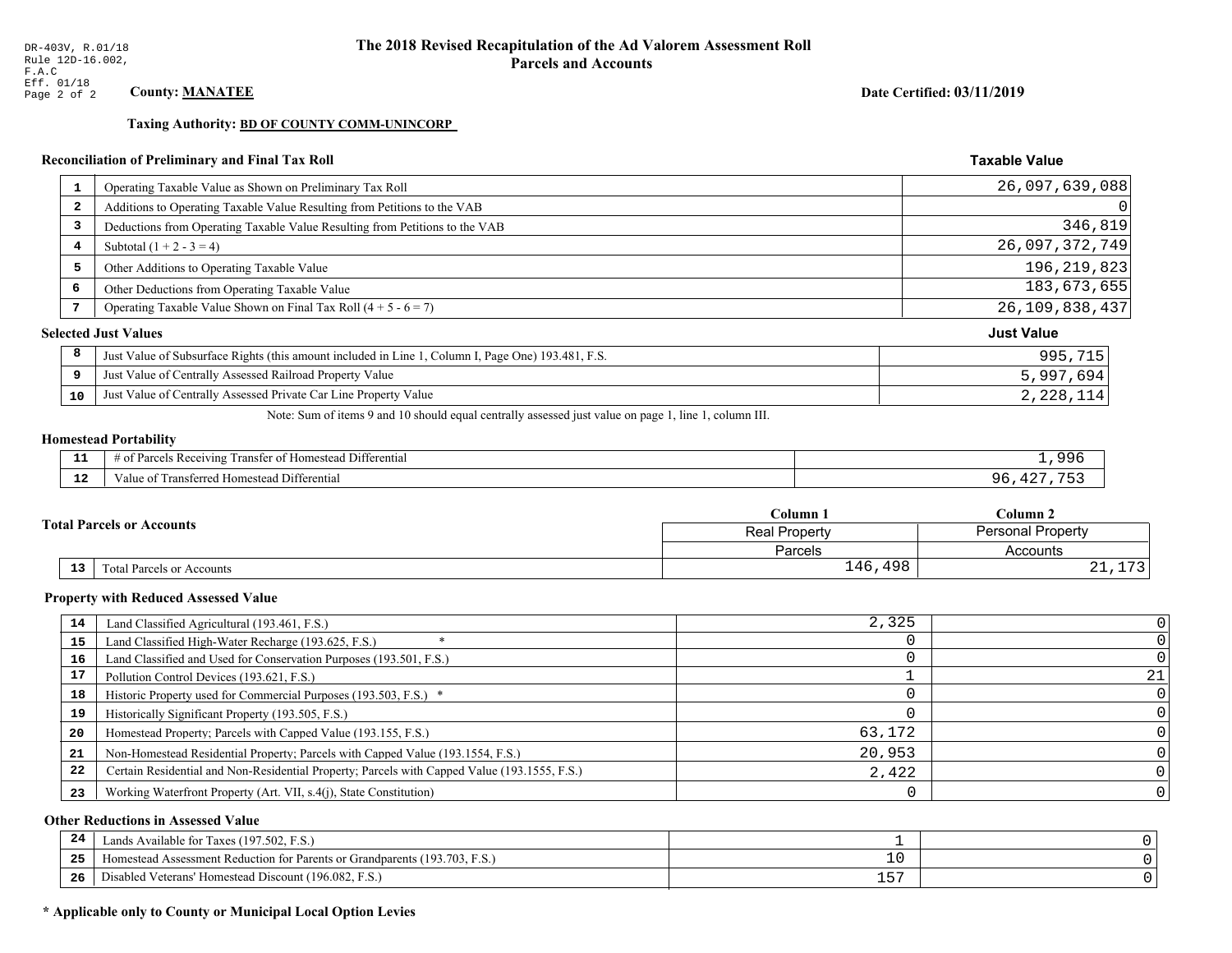|                 | DR-403V R.01/18<br>Rule 12D-16.002,                                                                                                                                                      | The 2018 Revised Recapitulation of the Ad Valorem Assessment Roll |                                |                                       |                                              |
|-----------------|------------------------------------------------------------------------------------------------------------------------------------------------------------------------------------------|-------------------------------------------------------------------|--------------------------------|---------------------------------------|----------------------------------------------|
| F.A.C           | <b>Taxing Authority: PALMAIRE MSTU</b>                                                                                                                                                   | <b>Value Data</b>                                                 |                                |                                       |                                              |
|                 | Eff. 01/18<br>Check one of the following:                                                                                                                                                |                                                                   | <b>County: MANATEE</b>         |                                       | Date Certified: 03/11/2019                   |
|                 | Page 1 of 2<br>$\boldsymbol{\mathsf{x}}$ County<br>Municipality                                                                                                                          |                                                                   |                                |                                       |                                              |
|                 | School District<br><b>Independent Special District</b>                                                                                                                                   | Column I                                                          | Column II                      | Column III                            | <b>Column IV</b>                             |
|                 | Separate Reports for MSTUs, Dependent Districts, and Water Management Basins are not required<br><b>Just Value</b>                                                                       | <b>Real Property Including</b><br><b>Subsurface Rights</b>        | Personal<br>Property           | <b>Centrally Assessed</b><br>Property | <b>Total Property</b>                        |
|                 | Just Value (193.011, F.S.)                                                                                                                                                               | 607,129,685                                                       | $\Omega$                       | $\bf{0}$                              | $607,129,685$   1                            |
|                 | Just Value of All Property in the Following Categories                                                                                                                                   |                                                                   |                                |                                       |                                              |
|                 | 2 Just Value of Land Classified Agricultural (193.461, F.S.)                                                                                                                             | $\theta$                                                          | $\mathbf{0}$                   | $\bf{0}$                              | $0 \mid 2 \mid$                              |
|                 | 3 Just Value of Land Classified High-Water Recharge (193.625, F.S.) *                                                                                                                    | $\theta$                                                          | $\theta$                       | $\mathbf{0}$                          | $0 \mid 3$                                   |
|                 | 4 Just Value of Land Classified and Used for Conservation Purposes (193.501, F.S.)                                                                                                       | $\Omega$                                                          | $\mathbf{0}$                   | $\bf{0}$                              | $0 \mid 4 \mid$                              |
|                 | 5 Just Value of Pollution Control Devices (193.621, F.S.)                                                                                                                                | $\Omega$                                                          | $\Omega$                       | $\overline{0}$                        | $0 \mid 5$                                   |
|                 | $6$ Just Value of Historic Property used for Commercial Purposes (193.503, F.S.)                                                                                                         | $\Omega$                                                          | $\theta$                       | $\mathbf{0}$                          | 6 <sup>1</sup><br>$\mathbf{0}$               |
| $7\phantom{.0}$ | Just Value of Historically Significant Property (193.505, F.S.)                                                                                                                          | $\theta$                                                          | $\overline{0}$                 | $\overline{0}$                        | $\overline{0}$   $\overline{7}$              |
| 8               | Just Value of Homestead Property (193.155, F.S.)                                                                                                                                         | 330,799,089                                                       | $\overline{0}$                 | $\bf{0}$                              | 330,799,089<br>8                             |
| 9               | Just Value of Non-Homestead Residential Property (193.1554, F.S.)                                                                                                                        | 187,170,109                                                       | $\theta$                       | $\mathbf{0}$                          | $\boxed{187,170,109}$ 9                      |
|                 | 10 Just Value of Certain Residential and Non-Residential Property (193.1555, F.S.)                                                                                                       | 89,160,487                                                        | $\overline{0}$                 | $\overline{0}$                        | 89,160,487 10                                |
|                 |                                                                                                                                                                                          |                                                                   | $\Omega$                       | $\mathbf{0}$                          | $0$   11                                     |
|                 | 11 Just Value of Working Waterfront Property (Art. VII, s.4(j), State Constitution)                                                                                                      |                                                                   |                                |                                       |                                              |
|                 | <b>Assessed Value of Differentials</b>                                                                                                                                                   |                                                                   |                                |                                       |                                              |
|                 | 12 Homestead Assessment Differential: Just Value Minus Capped Value (193.155, F.S.)<br>13 Nonhomestead Residential Property Differential: Just Value Minus Capped Value (193.1554, F.S.) | 71,893,966<br>5,099,624                                           | $\overline{0}$<br>$\mathbf{0}$ | $\bf{0}$<br>$\mathbf{0}$              | 71,893,966   12<br>$\overline{5,099,624}$ 13 |
|                 | 14 Certain Res. and Nonres. Real Property differential: Just Value Minus Capped Value (193.1555, F.S.)                                                                                   | 2,773,344                                                         | $\overline{0}$                 | $\overline{0}$                        | 2,773,344 14                                 |
|                 | <b>Assessed Value of All Property in the Following Categories</b>                                                                                                                        |                                                                   |                                |                                       |                                              |
|                 | 15 Assessed Value of Land Classified Agricultural (193.461, F.S.)                                                                                                                        | $\theta$                                                          | $\bf{0}$                       | $\bf{0}$                              | $0$   15                                     |
|                 | 16 Assessed Value of Land Classified High-Water Recharge (193.625, F.S.) *                                                                                                               | $\Omega$                                                          | $\mathbf{0}$                   | $\bf{0}$                              | $\overline{0}$ 16                            |
|                 | 17 Assessed Value of Land Classified and used for Conservation Purposes (193.501, F.S.)                                                                                                  | $\bf{0}$                                                          | $\mathbf{0}$                   | $\bf{0}$                              | $\boxed{0}$ 17                               |
|                 | 18 Assessed Value of Pollution Control Devices (193.621, F.S.)                                                                                                                           | $\mathbf{0}$                                                      | $\mathbf{0}$                   | $\overline{0}$                        | $0$ 18                                       |
|                 | 19 Assessed Value of Historic Property used for Commercial Purposes (193.503, F.S.)                                                                                                      | $\bf{0}$                                                          | $\mathbf{0}$                   | $\bf{0}$                              | $\boxed{0}$ 19                               |
|                 | 20 Assessed Value of Historically Significant Property (193.505, F.S.                                                                                                                    | $\theta$                                                          | $\overline{0}$                 | $\overline{0}$                        | $0 \mid 20$                                  |
|                 | 21 Assessed Value of Homestead Property (193.155, F.S.)                                                                                                                                  | 258,905,123                                                       | $\overline{0}$                 | $\bf{0}$                              | 258,905,123 21                               |
|                 | 22 Assessed Value of Non-Homestead Residential Property (193.1554, F.S.)                                                                                                                 | 182,070,485                                                       | $\overline{0}$                 | $\mathbf{0}$                          | 182,070,485 22                               |
|                 | 23 Assessed Value of Certain Residential and Non-Residential Property (193.1555, F.S.)                                                                                                   | 86, 387, 143                                                      | $\bf{0}$                       | $\bf{0}$                              | 86, 387, 143 23                              |
|                 | 24 Assessed Value of Working Waterfront Property (Art. VII, s.4(j), State Constitution)                                                                                                  | $\Omega$                                                          | $\overline{0}$                 | $\bf{0}$                              | $0 \mid 24$                                  |
|                 | <b>Total Assessed Value</b>                                                                                                                                                              |                                                                   |                                |                                       |                                              |
|                 | 25 Total Assessed Value [Line 1 minus (2 through 11) plus (15 through 24)]                                                                                                               | 527, 362, 751                                                     | $\overline{0}$                 | 0                                     | $\overline{527,362,751}$ 25                  |
|                 | <b>Exemptions</b>                                                                                                                                                                        |                                                                   |                                |                                       |                                              |
|                 | 26   \$25,000 Homestead Exemption (196.031(1)(a), F.S.)                                                                                                                                  | 35,450,000                                                        | $\bf{0}$                       | $\boldsymbol{0}$                      | $35,450,000$   26                            |
|                 | 27   Additional \$25,000 Homestead Exemption $(196.031(1)(b), F.S.)$                                                                                                                     | 34,373,668                                                        | $\mathbf{0}$                   | $\mathbf{0}$                          | 34, 373, 668 27                              |
|                 | 28 Additional Homestead Exemption Age 65 and Older up to \$50,000 (196.075, F.S.)                                                                                                        | 1,593,222                                                         | $\overline{0}$                 | $\mathbf{0}$                          | $1,593,222$ 28                               |
| 29              | Tangible Personal Property \$25,000 Exemption (196.183, F.S.)                                                                                                                            | $\Omega$                                                          | $\mathbf{0}$                   | $\boldsymbol{0}$                      | $\boxed{0}$ 29                               |
| 30              | Governmental Exemption (196.199, 196.1993, F.S.)                                                                                                                                         | 100                                                               | $\overline{0}$                 | $\boldsymbol{0}$                      | $100 \big  30$                               |
| 31              | Institutional Exemptions - Charitable, Religious, Scientific, Literary, Educational (196.196, 196.197, 196.1975,                                                                         |                                                                   | $\Omega$                       | $\mathbf{0}$                          | 0 31                                         |
|                 | 196.1977, 196.1978, 196.198, 196.1983, 196.1985, 196.1986, 196.1987, 196.1999, 196.2001, 196.2002, F.S.)                                                                                 |                                                                   |                                |                                       |                                              |
|                 | 32   Widows / Widowers Exemption (196.202, F.S.)                                                                                                                                         | 147,100                                                           | $\mathbf{0}$                   | $\mathbf{0}$                          | $147,100$ 32                                 |
|                 | 33 Disability / Blind Exemptions (196.081, 196.091, 196.101, 196.102, 196.202, 196.24, F.S.)                                                                                             | 3,056,375                                                         | $\overline{0}$                 | $\mathbf{0}$                          | $3,056,375$ 33                               |
|                 | Land Dedicated in Perpetuity for Conservation Purposes (196.26, F.S)                                                                                                                     | $\Omega$                                                          | $\overline{0}$                 | $\overline{0}$                        | $0 \mid 34$                                  |
|                 | 35 Historic Property Exemption (196.1961, 196.1997, 196.1998, F.S.)                                                                                                                      | $\mathbf{0}$                                                      | 0 <sup>1</sup>                 | $\vert$ 0                             | $\boxed{0}$ 35                               |
|                 | 36 Econ. Dev. Exemption (196.1995, F.S.), Licensed Child Care Facility in Ent. Zone (196.095, F.S.)                                                                                      | $\mathbf{0}$                                                      | $\overline{0}$                 | $\mathbf{0}$                          | $0 \mid 36$                                  |
|                 | 37 Lands Available for Taxes (197.502, F.S.)                                                                                                                                             | $\mathbf{0}$                                                      | $\vert 0 \vert$                | $\mathbf{0}$                          | $\boxed{0}$ 37                               |
|                 | 38   Homestead Assessment Reduction for Parents or Grandparents (193.703, F.S.)                                                                                                          | 52,392                                                            | $\bf{0}$                       | $\mathbf{0}$                          | 52,392 38                                    |
| 39              | Disabled Veterans' Homestead Discount (196.082, F.S.)                                                                                                                                    | 457,203                                                           | $\bf{0}$                       | $\mathbf{0}$                          | $457,203$ 39                                 |
| 40              | Deployed Service Member's Homestead Exemption (196.173, F.S.)                                                                                                                            | $\theta$                                                          | $\mathbf{0}$                   | $\mathbf{0}$                          | $\boxed{0}$ 40                               |
| 41              | Additional Homestead Exemption Age 65 and Older and 25 yr Residence (196.075, F.S.)                                                                                                      | $\overline{0}$                                                    | $\bf{0}$                       | $\boldsymbol{0}$                      | $\boxed{0}$ 41                               |
|                 | 42   Renewable Energy Source Devices 80% Exemption (196.182, F.S.)                                                                                                                       | $\overline{0}$                                                    | $\vert 0 \vert$                | $\mathbf{0}$                          | $0 \mid 42$                                  |
|                 | <b>Total Exempt Value</b>                                                                                                                                                                |                                                                   |                                |                                       |                                              |
|                 | 43 Total Exempt Value (add lines 26 through 42)                                                                                                                                          | 75,130,060                                                        | 0                              | $\boldsymbol{0}$                      | $75,130,060$ 43                              |
|                 | <b>Total Taxable Value</b>                                                                                                                                                               |                                                                   |                                |                                       |                                              |
|                 | 44 Total Taxable Value (line 25 minus 43)                                                                                                                                                | 452,232,691                                                       | 0                              | $\overline{0}$                        | $\overline{452,232,691}$ 44                  |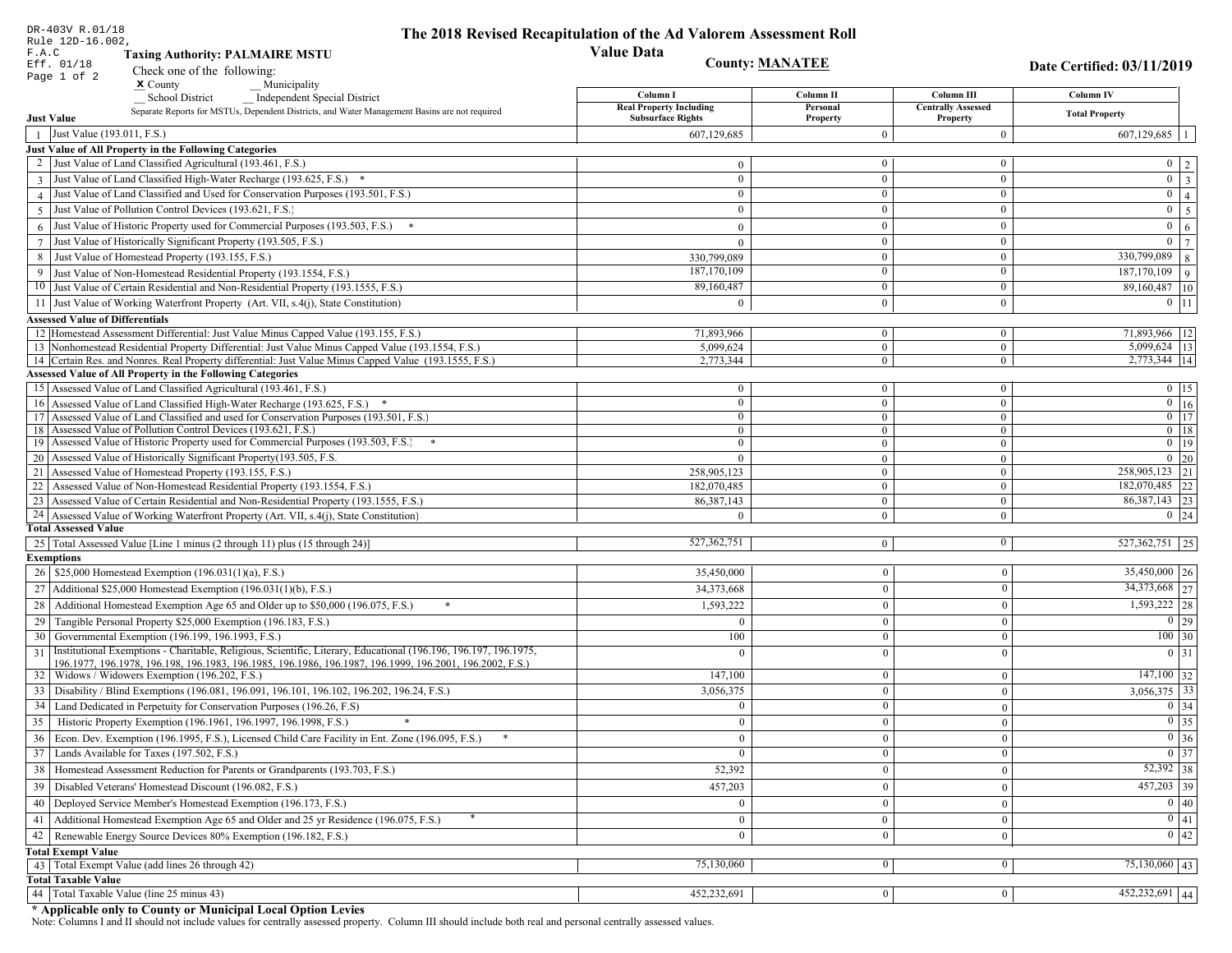# **Taxing Authority: PALMAIRE MSTU**

## Reconciliation of Preliminary and Final Tax Roll

| 1                       | Operating Taxable Value as Shown on Preliminary Tax Roll                                           | 453,633,456       |
|-------------------------|----------------------------------------------------------------------------------------------------|-------------------|
| $\overline{\mathbf{2}}$ | Additions to Operating Taxable Value Resulting from Petitions to the VAB                           |                   |
| 3                       | Deductions from Operating Taxable Value Resulting from Petitions to the VAB                        | 113,394           |
| 4                       | Subtotal $(1 + 2 - 3 = 4)$                                                                         | 453,520,062       |
| 5                       | Other Additions to Operating Taxable Value                                                         | 598,834           |
| 6                       | Other Deductions from Operating Taxable Value                                                      | 1,886,205         |
|                         | Operating Taxable Value Shown on Final Tax Roll $(4 + 5 - 6 = 7)$                                  | 452,232,691       |
|                         | <b>Selected Just Values</b>                                                                        | <b>Just Value</b> |
| 8                       | Just Value of Subsurface Rights (this amount included in Line 1, Column I, Page One) 193.481, F.S. |                   |
| 9                       | Just Value of Centrally Assessed Railroad Property Value                                           |                   |
| 10                      | Just Value of Centrally Assessed Private Car Line Property Value                                   |                   |
|                         |                                                                                                    |                   |

Note: Sum of items 9 and 10 should equal centrally assessed just value on page 1, line 1, column III.

#### **Homestead Portability**

| . . | <b>THE PART</b><br>l Differential<br>$\therefore$ Receiving<br>ranster of<br>: Homestead<br>* Parce<br>-01 |  |
|-----|------------------------------------------------------------------------------------------------------------|--|
| . . | $\sim$<br>Transferred Homestead Differential<br>∕aluc                                                      |  |

|  |                                  | C <b>olumn</b> 1     | Column 2          |  |
|--|----------------------------------|----------------------|-------------------|--|
|  | <b>Total Parcels or Accounts</b> | <b>Real Property</b> | Personal Property |  |
|  |                                  | Parcels              | Accounts          |  |
|  | 13<br>Total Parcels or Accounts  | 2,661                |                   |  |

#### **Property with Reduced Assessed Value**

| 14 | Land Classified Agricultural (193.461, F.S.)                                                 |       |  |
|----|----------------------------------------------------------------------------------------------|-------|--|
| 15 | Land Classified High-Water Recharge (193.625, F.S.)                                          |       |  |
| 16 | Land Classified and Used for Conservation Purposes (193.501, F.S.)                           |       |  |
| 17 | Pollution Control Devices (193.621, F.S.)                                                    |       |  |
| 18 | Historic Property used for Commercial Purposes (193.503, F.S.) *                             |       |  |
| 19 | Historically Significant Property (193.505, F.S.)                                            |       |  |
| 20 | Homestead Property; Parcels with Capped Value (193.155, F.S.)                                | 1,314 |  |
| 21 | Non-Homestead Residential Property; Parcels with Capped Value (193.1554, F.S.)               | 461   |  |
| 22 | Certain Residential and Non-Residential Property; Parcels with Capped Value (193.1555, F.S.) |       |  |
| 23 | Working Waterfront Property (Art. VII, s.4(j), State Constitution)                           |       |  |

## **Other Reductions in Assessed Value**

| 24    | Lands Available for Taxes (197.502, F.S.)                                  |  |
|-------|----------------------------------------------------------------------------|--|
| - - - | Iomestead Assessment Reduction for Parents or Grandparents (193.703, F.S.) |  |
| -26   | Disabled Veterans' Homestead Discount (196.082, F.S.)                      |  |

## \* Applicable only to County or Municipal Local Option Levies

Date Certified: 03/11/2019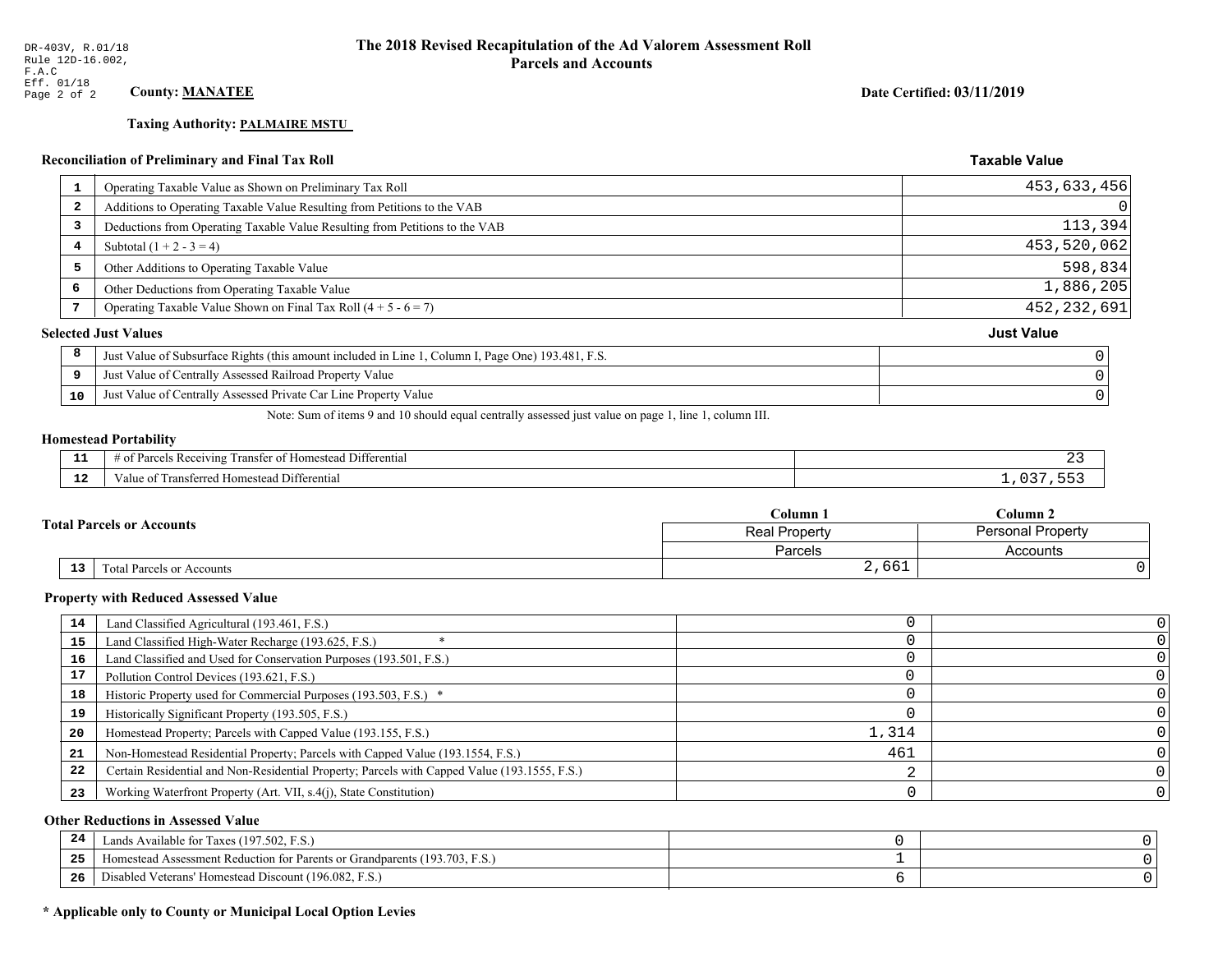| DR-403V R.01/18<br>The 2018 Revised Recapitulation of the Ad Valorem Assessment Roll<br>Rule 12D-16.002,                                                                                 |                                                            |                                  |                                       |                                     |
|------------------------------------------------------------------------------------------------------------------------------------------------------------------------------------------|------------------------------------------------------------|----------------------------------|---------------------------------------|-------------------------------------|
| F.A.C<br><b>Taxing Authority: CITY OF ANNA MARIA</b>                                                                                                                                     | <b>Value Data</b>                                          |                                  |                                       |                                     |
| Eff. 01/18<br>Check one of the following:                                                                                                                                                |                                                            | <b>County: MANATEE</b>           |                                       | Date Certified: 03/11/2019          |
| Page 1 of 2<br>x Municipality<br>County                                                                                                                                                  |                                                            |                                  |                                       |                                     |
| <b>School District</b><br><b>Independent Special District</b>                                                                                                                            | Column I                                                   | Column II                        | Column III                            | Column IV                           |
| Separate Reports for MSTUs, Dependent Districts, and Water Management Basins are not required<br><b>Just Value</b>                                                                       | <b>Real Property Including</b><br><b>Subsurface Rights</b> | Personal<br>Property             | <b>Centrally Assessed</b><br>Property | <b>Total Property</b>               |
| Just Value (193.011, F.S.)                                                                                                                                                               | 1,341,899,835                                              | 6,232,489                        | $\bf{0}$                              | $1,348,132,324$   1                 |
| Just Value of All Property in the Following Categories                                                                                                                                   |                                                            |                                  |                                       |                                     |
| 2 Just Value of Land Classified Agricultural (193.461, F.S.)                                                                                                                             | $\mathbf{0}$                                               | $\mathbf{0}$                     | $\bf{0}$                              | $0 \mid 2 \mid$                     |
| 3 Just Value of Land Classified High-Water Recharge (193.625, F.S.) *                                                                                                                    | $\theta$                                                   | $\overline{0}$                   | $\mathbf{0}$                          | $0 \mid 3$                          |
| 4 Just Value of Land Classified and Used for Conservation Purposes (193.501, F.S.)                                                                                                       | $\theta$                                                   | $\overline{0}$                   | $\bf{0}$                              | 0 <sup>1</sup><br>$\vert 4 \vert$   |
| 5 Just Value of Pollution Control Devices (193.621, F.S.)                                                                                                                                | $\Omega$                                                   | $\Omega$                         | $\overline{0}$                        | $0 \mid 5$                          |
| $6$ Just Value of Historic Property used for Commercial Purposes (193.503, F.S.)                                                                                                         | $\Omega$                                                   | $\theta$                         | $\mathbf{0}$                          | $\mathbf{0}$<br>6 <sup>1</sup>      |
| Just Value of Historically Significant Property (193.505, F.S.)<br>$7\phantom{.0}$                                                                                                       | $\theta$                                                   | $\overline{0}$                   | $\bf{0}$                              | $0 \mid 7$                          |
| Just Value of Homestead Property (193.155, F.S.)<br>8                                                                                                                                    | 390,682,106                                                | $\overline{0}$                   | $\bf{0}$                              | 390,682,106 8                       |
| Just Value of Non-Homestead Residential Property (193.1554, F.S.)<br>9                                                                                                                   | 870,742,427                                                | $\theta$                         | $\mathbf{0}$                          | $\boxed{870,742,427}$ 9             |
| 10 Just Value of Certain Residential and Non-Residential Property (193.1555, F.S.)                                                                                                       | 80,475,302                                                 | $\overline{0}$                   | $\overline{0}$                        | 80,475,302 10                       |
| 11 Just Value of Working Waterfront Property (Art. VII, s.4(j), State Constitution)                                                                                                      | 0                                                          | $\Omega$                         | $\mathbf{0}$                          | $0$   11                            |
|                                                                                                                                                                                          |                                                            |                                  |                                       |                                     |
| <b>Assessed Value of Differentials</b>                                                                                                                                                   |                                                            |                                  |                                       |                                     |
| 12 Homestead Assessment Differential: Just Value Minus Capped Value (193.155, F.S.)<br>13 Nonhomestead Residential Property Differential: Just Value Minus Capped Value (193.1554, F.S.) | 151,801,984<br>32,106,030                                  | $\overline{0}$<br>$\overline{0}$ | $\bf{0}$<br>$\mathbf{0}$              | 151,801,984   12<br>$32,106,030$ 13 |
| 14 Certain Res. and Nonres. Real Property differential: Just Value Minus Capped Value (193.1555, F.S.)                                                                                   | 8,736,022                                                  | $\overline{0}$                   | $\overline{0}$                        | 8,736,022 14                        |
| <b>Assessed Value of All Property in the Following Categories</b>                                                                                                                        |                                                            |                                  |                                       |                                     |
| 15 Assessed Value of Land Classified Agricultural (193.461, F.S.)                                                                                                                        | $\theta$                                                   | $\bf{0}$                         | $\bf{0}$                              | $0$   15                            |
| 16 Assessed Value of Land Classified High-Water Recharge (193.625, F.S.) *                                                                                                               | $\Omega$                                                   | $\overline{0}$                   | $\mathbf{0}$                          | $\overline{0}$ 16                   |
| 17 Assessed Value of Land Classified and used for Conservation Purposes (193.501, F.S.)                                                                                                  | $\mathbf{0}$                                               | $\overline{0}$                   | $\bf{0}$                              | $\boxed{0}$ 17                      |
| 18 Assessed Value of Pollution Control Devices (193.621, F.S.)                                                                                                                           | $\mathbf{0}$                                               | $\overline{0}$                   | $\overline{0}$                        | $0$ 18                              |
| 19 Assessed Value of Historic Property used for Commercial Purposes (193.503, F.S.)                                                                                                      | $\bf{0}$                                                   | $\bf{0}$                         | $\bf{0}$                              | $\boxed{0}$ 19                      |
| 20 Assessed Value of Historically Significant Property (193.505, F.S.                                                                                                                    | $\theta$                                                   | $\overline{0}$                   | $\overline{0}$                        | $0 \mid 20$                         |
| 21 Assessed Value of Homestead Property (193.155, F.S.)                                                                                                                                  | 238,880,122                                                | $\overline{0}$                   | $\bf{0}$                              | 238,880,122 21                      |
| 22 Assessed Value of Non-Homestead Residential Property (193.1554, F.S.)                                                                                                                 | 838,636,397                                                | $\overline{0}$                   | $\mathbf{0}$                          | 838,636,397 22                      |
| 23 Assessed Value of Certain Residential and Non-Residential Property (193.1555, F.S.)                                                                                                   | 71,739,280                                                 | $\overline{0}$                   | $\bf{0}$                              | 71,739,280 23                       |
| 24 Assessed Value of Working Waterfront Property (Art. VII, s.4(j), State Constitution)                                                                                                  | $\Omega$                                                   | $\mathbf{0}$                     | $\bf{0}$                              | $0 \mid 24$                         |
| <b>Total Assessed Value</b>                                                                                                                                                              |                                                            |                                  |                                       |                                     |
| 25 Total Assessed Value [Line 1 minus (2 through 11) plus (15 through 24)]                                                                                                               | 1,149,255,799                                              | 6,232,489                        | 0                                     | $1,155,488,288$ 25                  |
| <b>Exemptions</b>                                                                                                                                                                        |                                                            |                                  |                                       |                                     |
| 26   \$25,000 Homestead Exemption (196.031(1)(a), F.S.)                                                                                                                                  | 11,450,000                                                 | $\bf{0}$                         | $\boldsymbol{0}$                      | $11,450,000$   26                   |
| 27   Additional \$25,000 Homestead Exemption $(196.031(1)(b), F.S.)$                                                                                                                     | 11,423,974                                                 | $\overline{0}$                   | $\mathbf{0}$                          | $11,423,974$ 27                     |
| Additional Homestead Exemption Age 65 and Older up to \$50,000 (196.075, F.S.)<br>28                                                                                                     | 394,500                                                    | $\overline{0}$                   | $\mathbf{0}$                          | 394,500 28                          |
| Tangible Personal Property \$25,000 Exemption (196.183, F.S.)<br>29                                                                                                                      | $\Omega$                                                   | 915,961                          | $\boldsymbol{0}$                      | $915,961$ 29                        |
| Governmental Exemption (196.199, 196.1993, F.S.)<br>30                                                                                                                                   | 27,976,703                                                 | $\theta$                         | $\overline{0}$                        | 27,976,703 30                       |
| Institutional Exemptions - Charitable, Religious, Scientific, Literary, Educational (196.196, 196.197, 196.1975,<br>31                                                                   | 7,184,569                                                  | 121,413                          | $\mathbf{0}$                          | 7,305,982 31                        |
| 196.1977, 196.1978, 196.198, 196.1983, 196.1985, 196.1986, 196.1987, 196.1999, 196.2001, 196.2002, F.S.)                                                                                 |                                                            |                                  |                                       | $46,500$ 32                         |
| 32   Widows / Widowers Exemption (196.202, F.S.)                                                                                                                                         | 46,500                                                     | $\Omega$                         | $\mathbf{0}$                          |                                     |
| 33 Disability / Blind Exemptions (196.081, 196.091, 196.101, 196.102, 196.202, 196.24, F.S.)                                                                                             | 1,371,809                                                  | $\mathbf{0}$                     | $\mathbf{0}$                          | $1,371,809$ 33                      |
| 34<br>Land Dedicated in Perpetuity for Conservation Purposes (196.26, F.S)                                                                                                               | $\Omega$                                                   | $\mathbf{0}$                     | $\overline{0}$                        | 0 34                                |
| 35 Historic Property Exemption (196.1961, 196.1997, 196.1998, F.S.)                                                                                                                      | $\mathbf{0}$                                               | 0 <sup>1</sup>                   | $\vert 0 \vert$                       | $\boxed{0}$ 35                      |
| 36 Econ. Dev. Exemption (196.1995, F.S.), Licensed Child Care Facility in Ent. Zone (196.095, F.S.)                                                                                      | $\overline{0}$                                             | $\vert 0 \vert$                  | $\mathbf{0}$                          | $0 \mid 36$                         |
| 37 Lands Available for Taxes (197.502, F.S.)                                                                                                                                             | $\overline{0}$                                             | $\vert 0 \vert$                  | $\mathbf{0}$                          | $\boxed{0}$ 37                      |
| 38   Homestead Assessment Reduction for Parents or Grandparents (193.703, F.S.)                                                                                                          | $\overline{0}$                                             | $\bf{0}$                         | $\boldsymbol{0}$                      | $0 \mid 38$                         |
| Disabled Veterans' Homestead Discount (196.082, F.S.)<br>39                                                                                                                              | 83,058                                                     | $\mathbf{0}$                     | $\mathbf{0}$                          | 83,058 39                           |
| Deployed Service Member's Homestead Exemption (196.173, F.S.)<br>40                                                                                                                      | $\Omega$                                                   | $\mathbf{0}$                     | $\mathbf{0}$                          | $\boxed{0}$ 40                      |
| Additional Homestead Exemption Age 65 and Older and 25 yr Residence (196.075, F.S.)<br>41                                                                                                | $\overline{0}$                                             | $\bf{0}$                         | $\boldsymbol{0}$                      | 0 41                                |
| Renewable Energy Source Devices 80% Exemption (196.182, F.S.)<br>42                                                                                                                      | $\overline{0}$                                             | $\bf{0}$                         | $\mathbf{0}$                          | $0 \mid 42$                         |
| <b>Total Exempt Value</b>                                                                                                                                                                |                                                            |                                  |                                       |                                     |
| 43 Total Exempt Value (add lines 26 through 42)                                                                                                                                          | 59,931,113                                                 | 1,037,374                        | $\overline{0}$                        | $\boxed{60,968,487}$ 43             |
| <b>Total Taxable Value</b>                                                                                                                                                               |                                                            |                                  |                                       |                                     |
| 44 Total Taxable Value (line 25 minus 43)                                                                                                                                                | 1,089,324,686                                              | 5,195,115                        | $\overline{0}$                        | $1,094,519,801$ 44                  |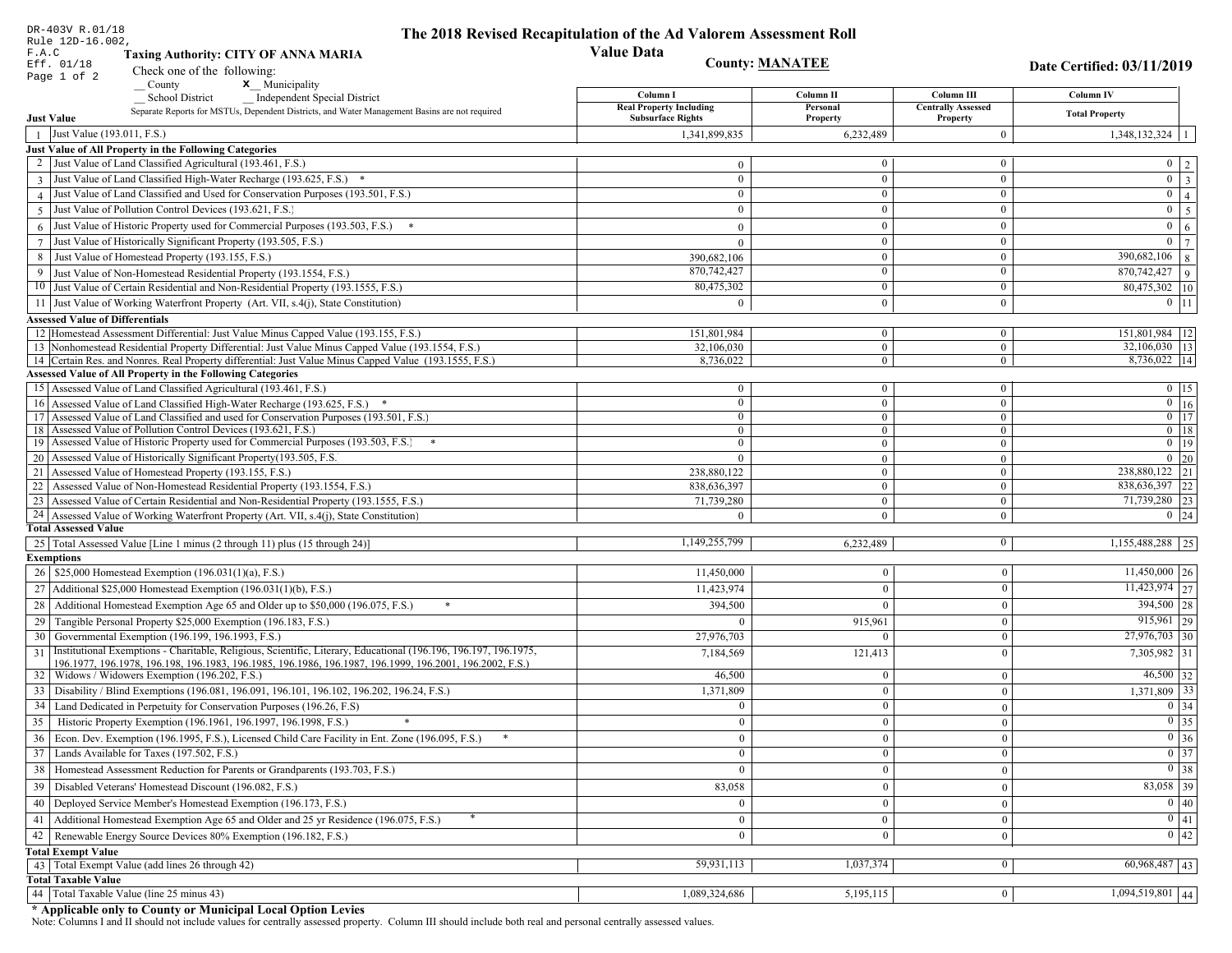## **Taxing Authority: CITY OF ANNA MARIA**

## Reconciliation of Preliminary and Final Tax Roll

| <b>L</b> | Operating Taxable Value as Shown on Preliminary Tax Roll                                           | 1,095,334,939     |
|----------|----------------------------------------------------------------------------------------------------|-------------------|
| 2        | Additions to Operating Taxable Value Resulting from Petitions to the VAB                           |                   |
| 3        | Deductions from Operating Taxable Value Resulting from Petitions to the VAB                        | 11,168            |
| 4        | Subtotal $(1 + 2 - 3 = 4)$                                                                         | 1,095,323,771     |
| 5        | Other Additions to Operating Taxable Value                                                         | 1,009,245         |
| 6        | Other Deductions from Operating Taxable Value                                                      | 1,813,215         |
|          | Operating Taxable Value Shown on Final Tax Roll $(4 + 5 - 6 = 7)$                                  | 1,094,519,801     |
|          | <b>Selected Just Values</b>                                                                        | <b>Just Value</b> |
| 8        | Just Value of Subsurface Rights (this amount included in Line 1, Column I, Page One) 193.481, F.S. |                   |
| 9        | Just Value of Centrally Assessed Railroad Property Value                                           |                   |
| 10       | Just Value of Centrally Assessed Private Car Line Property Value                                   |                   |
|          |                                                                                                    |                   |

Note: Sum of items 9 and 10 should equal centrally assessed just value on page 1, line 1, column III.

## **Homestead Portability**

ł,

| - -<br>. .  | $\sim$ $\sim$<br>Differential<br>Parc.<br>Homestead<br>ranster<br>enving<br>ΩŤ |     |
|-------------|--------------------------------------------------------------------------------|-----|
| - 10<br>-14 | Transferred Homestead Differential<br>V alu<br>വ                               | . . |

|    |                                  | Column 1       | Column <sub>2</sub> |  |
|----|----------------------------------|----------------|---------------------|--|
|    | <b>Total Parcels or Accounts</b> | Real Property  | Personal Property   |  |
|    |                                  | <b>Parcels</b> | Accounts            |  |
| 13 | Total Parcels or Accounts        | 1,691          | 39 <sub>1</sub>     |  |

#### **Property with Reduced Assessed Value**

| 14 | Land Classified Agricultural (193.461, F.S.)                                                 |     |  |
|----|----------------------------------------------------------------------------------------------|-----|--|
| 15 | Land Classified High-Water Recharge (193.625, F.S.)                                          |     |  |
| 16 | Land Classified and Used for Conservation Purposes (193.501, F.S.)                           |     |  |
| 17 | Pollution Control Devices (193.621, F.S.)                                                    |     |  |
| 18 | Historic Property used for Commercial Purposes (193.503, F.S.) *                             |     |  |
| 19 | Historically Significant Property (193.505, F.S.)                                            |     |  |
| 20 | Homestead Property; Parcels with Capped Value (193.155, F.S.)                                | 442 |  |
| 21 | Non-Homestead Residential Property; Parcels with Capped Value (193.1554, F.S.)               | 461 |  |
| 22 | Certain Residential and Non-Residential Property; Parcels with Capped Value (193.1555, F.S.) | 56  |  |
| 23 | Working Waterfront Property (Art. VII, s.4(j), State Constitution)                           |     |  |

## **Other Reductions in Assessed Value**

| 24 | Lands Available for Taxes (197.502, F.S.)                                  |  |
|----|----------------------------------------------------------------------------|--|
| 25 | Homestead Assessment Reduction for Parents or Grandparents (193.703, F.S.) |  |
| 26 | Disabled Veterans' Homestead Discount (196.082, F.S.)                      |  |

## \* Applicable only to County or Municipal Local Option Levies

Date Certified: 03/11/2019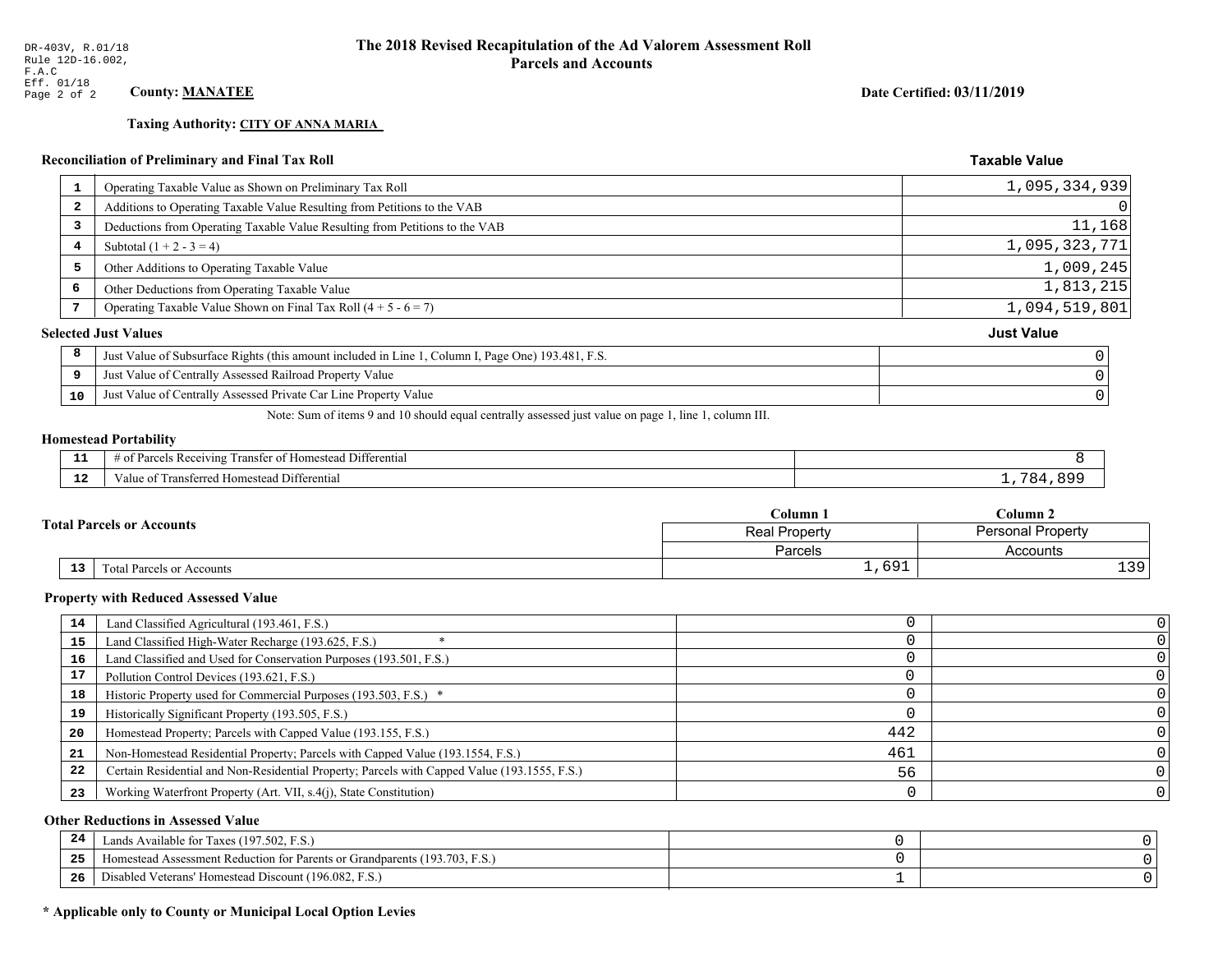| DR-403V R.01/18                        |                                                                                                                                                                                          | The 2018 Revised Recapitulation of the Ad Valorem Assessment Roll |                                  |                                      |                                     |
|----------------------------------------|------------------------------------------------------------------------------------------------------------------------------------------------------------------------------------------|-------------------------------------------------------------------|----------------------------------|--------------------------------------|-------------------------------------|
| Rule 12D-16.002,<br>F.A.C              | <b>Taxing Authority: CITY OF BRADENTON BEACH</b>                                                                                                                                         | <b>Value Data</b>                                                 |                                  |                                      |                                     |
| Eff. 01/18                             |                                                                                                                                                                                          | <b>County: MANATEE</b>                                            |                                  |                                      | Date Certified: 03/11/2019          |
| Page 1 of 2                            | Check one of the following:<br>County<br><b>x</b> Municipality                                                                                                                           |                                                                   |                                  |                                      |                                     |
|                                        | <b>School District</b><br><b>Independent Special District</b>                                                                                                                            | Column I                                                          | Column II                        | Column III                           | Column IV                           |
|                                        | Separate Reports for MSTUs, Dependent Districts, and Water Management Basins are not required                                                                                            | <b>Real Property Including</b>                                    | Personal                         | <b>Centrally Assessed</b>            | <b>Total Property</b>               |
| <b>Just Value</b>                      |                                                                                                                                                                                          | <b>Subsurface Rights</b>                                          | Property                         | Property                             |                                     |
| Just Value (193.011, F.S.)             |                                                                                                                                                                                          | 790.629.444                                                       | 7,562,581                        | $\overline{0}$                       | 798,192,025   1                     |
|                                        | Just Value of All Property in the Following Categories<br>Just Value of Land Classified Agricultural (193.461, F.S.)                                                                     |                                                                   | $\overline{0}$                   | $\bf{0}$                             |                                     |
|                                        |                                                                                                                                                                                          | $\mathbf{0}$                                                      |                                  |                                      | $0 \mid 2$<br>$\boxed{0}$ 3         |
|                                        | 3 Just Value of Land Classified High-Water Recharge (193.625, F.S.) *<br>Just Value of Land Classified and Used for Conservation Purposes (193.501, F.S.)                                | $\mathbf{0}$<br>$\overline{0}$                                    | $\mathbf{0}$<br>$\mathbf{0}$     | $\bf{0}$<br>$\bf{0}$                 | $\overline{0}$   4                  |
|                                        | Just Value of Pollution Control Devices (193.621, F.S.)                                                                                                                                  | $\Omega$                                                          | $\overline{0}$                   | $\boldsymbol{0}$                     | $0 \mid 5$                          |
| 5                                      | Just Value of Historic Property used for Commercial Purposes (193.503, F.S.) *                                                                                                           |                                                                   | $\overline{0}$                   | $\bf{0}$                             | $0 \mid 6$                          |
|                                        |                                                                                                                                                                                          | $\overline{0}$                                                    |                                  |                                      | $\overline{0}$   $\overline{7}$     |
| $7\phantom{.0}$                        | Just Value of Historically Significant Property (193.505, F.S.)<br>Just Value of Homestead Property (193.155, F.S.)                                                                      | $\overline{0}$                                                    | $\overline{0}$<br>$\overline{0}$ | $\boldsymbol{0}$<br>$\boldsymbol{0}$ | $\boxed{104,741,026}$ 8             |
| 8                                      |                                                                                                                                                                                          | 104,741,026<br>559,230,306                                        | $\overline{0}$                   | $\bf{0}$                             |                                     |
| 9                                      | Just Value of Non-Homestead Residential Property (193.1554, F.S.)                                                                                                                        | 126,658,112                                                       | $\overline{0}$                   | $\bf{0}$                             | 559,230,306   9                     |
|                                        | 10 Just Value of Certain Residential and Non-Residential Property (193.1555, F.S.)                                                                                                       | $\theta$                                                          | $\overline{0}$                   | $\mathbf{0}$                         | $126,658,112$ 10                    |
|                                        | 11 Just Value of Working Waterfront Property (Art. VII, s.4(j), State Constitution)                                                                                                      |                                                                   |                                  |                                      | $0$   11                            |
| <b>Assessed Value of Differentials</b> |                                                                                                                                                                                          |                                                                   |                                  |                                      |                                     |
|                                        | 12 Homestead Assessment Differential: Just Value Minus Capped Value (193.155, F.S.)<br>13 Nonhomestead Residential Property Differential: Just Value Minus Capped Value (193.1554, F.S.) | 38.997.954<br>42,511,424                                          | $\overline{0}$<br>$\overline{0}$ | $\boldsymbol{0}$<br>$\boldsymbol{0}$ | 38,997,954   12<br>42,511,424 13    |
|                                        | 14 Certain Res. and Nonres. Real Property differential: Just Value Minus Capped Value (193.1555, F.S.)                                                                                   | 11,967,045                                                        | $\overline{0}$                   | $\boldsymbol{0}$                     | $11,967,045$  14                    |
|                                        | <b>Assessed Value of All Property in the Following Categories</b>                                                                                                                        |                                                                   |                                  |                                      |                                     |
|                                        | 15 Assessed Value of Land Classified Agricultural (193.461, F.S.)                                                                                                                        | $\theta$                                                          | $\mathbf{0}$                     | $\bf{0}$                             | $0 \t15$                            |
|                                        | 16 Assessed Value of Land Classified High-Water Recharge (193.625, F.S.)                                                                                                                 | $\theta$                                                          | $\overline{0}$                   | $\boldsymbol{0}$                     | $\boxed{0}$ $\boxed{16}$            |
|                                        | 17 Assessed Value of Land Classified and used for Conservation Purposes (193.501, F.S.)                                                                                                  | $\theta$                                                          | $\overline{0}$                   | $\bf{0}$                             | $0$ 17                              |
| 18                                     | Assessed Value of Pollution Control Devices (193.621, F.S.)                                                                                                                              | $\Omega$                                                          | $\overline{0}$                   | $\boldsymbol{0}$                     | $\overline{0}$ 18                   |
| 19                                     | Assessed Value of Historic Property used for Commercial Purposes (193.503, F.S.) *                                                                                                       | $\overline{0}$                                                    | $\overline{0}$                   | $\boldsymbol{0}$                     | $\overline{0}$ 19                   |
| 20                                     | Assessed Value of Historically Significant Property (193.505, F.S.                                                                                                                       | $\Omega$                                                          | $\overline{0}$                   | $\overline{0}$                       | $0\quad20$                          |
| 21                                     | Assessed Value of Homestead Property (193.155, F.S.)                                                                                                                                     | 65,743,072                                                        | $\overline{0}$                   | $\boldsymbol{0}$                     | 65,743,072 21                       |
| 22                                     | Assessed Value of Non-Homestead Residential Property (193.1554, F.S.)                                                                                                                    | 516,718,882                                                       | $\overline{0}$                   | $\mathbf{0}$                         | 516,718,882 22                      |
| 23                                     | Assessed Value of Certain Residential and Non-Residential Property (193.1555, F.S.)                                                                                                      | 114,691,067                                                       | $\overline{0}$                   | $\bf{0}$                             | $114,691,067$ 23                    |
|                                        | 24 Assessed Value of Working Waterfront Property (Art. VII, s.4(j), State Constitution)                                                                                                  | $\Omega$                                                          | $\overline{0}$                   | $\boldsymbol{0}$                     | $0 \mid 24$                         |
| <b>Total Assessed Value</b>            |                                                                                                                                                                                          |                                                                   |                                  |                                      |                                     |
|                                        | 25   Total Assessed Value [Line 1 minus (2 through 11) plus (15 through 24)]                                                                                                             | 697,153,021                                                       | 7,562,581                        | $\bf{0}$                             | 704,715,602 25                      |
| <b>Exemptions</b>                      |                                                                                                                                                                                          |                                                                   |                                  |                                      |                                     |
|                                        | 26   \$25,000 Homestead Exemption (196.031(1)(a), F.S.)                                                                                                                                  | 6,175,000                                                         | $\boldsymbol{0}$                 | $\mathbf{0}$                         | $6,175,000$ 26                      |
|                                        | 27   Additional \$25,000 Homestead Exemption $(196.031(1)(b), F.S.)$                                                                                                                     | 5,911,918                                                         | $\boldsymbol{0}$                 | $\Omega$                             | $5,911,918$ <sub>27</sub>           |
| 28                                     | Additional Homestead Exemption Age 65 and Older up to \$50,000 (196.075, F.S.)                                                                                                           | 249,500                                                           | $\bf{0}$                         | $\Omega$                             | $249,500$ 28                        |
|                                        | 29 Tangible Personal Property \$25,000 Exemption (196.183, F.S.)                                                                                                                         |                                                                   | 953,678                          | $\Omega$                             | 953,678 29                          |
|                                        | 30 Governmental Exemption (196.199, 196.1993, F.S.)                                                                                                                                      | 69,366,062                                                        | $\bf{0}$                         | $\mathbf{0}$                         | $69,366,062$ 30                     |
| 31                                     | Institutional Exemptions - Charitable, Religious, Scientific, Literary, Educational (196.196, 196.197, 196.1975,                                                                         | 2,668,731                                                         | $\Omega$                         | $\Omega$                             | $2,668,731$ 31                      |
|                                        | 196.1977, 196.1978, 196.198, 196.1983, 196.1985, 196.1986, 196.1987, 196.1999, 196.2001, 196.2002, F.S.)<br>32   Widows / Widowers Exemption (196.202, F.S.)                             | 25,000                                                            | $\bf{0}$                         | $\mathbf{0}$                         | $25,000$ 32                         |
| 33                                     | Disability / Blind Exemptions (196.081, 196.091, 196.101, 196.102, 196.202, 196.24, F.S.)                                                                                                | 726,877                                                           | $\overline{0}$                   | $\Omega$                             | 726,877 33                          |
|                                        |                                                                                                                                                                                          |                                                                   | $\mathbf{0}$                     |                                      | $0 \mid 34$                         |
|                                        | 34 Land Dedicated in Perpetuity for Conservation Purposes (196.26, F.S)                                                                                                                  | $\Omega$                                                          | $\theta$                         | $\Omega$                             | $\boxed{0}$ 35                      |
| 35                                     | Historic Property Exemption (196.1961, 196.1997, 196.1998, F.S.)<br>$*$                                                                                                                  |                                                                   |                                  |                                      |                                     |
|                                        | 36 Econ. Dev. Exemption (196.1995, F.S.), Licensed Child Care Facility in Ent. Zone (196.095, F.S.)                                                                                      | $\mathbf{0}$                                                      | $\mathbf{0}$                     | $\theta$                             | $\boxed{0}$ 36<br>$\overline{0}$ 37 |
|                                        | 37 Lands Available for Taxes (197.502, F.S.)                                                                                                                                             | $\mathbf{0}$                                                      | $\bf{0}$                         | $\mathbf{0}$                         |                                     |
| 38                                     | Homestead Assessment Reduction for Parents or Grandparents (193.703, F.S.)                                                                                                               | $\mathbf{0}$                                                      | $\overline{0}$                   | $\Omega$                             | $\boxed{0}$ 38                      |
|                                        | 39   Disabled Veterans' Homestead Discount (196.082, F.S.)                                                                                                                               | $\mathbf{0}$                                                      | $\boldsymbol{0}$                 | $\mathbf{0}$                         | $0 \mid 39$                         |
| 40                                     | Deployed Service Member's Homestead Exemption (196.173, F.S.)                                                                                                                            | $\mathbf{0}$                                                      | $\boldsymbol{0}$                 | $\mathbf{0}$                         | 0 40                                |
| 41                                     | Additional Homestead Exemption Age 65 and Older and 25 yr Residence (196.075, F.S.)                                                                                                      | $\overline{0}$                                                    | $\mathbf{0}$                     | $\mathbf{0}$                         | 0 41                                |
| 42                                     | Renewable Energy Source Devices 80% Exemption (196.182, F.S.)                                                                                                                            | $\mathbf{0}$                                                      | $\Omega$                         | $\theta$                             | 0 42                                |
| <b>Total Exempt Value</b>              |                                                                                                                                                                                          |                                                                   |                                  |                                      |                                     |
|                                        | 43 Total Exempt Value (add lines 26 through 42)                                                                                                                                          | 85,123,088                                                        | 953,678                          | $\mathbf{0}$                         | $\frac{86,076,766}{43}$             |
| <b>Total Taxable Value</b>             |                                                                                                                                                                                          |                                                                   |                                  |                                      |                                     |
|                                        | 44 Total Taxable Value (line 25 minus 43)                                                                                                                                                | 612,029,933                                                       | 6,608,903                        | $\mathbf{0}$                         | $618,638,836$   44                  |

DR-403V R.01/18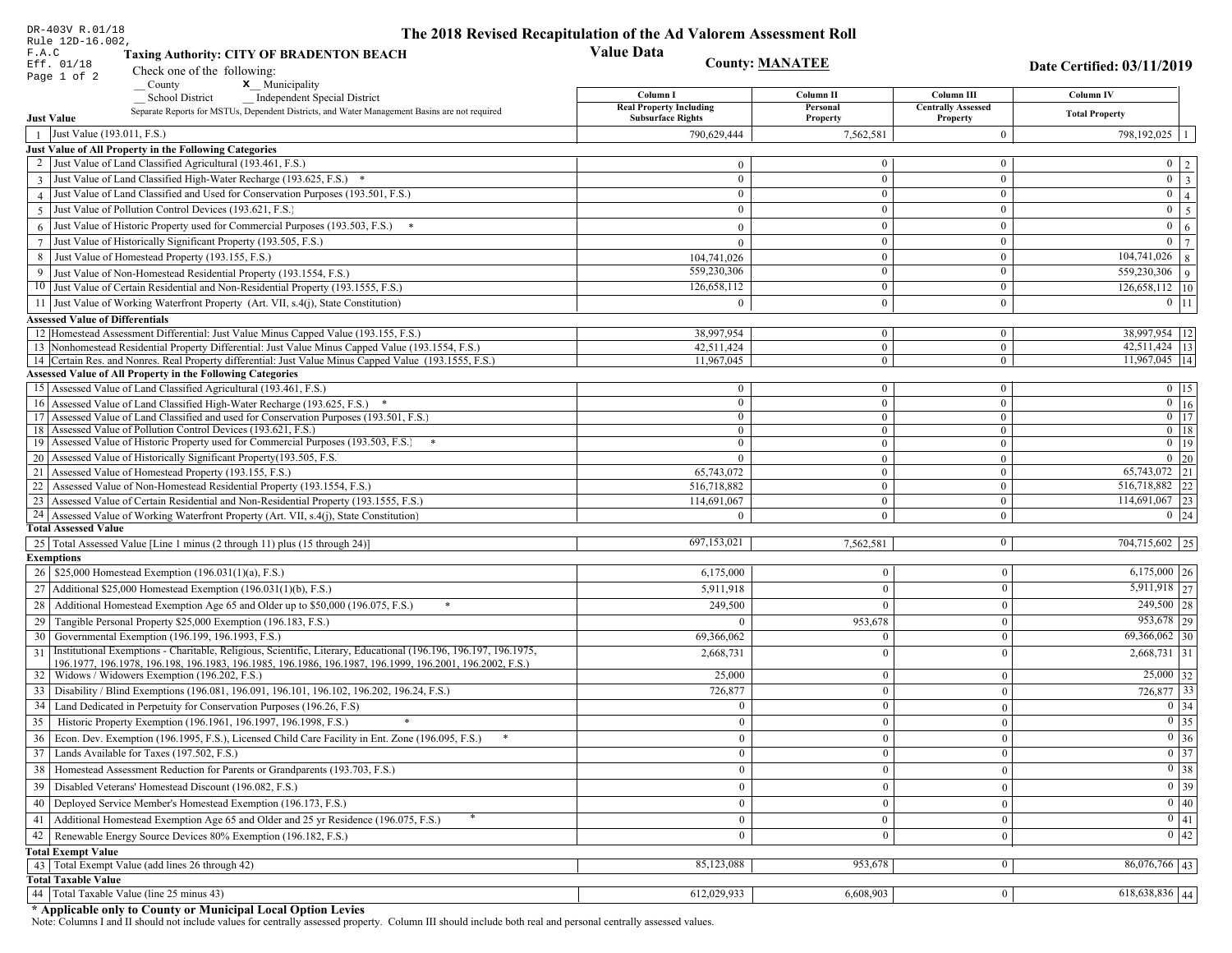**Taxing Authority: CITY OF BRADENTON BEACH** 

## Reconciliation of Preliminary and Final Tax Roll

| Operating Taxable Value as Shown on Preliminary Tax Roll<br>-1                                          | 618,714,398       |
|---------------------------------------------------------------------------------------------------------|-------------------|
| Additions to Operating Taxable Value Resulting from Petitions to the VAB<br>$\overline{\mathbf{2}}$     | 0                 |
| Deductions from Operating Taxable Value Resulting from Petitions to the VAB<br>3                        | $\Omega$          |
| Subtotal $(1 + 2 - 3 = 4)$<br>4                                                                         | 618,714,398       |
| 5<br>Other Additions to Operating Taxable Value                                                         | 1,220,830         |
| 6<br>Other Deductions from Operating Taxable Value                                                      | 1,296,392         |
| Operating Taxable Value Shown on Final Tax Roll $(4 + 5 - 6 = 7)$                                       | 618,638,836       |
| <b>Selected Just Values</b>                                                                             | <b>Just Value</b> |
| 8<br>Just Value of Subsurface Rights (this amount included in Line 1, Column I, Page One) 193.481, F.S. |                   |
| Just Value of Centrally Assessed Railroad Property Value<br>9                                           |                   |
| Just Value of Centrally Assessed Private Car Line Property Value<br>10                                  |                   |
|                                                                                                         |                   |

Note: Sum of items 9 and 10 should equal centrally assessed just value on page 1, line 1, column III.

#### **Homestead Portability**

| - -         | Differential<br>ranster<br>Reception<br>. arce<br>-01<br>n |  |
|-------------|------------------------------------------------------------|--|
| $\sim$<br>. | Differential<br>alue<br><b>Homestead</b><br>.<br>мыш       |  |

|  |                 |                                                   | C <b>olumn</b> 1 | $_{\rm Column~2}$        |  |
|--|-----------------|---------------------------------------------------|------------------|--------------------------|--|
|  |                 | <b>Fotal Parcels or Accounts</b><br>Real Property |                  | <b>Personal Property</b> |  |
|  |                 |                                                   | Parcels          | Accounts                 |  |
|  | 13 <sub>1</sub> | Total Parcels or Accounts                         | 01E              | ົ 1 ິ<br>Z45             |  |

#### **Property with Reduced Assessed Value**

| 14 |                                                                                              |     |  |
|----|----------------------------------------------------------------------------------------------|-----|--|
|    | Land Classified Agricultural (193.461, F.S.)                                                 |     |  |
| 15 | Land Classified High-Water Recharge (193.625, F.S.)                                          |     |  |
| 16 | Land Classified and Used for Conservation Purposes (193.501, F.S.)                           |     |  |
| 17 | Pollution Control Devices (193.621, F.S.)                                                    |     |  |
| 18 | Historic Property used for Commercial Purposes (193.503, F.S.) *                             |     |  |
| 19 | Historically Significant Property (193.505, F.S.)                                            |     |  |
| 20 | Homestead Property; Parcels with Capped Value (193.155, F.S.)                                | 239 |  |
| 21 | Non-Homestead Residential Property; Parcels with Capped Value (193.1554, F.S.)               | 886 |  |
| 22 | Certain Residential and Non-Residential Property; Parcels with Capped Value (193.1555, F.S.) | 54  |  |
| 23 | Working Waterfront Property (Art. VII, s.4(j), State Constitution)                           |     |  |

## **Other Reductions in Assessed Value**

| -44 | Available for Taxes (197.502, F.S.)                                          |  |
|-----|------------------------------------------------------------------------------|--|
| 25  | 'omestead Assessment Reduction for Parents or Grandparents $(193.703, F.S.)$ |  |
| 26  | isabled Veterans' Homestead Discount (196.082, F.S.)                         |  |

## \* Applicable only to County or Municipal Local Option Levies

Date Certified: 03/11/2019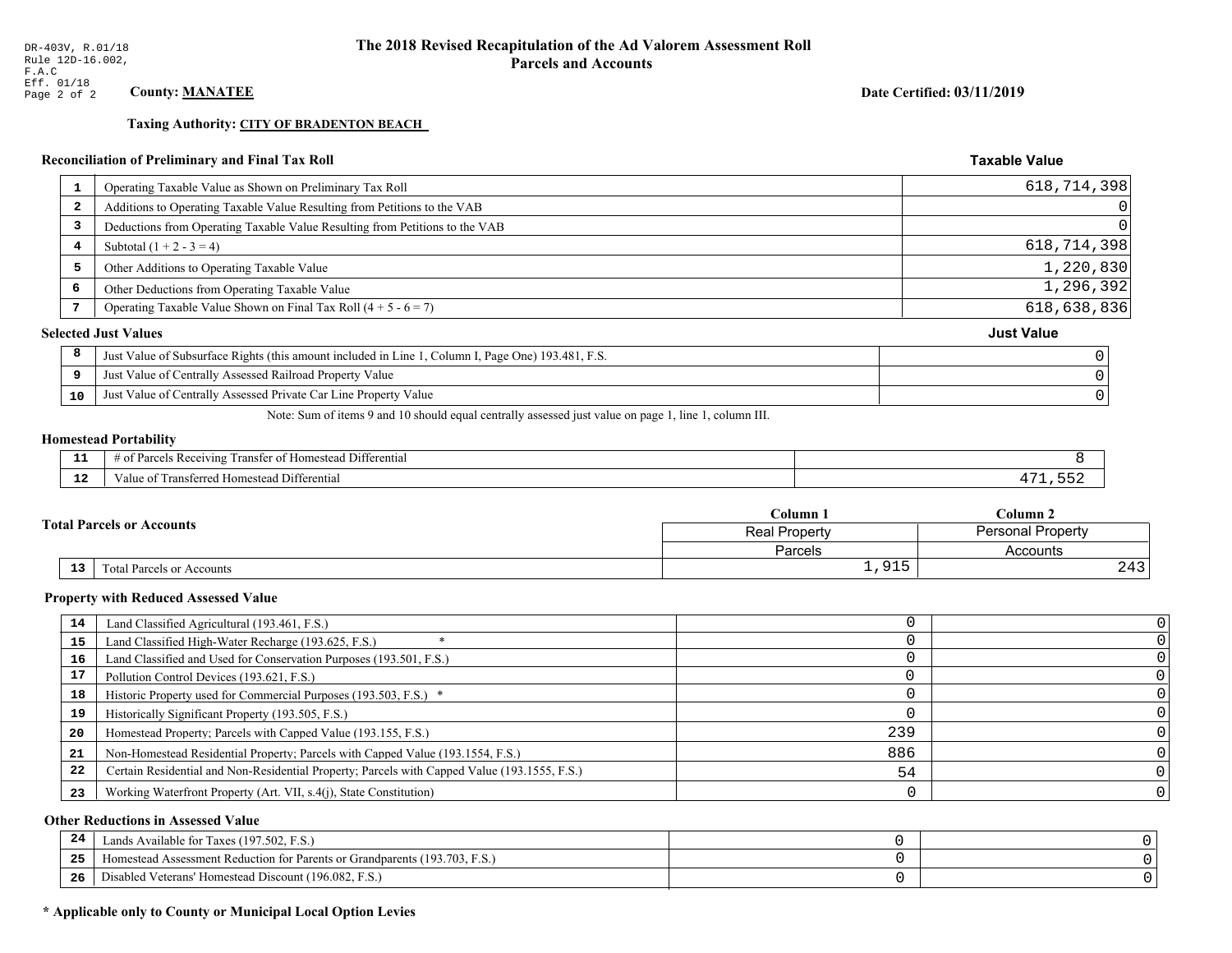| DR-403V R.01/18                            |                                                                                                                                                                             | The 2018 Revised Recapitulation of the Ad Valorem Assessment Roll |                                |                                       |                                                            |
|--------------------------------------------|-----------------------------------------------------------------------------------------------------------------------------------------------------------------------------|-------------------------------------------------------------------|--------------------------------|---------------------------------------|------------------------------------------------------------|
| Rule 12D-16.002,<br>F.A.C                  | <b>Taxing Authority: CITY OF BRADENTON</b>                                                                                                                                  | <b>Value Data</b>                                                 |                                |                                       |                                                            |
| Eff. 01/18                                 | Check one of the following:                                                                                                                                                 | <b>County: MANATEE</b>                                            |                                |                                       | Date Certified: 03/11/2019                                 |
| Page 1 of 2                                | <b>x</b> Municipality<br>County                                                                                                                                             |                                                                   |                                |                                       |                                                            |
|                                            | <b>School District</b><br><b>Independent Special District</b>                                                                                                               | Column I                                                          | Column II                      | Column III                            | <b>Column IV</b>                                           |
| <b>Just Value</b>                          | Separate Reports for MSTUs, Dependent Districts, and Water Management Basins are not required                                                                               | <b>Real Property Including</b><br><b>Subsurface Rights</b>        | Personal<br>Property           | <b>Centrally Assessed</b><br>Property | <b>Total Property</b>                                      |
| Just Value (193.011, F.S.)<br>$\mathbf{1}$ |                                                                                                                                                                             | 4,813,941,959                                                     | 309,167,391                    | 519,489                               | 5,123,628,839                                              |
|                                            | Just Value of All Property in the Following Categories                                                                                                                      |                                                                   |                                |                                       |                                                            |
|                                            | Just Value of Land Classified Agricultural (193.461, F.S.)                                                                                                                  | 1,822,557                                                         | $\overline{0}$                 | $\mathbf{0}$                          | $\overline{1,822,557}$   2                                 |
|                                            | 3 Just Value of Land Classified High-Water Recharge (193.625, F.S.) *                                                                                                       | $\Omega$                                                          | $\overline{0}$                 | $\mathbf{0}$                          | $\overline{0}$   3                                         |
|                                            | 4 Just Value of Land Classified and Used for Conservation Purposes (193.501, F.S.)                                                                                          | $\overline{0}$                                                    | $\mathbf{0}$                   | $\mathbf{0}$                          | $0 \mid 4 \mid$                                            |
|                                            | 5 Just Value of Pollution Control Devices (193.621, F.S.)                                                                                                                   | $\Omega$                                                          | 3,934,225                      | $\boldsymbol{0}$                      | 3,934,225<br>$5\overline{5}$                               |
|                                            |                                                                                                                                                                             |                                                                   | $\theta$                       |                                       | $\overline{0}$                                             |
|                                            | 6 Just Value of Historic Property used for Commercial Purposes (193.503, F.S.) $*$                                                                                          | $\mathbf{0}$                                                      |                                | $\mathbf{0}$                          | $6\overline{6}$                                            |
|                                            | 7 Just Value of Historically Significant Property (193.505, F.S.)                                                                                                           | $\mathbf{0}$                                                      | $\mathbf{0}$                   | $\mathbf{0}$                          | $\overline{0}$<br>$\overline{7}$                           |
| 8                                          | Just Value of Homestead Property (193.155, F.S.)                                                                                                                            | 1,770,939,575                                                     | $\theta$                       | $\Omega$                              | $\boxed{1,770,939,575}$ 8                                  |
|                                            | 9 Just Value of Non-Homestead Residential Property (193.1554, F.S.)                                                                                                         | 1,297,849,948                                                     | $\theta$                       | $\mathbf{0}$                          | $1,297,849,948$ 9                                          |
|                                            | 10 Just Value of Certain Residential and Non-Residential Property (193.1555, F.S.)                                                                                          | 1,743,329,879                                                     | $\bf{0}$                       | 285,515                               | 1,743,615,394 10                                           |
|                                            | 11 Just Value of Working Waterfront Property (Art. VII, s.4(j), State Constitution)                                                                                         | $\theta$                                                          | $\mathbf{0}$                   | $\mathbf{0}$                          | $0$   11                                                   |
| <b>Assessed Value of Differentials</b>     |                                                                                                                                                                             |                                                                   |                                |                                       |                                                            |
|                                            | 12 Homestead Assessment Differential: Just Value Minus Capped Value (193.155, F.S.)                                                                                         | 430,735,478                                                       | $\boldsymbol{0}$               | $\overline{0}$                        | 430,735,478   12                                           |
|                                            | 13 Nonhomestead Residential Property Differential: Just Value Minus Capped Value (193.1554, F.S.)                                                                           | 76,503,189                                                        | $\overline{0}$                 | $\mathbf{0}$                          | 76,503,189 13                                              |
|                                            | 14 Certain Res. and Nonres. Real Property differential: Just Value Minus Capped Value (193.1555, F.S.)<br><b>Assessed Value of All Property in the Following Categories</b> | 83,331,310                                                        | $\overline{0}$                 | $\bf{0}$                              | 83,331,310   14                                            |
|                                            |                                                                                                                                                                             |                                                                   |                                |                                       | 77,790 15                                                  |
|                                            | 15 Assessed Value of Land Classified Agricultural (193.461, F.S.)                                                                                                           | 77,790                                                            | $\mathbf{0}$<br>$\overline{0}$ | $\bf{0}$<br>$\mathbf{0}$              | $\overline{0}$ $\overline{16}$                             |
|                                            | 16 Assessed Value of Land Classified High-Water Recharge (193.625, F.S.) *<br>17 Assessed Value of Land Classified and used for Conservation Purposes (193.501, F.S.)       | $\mathbf{0}$                                                      | $\overline{0}$                 | $\boldsymbol{0}$                      | $\overline{0}$ 17                                          |
|                                            | 18 Assessed Value of Pollution Control Devices (193.621, F.S.)                                                                                                              | $\Omega$                                                          | 393,422                        | $\mathbf{0}$                          | 393,422 18                                                 |
|                                            | 19 Assessed Value of Historic Property used for Commercial Purposes (193.503, F.S.)                                                                                         | $\Omega$                                                          | $\overline{0}$                 | $\boldsymbol{0}$                      | $0 \mid 19$                                                |
|                                            | 20 Assessed Value of Historically Significant Property (193.505, F.S.                                                                                                       | $\Omega$                                                          | $\overline{0}$                 | $\mathbf{0}$                          | $0 \mid 20$                                                |
|                                            | 21 Assessed Value of Homestead Property (193.155, F.S.)                                                                                                                     | 1,340,204,097                                                     | $\mathbf{0}$                   | $\Omega$                              | $\overline{1,340,204,097}$ 21                              |
|                                            | 22 Assessed Value of Non-Homestead Residential Property (193.1554, F.S.)                                                                                                    | 1,221,346,759                                                     | $\mathbf{0}$                   | $\theta$                              | $1,221,346,759$ 22                                         |
|                                            | 23 Assessed Value of Certain Residential and Non-Residential Property (193.1555, F.S.)                                                                                      | 1,659,998,569                                                     | $\mathbf{0}$                   | 285,515                               | 1,660,284,084 23                                           |
|                                            | 24 Assessed Value of Working Waterfront Property (Art. VII, s.4(j), State Constitution)                                                                                     | $\Omega$                                                          | $\overline{0}$                 | $\Omega$                              | $0 \mid 24$                                                |
| <b>Total Assessed Value</b>                |                                                                                                                                                                             |                                                                   |                                |                                       |                                                            |
|                                            | 25   Total Assessed Value [Line 1 minus (2 through 11) plus (15 through 24)]                                                                                                | 4,221,627,215                                                     | 305,626,588                    | 519,489                               | 4,527,773,292 25                                           |
| <b>Exemptions</b>                          |                                                                                                                                                                             |                                                                   |                                |                                       |                                                            |
|                                            | 26   \$25,000 Homestead Exemption (196.031(1)(a), F.S.)                                                                                                                     | 251,240,933                                                       | $\overline{0}$                 | $\mathbf{0}$                          | $251,240,933$ 26                                           |
|                                            | 27   Additional \$25,000 Homestead Exemption $(196.031(1)(b), F.S.)$                                                                                                        | 201, 237, 145                                                     | $\theta$                       | $\Omega$                              | $201,237,145$ 27                                           |
| 28                                         | Additional Homestead Exemption Age 65 and Older up to \$50,000 (196.075, F.S.)                                                                                              | $\Omega$                                                          |                                | $\theta$                              | $0 \mid 28$                                                |
|                                            | 29 Tangible Personal Property \$25,000 Exemption (196.183, F.S.)                                                                                                            |                                                                   | 22,555,932                     | 63,368                                | $\overline{22,619,300}$ 29                                 |
|                                            | 30 Governmental Exemption (196.199, 196.1993, F.S.)                                                                                                                         | 196,964,067                                                       | 1,555,534                      | $\theta$                              | $198,519,601$ 30                                           |
| 31                                         | Institutional Exemptions - Charitable, Religious, Scientific, Literary, Educational (196.196.196.197. 196.1975,                                                             | 208, 765, 826                                                     | 4,825,601                      | $\Omega$                              | $213,591,427$ 31                                           |
|                                            | 196.1977, 196.1978, 196.198, 196.1983, 196.1985, 196.1986, 196.1987, 196.1999, 196.2001, 196.2002, F.S.)                                                                    |                                                                   |                                |                                       |                                                            |
|                                            | 32   Widows / Widowers Exemption (196.202, F.S.)                                                                                                                            | 765,800                                                           | 1,880                          | $\mathbf{0}$                          | $767,680$ 32                                               |
| 33                                         | Disability / Blind Exemptions (196.081, 196.091, 196.101, 196.102, 196.202, 196.24, F.S.)                                                                                   | 17,650,358                                                        |                                | $\theta$                              | $17,650,358$ 33                                            |
|                                            | 34 Land Dedicated in Perpetuity for Conservation Purposes (196.26, F.S)                                                                                                     |                                                                   |                                | $\theta$                              | $0 \mid 34$                                                |
| 35                                         | Historic Property Exemption (196.1961, 196.1997, 196.1998, F.S.)<br>$*$                                                                                                     | $\theta$                                                          | $\Omega$                       | $\mathbf{0}$                          | $\boxed{0}$ 35                                             |
|                                            | 36 Econ. Dev. Exemption (196.1995, F.S.), Licensed Child Care Facility in Ent. Zone (196.095, F.S.)                                                                         | $\mathbf{0}$                                                      | $\mathbf{0}$                   | $\mathbf{0}$                          | $\begin{array}{ c c } \hline 0 & 36 \\ \hline \end{array}$ |
|                                            | 37 Lands Available for Taxes (197.502, F.S.)                                                                                                                                | $\mathbf{0}$                                                      | $\overline{0}$                 | $\mathbf{0}$                          | $\boxed{0}$ 37                                             |
|                                            | 38   Homestead Assessment Reduction for Parents or Grandparents (193.703, F.S.)                                                                                             | $\theta$                                                          | $\Omega$                       | $\mathbf{0}$                          | $\boxed{0}$ 38                                             |
|                                            | 39   Disabled Veterans' Homestead Discount (196.082, F.S.)                                                                                                                  | 1,213,250                                                         | $\overline{0}$                 | $\mathbf{0}$                          | $1,213,250$ 39                                             |
| 40                                         | Deployed Service Member's Homestead Exemption (196.173, F.S.)                                                                                                               | $\mathbf{0}$                                                      | $\bf{0}$                       | $\mathbf{0}$                          | 0 40                                                       |
| 41                                         | Additional Homestead Exemption Age 65 and Older and 25 yr Residence (196.075, F.S.)                                                                                         | $\mathbf{0}$                                                      | $\mathbf{0}$                   | $\mathbf{0}$                          | 0 41                                                       |
|                                            | 42   Renewable Energy Source Devices 80% Exemption (196.182, F.S.)                                                                                                          | $\mathbf{0}$                                                      |                                | $\theta$                              | $\boxed{0}$ 42                                             |
| <b>Total Exempt Value</b>                  |                                                                                                                                                                             |                                                                   |                                |                                       |                                                            |
|                                            | 43 Total Exempt Value (add lines 26 through 42)                                                                                                                             | 877, 837, 379                                                     | 28,938,947                     | 63,368                                | $\overline{906,839,694}$ 43                                |
| <b>Total Taxable Value</b>                 |                                                                                                                                                                             |                                                                   |                                |                                       |                                                            |
|                                            | 44 Total Taxable Value (line 25 minus 43)                                                                                                                                   | 3, 343, 789, 836                                                  | 276,687,641                    | 456,121                               | $3,620,933,598$ 44                                         |
|                                            |                                                                                                                                                                             |                                                                   |                                |                                       |                                                            |

DR-403V R.01/18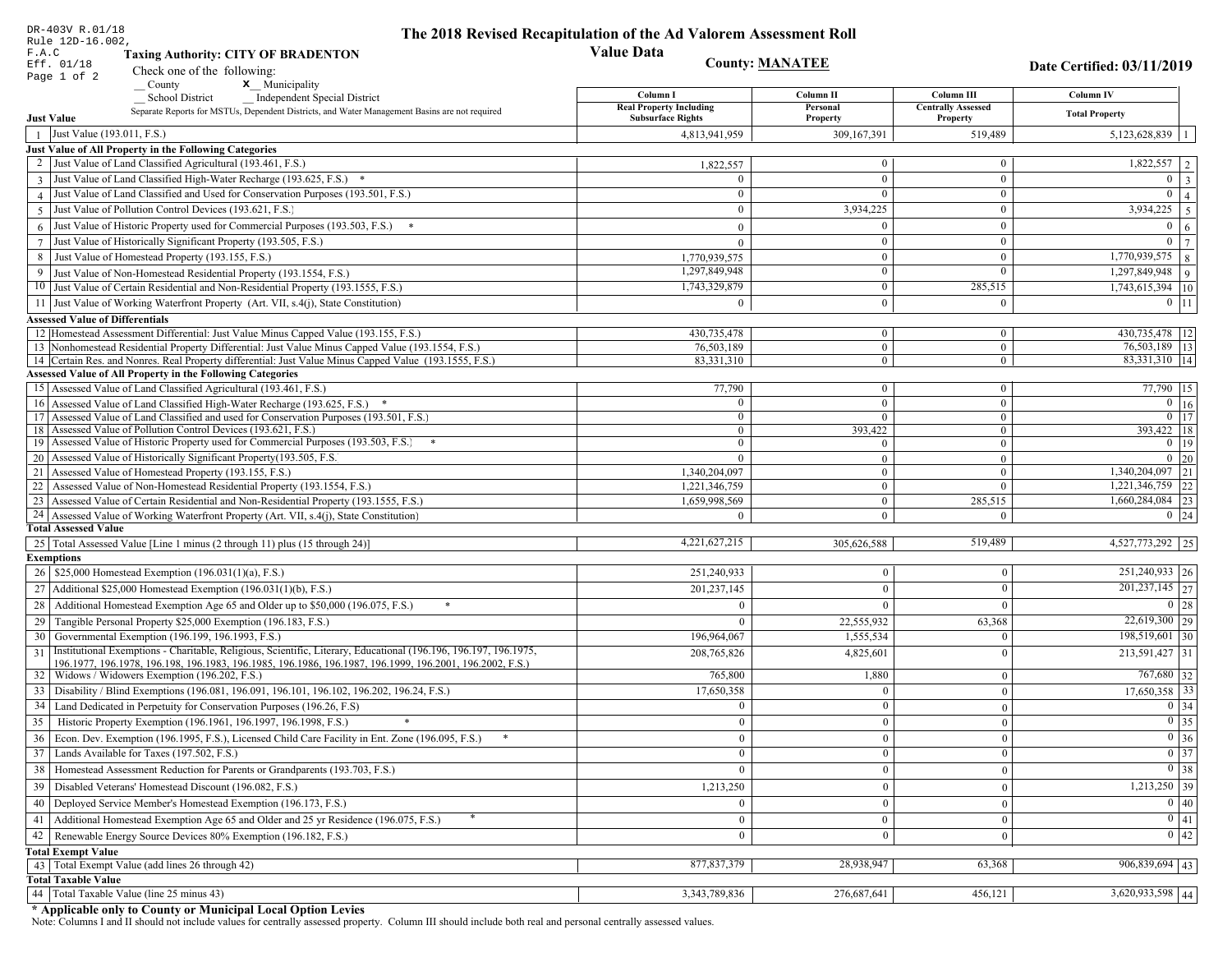**Taxing Authority: CITY OF BRADENTON** 

## **Reconciliation of Preliminary and Final Tax Roll**

| 1                       | Operating Taxable Value as Shown on Preliminary Tax Roll                                           | 3,653,882,926     |
|-------------------------|----------------------------------------------------------------------------------------------------|-------------------|
| $\overline{\mathbf{2}}$ | Additions to Operating Taxable Value Resulting from Petitions to the VAB                           | 0                 |
| 3                       | Deductions from Operating Taxable Value Resulting from Petitions to the VAB                        | 6,922,127         |
| 4                       | Subtotal $(1 + 2 - 3 = 4)$                                                                         | 3,646,960,799     |
| 5                       | Other Additions to Operating Taxable Value                                                         | 60,016,700        |
| 6                       | Other Deductions from Operating Taxable Value                                                      | 86,043,901        |
| 7                       | Operating Taxable Value Shown on Final Tax Roll $(4 + 5 - 6 = 7)$                                  | 3,620,933,598     |
|                         | <b>Selected Just Values</b>                                                                        | <b>Just Value</b> |
| 8                       | Just Value of Subsurface Rights (this amount included in Line 1, Column I, Page One) 193.481, F.S. | 777               |
| 9                       | Just Value of Centrally Assessed Railroad Property Value                                           | 382,795           |
| 10                      | Just Value of Centrally Assessed Private Car Line Property Value                                   | 136,694           |
|                         |                                                                                                    |                   |

Note: Sum of items 9 and 10 should equal centrally assessed just value on page 1, line 1, column III.

## **Homestead Portability**

| --                  | . Differential<br>ranster<br>Parce.<br>Homestead<br>ceiving<br>' OT<br>-01<br>. | 44 U |
|---------------------|---------------------------------------------------------------------------------|------|
| $\sim$ $\sim$<br>-- | Differential<br>l ransferred Homestead '<br>′alu                                |      |

|                                                     | $C$ olumn $\,$ .     | Column 2          |  |
|-----------------------------------------------------|----------------------|-------------------|--|
| <b>Total Parcels or Accounts</b>                    | <b>Real Property</b> | Personal Property |  |
|                                                     | Parcels              | Accounts          |  |
| $\overline{13}$<br><b>Total Parcels or Accounts</b> | 22,426               | 250<br>ر رے ہ     |  |

#### **Property with Reduced Assessed Value**

| 14 | Land Classified Agricultural (193.461, F.S.)                                                 |       |  |
|----|----------------------------------------------------------------------------------------------|-------|--|
| 15 | Land Classified High-Water Recharge (193.625, F.S.)                                          |       |  |
| 16 | Land Classified and Used for Conservation Purposes (193.501, F.S.)                           |       |  |
| 17 | Pollution Control Devices (193.621, F.S.)                                                    |       |  |
| 18 | Historic Property used for Commercial Purposes (193.503, F.S.) *                             |       |  |
| 19 | Historically Significant Property (193.505, F.S.)                                            |       |  |
| 20 | Homestead Property; Parcels with Capped Value (193.155, F.S.)                                | 9,288 |  |
| 21 | Non-Homestead Residential Property; Parcels with Capped Value (193.1554, F.S.)               | 5,333 |  |
| 22 | Certain Residential and Non-Residential Property; Parcels with Capped Value (193.1555, F.S.) | 582   |  |
| 23 | Working Waterfront Property (Art. VII, s.4(j), State Constitution)                           |       |  |

## **Other Reductions in Assessed Value**

| 24    | Lands Available for Taxes (197.502, F.S.)                                  |   |  |
|-------|----------------------------------------------------------------------------|---|--|
| - - - | Iomestead Assessment Reduction for Parents or Grandparents (193.703, F.S.) |   |  |
| -26   | I Veterans' Homestead Discount (196.082, F.S.)<br>Disabled                 | ᅩ |  |

## \* Applicable only to County or Municipal Local Option Levies

Date Certified: 03/11/2019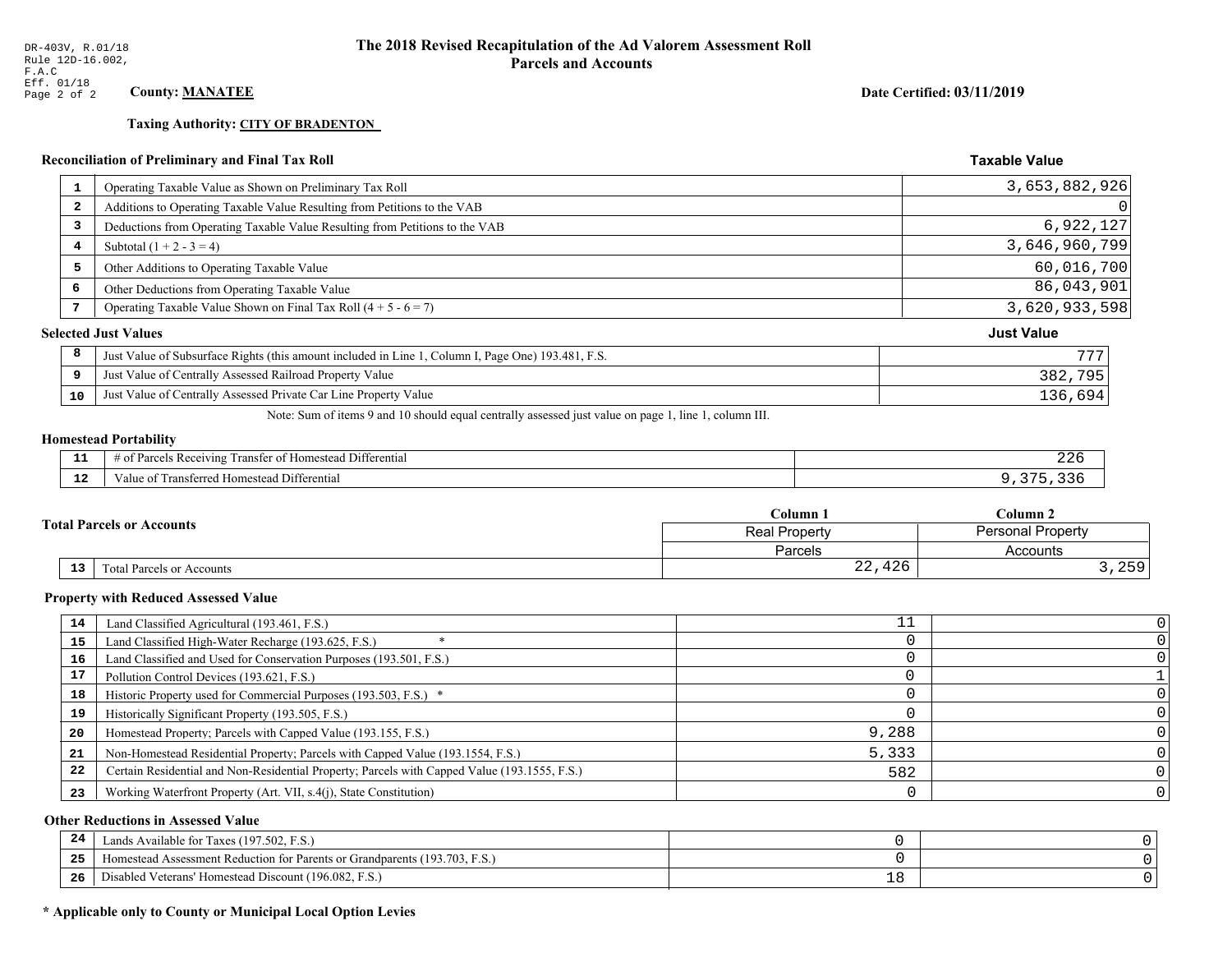| DR-403V R.01/18                            |                                                                                                                                                             | The 2018 Revised Recapitulation of the Ad Valorem Assessment Roll |                                |                              |                                                            |
|--------------------------------------------|-------------------------------------------------------------------------------------------------------------------------------------------------------------|-------------------------------------------------------------------|--------------------------------|------------------------------|------------------------------------------------------------|
| Rule 12D-16.002,<br>F.A.C                  | <b>Taxing Authority: CITY OF HOLMES BEACH</b>                                                                                                               | <b>Value Data</b>                                                 |                                |                              |                                                            |
| Eff. 01/18                                 |                                                                                                                                                             |                                                                   | <b>County: MANATEE</b>         |                              | Date Certified: 03/11/2019                                 |
| Page 1 of 2                                | Check one of the following:<br><b>x</b> Municipality<br>County                                                                                              |                                                                   |                                |                              |                                                            |
|                                            | <b>School District</b><br><b>Independent Special District</b>                                                                                               | Column I                                                          | Column II                      | Column III                   | <b>Column IV</b>                                           |
|                                            | Separate Reports for MSTUs, Dependent Districts, and Water Management Basins are not required                                                               | <b>Real Property Including</b>                                    | Personal                       | <b>Centrally Assessed</b>    | <b>Total Property</b>                                      |
| <b>Just Value</b>                          |                                                                                                                                                             | <b>Subsurface Rights</b>                                          | Property                       | Property                     |                                                            |
| Just Value (193.011, F.S.)<br>$\mathbf{1}$ |                                                                                                                                                             | 2,366,329,075                                                     | 16,758,890                     | $\mathbf{0}$                 | 2,383,087,965<br>$\overline{1}$                            |
|                                            | Just Value of All Property in the Following Categories<br>Just Value of Land Classified Agricultural (193.461, F.S.)                                        |                                                                   | $\mathbf{0}$                   | $\mathbf{0}$                 |                                                            |
|                                            |                                                                                                                                                             | $\theta$<br>$\Omega$                                              | $\overline{0}$                 | $\mathbf{0}$                 | $\begin{array}{c c} 0 & 2 \\ \hline 0 & 3 \end{array}$     |
|                                            | 3 Just Value of Land Classified High-Water Recharge (193.625, F.S.) *<br>4 Just Value of Land Classified and Used for Conservation Purposes (193.501, F.S.) | $\overline{0}$                                                    | $\mathbf{0}$                   | $\mathbf{0}$                 | $0 \mid 4$                                                 |
|                                            | 5 Just Value of Pollution Control Devices (193.621, F.S.)                                                                                                   | $\Omega$                                                          | $\mathbf{0}$                   | $\boldsymbol{0}$             | $\mathbf{0}$<br>$5\overline{)}$                            |
|                                            | 6 Just Value of Historic Property used for Commercial Purposes (193.503, F.S.) $*$                                                                          |                                                                   | $\overline{0}$                 | $\mathbf{0}$                 | $\overline{0}$                                             |
|                                            | 7 Just Value of Historically Significant Property (193.505, F.S.)                                                                                           | $\mathbf{0}$                                                      | $\mathbf{0}$                   | $\mathbf{0}$                 | 6 <sup>1</sup><br>$\overline{0}$ $\overline{7}$            |
|                                            | Just Value of Homestead Property (193.155, F.S.)                                                                                                            | $\overline{0}$                                                    | $\theta$                       | $\mathbf{0}$                 | $\overline{715,361,831}$ 8                                 |
| 8                                          |                                                                                                                                                             | 715,361,831<br>1,513,119,891                                      | $\theta$                       | $\boldsymbol{0}$             | $1,513,119,891$ 9                                          |
|                                            | 9 Just Value of Non-Homestead Residential Property (193.1554, F.S.)<br>10 Just Value of Certain Residential and Non-Residential Property (193.1555, F.S.)   | 137,847,353                                                       | $\bf{0}$                       | $\mathbf{0}$                 | 137,847,353 10                                             |
|                                            | 11 Just Value of Working Waterfront Property (Art. VII, s.4(j), State Constitution)                                                                         | $\theta$                                                          | $\theta$                       | $\mathbf{0}$                 | $0$   11                                                   |
| <b>Assessed Value of Differentials</b>     |                                                                                                                                                             |                                                                   |                                |                              |                                                            |
|                                            | 12 Homestead Assessment Differential: Just Value Minus Capped Value (193.155, F.S.)                                                                         | 239,425,557                                                       | $\overline{0}$                 | $\mathbf{0}$                 | 239,425,557   12                                           |
|                                            | 13 Nonhomestead Residential Property Differential: Just Value Minus Capped Value (193.1554, F.S.)                                                           | 63,425,402                                                        | $\overline{0}$                 | $\mathbf{0}$                 | 63,425,402 13                                              |
|                                            | 14 Certain Res. and Nonres. Real Property differential: Just Value Minus Capped Value (193.1555, F.S.)                                                      | 17,365,360                                                        | $\overline{0}$                 | $\bf{0}$                     | 17,365,360   14                                            |
|                                            | <b>Assessed Value of All Property in the Following Categories</b>                                                                                           |                                                                   |                                |                              |                                                            |
|                                            | 15 Assessed Value of Land Classified Agricultural (193.461, F.S.)                                                                                           | $\mathbf{0}$                                                      | $\mathbf{0}$                   | $\bf{0}$                     | $0$ 15                                                     |
|                                            | 16 Assessed Value of Land Classified High-Water Recharge (193.625, F.S.) *                                                                                  | $\Omega$                                                          | $\overline{0}$                 | $\mathbf{0}$                 | $\boxed{0}$ $\boxed{16}$                                   |
|                                            | 17 Assessed Value of Land Classified and used for Conservation Purposes (193.501, F.S.)                                                                     | $\mathbf{0}$                                                      | $\overline{0}$                 | $\boldsymbol{0}$             | $\overline{0}$ 17                                          |
|                                            | 18 Assessed Value of Pollution Control Devices (193.621, F.S.)<br>19 Assessed Value of Historic Property used for Commercial Purposes (193.503, F.S.)       | $\Omega$<br>$\Omega$                                              | $\overline{0}$                 | $\mathbf{0}$                 | $0$ 18<br>$0$ 19                                           |
|                                            | 20 Assessed Value of Historically Significant Property (193.505, F.S.                                                                                       | $\Omega$                                                          | $\mathbf{0}$<br>$\overline{0}$ | $\boldsymbol{0}$             | $0 \mid 20$                                                |
|                                            | 21 Assessed Value of Homestead Property (193.155, F.S.)                                                                                                     | 475,936,274                                                       | $\mathbf{0}$                   | $\bf{0}$<br>$\boldsymbol{0}$ | 475,936,274 21                                             |
|                                            | 22 Assessed Value of Non-Homestead Residential Property (193.1554, F.S.)                                                                                    | 1,449,694,489                                                     | $\mathbf{0}$                   | $\bf{0}$                     | 1,449,694,489 22                                           |
|                                            | 23 Assessed Value of Certain Residential and Non-Residential Property (193.1555, F.S.)                                                                      | 120,481,993                                                       | $\mathbf{0}$                   | $\bf{0}$                     | 120,481,993 23                                             |
|                                            | 24 Assessed Value of Working Waterfront Property (Art. VII, s.4(j), State Constitution)                                                                     | $\Omega$                                                          | $\overline{0}$                 | $\overline{0}$               | $0 \mid 24$                                                |
| <b>Total Assessed Value</b>                |                                                                                                                                                             |                                                                   |                                |                              |                                                            |
|                                            | 25   Total Assessed Value [Line 1 minus (2 through 11) plus (15 through 24)]                                                                                | 2,046,112,756                                                     | 16,758,890                     | 0                            | 2,062,871,646 25                                           |
| <b>Exemptions</b>                          |                                                                                                                                                             |                                                                   |                                |                              |                                                            |
|                                            | 26   \$25,000 Homestead Exemption (196.031(1)(a), F.S.)                                                                                                     | 28,375,000                                                        | $\overline{0}$                 | $\mathbf{0}$                 | 28,375,000 26                                              |
|                                            | 27   Additional \$25,000 Homestead Exemption $(196.031(1)(b), F.S.)$                                                                                        | 28,228,421                                                        | $\theta$                       | $\mathbf{0}$                 | $28,228,421$ 27                                            |
| 28                                         | Additional Homestead Exemption Age 65 and Older up to \$50,000 (196.075, F.S.)                                                                              | 850,000                                                           |                                | $\mathbf{0}$                 | $850,000$ 28                                               |
|                                            | 29 Tangible Personal Property \$25,000 Exemption (196.183, F.S.)                                                                                            |                                                                   | 2,333,237                      | $\mathbf{0}$                 | 2,333,237 29                                               |
|                                            | 30 Governmental Exemption (196.199, 196.1993, F.S.)                                                                                                         | 12,097,748                                                        | $\overline{0}$                 | $\mathbf{0}$                 | $12,097,748$ 30                                            |
| 31                                         | Institutional Exemptions - Charitable, Religious, Scientific, Literary, Educational (196.196, 196.197, 196.1975,                                            | 16,684,415                                                        | 0                              | $\Omega$                     | $16,684,415$ 31                                            |
|                                            | 196.1977, 196.1978, 196.198, 196.1983, 196.1985, 196.1986, 196.1987, 196.1999, 196.2001, 196.2002, F.S.)                                                    |                                                                   |                                |                              | $115,000$ 32                                               |
|                                            | 32   Widows / Widowers Exemption (196.202, F.S.)                                                                                                            | 115,000                                                           | $\bf{0}$<br>$\Omega$           | $\mathbf{0}$                 |                                                            |
| 33                                         | Disability / Blind Exemptions (196.081, 196.091, 196.101, 196.102, 196.202, 196.24, F.S.)                                                                   | 2,776,499                                                         |                                | $\theta$                     | $2,776,499$ 33                                             |
|                                            | 34 Land Dedicated in Perpetuity for Conservation Purposes (196.26, F.S)                                                                                     |                                                                   |                                | $\theta$                     | $0 \mid 34$                                                |
| 35                                         | Historic Property Exemption (196.1961, 196.1997, 196.1998, F.S.)<br>$*$                                                                                     | $\theta$                                                          | $\Omega$                       | $\mathbf{0}$                 | $\boxed{0}$ 35                                             |
|                                            | 36 Econ. Dev. Exemption (196.1995, F.S.), Licensed Child Care Facility in Ent. Zone (196.095, F.S.)                                                         | $\mathbf{0}$                                                      | $\mathbf{0}$                   | $\mathbf{0}$                 | $\begin{array}{ c c } \hline 0 & 36 \\ \hline \end{array}$ |
|                                            | 37 Lands Available for Taxes (197.502, F.S.)                                                                                                                | $\mathbf{0}$                                                      | $\overline{0}$                 | $\mathbf{0}$                 | $\boxed{0}$ 37                                             |
|                                            | 38   Homestead Assessment Reduction for Parents or Grandparents (193.703, F.S.)                                                                             | 17,931                                                            | $\Omega$                       | $\mathbf{0}$                 | $17,931$ 38                                                |
|                                            | 39   Disabled Veterans' Homestead Discount (196.082, F.S.)                                                                                                  | 520,593                                                           | $\overline{0}$                 | $\mathbf{0}$                 | $520,593$ 39                                               |
| 40                                         | Deployed Service Member's Homestead Exemption (196.173, F.S.)                                                                                               | $\theta$                                                          | $\theta$                       | $\mathbf{0}$                 | $\boxed{0}$ 40                                             |
| 41                                         | Additional Homestead Exemption Age 65 and Older and 25 yr Residence (196.075, F.S.)                                                                         | $\mathbf{0}$                                                      | $\mathbf{0}$                   | $\boldsymbol{0}$             | 0 41                                                       |
|                                            | 42   Renewable Energy Source Devices 80% Exemption (196.182, F.S.)                                                                                          | $\mathbf{0}$                                                      |                                | $\mathbf{0}$                 | $\boxed{0}$ 42                                             |
| <b>Total Exempt Value</b>                  |                                                                                                                                                             |                                                                   |                                |                              |                                                            |
|                                            | 43 Total Exempt Value (add lines 26 through 42)                                                                                                             | 89,665,607                                                        | 2,333,237                      | $\mathbf{0}$                 | $\overline{91,998,844 \mid 43}$                            |
| <b>Total Taxable Value</b>                 |                                                                                                                                                             |                                                                   |                                |                              |                                                            |
|                                            | 44 Total Taxable Value (line 25 minus 43)                                                                                                                   | 1,956,447,149                                                     | 14,425,653                     | $\overline{0}$               | $1,970,872,802$ 44                                         |

DR-403V R.01/18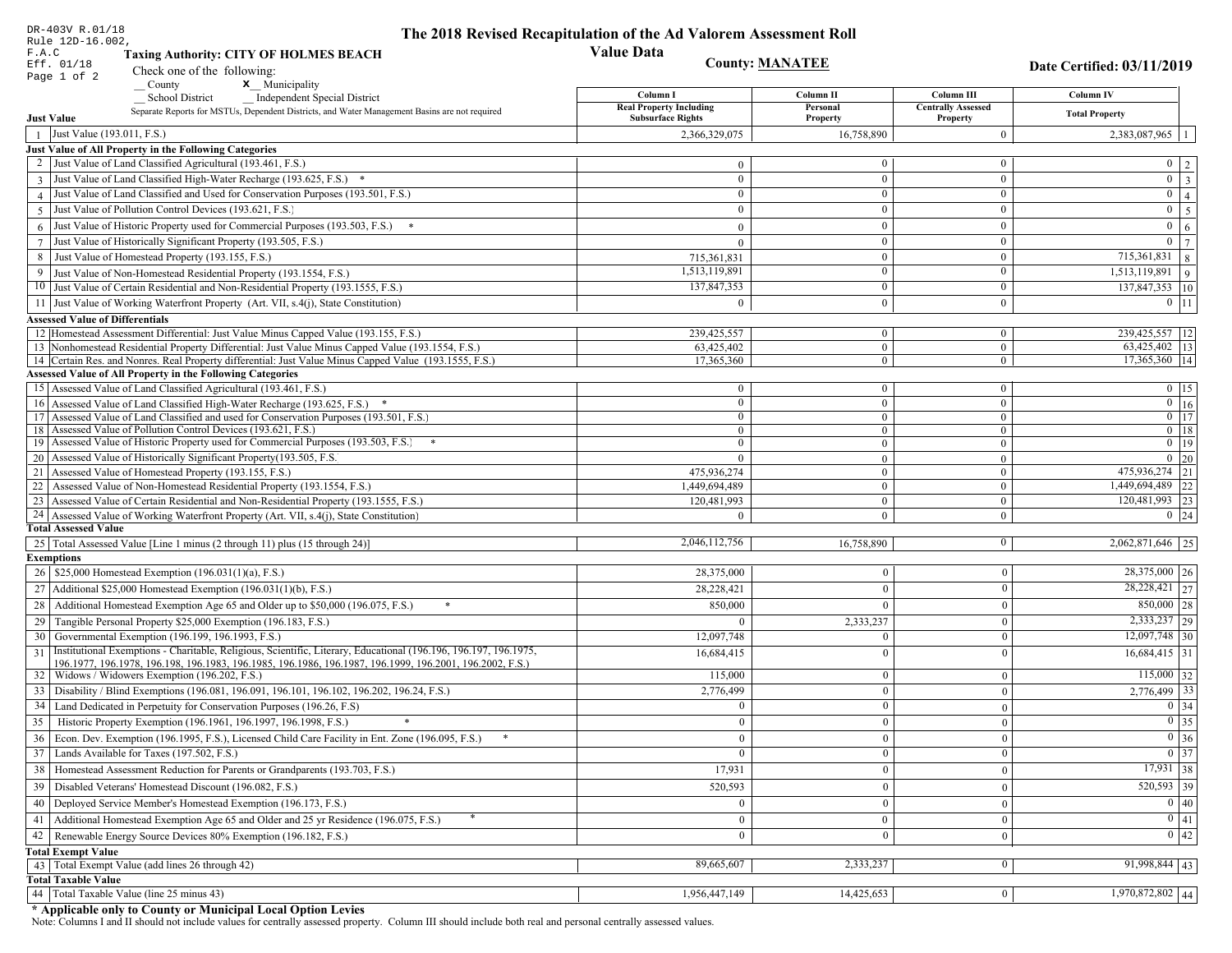**Taxing Authority: CITY OF HOLMES BEACH** 

## Reconciliation of Preliminary and Final Tax Roll

| 1  | Operating Taxable Value as Shown on Preliminary Tax Roll                                           | 1,970,297,844     |
|----|----------------------------------------------------------------------------------------------------|-------------------|
| 2  | Additions to Operating Taxable Value Resulting from Petitions to the VAB                           | $\overline{0}$    |
| 3  | Deductions from Operating Taxable Value Resulting from Petitions to the VAB                        | 0                 |
| 4  | Subtotal $(1 + 2 - 3 = 4)$                                                                         | 1,970,297,844     |
| 5  | Other Additions to Operating Taxable Value                                                         | 5, 175, 751       |
| 6  | Other Deductions from Operating Taxable Value                                                      | 4,600,793         |
|    | Operating Taxable Value Shown on Final Tax Roll $(4 + 5 - 6 = 7)$                                  | 1,970,872,802     |
|    | <b>Selected Just Values</b>                                                                        | <b>Just Value</b> |
| 8  | Just Value of Subsurface Rights (this amount included in Line 1, Column I, Page One) 193.481, F.S. |                   |
| 9  | Just Value of Centrally Assessed Railroad Property Value                                           |                   |
| 10 | Just Value of Centrally Assessed Private Car Line Property Value                                   |                   |
|    |                                                                                                    |                   |

Note: Sum of items 9 and 10 should equal centrally assessed just value on page 1, line 1, column III.

## **Homestead Portability**

l,

| $\sim$        | .<br>Differential<br>ranster<br>Receiving<br>$\sim$<br>. arce:<br>-01<br>$\cdots$<br>,,,,,, |  |
|---------------|---------------------------------------------------------------------------------------------|--|
| $\sim$<br>-44 | l Differential<br>alue<br>l Homestead<br>паняеней                                           |  |

|                                  | Column 1       | $C$ olumn 2              |  |
|----------------------------------|----------------|--------------------------|--|
| <b>Total Parcels or Accounts</b> | Real Property  | <b>Personal Property</b> |  |
|                                  | <b>Parcels</b> | Accounts                 |  |
| 13<br>Total Parcels or Accounts  | 4,384          | っっっ                      |  |

#### **Property with Reduced Assessed Value**

| 14 | Land Classified Agricultural (193.461, F.S.)                                                 |       |  |
|----|----------------------------------------------------------------------------------------------|-------|--|
| 15 | Land Classified High-Water Recharge (193.625, F.S.)                                          |       |  |
| 16 | Land Classified and Used for Conservation Purposes (193.501, F.S.)                           |       |  |
| 17 | Pollution Control Devices (193.621, F.S.)                                                    |       |  |
| 18 | Historic Property used for Commercial Purposes (193.503, F.S.) *                             |       |  |
| 19 | Historically Significant Property (193.505, F.S.)                                            |       |  |
| 20 | Homestead Property; Parcels with Capped Value (193.155, F.S.)                                | 1,077 |  |
| 21 | Non-Homestead Residential Property; Parcels with Capped Value (193.1554, F.S.)               | 1,209 |  |
| 22 | Certain Residential and Non-Residential Property; Parcels with Capped Value (193.1555, F.S.) | 43    |  |
| 23 | Working Waterfront Property (Art. VII, s.4(j), State Constitution)                           |       |  |

## **Other Reductions in Assessed Value**

| -24 | Lands Available for Taxes (197.502, F.S.)                                      |  |
|-----|--------------------------------------------------------------------------------|--|
| .   | (193.703, F)<br>Aomestead Assessment Reduction for Parents or Grandparents (1) |  |
| -26 | d Veterans' Homestead Discount (196.082, F.S.)<br>Disabled                     |  |

## \* Applicable only to County or Municipal Local Option Levies

Date Certified: 03/11/2019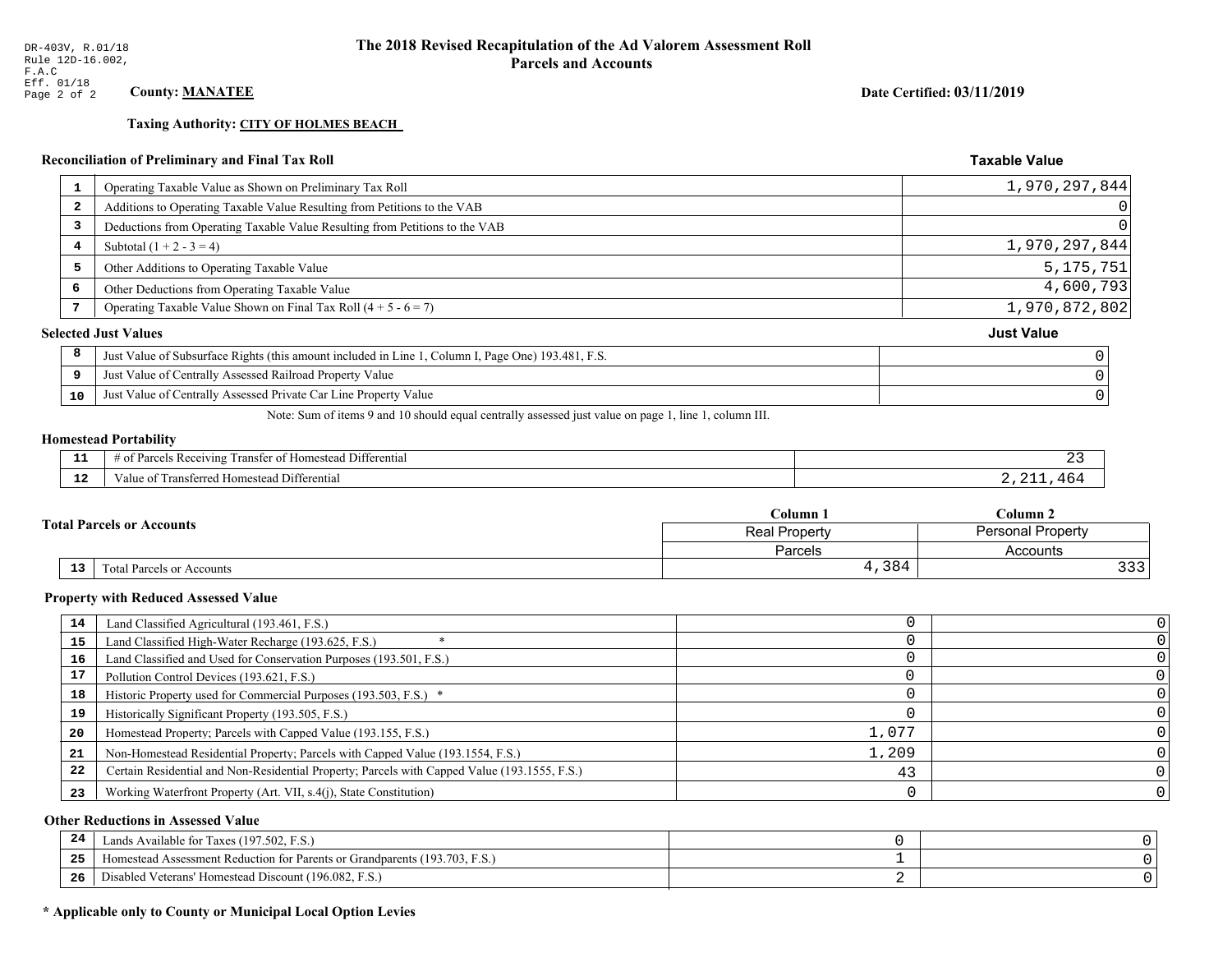| DR-403V R.01/18                                                                                                                                                             | The 2018 Revised Recapitulation of the Ad Valorem Assessment Roll |                                                                |                              |                                                  |
|-----------------------------------------------------------------------------------------------------------------------------------------------------------------------------|-------------------------------------------------------------------|----------------------------------------------------------------|------------------------------|--------------------------------------------------|
| Rule 12D-16.002.<br>F.A.C<br><b>Taxing Authority: TOWN OF LONGBOAT KEY</b>                                                                                                  | <b>Value Data</b>                                                 |                                                                |                              |                                                  |
| Eff. 01/18                                                                                                                                                                  |                                                                   | <b>County: MANATEE</b>                                         |                              | Date Certified: 03/11/2019                       |
| Check one of the following:<br>Page 1 of 2<br><b>x</b> Municipality<br>County                                                                                               |                                                                   |                                                                |                              |                                                  |
| <b>School District</b><br><b>Independent Special District</b>                                                                                                               | Column I                                                          | Column II                                                      | Column III                   | Column IV                                        |
| Separate Reports for MSTUs, Dependent Districts, and Water Management Basins are not required                                                                               | <b>Real Property Including</b><br><b>Subsurface Rights</b>        | Personal                                                       | <b>Centrally Assessed</b>    | <b>Total Property</b>                            |
| <b>Just Value</b>                                                                                                                                                           |                                                                   | Property                                                       | Property                     |                                                  |
| Just Value (193.011, F.S.)                                                                                                                                                  | 2,043,456,419                                                     | 15,249,154                                                     | $\overline{0}$               | $2,058,705,573$   1                              |
| Just Value of All Property in the Following Categories<br>2 Just Value of Land Classified Agricultural (193.461, F.S.)                                                      |                                                                   | $\overline{0}$                                                 | $\bf{0}$                     |                                                  |
|                                                                                                                                                                             |                                                                   | $\mathbf{0}$<br>$\overline{0}$<br>$\mathbf{0}$                 | $\mathbf{0}$                 | $0 \mid 2$<br>$\boxed{0}$ 3                      |
| 3 Just Value of Land Classified High-Water Recharge (193.625, F.S.)<br>4 Just Value of Land Classified and Used for Conservation Purposes (193.501, F.S.)                   |                                                                   | $\overline{0}$<br>$\bf{0}$                                     |                              | $\overline{0}\mid 4$                             |
| 5 Just Value of Pollution Control Devices (193.621, F.S.)                                                                                                                   |                                                                   | $\overline{0}$<br>$\theta$                                     | $\bf{0}$<br>$\boldsymbol{0}$ |                                                  |
|                                                                                                                                                                             |                                                                   |                                                                |                              | $0 \mid 5$                                       |
| $6$ Just Value of Historic Property used for Commercial Purposes (193.503, F.S.)                                                                                            |                                                                   | $\overline{0}$<br>$\theta$                                     | $\mathbf{0}$                 | $0 \mid 6$                                       |
| Just Value of Historically Significant Property (193.505, F.S.)                                                                                                             |                                                                   | $\overline{0}$<br>$\theta$                                     | $\boldsymbol{0}$             | $\overline{0}$   7                               |
| Just Value of Homestead Property (193.155, F.S.)<br>8                                                                                                                       | 665,338,093                                                       | $\overline{0}$                                                 | $\mathbf{0}$                 | 665,338,093<br> 8                                |
| 9 Just Value of Non-Homestead Residential Property (193.1554, F.S.)                                                                                                         | 1,270,945,385                                                     | $\overline{0}$                                                 | $\boldsymbol{0}$             | $1,270,945,385$ 9                                |
| 10 Just Value of Certain Residential and Non-Residential Property (193.1555, F.S.)                                                                                          | 107,172,941                                                       | $\mathbf{0}$                                                   | $\boldsymbol{0}$             | $107,172,941$ 10                                 |
| 11 Just Value of Working Waterfront Property (Art. VII, s.4(j), State Constitution)                                                                                         |                                                                   | $\overline{0}$<br>$\theta$                                     | $\boldsymbol{0}$             | $0$   11                                         |
| <b>Assessed Value of Differentials</b>                                                                                                                                      |                                                                   |                                                                |                              |                                                  |
| 12 Homestead Assessment Differential: Just Value Minus Capped Value (193.155, F.S.)                                                                                         | 152,163,413                                                       | $\mathbf{0}$                                                   | $\bf{0}$                     | 152, 163, 413   12                               |
| 13 Nonhomestead Residential Property Differential: Just Value Minus Capped Value (193.1554, F.S.)                                                                           | 31,794,319                                                        | $\overline{0}$                                                 | $\overline{0}$               | 31,794,319   13                                  |
| 14 Certain Res. and Nonres. Real Property differential: Just Value Minus Capped Value (193.1555, F.S.)<br><b>Assessed Value of All Property in the Following Categories</b> | 10,979,764                                                        | $\overline{0}$                                                 | $\overline{0}$               | 10,979,764   14                                  |
|                                                                                                                                                                             |                                                                   |                                                                |                              | $0 \t15$                                         |
| 15 Assessed Value of Land Classified Agricultural (193.461, F.S.)                                                                                                           |                                                                   | $\mathbf{0}$<br>$\mathbf{0}$<br>$\overline{0}$<br>$\mathbf{0}$ | $\bf{0}$<br>$\overline{0}$   | $\boxed{0}$ $\boxed{16}$                         |
| 16 Assessed Value of Land Classified High-Water Recharge (193.625, F.S.)<br>17 Assessed Value of Land Classified and used for Conservation Purposes (193.501, F.S.)         |                                                                   | $\mathbf{0}$<br>$\mathbf{0}$                                   | $\bf{0}$                     | $0$   17                                         |
| 18 Assessed Value of Pollution Control Devices (193.621, F.S.)                                                                                                              |                                                                   | $\overline{0}$<br>$\mathbf{0}$                                 | $\overline{0}$               | $0 \mid 18$                                      |
| 19 Assessed Value of Historic Property used for Commercial Purposes (193.503, F.S.)                                                                                         |                                                                   | $\overline{0}$<br>$\theta$                                     | $\mathbf{0}$                 | $0$   19                                         |
| 20 Assessed Value of Historically Significant Property (193.505, F.S.)                                                                                                      |                                                                   | $\mathbf{0}$<br>$\Omega$                                       | $\overline{0}$               | $0 \mid 20$                                      |
| 21 Assessed Value of Homestead Property (193.155, F.S.)                                                                                                                     | 513,174,680                                                       | $\overline{0}$                                                 | $\boldsymbol{0}$             | 513,174,680 21                                   |
| 22 Assessed Value of Non-Homestead Residential Property (193.1554, F.S.)                                                                                                    | 1,239,151,066                                                     | $\overline{0}$                                                 | $\boldsymbol{0}$             | 1,239,151,066 22                                 |
| 23 Assessed Value of Certain Residential and Non-Residential Property (193.1555, F.S.)                                                                                      | 96, 193, 177                                                      | $\mathbf{0}$                                                   | $\boldsymbol{0}$             | 96, 193, 177 23                                  |
| 24 Assessed Value of Working Waterfront Property (Art. VII, s.4(j), State Constitution)                                                                                     |                                                                   | $\overline{0}$<br>$\Omega$                                     | $\overline{0}$               | $0 \mid 24$                                      |
| <b>Total Assessed Value</b>                                                                                                                                                 |                                                                   |                                                                |                              |                                                  |
| 25 Total Assessed Value [Line 1 minus (2 through 11) plus (15 through 24)]                                                                                                  | 1,848,518,923                                                     | 15,249,154                                                     | $\bf{0}$                     | 1,863,768,077 25                                 |
| <b>Exemptions</b>                                                                                                                                                           |                                                                   |                                                                |                              |                                                  |
| 26   \$25,000 Homestead Exemption (196.031(1)(a), F.S.)                                                                                                                     | 23,725,000                                                        | $\mathbf{0}$                                                   | $\mathbf{0}$                 | $23,725,000$ 26                                  |
| 27   Additional \$25,000 Homestead Exemption $(196.031(1)(b), F.S.)$                                                                                                        | 23,636,045                                                        | $\theta$                                                       | $\theta$                     | $\overline{23,636,045}$ 27                       |
| Additional Homestead Exemption Age 65 and Older up to \$50,000 (196.075, F.S.)<br>28                                                                                        | 398,800                                                           | $\theta$                                                       | $\mathbf{0}$                 | 398,800 28                                       |
| 29 Tangible Personal Property \$25,000 Exemption (196.183, F.S.)                                                                                                            |                                                                   | 1,106,688                                                      | $\mathbf{0}$                 | $1,106,688$ 29                                   |
| Governmental Exemption (196.199, 196.1993, F.S.)<br>30                                                                                                                      | 17,765,077                                                        | $\overline{0}$                                                 | $\mathbf{0}$                 | $17,765,077$ 30                                  |
| Institutional Exemptions - Charitable, Religious, Scientific, Literary, Educational (196.196, 196.197, 196.1975,<br>31                                                      | 10,532,279                                                        | $\Omega$                                                       | $\theta$                     | $10,532,279$ 31                                  |
| 196.1977, 196.1978, 196.198, 196.1983, 196.1985, 196.1986, 196.1987, 196.1999, 196.2001, 196.2002, F.S.)                                                                    |                                                                   |                                                                |                              |                                                  |
| Widows / Widowers Exemption (196.202, F.S.)<br>32                                                                                                                           | 95,500                                                            | 0                                                              | $\theta$                     | $95,500$ 32                                      |
| Disability / Blind Exemptions (196.081, 196.091, 196.101, 196.102, 196.202, 196.24, F.S.)<br>33                                                                             | 3,559,087                                                         | $\theta$                                                       | $\mathbf{0}$                 | $3,559,087$ 33                                   |
| Land Dedicated in Perpetuity for Conservation Purposes (196.26, F.S)                                                                                                        |                                                                   | $\overline{0}$                                                 | $\Omega$                     | $0 \mid 34$                                      |
| 35 Historic Property Exemption (196.1961, 196.1997, 196.1998, F.S.)                                                                                                         |                                                                   | $\mathbf{0}$                                                   | $\boldsymbol{0}$             | $\boxed{0}$ 35                                   |
| 36 Econ. Dev. Exemption (196.1995, F.S.), Licensed Child Care Facility in Ent. Zone (196.095, F.S.)                                                                         |                                                                   | $\mathbf{0}$<br>$\overline{0}$                                 | $\mathbf{0}$                 | $\boxed{0}$ 36                                   |
| 37 Lands Available for Taxes (197.502, F.S.)                                                                                                                                |                                                                   | $\mathbf{0}$<br>$\bf{0}$                                       | $\mathbf{0}$                 | $\boxed{0}$ 37                                   |
| 38   Homestead Assessment Reduction for Parents or Grandparents (193.703, F.S.)                                                                                             |                                                                   | $\Omega$<br>$\overline{0}$                                     | $\mathbf{0}$                 | $\begin{array}{ c c } \hline 0 & 38 \end{array}$ |
| 39   Disabled Veterans' Homestead Discount (196.082, F.S.)                                                                                                                  | 163,519                                                           | $\theta$                                                       | $\mathbf{0}$                 | $\overline{163,519}$ 39                          |
| 40   Deployed Service Member's Homestead Exemption (196.173, F.S.)                                                                                                          |                                                                   | $\overline{0}$<br>$\Omega$                                     | $\mathbf{0}$                 | $\boxed{0}$ $\boxed{40}$                         |
| Additional Homestead Exemption Age 65 and Older and 25 yr Residence (196.075, F.S.)<br>41                                                                                   | 22,673                                                            | $\mathbf{0}$                                                   | $\mathbf{0}$                 | $22,673$   41                                    |
| 42   Renewable Energy Source Devices 80% Exemption (196.182, F.S.)                                                                                                          |                                                                   | 0                                                              | $\mathbf{0}$                 | 0 42                                             |
|                                                                                                                                                                             |                                                                   |                                                                |                              |                                                  |
| <b>Total Exempt Value</b><br>43 Total Exempt Value (add lines 26 through 42)                                                                                                | 79,897,980                                                        | 1,106,688                                                      | $\mathbf{0}$                 | $81,004,668$   43                                |
| <b>Total Taxable Value</b>                                                                                                                                                  |                                                                   |                                                                |                              |                                                  |
| 44   Total Taxable Value (line 25 minus 43)                                                                                                                                 | 1,768,620,943                                                     | 14, 142, 466                                                   | $\bf{0}$                     | $\overline{1,782,763,409}$ 44                    |
|                                                                                                                                                                             |                                                                   |                                                                |                              |                                                  |

DR-403V R.01/18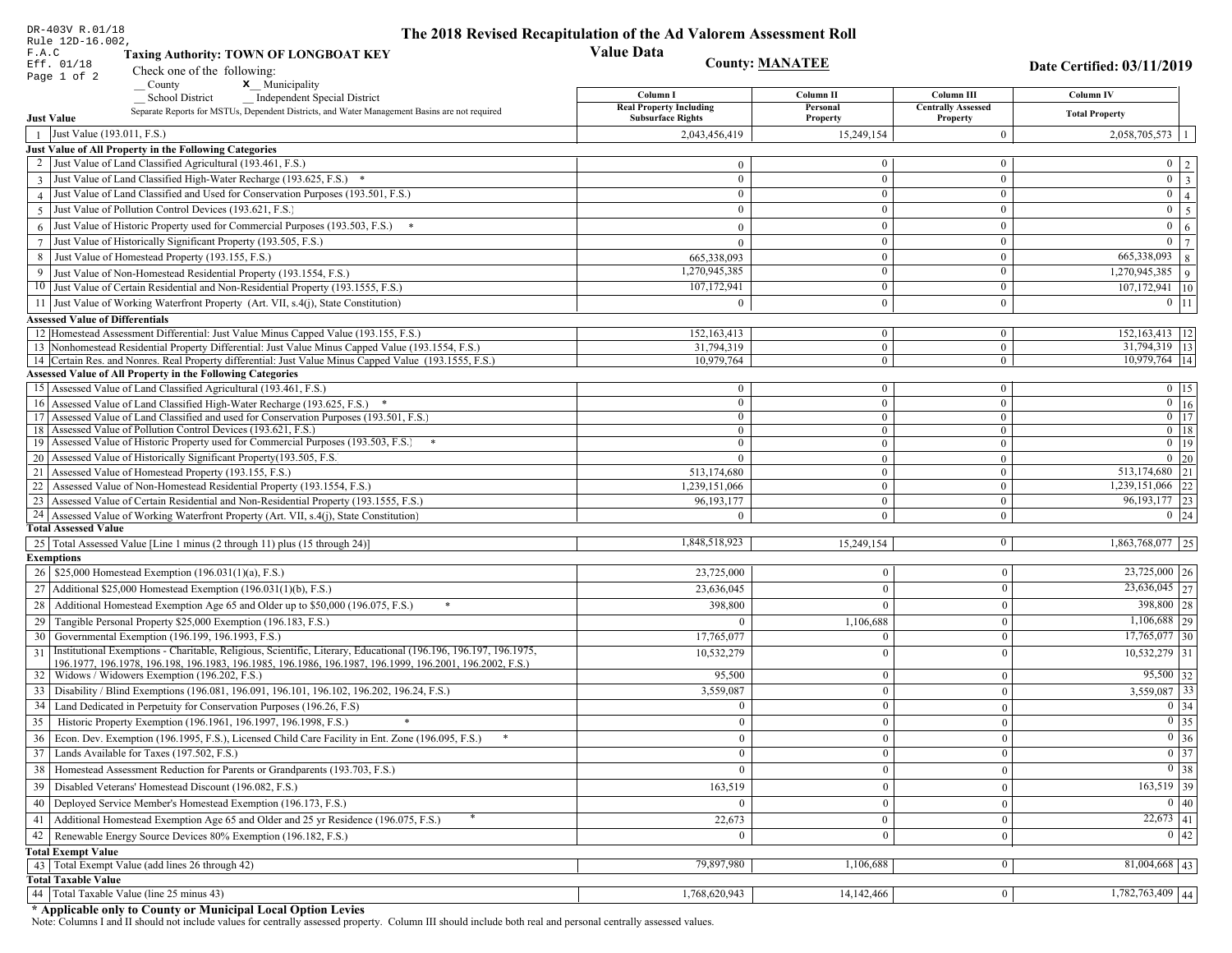**Taxing Authority: TOWN OF LONGBOAT KEY** 

## Reconciliation of Preliminary and Final Tax Roll

| Operating Taxable Value as Shown on Preliminary Tax Roll<br>1                                           | 1,787,963,805     |
|---------------------------------------------------------------------------------------------------------|-------------------|
| Additions to Operating Taxable Value Resulting from Petitions to the VAB<br>-2                          | $\overline{0}$    |
| Deductions from Operating Taxable Value Resulting from Petitions to the VAB<br>3                        | 0                 |
| Subtotal $(1 + 2 - 3 = 4)$<br>4                                                                         | 1,787,963,805     |
| 5<br>Other Additions to Operating Taxable Value                                                         | 6, 206, 911       |
| 6<br>Other Deductions from Operating Taxable Value                                                      | 11,407,307        |
| Operating Taxable Value Shown on Final Tax Roll $(4 + 5 - 6 = 7)$                                       | 1,782,763,409     |
| <b>Selected Just Values</b>                                                                             | <b>Just Value</b> |
| 8<br>Just Value of Subsurface Rights (this amount included in Line 1, Column I, Page One) 193.481, F.S. |                   |
| Just Value of Centrally Assessed Railroad Property Value<br>9                                           |                   |
| Just Value of Centrally Assessed Private Car Line Property Value<br>10                                  |                   |
|                                                                                                         |                   |

Note: Sum of items 9 and 10 should equal centrally assessed just value on page 1, line 1, column III.

#### **Homestead Portability**

| $\sim$<br>--- | <b><i><u>Property</u></i></b><br>ranstei<br>Differential<br>$A$ <sup><math>\alpha</math><math>\beta</math></sup> $I$ $I$ $I$ $I$ $\alpha$<br>$\sim$<br>м.<br>omesteac<br>റ<br>. arce<br>n<br>. . |  |
|---------------|--------------------------------------------------------------------------------------------------------------------------------------------------------------------------------------------------|--|
| $\sim$<br>.   | l Differential<br>'alue<br>. Homestead<br>.<br>31 U LUI                                                                                                                                          |  |

| <b>Total Parcels or Accounts</b> |    |                           | Column 1                                         | $C$ olumn 2 |  |
|----------------------------------|----|---------------------------|--------------------------------------------------|-------------|--|
|                                  |    |                           | <b>Personal Property</b><br><b>Real Property</b> |             |  |
|                                  |    |                           | Parcels                                          | Accounts    |  |
|                                  | 13 | Fotal Parcels or Accounts | $\mathbf{A} \cap \mathbf{C}$<br>ر ہے ،<br>ິ.     | 204         |  |

#### **Property with Reduced Assessed Value**

| 14 | Land Classified Agricultural (193.461, F.S.)                                                 |     |  |
|----|----------------------------------------------------------------------------------------------|-----|--|
| 15 | Land Classified High-Water Recharge (193.625, F.S.)                                          |     |  |
| 16 | Land Classified and Used for Conservation Purposes (193.501, F.S.)                           |     |  |
| 17 | Pollution Control Devices (193.621, F.S.)                                                    |     |  |
| 18 | Historic Property used for Commercial Purposes (193.503, F.S.) *                             |     |  |
| 19 | Historically Significant Property (193.505, F.S.)                                            |     |  |
| 20 | Homestead Property; Parcels with Capped Value (193.155, F.S.)                                | 841 |  |
| 21 | Non-Homestead Residential Property; Parcels with Capped Value (193.1554, F.S.)               | 754 |  |
| 22 | Certain Residential and Non-Residential Property; Parcels with Capped Value (193.1555, F.S.) | 19  |  |
| 23 | Working Waterfront Property (Art. VII, s.4(j), State Constitution)                           |     |  |

## **Other Reductions in Assessed Value**

| 24  | ands Available for Taxes (197.502, F.S.)                                   |  |
|-----|----------------------------------------------------------------------------|--|
| 25  | Homestead Assessment Reduction for Parents or Grandparents (193.703, F.S.) |  |
| -26 | Disabled Veterans' Homestead Discount (196.082, F.S.)                      |  |

## \* Applicable only to County or Municipal Local Option Levies

Date Certified: 03/11/2019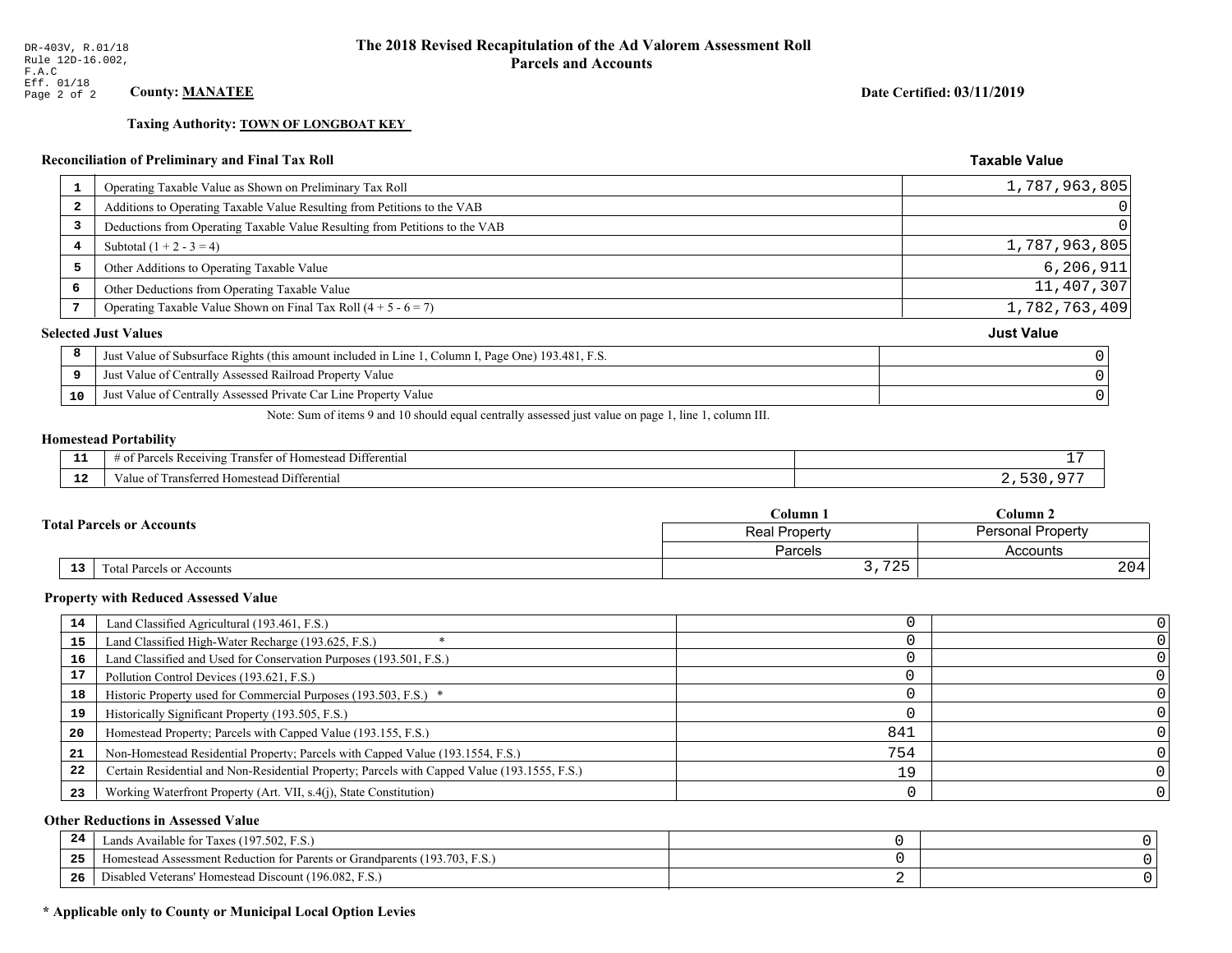| DR-403V R.01/18                                                                                                                                                                                                                 | The 2018 Revised Recapitulation of the Ad Valorem Assessment Roll |                                |                                       |                                                     |
|---------------------------------------------------------------------------------------------------------------------------------------------------------------------------------------------------------------------------------|-------------------------------------------------------------------|--------------------------------|---------------------------------------|-----------------------------------------------------|
| Rule 12D-16.002,<br>F.A.C<br>Taxing Authority: LONGBOAT KEY BEACH EROSION DIST A<br>Eff. 01/18                                                                                                                                  | <b>Value Data</b>                                                 | <b>County: MANATEE</b>         |                                       | Date Certified: 03/11/2019                          |
| Check one of the following:<br>Page 1 of 2<br>$\sqrt{\frac{1}{1}}$ County<br>$x$ Municipality                                                                                                                                   |                                                                   |                                |                                       |                                                     |
| <b>School District</b><br><b>Independent Special District</b>                                                                                                                                                                   | Column I                                                          | Column II                      | Column III                            | Column IV                                           |
| Separate Reports for MSTUs, Dependent Districts, and Water Management Basins are not required<br><b>Just Value</b>                                                                                                              | <b>Real Property Including</b><br><b>Subsurface Rights</b>        | Personal<br>Property           | <b>Centrally Assessed</b><br>Property | <b>Total Property</b>                               |
| Just Value (193.011, F.S.)                                                                                                                                                                                                      | 1,125,620,855                                                     | 14,562,149                     | $\mathbf{0}$                          | $1,140,183,004$   1                                 |
| Just Value of All Property in the Following Categories                                                                                                                                                                          |                                                                   |                                |                                       |                                                     |
| 2 Just Value of Land Classified Agricultural (193.461, F.S.)                                                                                                                                                                    | $\mathbf{0}$                                                      | $\mathbf{0}$                   | $\bf{0}$                              | $0 \mid 2$                                          |
| 3 Just Value of Land Classified High-Water Recharge (193.625, F.S.) *                                                                                                                                                           | $\mathbf{0}$                                                      | $\mathbf{0}$                   | $\mathbf{0}$                          | $0 \mid 3$                                          |
| 4 Just Value of Land Classified and Used for Conservation Purposes (193.501, F.S.)                                                                                                                                              | $\overline{0}$                                                    | $\boldsymbol{0}$               | $\boldsymbol{0}$                      | $\overline{0}$ 4                                    |
| 5 Just Value of Pollution Control Devices (193.621, F.S.)                                                                                                                                                                       | $\mathbf{0}$                                                      | $\mathbf{0}$                   | $\boldsymbol{0}$                      | $\boxed{0}$ 5                                       |
| 6 Just Value of Historic Property used for Commercial Purposes (193.503, F.S.) $*$                                                                                                                                              | $\mathbf{0}$                                                      | $\mathbf{0}$                   | $\mathbf{0}$                          | $0 \mid 6$                                          |
| 7 Just Value of Historically Significant Property (193.505, F.S.)                                                                                                                                                               | $\theta$                                                          | $\overline{0}$                 | $\boldsymbol{0}$                      | $\overline{0}$   $\overline{7}$                     |
| 8 Just Value of Homestead Property (193.155, F.S.)                                                                                                                                                                              | 263,990,717                                                       | $\mathbf{0}$                   | $\bf{0}$                              | $\boxed{263,990,717}$ 8                             |
| 9 Just Value of Non-Homestead Residential Property (193.1554, F.S.)                                                                                                                                                             | 780,135,343                                                       | $\mathbf{0}$                   | $\boldsymbol{0}$                      | 780,135,343 9                                       |
| 10 Just Value of Certain Residential and Non-Residential Property (193.1555, F.S.)                                                                                                                                              | 81,494,795                                                        | $\mathbf{0}$                   | $\boldsymbol{0}$                      | 81,494,795 10                                       |
| 11 Just Value of Working Waterfront Property (Art. VII, s.4(j), State Constitution)                                                                                                                                             | $\theta$                                                          | $\bf{0}$                       | $\mathbf{0}$                          | $0$   11                                            |
| <b>Assessed Value of Differentials</b>                                                                                                                                                                                          |                                                                   |                                |                                       |                                                     |
| 12 Homestead Assessment Differential: Just Value Minus Capped Value (193.155, F.S.)                                                                                                                                             | 57,100,417                                                        | $\mathbf{0}$                   | $\bf{0}$                              | 57,100,417   12                                     |
| 13 Nonhomestead Residential Property Differential: Just Value Minus Capped Value (193.1554, F.S.)                                                                                                                               | 20,277,232                                                        | $\overline{0}$                 | $\mathbf{0}$                          | 20, 277, 232   13                                   |
| 14 Certain Res. and Nonres. Real Property differential: Just Value Minus Capped Value (193.1555, F.S.)                                                                                                                          | 4.854.277                                                         | $\overline{0}$                 | $\mathbf{0}$                          | 4,854,277 14                                        |
| <b>Assessed Value of All Property in the Following Categories</b>                                                                                                                                                               |                                                                   |                                |                                       |                                                     |
| 15 Assessed Value of Land Classified Agricultural (193.461, F.S.)                                                                                                                                                               | $\mathbf{0}$                                                      | $\mathbf{0}$                   | $\mathbf{0}$                          | $0 \mid 15$                                         |
| 16 Assessed Value of Land Classified High-Water Recharge (193.625, F.S.) *<br>17 Assessed Value of Land Classified and used for Conservation Purposes (193.501, F.S.)                                                           | $\mathbf{0}$<br>$\mathbf{0}$                                      | $\mathbf{0}$<br>$\overline{0}$ | $\mathbf{0}$<br>$\mathbf{0}$          | $\boxed{0}$ 16<br>$0$   17                          |
| 18 Assessed Value of Pollution Control Devices (193.621, F.S.)                                                                                                                                                                  | $\mathbf{0}$                                                      | $\mathbf{0}$                   | $\overline{0}$                        | $0 \mid 18$                                         |
| 19 Assessed Value of Historic Property used for Commercial Purposes (193.503, F.S.)<br>$\ast$                                                                                                                                   | $\overline{0}$                                                    | $\mathbf{0}$                   | $\mathbf{0}$                          | $0 \t19$                                            |
| 20 Assessed Value of Historically Significant Property (193.505, F.S.                                                                                                                                                           | $\theta$                                                          | $\overline{0}$                 | $\mathbf{0}$                          | $0 \mid 20$                                         |
| 21 Assessed Value of Homestead Property (193.155, F.S.)                                                                                                                                                                         | 206,890,300                                                       | $\overline{0}$                 | $\mathbf{0}$                          | 206,890,300 21                                      |
| 22 Assessed Value of Non-Homestead Residential Property (193.1554, F.S.)                                                                                                                                                        | 759,858,111                                                       | $\overline{0}$                 | $\boldsymbol{0}$                      | 759,858,111 22                                      |
| 23 Assessed Value of Certain Residential and Non-Residential Property (193.1555, F.S.)                                                                                                                                          | 76,640,518                                                        | $\mathbf{0}$                   | $\mathbf{0}$                          | 76,640,518 23                                       |
| 24 Assessed Value of Working Waterfront Property (Art. VII, s.4(j), State Constitution)                                                                                                                                         |                                                                   | $\overline{0}$                 | $\mathbf{0}$                          | $0 \mid 24$                                         |
| <b>Total Assessed Value</b>                                                                                                                                                                                                     |                                                                   |                                |                                       |                                                     |
| 25   Total Assessed Value [Line 1 minus (2 through 11) plus (15 through 24)]                                                                                                                                                    | 1,043,388,929                                                     | 14,562,149                     | $\bf{0}$                              | $\overline{1,057,951,078}$ 25                       |
| <b>Exemptions</b>                                                                                                                                                                                                               |                                                                   |                                |                                       |                                                     |
| 26   \$25,000 Homestead Exemption (196.031(1)(a), F.S.)                                                                                                                                                                         | 6,350,000                                                         | $\mathbf{0}$                   | $\bf{0}$                              | $6,350,000$ 26                                      |
| 27   Additional \$25,000 Homestead Exemption (196.031(1)(b), F.S.)                                                                                                                                                              | 6,325,000                                                         | $\theta$                       | $\Omega$                              | $6,325,000$ 27                                      |
| 28 Additional Homestead Exemption Age 65 and Older up to \$50,000 (196.075, F.S.)                                                                                                                                               | $\theta$                                                          | $\Omega$                       | $\Omega$                              | 0 28                                                |
| 29 Tangible Personal Property \$25,000 Exemption (196.183, F.S.)                                                                                                                                                                | $\mathbf{0}$                                                      | 895,856                        | $\Omega$                              | $895,856$ 29                                        |
| 30 Governmental Exemption (196.199, 196.1993, F.S.)                                                                                                                                                                             | 12,736,384                                                        | $\theta$                       | $\Omega$                              | $\overline{12,736,384}$ 30                          |
| 31 Institutional Exemptions - Charitable, Religious, Scientific, Literary, Educational (196.196, 196.197, 196.1975,<br>196.1977, 196.1978, 196.198, 196.1983, 196.1985, 196.1986, 196.1987, 196.1999, 196.2001, 196.2002, F.S.) | 2,750,509                                                         | $\Omega$                       | $\Omega$                              | $2,750,509$ 31                                      |
| 32   Widows / Widowers Exemption (196.202, F.S.)                                                                                                                                                                                | 29,000                                                            | $\mathbf{0}$                   | $\mathbf{0}$                          | $29,000$ 32                                         |
| 33 Disability / Blind Exemptions (196.081, 196.091, 196.101, 196.102, 196.202, 196.24, F.S.)                                                                                                                                    | 852,363                                                           | $\theta$                       | $\Omega$                              | $852,363$ 33                                        |
| 34 Land Dedicated in Perpetuity for Conservation Purposes (196.26, F.S)                                                                                                                                                         | $\overline{0}$                                                    | $\theta$                       | $\Omega$                              | $0 \mid 34$                                         |
| 35 Historic Property Exemption (196.1961, 196.1997, 196.1998, F.S.)                                                                                                                                                             | $\mathbf{U}$                                                      | $\mathbf{0}$                   | $\mathbf{0}$                          | $\boxed{0}$ 35                                      |
| 36 Econ. Dev. Exemption (196.1995, F.S.), Licensed Child Care Facility in Ent. Zone (196.095, F.S.)                                                                                                                             | $\mathbf{0}$                                                      | $\mathbf{0}$                   | $\Omega$                              | $0 \mid 36$                                         |
| 37 Lands Available for Taxes (197.502, F.S.)                                                                                                                                                                                    | $\mathbf{0}$                                                      | $\mathbf{0}$                   | $\Omega$                              | $\boxed{0}$ 37                                      |
| 38   Homestead Assessment Reduction for Parents or Grandparents (193.703, F.S.)                                                                                                                                                 | $\mathbf{0}$                                                      | $\mathbf{0}$                   | $\bf{0}$                              | $\boxed{0}$ 38                                      |
| 39   Disabled Veterans' Homestead Discount (196.082, F.S.)                                                                                                                                                                      | $\mathbf{0}$                                                      | $\mathbf{0}$                   | $\Omega$                              | $0 \mid 39$                                         |
|                                                                                                                                                                                                                                 |                                                                   | $\Omega$                       |                                       | $\boxed{0}$ 40                                      |
| Deployed Service Member's Homestead Exemption (196.173, F.S.)<br>40                                                                                                                                                             | $\mathbf{0}$                                                      |                                | $\Omega$                              |                                                     |
| 41   Additional Homestead Exemption Age 65 and Older and 25 yr Residence (196.075, F.S.)                                                                                                                                        | $\mathbf{0}$                                                      | $\Omega$                       | $\bf{0}$                              | $\boxed{0}$ 41                                      |
| 42   Renewable Energy Source Devices 80% Exemption (196.182, F.S.)                                                                                                                                                              | $\mathbf{0}$                                                      | $\mathbf{0}$                   | $\mathbf{0}$                          | $\begin{array}{ c c }\n\hline\n0 & 42\n\end{array}$ |
| <b>Total Exempt Value</b><br>43 Total Exempt Value (add lines 26 through 42)                                                                                                                                                    | 29,043,256                                                        | 895,856                        | $\theta$                              | $\overline{29,939,112 43}$                          |
| <b>Total Taxable Value</b>                                                                                                                                                                                                      |                                                                   |                                |                                       |                                                     |
| 44 Total Taxable Value (line 25 minus 43)                                                                                                                                                                                       | 1,014,345,673                                                     | 13,666,293                     | $\bf{0}$                              | $1,028,011,966$ 44                                  |
|                                                                                                                                                                                                                                 |                                                                   |                                |                                       |                                                     |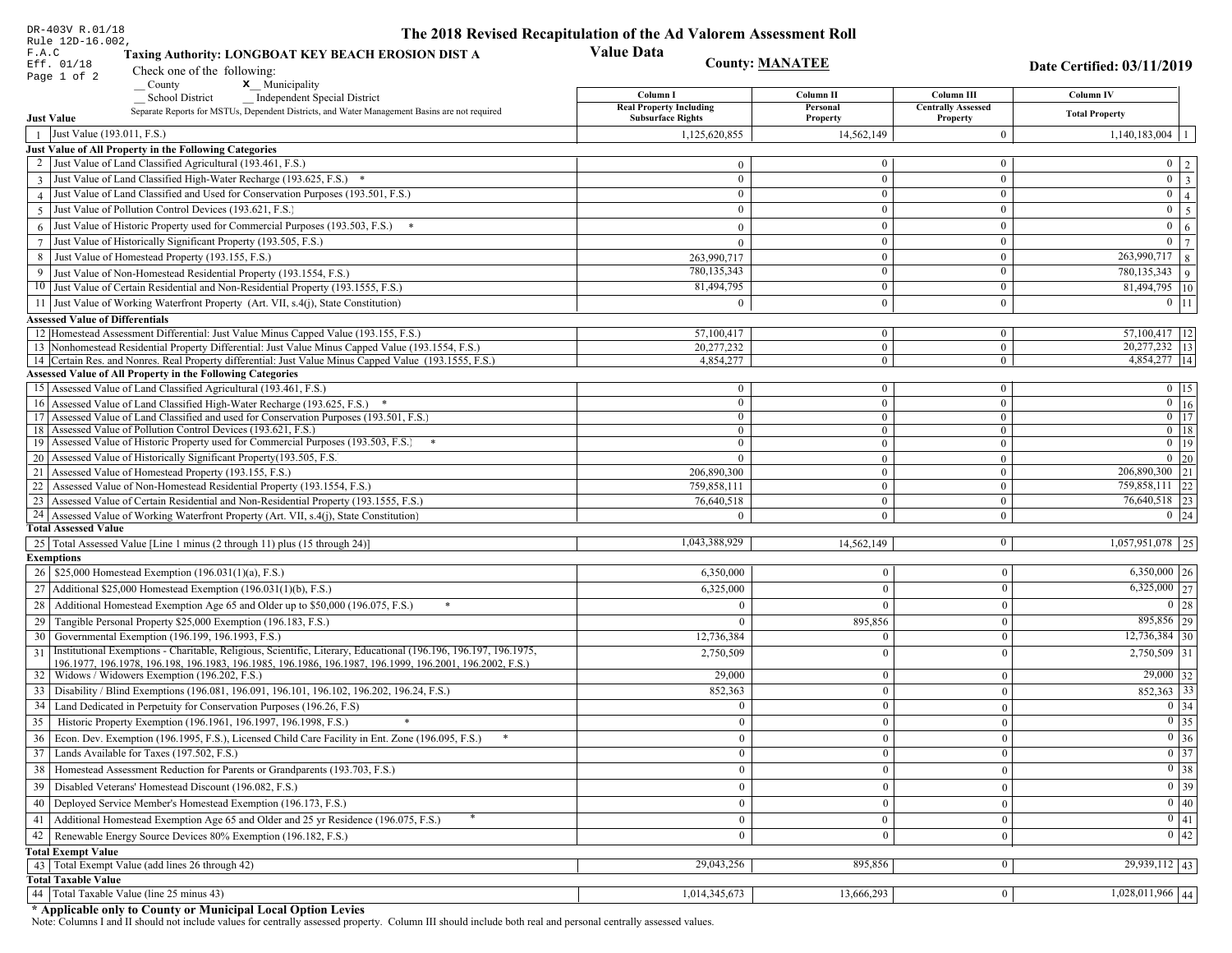## Date Certified: 03/11/2019

**Taxable Value** 

## Taxing Authority: LONGBOAT KEY BEACH EROSION DIST A

## Reconciliation of Preliminary and Final Tax Roll

| $\mathbf{1}$ | Operating Taxable Value as Shown on Preliminary Tax Roll                                           | 1,031,924,657     |
|--------------|----------------------------------------------------------------------------------------------------|-------------------|
| 2            | Additions to Operating Taxable Value Resulting from Petitions to the VAB                           | 0                 |
| 3            | Deductions from Operating Taxable Value Resulting from Petitions to the VAB                        | 0                 |
| 4            | Subtotal $(1 + 2 - 3 = 4)$                                                                         | 1,031,924,657     |
| 5            | Other Additions to Operating Taxable Value                                                         | 945,170           |
| 6            | Other Deductions from Operating Taxable Value                                                      | 4,857,861         |
|              | Operating Taxable Value Shown on Final Tax Roll $(4 + 5 - 6 = 7)$                                  | 1,028,011,966     |
|              | <b>Selected Just Values</b>                                                                        | <b>Just Value</b> |
| 8            | Just Value of Subsurface Rights (this amount included in Line 1, Column I, Page One) 193.481, F.S. |                   |
| 9            | Just Value of Centrally Assessed Railroad Property Value                                           |                   |
| 10           | Just Value of Centrally Assessed Private Car Line Property Value                                   |                   |

Note: Sum of items 9 and 10 should equal centrally assessed just value on page 1, line 1, column III.

## **Homestead Portability**

|               | $\sim$ $\sim$ $\sim$<br>l Differential<br>s Receiving<br>r of Homestead<br>ranster<br>'arce |  |
|---------------|---------------------------------------------------------------------------------------------|--|
| $\sim$<br>. . | Transferred Homestead Differential<br>Value of                                              |  |

|                                                     | $C$ olumn $\Box$                          | Column 2  |  |
|-----------------------------------------------------|-------------------------------------------|-----------|--|
| <b>Total Parcels or Accounts</b>                    | Personal Property<br><b>Real Property</b> |           |  |
|                                                     | Parcels                                   | Accounts  |  |
| $\overline{13}$<br><b>Total Parcels or Accounts</b> | 1,614                                     | つに<br>ᆂᅀᇰ |  |

#### **Property with Reduced Assessed Value**

| 14 | Land Classified Agricultural (193.461, F.S.)                                                 |     |   |
|----|----------------------------------------------------------------------------------------------|-----|---|
| 15 | Land Classified High-Water Recharge (193.625, F.S.)                                          |     |   |
| 16 | Land Classified and Used for Conservation Purposes (193.501, F.S.)                           |     |   |
|    | Pollution Control Devices (193.621, F.S.)                                                    |     |   |
| 18 | Historic Property used for Commercial Purposes (193.503, F.S.) *                             |     |   |
| 19 | Historically Significant Property (193.505, F.S.)                                            |     |   |
| 20 | Homestead Property; Parcels with Capped Value (193.155, F.S.)                                | 221 |   |
| 21 | Non-Homestead Residential Property; Parcels with Capped Value (193.1554, F.S.)               | 364 |   |
| 22 | Certain Residential and Non-Residential Property; Parcels with Capped Value (193.1555, F.S.) |     |   |
| 23 | Working Waterfront Property (Art. VII, s.4(j), State Constitution)                           |     | 0 |

## **Other Reductions in Assessed Value**

| 24  | Lands Available for Taxes (197.502, F.S.)                                        |  |
|-----|----------------------------------------------------------------------------------|--|
| .   | (193.703, F.S.<br>Aomestead Assessment Reduction for Parents or Grandparents (1) |  |
| -26 | d Veterans' Homestead Discount (196.082, F.S.)<br>Disabled                       |  |

## \* Applicable only to County or Municipal Local Option Levies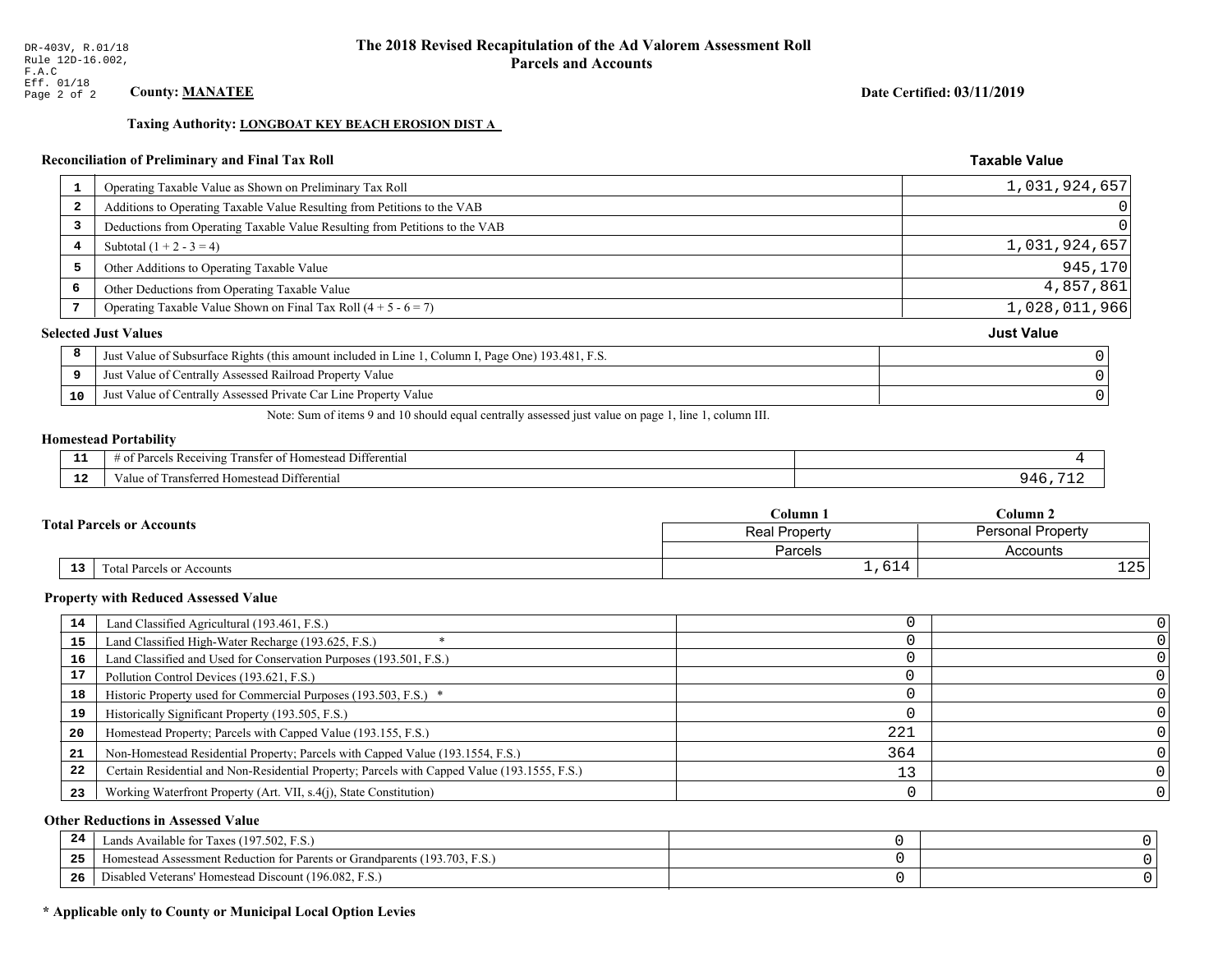| DR-403V R.01/18                                                                                                                                                         | The 2018 Revised Recapitulation of the Ad Valorem Assessment Roll |                        |                                       |                                                     |
|-------------------------------------------------------------------------------------------------------------------------------------------------------------------------|-------------------------------------------------------------------|------------------------|---------------------------------------|-----------------------------------------------------|
| Rule 12D-16.002,<br>F.A.C<br>Taxing Authority: LONGBOAT KEY BEACH EROSION DIST B                                                                                        | <b>Value Data</b>                                                 |                        |                                       |                                                     |
| Eff. 01/18<br>Check one of the following:                                                                                                                               |                                                                   | <b>County: MANATEE</b> |                                       | Date Certified: 03/11/2019                          |
| Page 1 of 2<br>County<br>x Municipality                                                                                                                                 |                                                                   |                        |                                       |                                                     |
| <b>School District</b><br><b>Independent Special District</b>                                                                                                           | Column I                                                          | Column II              | Column III                            | Column IV                                           |
| Separate Reports for MSTUs, Dependent Districts, and Water Management Basins are not required<br><b>Just Value</b>                                                      | <b>Real Property Including</b><br><b>Subsurface Rights</b>        | Personal<br>Property   | <b>Centrally Assessed</b><br>Property | <b>Total Property</b>                               |
| Just Value (193.011, F.S.)<br>$\overline{1}$                                                                                                                            | 917,835,564                                                       | 687,005                | $\boldsymbol{0}$                      | $918,522,569$   1                                   |
| Just Value of All Property in the Following Categories                                                                                                                  |                                                                   |                        |                                       |                                                     |
| 2 Just Value of Land Classified Agricultural (193.461, F.S.)                                                                                                            | $\mathbf{0}$                                                      | $\bf{0}$               | $\boldsymbol{0}$                      | $0 \mid 2$                                          |
| 3 Just Value of Land Classified High-Water Recharge (193.625, F.S.) *                                                                                                   | $\mathbf{0}$                                                      | $\boldsymbol{0}$       | $\boldsymbol{0}$                      | $0 \mid 3$                                          |
| 4 Just Value of Land Classified and Used for Conservation Purposes (193.501, F.S.)                                                                                      | $\overline{0}$                                                    | $\boldsymbol{0}$       | $\boldsymbol{0}$                      | $\overline{0}$ 4                                    |
| Just Value of Pollution Control Devices (193.621, F.S.)<br>$\overline{5}$                                                                                               | $\mathbf{0}$                                                      | $\mathbf{0}$           | $\boldsymbol{0}$                      | $\overline{0}$ 5                                    |
| $6$ Just Value of Historic Property used for Commercial Purposes (193.503, F.S.) $*$                                                                                    | $\Omega$                                                          | $\Omega$               | $\boldsymbol{0}$                      | $0 \mid 6$                                          |
| 7 Just Value of Historically Significant Property (193.505, F.S.)                                                                                                       | $\mathbf{0}$                                                      | $\mathbf{0}$           | $\boldsymbol{0}$                      | $0 \mid 7 \mid$                                     |
| 8 Just Value of Homestead Property (193.155, F.S.)                                                                                                                      | 401,347,376                                                       | $\mathbf{0}$           | $\boldsymbol{0}$                      | $401,347,376$ 8                                     |
| 9 Just Value of Non-Homestead Residential Property (193.1554, F.S.)                                                                                                     | 490,810,042                                                       | $\overline{0}$         | $\mathbf{0}$                          | $\overline{490,810,042}$   9                        |
| 10 Just Value of Certain Residential and Non-Residential Property (193.1555, F.S.)                                                                                      | 25,678,146                                                        | $\mathbf{0}$           | $\boldsymbol{0}$                      | 25,678,146 10                                       |
| 11 Just Value of Working Waterfront Property (Art. VII, s.4(j), State Constitution)                                                                                     | $\Omega$                                                          | $\theta$               | $\mathbf{0}$                          | $0 \vert 11$                                        |
| <b>Assessed Value of Differentials</b>                                                                                                                                  |                                                                   |                        |                                       |                                                     |
| 12 Homestead Assessment Differential: Just Value Minus Capped Value (193.155, F.S.)                                                                                     | 95,062,996                                                        | $\overline{0}$         | $\boldsymbol{0}$                      | 95,062,996   12                                     |
| 13 Nonhomestead Residential Property Differential: Just Value Minus Capped Value (193.1554, F.S.)                                                                       | 11,517,087                                                        | $\mathbf{0}$           | $\mathbf{0}$                          | $11,517,087$   13                                   |
| 14 Certain Res. and Nonres. Real Property differential: Just Value Minus Capped Value (193.1555, F.S.)                                                                  | 6,125,487                                                         | $\mathbf{0}$           | $\mathbf{0}$                          | $6,125,487$   14                                    |
| <b>Assessed Value of All Property in the Following Categories</b>                                                                                                       |                                                                   |                        |                                       |                                                     |
| 15 Assessed Value of Land Classified Agricultural (193.461, F.S.)                                                                                                       | $\mathbf{0}$                                                      | $\mathbf{0}$           | $\mathbf{0}$                          | $0 \mid 15$                                         |
| 16 Assessed Value of Land Classified High-Water Recharge (193.625, F.S.)                                                                                                | $\overline{0}$                                                    | $\mathbf{0}$           | $\mathbf{0}$                          | $\overline{0}$ 16                                   |
| 17 Assessed Value of Land Classified and used for Conservation Purposes (193.501, F.S.)                                                                                 | $\overline{0}$                                                    | $\mathbf{0}$           | $\mathbf{0}$                          | $0 \mid 17$                                         |
| 18 Assessed Value of Pollution Control Devices (193.621, F.S.)                                                                                                          | $\mathbf{0}$                                                      | $\mathbf{0}$           | $\overline{0}$                        | $0$ 18                                              |
| 19 Assessed Value of Historic Property used for Commercial Purposes (193.503, F.S.)                                                                                     | $\overline{0}$                                                    | $\mathbf{0}$           | $\mathbf{0}$                          | $0 \t19$                                            |
| 20 Assessed Value of Historically Significant Property (193.505, F.S.                                                                                                   | $\theta$                                                          | $\overline{0}$         | $\overline{0}$                        | $0\quad20$                                          |
| 21 Assessed Value of Homestead Property (193.155, F.S.)                                                                                                                 | 306,284,380                                                       | $\overline{0}$         | $\mathbf{0}$                          | $\overline{306,284,380}$ 21                         |
| 22 Assessed Value of Non-Homestead Residential Property (193.1554, F.S.)                                                                                                | 479,292,955                                                       | $\overline{0}$         | $\overline{0}$                        | 479,292,955 22<br>19,552,659 23                     |
| 23 Assessed Value of Certain Residential and Non-Residential Property (193.1555, F.S.)                                                                                  | 19,552,659                                                        | $\mathbf{0}$           | $\mathbf{0}$                          |                                                     |
| 24 Assessed Value of Working Waterfront Property (Art. VII, s.4(j), State Constitution<br><b>Total Assessed Value</b>                                                   | $\Omega$                                                          | $\overline{0}$         | $\mathbf{0}$                          | $0 \mid 24$                                         |
| 25   Total Assessed Value [Line 1 minus (2 through 11) plus (15 through 24)]                                                                                            | 805,129,994                                                       | 687,005                | $\bf{0}$                              | 805,816,999 25                                      |
| <b>Exemptions</b>                                                                                                                                                       |                                                                   |                        |                                       |                                                     |
| 26   \$25,000 Homestead Exemption (196.031(1)(a), F.S.)                                                                                                                 | 17,375,000                                                        | $\mathbf{0}$           | $\overline{0}$                        | $17,375,000$ 26                                     |
| 27   Additional \$25,000 Homestead Exemption (196.031(1)(b), F.S.)                                                                                                      | 17,311,045                                                        | $\theta$               | $\theta$                              | $\overline{17,311,045}$ 27                          |
|                                                                                                                                                                         |                                                                   | $\Omega$               | $\Omega$                              | 398,800 28                                          |
| 28 Additional Homestead Exemption Age 65 and Older up to \$50,000 (196.075, F.S.)                                                                                       | 398,800                                                           |                        |                                       |                                                     |
| 29 Tangible Personal Property \$25,000 Exemption (196.183, F.S.)                                                                                                        | $\theta$                                                          | 210,832                | $\Omega$                              | $210,832$ 29<br>$5,028,693$ 30                      |
| 30 Governmental Exemption (196.199, 196.1993, F.S.)<br>Institutional Exemptions - Charitable, Religious, Scientific, Literary, Educational (196.196, 196.197, 196.1975, | 5,028,693                                                         | $\Omega$               | $\Omega$                              |                                                     |
| 31<br>196.1977, 196.1978, 196.198, 196.1983, 196.1985, 196.1986, 196.1987, 196.1999, 196.2001, 196.2002, F.S.)                                                          | 7,781,770                                                         | $\Omega$               | $\Omega$                              | 7,781,770 31                                        |
| 32   Widows / Widowers Exemption (196.202, F.S.)                                                                                                                        | 66,500                                                            | $\Omega$               | $\mathbf{0}$                          | $66,500$ 32                                         |
| 33   Disability / Blind Exemptions (196.081, 196.091, 196.101, 196.102, 196.202, 196.24, F.S.)                                                                          | 2,706,724                                                         | $\Omega$               | $\Omega$                              | $2,706,724$ 33                                      |
| 34   Land Dedicated in Perpetuity for Conservation Purposes (196.26, F.S)                                                                                               | $\mathbf{0}$                                                      | $\Omega$               | $\Omega$                              | $0 \mid 34$                                         |
| 35 Historic Property Exemption (196.1961, 196.1997, 196.1998, F.S.)                                                                                                     | $\overline{0}$                                                    | $\bf{0}$               | $\vert 0 \vert$                       | $\boxed{0}$ 35                                      |
| 36 Econ. Dev. Exemption (196.1995, F.S.), Licensed Child Care Facility in Ent. Zone (196.095, F.S.)                                                                     | $\overline{0}$                                                    | $\mathbf{0}$           | $\theta$                              | $0\vert 36$                                         |
| 37 Lands Available for Taxes (197.502, F.S.)                                                                                                                            | $\mathbf{0}$                                                      | $\overline{0}$         | $\bf{0}$                              | $\boxed{0}$ 37                                      |
| 38   Homestead Assessment Reduction for Parents or Grandparents (193.703, F.S.)                                                                                         | $\mathbf{0}$                                                      | $\mathbf{0}$           | $\Omega$                              | $0 \mid 38$                                         |
| 39   Disabled Veterans' Homestead Discount (196.082, F.S.)                                                                                                              |                                                                   | $\Omega$               |                                       | $\sqrt{163,519}$ 39                                 |
|                                                                                                                                                                         | 163,519                                                           |                        | $\Omega$                              |                                                     |
| 40   Deployed Service Member's Homestead Exemption (196.173, F.S.)                                                                                                      | $\theta$                                                          | $\mathbf{0}$           | $\theta$                              | 0 40                                                |
| 41   Additional Homestead Exemption Age 65 and Older and 25 yr Residence (196.075, F.S.)                                                                                | 22,673                                                            | $\Omega$               | $\overline{0}$                        | $\overline{22,673}$ 41                              |
| 42 Renewable Energy Source Devices 80% Exemption (196.182, F.S.)                                                                                                        | $\mathbf{0}$                                                      | $\Omega$               | $\theta$                              | $\begin{array}{ c c }\n\hline\n0 & 42\n\end{array}$ |
| <b>Total Exempt Value</b>                                                                                                                                               |                                                                   |                        |                                       |                                                     |
| 43 Total Exempt Value (add lines 26 through 42)                                                                                                                         | 50,854,724                                                        | 210,832                | $\Omega$                              | $\overline{51,065,556}$ 43                          |
| <b>Total Taxable Value</b>                                                                                                                                              |                                                                   |                        |                                       |                                                     |
| 44 Total Taxable Value (line 25 minus 43)                                                                                                                               | 754,275,270                                                       | 476,173                | $\bf{0}$                              | 754,751,443 44                                      |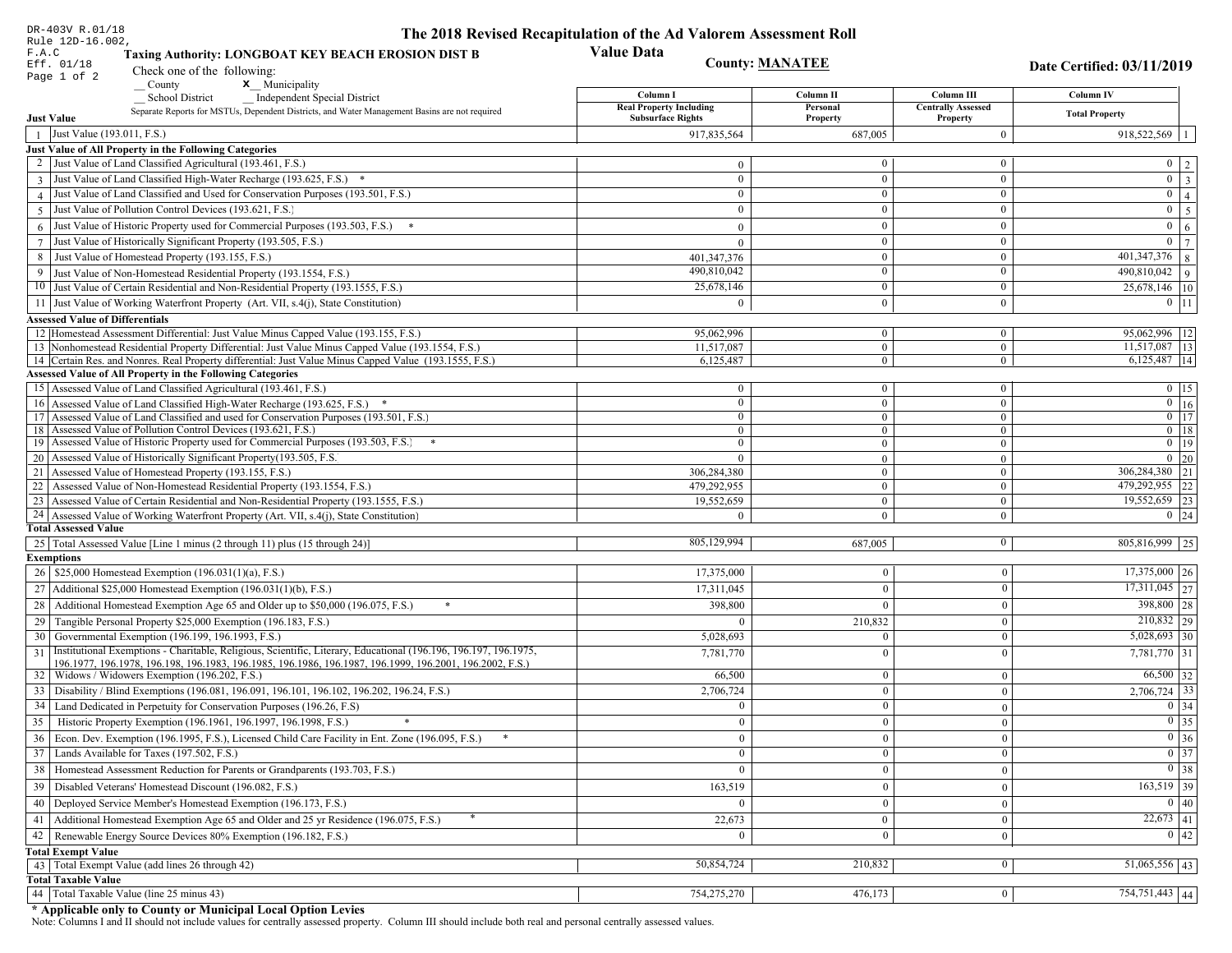## Date Certified: 03/11/2019

**Taxable Value** 

## Taxing Authority: LONGBOAT KEY BEACH EROSION DIST B

## Reconciliation of Preliminary and Final Tax Roll

| Operating Taxable Value as Shown on Preliminary Tax Roll<br>Additions to Operating Taxable Value Resulting from Petitions to the VAB<br>Deductions from Operating Taxable Value Resulting from Petitions to the VAB | 756,039,148       |
|---------------------------------------------------------------------------------------------------------------------------------------------------------------------------------------------------------------------|-------------------|
|                                                                                                                                                                                                                     |                   |
|                                                                                                                                                                                                                     |                   |
|                                                                                                                                                                                                                     |                   |
| Subtotal $(1 + 2 - 3 = 4)$                                                                                                                                                                                          | 756,039,148       |
| Other Additions to Operating Taxable Value                                                                                                                                                                          | 5,261,741         |
| Other Deductions from Operating Taxable Value                                                                                                                                                                       | 6,549,446         |
| Operating Taxable Value Shown on Final Tax Roll $(4 + 5 - 6 = 7)$                                                                                                                                                   | 754, 751, 443     |
| <b>Selected Just Values</b>                                                                                                                                                                                         | <b>Just Value</b> |
| Just Value of Subsurface Rights (this amount included in Line 1, Column I, Page One) 193.481, F.S.                                                                                                                  |                   |
| Just Value of Centrally Assessed Railroad Property Value                                                                                                                                                            |                   |
| Just Value of Centrally Assessed Private Car Line Property Value                                                                                                                                                    |                   |
|                                                                                                                                                                                                                     |                   |

Note: Sum of items 9 and 10 should equal centrally assessed just value on page 1, line 1, column III.

#### **Homestead Portability**

l,

| - 3          | $\sim$ $\sim$<br>l Differential<br>als Receiving.<br>ranster<br>ำ∩†<br>i Homestead<br>arce <sup>r</sup><br>ിവ<br>. . | <u>—</u>              |
|--------------|----------------------------------------------------------------------------------------------------------------------|-----------------------|
| - - -<br>-44 | ransferred<br>l Homestead Differential<br>alue                                                                       | 684<br>2 <sub>h</sub> |

|                                        | Column 1                                  | $C$ olumn 2 |
|----------------------------------------|-------------------------------------------|-------------|
| <b>Fotal Parcels or Accounts</b>       | <b>Personal Property</b><br>Real Property |             |
|                                        | Parcels                                   | Accounts    |
| 13<br><b>Total Parcels or Accounts</b> | $-1$<br>$4 + + +$                         | 70          |

#### **Property with Reduced Assessed Value**

| 14 | Land Classified Agricultural (193.461, F.S.)                                                 |     |  |
|----|----------------------------------------------------------------------------------------------|-----|--|
| 15 | Land Classified High-Water Recharge (193.625, F.S.)                                          |     |  |
| 16 | Land Classified and Used for Conservation Purposes (193.501, F.S.)                           |     |  |
| 17 | Pollution Control Devices (193.621, F.S.)                                                    |     |  |
| 18 | Historic Property used for Commercial Purposes (193.503, F.S.) *                             |     |  |
| 19 | Historically Significant Property (193.505, F.S.)                                            |     |  |
| 20 | Homestead Property; Parcels with Capped Value (193.155, F.S.)                                | 620 |  |
| 21 | Non-Homestead Residential Property; Parcels with Capped Value (193.1554, F.S.)               | 390 |  |
| 22 | Certain Residential and Non-Residential Property; Parcels with Capped Value (193.1555, F.S.) |     |  |
| 23 | Working Waterfront Property (Art. VII, s.4(j), State Constitution)                           |     |  |

## **Other Reductions in Assessed Value**

| 24    | Lands Available for Taxes (197.502, F.S.)                                  |  |
|-------|----------------------------------------------------------------------------|--|
| - - - | Iomestead Assessment Reduction for Parents or Grandparents (193.703, F.S.) |  |
| -26   | Disabled Veterans' Homestead Discount (196.082, F.S.)                      |  |

## \* Applicable only to County or Municipal Local Option Levies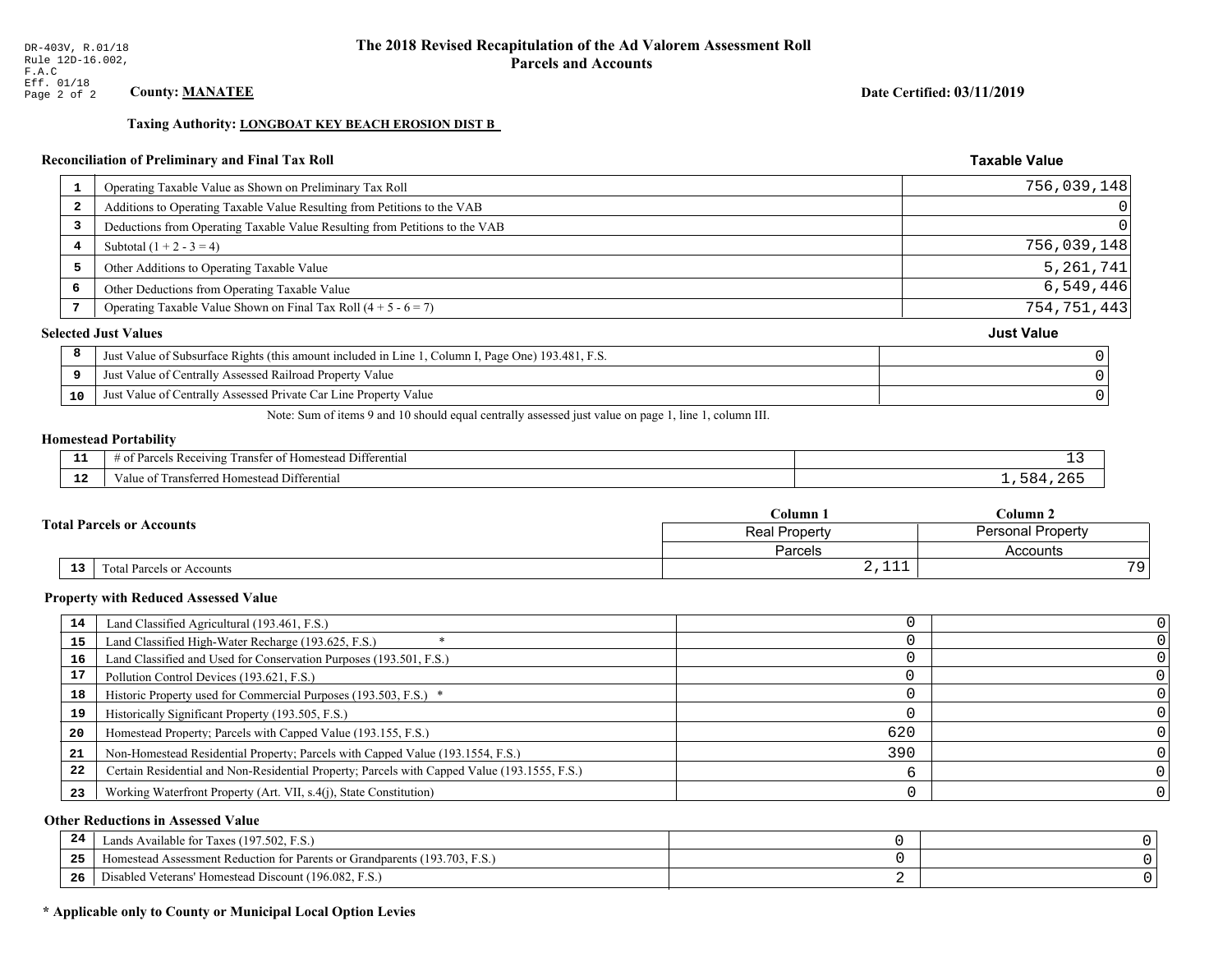| DR-403V R.01/18                                                                                                                                                                                             | The 2018 Revised Recapitulation of the Ad Valorem Assessment Roll |                                  |                                       |                                    |
|-------------------------------------------------------------------------------------------------------------------------------------------------------------------------------------------------------------|-------------------------------------------------------------------|----------------------------------|---------------------------------------|------------------------------------|
| Rule 12D-16.002,<br>F.A.C<br><b>Taxing Authority: CITY OF PALMETTO</b>                                                                                                                                      | <b>Value Data</b>                                                 |                                  |                                       |                                    |
| Eff. 01/18<br>Check one of the following:                                                                                                                                                                   |                                                                   | <b>County: MANATEE</b>           |                                       | Date Certified: 03/11/2019         |
| Page 1 of 2<br>x Municipality<br>County                                                                                                                                                                     |                                                                   |                                  |                                       |                                    |
| <b>School District</b><br><b>Independent Special District</b>                                                                                                                                               | Column I                                                          | Column II                        | Column III                            | Column IV                          |
| Separate Reports for MSTUs, Dependent Districts, and Water Management Basins are not required<br><b>Just Value</b>                                                                                          | <b>Real Property Including</b><br><b>Subsurface Rights</b>        | Personal<br>Property             | <b>Centrally Assessed</b><br>Property | <b>Total Property</b>              |
| Just Value (193.011, F.S.)                                                                                                                                                                                  | 1,218,433,181                                                     | 53,279,668                       | 733,311                               | 1,272,446,160                      |
| Just Value of All Property in the Following Categories                                                                                                                                                      |                                                                   |                                  |                                       |                                    |
| 2 Just Value of Land Classified Agricultural (193.461, F.S.)                                                                                                                                                | 5,469,655                                                         | $\overline{0}$                   | $\bf{0}$                              | $\overline{5,469,655}$   2         |
| 3 Just Value of Land Classified High-Water Recharge (193.625, F.S.) *                                                                                                                                       |                                                                   | $\theta$                         | $\mathbf{0}$                          | $\overline{0}$<br> 3               |
| 4 Just Value of Land Classified and Used for Conservation Purposes (193.501, F.S.)                                                                                                                          | $\sqrt{ }$                                                        | $\Omega$                         | $\bf{0}$                              | $\mathbf{0}$<br>4 <sup>1</sup>     |
| 5 Just Value of Pollution Control Devices (193.621, F.S.)                                                                                                                                                   | $\Omega$                                                          | 19,130                           | $\overline{0}$                        | $19,130$ 5                         |
| Just Value of Historic Property used for Commercial Purposes (193.503, F.S.)                                                                                                                                |                                                                   |                                  | $\mathbf{0}$                          | $\mathbf{0}$<br>6 <sup>1</sup>     |
| 6                                                                                                                                                                                                           |                                                                   | $\overline{0}$                   | $\overline{0}$                        | $\overline{0}$<br> 7               |
| Just Value of Historically Significant Property (193.505, F.S.)<br>$\overline{7}$<br>Just Value of Homestead Property (193.155, F.S.)                                                                       | $\theta$                                                          | $\bf{0}$                         | $\bf{0}$                              | 463,785,967                        |
| 8                                                                                                                                                                                                           | 463,785,967<br>335,513,537                                        | $\overline{0}$                   | $\mathbf{0}$                          | 8                                  |
| Just Value of Non-Homestead Residential Property (193.1554, F.S.)<br>9                                                                                                                                      |                                                                   | $\overline{0}$                   |                                       | $335,513,537$ 9                    |
| 10 Just Value of Certain Residential and Non-Residential Property (193.1555, F.S.)                                                                                                                          | 413,664,022                                                       |                                  | 395,538                               | 414,059,560   10                   |
| 11 Just Value of Working Waterfront Property (Art. VII, s.4(j), State Constitution)                                                                                                                         | 0                                                                 | $\Omega$                         | $\overline{0}$                        | $0$   11                           |
| <b>Assessed Value of Differentials</b>                                                                                                                                                                      |                                                                   |                                  |                                       |                                    |
| 12 Homestead Assessment Differential: Just Value Minus Capped Value (193.155, F.S.)                                                                                                                         | 113,094,429                                                       | $\overline{0}$                   | $\bf{0}$                              | 113,094,429   12                   |
| 13 Nonhomestead Residential Property Differential: Just Value Minus Capped Value (193.1554, F.S.)<br>14 Certain Res. and Nonres. Real Property differential: Just Value Minus Capped Value (193.1555, F.S.) | 20.694.271<br>13,122,410                                          | $\overline{0}$<br>$\overline{0}$ | $\mathbf{0}$<br>$\overline{0}$        | 20,694,271   13<br>13,122,410   14 |
| <b>Assessed Value of All Property in the Following Categories</b>                                                                                                                                           |                                                                   |                                  |                                       |                                    |
| 15 Assessed Value of Land Classified Agricultural (193.461, F.S.)                                                                                                                                           | 130,377                                                           | $\bf{0}$                         | $\bf{0}$                              | 130,377 15                         |
| 16 Assessed Value of Land Classified High-Water Recharge (193.625, F.S.) *                                                                                                                                  | $\Omega$                                                          | $\overline{0}$                   | $\mathbf{0}$                          | $\overline{0}$ 16                  |
| 17 Assessed Value of Land Classified and used for Conservation Purposes (193.501, F.S.)                                                                                                                     | $\bf{0}$                                                          | $\mathbf{0}$                     | $\bf{0}$                              | $\boxed{0}$ 17                     |
| 18 Assessed Value of Pollution Control Devices (193.621, F.S.)                                                                                                                                              | $\overline{0}$                                                    | 1,913                            | $\overline{0}$                        | 1,913   18                         |
| 19 Assessed Value of Historic Property used for Commercial Purposes (193.503, F.S.)                                                                                                                         | $\mathbf{0}$                                                      | $\mathbf{0}$                     | $\bf{0}$                              | $0$ 19                             |
| 20 Assessed Value of Historically Significant Property (193.505, F.S.                                                                                                                                       | $\theta$                                                          | $\overline{0}$                   | $\overline{0}$                        | $0 \quad 20$                       |
| 21 Assessed Value of Homestead Property (193.155, F.S.)                                                                                                                                                     | 350,691,538                                                       | $\overline{0}$                   | $\bf{0}$                              | 350,691,538 21                     |
| 22 Assessed Value of Non-Homestead Residential Property (193.1554, F.S.)                                                                                                                                    | 314,819,266                                                       | $\overline{0}$                   | $\mathbf{0}$                          | 314,819,266 22                     |
| 23 Assessed Value of Certain Residential and Non-Residential Property (193.1555, F.S.)                                                                                                                      | 400,541,612                                                       | $\bf{0}$                         | 395,538                               | 400,937,150 23                     |
| 24 Assessed Value of Working Waterfront Property (Art. VII, s.4(j), State Constitution)                                                                                                                     |                                                                   | $\overline{0}$                   | $\theta$                              | $0 \mid 24$                        |
| <b>Total Assessed Value</b>                                                                                                                                                                                 |                                                                   |                                  |                                       |                                    |
| 25 Total Assessed Value [Line 1 minus (2 through 11) plus (15 through 24)]                                                                                                                                  | 1,066,182,793                                                     | 53,262,451                       | 733,311                               | $1,120,178,555$   25               |
| <b>Exemptions</b>                                                                                                                                                                                           |                                                                   |                                  |                                       |                                    |
| 26   \$25,000 Homestead Exemption (196.031(1)(a), F.S.)                                                                                                                                                     | 59,005,777                                                        | $\boldsymbol{0}$                 | $\boldsymbol{0}$                      | 59,005,777   26                    |
| 27   Additional \$25,000 Homestead Exemption (196.031(1)(b), F.S.)                                                                                                                                          | 45,723,690                                                        | $\overline{0}$                   | $\mathbf{0}$                          | 45,723,690 27                      |
| Additional Homestead Exemption Age 65 and Older up to \$50,000 (196.075, F.S.)<br>28                                                                                                                        | $\Omega$                                                          | $\overline{0}$                   | $\theta$                              | 0 28                               |
| Tangible Personal Property \$25,000 Exemption (196.183, F.S.)<br>29                                                                                                                                         | $\Omega$                                                          | 6,574,883                        | 106,307                               | $6,681,190$ 29                     |
| Governmental Exemption (196.199, 196.1993, F.S.)<br>30                                                                                                                                                      | 74,170,024                                                        | $\theta$                         | $\theta$                              | $74,170,024$ 30                    |
| Institutional Exemptions - Charitable, Religious, Scientific, Literary, Educational (196.196, 196.197, 196.1975,<br>31                                                                                      | 78,282,374                                                        | 2,419,002                        | $\mathbf{0}$                          | $80,701,376$ 31                    |
| 196.1977, 196.1978, 196.198, 196.1983, 196.1985, 196.1986, 196.1987, 196.1999, 196.2001, 196.2002, F.S.)                                                                                                    |                                                                   |                                  |                                       |                                    |
| 32   Widows / Widowers Exemption (196.202, F.S.)                                                                                                                                                            | 168,100                                                           | 1,070                            | $\mathbf{0}$                          | $169,170$ 32                       |
| 33 Disability / Blind Exemptions (196.081, 196.091, 196.101, 196.102, 196.202, 196.24, F.S.)                                                                                                                | 4,186,568                                                         | 920                              | $\overline{0}$                        | 4,187,488 33                       |
| 34<br>Land Dedicated in Perpetuity for Conservation Purposes (196.26, F.S)                                                                                                                                  | $\Omega$                                                          | $\mathbf{0}$                     | $\overline{0}$                        | 0 34                               |
| 35 Historic Property Exemption (196.1961, 196.1997, 196.1998, F.S.)                                                                                                                                         | $\mathbf{0}$                                                      | 0 <sup>1</sup>                   | $\vert$ 0                             | $\boxed{0}$ 35                     |
| 36 Econ. Dev. Exemption (196.1995, F.S.), Licensed Child Care Facility in Ent. Zone (196.095, F.S.)                                                                                                         | $\overline{0}$                                                    | $\overline{0}$                   | $\mathbf{0}$                          | $0 \mid 36$                        |
| 37 Lands Available for Taxes (197.502, F.S.)                                                                                                                                                                | $\overline{0}$                                                    | $\vert 0 \vert$                  | $\mathbf{0}$                          | $\boxed{0}$ 37                     |
| 38   Homestead Assessment Reduction for Parents or Grandparents (193.703, F.S.)                                                                                                                             | $\overline{0}$                                                    | $\bf{0}$                         | $\mathbf{0}$                          | $0 \overline{\smash)38}$           |
| Disabled Veterans' Homestead Discount (196.082, F.S.)<br>39                                                                                                                                                 | 579,268                                                           | $\mathbf{0}$                     | $\mathbf{0}$                          | 579,268 39                         |
| Deployed Service Member's Homestead Exemption (196.173, F.S.)<br>40                                                                                                                                         | $\overline{0}$                                                    | $\mathbf{0}$                     | $\mathbf{0}$                          | $\boxed{0}$ 40                     |
|                                                                                                                                                                                                             |                                                                   |                                  |                                       |                                    |
| Additional Homestead Exemption Age 65 and Older and 25 yr Residence (196.075, F.S.)<br>41                                                                                                                   | $\overline{0}$                                                    | $\bf{0}$                         | $\boldsymbol{0}$                      | 0 41                               |
| Renewable Energy Source Devices 80% Exemption (196.182, F.S.)<br>42                                                                                                                                         | $\mathbf{0}$                                                      | $\bf{0}$                         | $\mathbf{0}$                          | $0 \mid 42$                        |
| <b>Total Exempt Value</b>                                                                                                                                                                                   |                                                                   |                                  |                                       | $\overline{271,217,983}$ 43        |
| 43 Total Exempt Value (add lines 26 through 42)                                                                                                                                                             | 262,115,801                                                       | 8,995,875                        | 106,307                               |                                    |
| <b>Total Taxable Value</b><br>44 Total Taxable Value (line 25 minus 43)                                                                                                                                     | 804,066,992                                                       | 44,266,576                       |                                       | $848,960,572$ 44                   |
|                                                                                                                                                                                                             |                                                                   |                                  | 627,004                               |                                    |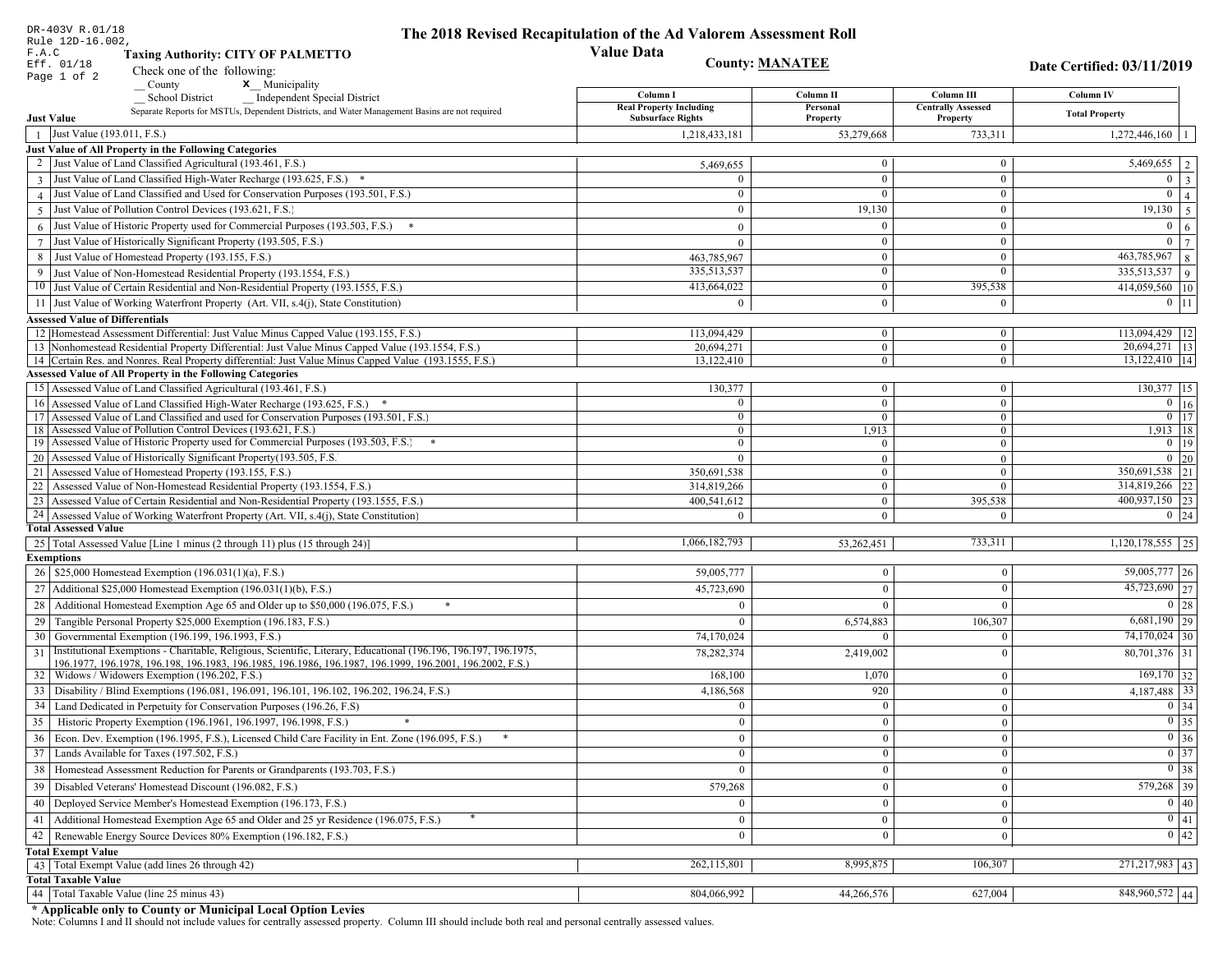# **Taxing Authority: CITY OF PALMETTO**

|    | <b>Reconciliation of Preliminary and Final Tax Roll</b>                                            | <b>Taxable Value</b> |
|----|----------------------------------------------------------------------------------------------------|----------------------|
| 1  | Operating Taxable Value as Shown on Preliminary Tax Roll                                           | 851,616,557          |
| 2  | Additions to Operating Taxable Value Resulting from Petitions to the VAB                           |                      |
| 3  | Deductions from Operating Taxable Value Resulting from Petitions to the VAB                        |                      |
| 4  | Subtotal $(1 + 2 - 3 = 4)$                                                                         | 851,616,557          |
| 5  | Other Additions to Operating Taxable Value                                                         | 4,210,342            |
| 6  | Other Deductions from Operating Taxable Value                                                      | 6,866,327            |
| 7  | Operating Taxable Value Shown on Final Tax Roll $(4 + 5 - 6 = 7)$                                  | 848,960,572          |
|    | <b>Selected Just Values</b>                                                                        | <b>Just Value</b>    |
| 8  | Just Value of Subsurface Rights (this amount included in Line 1, Column I, Page One) 193.481, F.S. | 35                   |
| 9  | Just Value of Centrally Assessed Railroad Property Value                                           | 502,262              |
| 10 | Just Value of Centrally Assessed Private Car Line Property Value                                   | 231,049              |
|    | المسامية المتحدث المنافس المتحدث المتحدث والمتحدث والمتحدث والمتحدث والمتحدث                       |                      |

Note: Sum of items 9 and 10 should equal centrally assessed just value on page 1, line 1, column III.

## **Homestead Portability**

| - -<br>--    | $\sim$ $\sim$<br>l Differential<br>ranster of<br>Parce<br>ceiving<br>: Homestead<br>- OT<br> |     |
|--------------|----------------------------------------------------------------------------------------------|-----|
| $\sim$<br>-- | $-$<br>Differentia<br>I ranster<br>Homestead<br>terred n<br>∕alu⊾                            | ח ר |

| Column                           |                                                  | $C$ olumn $2$ |
|----------------------------------|--------------------------------------------------|---------------|
| <b>Total Parcels or Accounts</b> | <b>Personal Property</b><br><b>Real Property</b> |               |
|                                  | Parcels                                          | Accounts      |
| 13<br>Total Parcels or Accounts  | 6,149                                            | 2,156         |

#### **Property with Reduced Assessed Value**

| 14 | Land Classified Agricultural (193.461, F.S.)                                                 | 10    |  |
|----|----------------------------------------------------------------------------------------------|-------|--|
| 15 | Land Classified High-Water Recharge (193.625, F.S.)                                          |       |  |
| 16 | Land Classified and Used for Conservation Purposes (193.501, F.S.)                           |       |  |
| 17 | Pollution Control Devices (193.621, F.S.)                                                    |       |  |
| 18 | Historic Property used for Commercial Purposes (193.503, F.S.) *                             |       |  |
| 19 | Historically Significant Property (193.505, F.S.)                                            |       |  |
| 20 | Homestead Property; Parcels with Capped Value (193.155, F.S.)                                | 2,195 |  |
| 21 | Non-Homestead Residential Property; Parcels with Capped Value (193.1554, F.S.)               | 1,657 |  |
| 22 | Certain Residential and Non-Residential Property; Parcels with Capped Value (193.1555, F.S.) | 248   |  |
| 23 | Working Waterfront Property (Art. VII, s.4(j), State Constitution)                           |       |  |

## **Other Reductions in Assessed Value**

| -44 | Available for Taxes (197.502, F.S.)                                          |  |
|-----|------------------------------------------------------------------------------|--|
| 25  | 'omestead Assessment Reduction for Parents or Grandparents $(193.703, F.S.)$ |  |
| 26  | isabled Veterans' Homestead Discount (196.082, F.S.)                         |  |

## \* Applicable only to County or Municipal Local Option Levies

Date Certified: 03/11/2019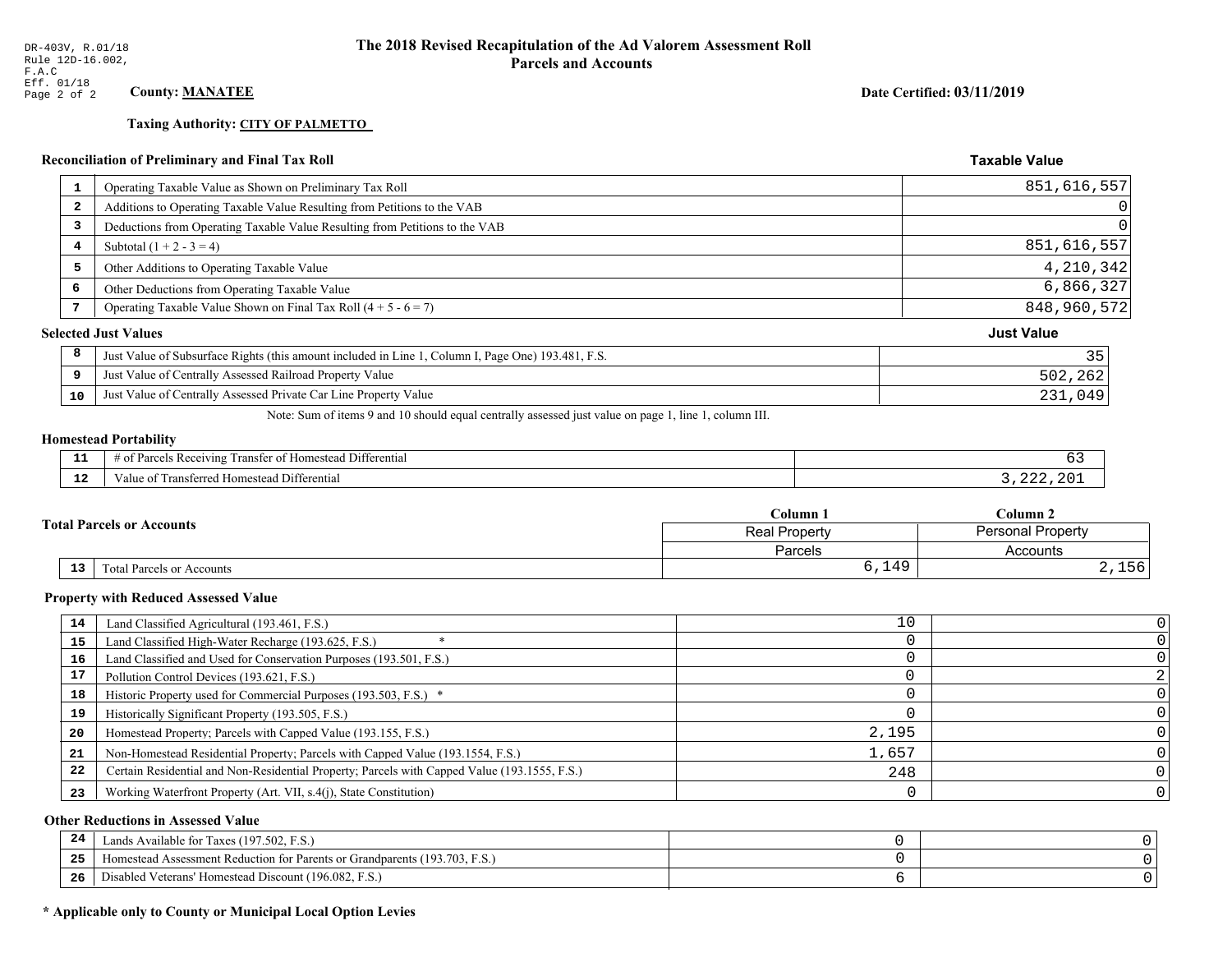| DR-403V R.01/18                                                                                                                                       | The 2018 Revised Recapitulation of the Ad Valorem Assessment Roll |                              |                                       |                                  |
|-------------------------------------------------------------------------------------------------------------------------------------------------------|-------------------------------------------------------------------|------------------------------|---------------------------------------|----------------------------------|
| Rule 12D-16.002,<br>F.A.C<br><b>Taxing Authority: CEDAR HAMMOCK FIRE RESCUE</b>                                                                       | <b>Value Data</b>                                                 |                              |                                       |                                  |
| Eff. 01/18<br>Check one of the following:                                                                                                             |                                                                   | <b>County: MANATEE</b>       |                                       | Date Certified: 03/11/2019       |
| Page 1 of 2<br>County<br>Municipality                                                                                                                 |                                                                   |                              |                                       |                                  |
| <b>School District</b><br>X Independent Special District                                                                                              | Column I                                                          | Column II                    | Column III                            | Column IV                        |
| Separate Reports for MSTUs, Dependent Districts, and Water Management Basins are not required<br><b>Just Value</b>                                    | <b>Real Property Including</b><br><b>Subsurface Rights</b>        | Personal<br>Property         | <b>Centrally Assessed</b><br>Property | <b>Total Property</b>            |
| 1 Just Value (193.011, F.S.)                                                                                                                          | 4,105,933,642                                                     | $\Omega$                     | $\boldsymbol{0}$                      | $4,105,933,642$   1              |
| Just Value of All Property in the Following Categories                                                                                                |                                                                   |                              |                                       |                                  |
| 2 Just Value of Land Classified Agricultural (193.461, F.S.)                                                                                          | 41,707,964                                                        | $\bf{0}$                     | $\mathbf{0}$                          | $\overline{41,707,964}$   2      |
| 3 Just Value of Land Classified High-Water Recharge (193.625, F.S.) *                                                                                 |                                                                   | $\mathbf{0}$                 | $\boldsymbol{0}$                      | $0 \mid 3$                       |
| 4 Just Value of Land Classified and Used for Conservation Purposes (193.501, F.S.)                                                                    | $\theta$                                                          | $\mathbf{0}$                 | $\boldsymbol{0}$                      | $\overline{0}$<br>$\overline{4}$ |
| 5 Just Value of Pollution Control Devices (193.621, F.S.)                                                                                             | $\Omega$                                                          | $\theta$                     | $\boldsymbol{0}$                      | $0 \mid 5$                       |
| $6$ Just Value of Historic Property used for Commercial Purposes (193.503, F.S.)                                                                      | $\Omega$                                                          | $\mathbf{0}$                 | $\boldsymbol{0}$                      | $\mathbf{0}$<br>6                |
| 7 Just Value of Historically Significant Property (193.505, F.S.)                                                                                     | $\Omega$                                                          | $\bf{0}$                     | $\boldsymbol{0}$                      | $0 \mid 7$                       |
| 8 Just Value of Homestead Property (193.155, F.S.)                                                                                                    | 1,352,145,140                                                     | $\bf{0}$                     | $\bf{0}$                              | $1,352,145,140$ 8                |
| 9 Just Value of Non-Homestead Residential Property (193.1554, F.S.)                                                                                   | 1,284,345,610                                                     | $\overline{0}$               | $\mathbf{0}$                          | $1,284,345,610$ 9                |
| 10 Just Value of Certain Residential and Non-Residential Property (193.1555, F.S.)                                                                    | 1,427,734,928                                                     | $\bf{0}$                     | $\bf{0}$                              | 1,427,734,928 10                 |
| 11 Just Value of Working Waterfront Property (Art. VII, s.4(j), State Constitution)                                                                   | $\Omega$                                                          | $\Omega$                     | $\mathbf{0}$                          | $0$ 11                           |
| <b>Assessed Value of Differentials</b>                                                                                                                |                                                                   |                              |                                       |                                  |
| 12 Homestead Assessment Differential: Just Value Minus Capped Value (193.155, F.S.)                                                                   | 368,187,967                                                       | $\mathbf{0}$                 | $\bf{0}$                              | 368, 187, 967   12               |
| 13 Nonhomestead Residential Property Differential: Just Value Minus Capped Value (193.1554, F.S.)                                                     | 126,693,122                                                       | $\overline{0}$               | $\mathbf{0}$                          | 126,693,122   13                 |
| 14 Certain Res. and Nonres. Real Property differential: Just Value Minus Capped Value (193.1555, F.S.)                                                | 31,186,871                                                        | $\mathbf{0}$                 | $\overline{0}$                        | 31,186,871 14                    |
| <b>Assessed Value of All Property in the Following Categories</b>                                                                                     |                                                                   |                              |                                       |                                  |
| 15 Assessed Value of Land Classified Agricultural (193.461, F.S.)                                                                                     | 1,116,626                                                         | $\bf{0}$                     | $\overline{0}$                        | $1,116,626$ 15                   |
| 16 Assessed Value of Land Classified High-Water Recharge (193.625, F.S.)                                                                              | $\Omega$                                                          | $\overline{0}$               | $\mathbf{0}$                          | $\overline{0}$ 16                |
| 17 Assessed Value of Land Classified and used for Conservation Purposes (193.501, F.S.)                                                               | $\overline{0}$                                                    | $\overline{0}$               | $\mathbf{0}$                          | $0$ 17                           |
| 18 Assessed Value of Pollution Control Devices (193.621, F.S.)<br>19 Assessed Value of Historic Property used for Commercial Purposes (193.503, F.S.) | $\overline{0}$<br>$\overline{0}$                                  | $\mathbf{0}$<br>$\mathbf{0}$ | $\overline{0}$<br>$\mathbf{0}$        | $0$ 18<br>$0 \t19$               |
| 20 Assessed Value of Historically Significant Property (193.505, F.S.                                                                                 | $\theta$                                                          | $\overline{0}$               | $\overline{0}$                        | $0\quad20$                       |
| 21 Assessed Value of Homestead Property (193.155, F.S.)                                                                                               | 983, 957, 173                                                     | $\overline{0}$               | $\overline{0}$                        | 983, 957, 173 21                 |
| 22 Assessed Value of Non-Homestead Residential Property (193.1554, F.S.)                                                                              | 1,157,652,488                                                     | $\overline{0}$               | $\overline{0}$                        | 1,157,652,488 22                 |
| 23 Assessed Value of Certain Residential and Non-Residential Property (193.1555, F.S.)                                                                | 1,396,548,057                                                     | $\mathbf{0}$                 | $\overline{0}$                        | 1,396,548,057 23                 |
| 24 Assessed Value of Working Waterfront Property (Art. VII, s.4(j), State Constitution)                                                               | $\Omega$                                                          | $\overline{0}$               | $\mathbf{0}$                          | $0 \mid 24$                      |
| <b>Total Assessed Value</b>                                                                                                                           |                                                                   |                              |                                       |                                  |
| 25   Total Assessed Value [Line 1 minus (2 through 11) plus (15 through 24)]                                                                          | 3,539,274,344                                                     | $\overline{0}$               | $\bf{0}$                              | $3,539,274,344$ 25               |
| <b>Exemptions</b>                                                                                                                                     |                                                                   |                              |                                       |                                  |
| 26   \$25,000 Homestead Exemption (196.031(1)(a), F.S.)                                                                                               | 239,261,941                                                       | $\mathbf{0}$                 | $\overline{0}$                        | 239, 261, 941   26               |
| 27   Additional \$25,000 Homestead Exemption (196.031(1)(b), F.S.)                                                                                    | 150,795,304                                                       | $\mathbf{0}$                 | $\theta$                              | 150,795,304 27                   |
| 28 Additional Homestead Exemption Age 65 and Older up to \$50,000 (196.075, F.S.)                                                                     |                                                                   | $\Omega$                     | $\Omega$                              | 0 28                             |
| 29 Tangible Personal Property \$25,000 Exemption (196.183, F.S.)                                                                                      |                                                                   | $\mathbf{0}$                 | $\Omega$                              | 0 29                             |
| 30 Governmental Exemption (196.199, 196.1993, F.S.)                                                                                                   | 199,078,293                                                       | $\Omega$                     | $\Omega$                              | 199,078,293 30                   |
| Institutional Exemptions - Charitable, Religious, Scientific, Literary, Educational (196.196, 196.197, 196.1975,<br>31                                | 124,840,687                                                       | $\Omega$                     | $\Omega$                              | $124,840,687$ 31                 |
| 196.1977, 196.1978, 196.198, 196.1983, 196.1985, 196.1986, 196.1987, 196.1999, 196.2001, 196.2002, F.S.)                                              |                                                                   |                              |                                       |                                  |
| 32   Widows / Widowers Exemption (196.202, F.S.)                                                                                                      | 762,432                                                           | $\theta$                     | $\mathbf{0}$                          | $762,432$ 32                     |
| 33 Disability / Blind Exemptions (196.081, 196.091, 196.101, 196.102, 196.202, 196.24, F.S.)                                                          | 12,666,933                                                        | $\mathbf{0}$                 | $\Omega$                              | $12,666,933$ 33                  |
| 34 Land Dedicated in Perpetuity for Conservation Purposes (196.26, F.S)                                                                               | $\theta$                                                          | $\Omega$                     | $\Omega$                              | $0 \mid 34$                      |
| 35 Historic Property Exemption (196.1961, 196.1997, 196.1998, F.S.)                                                                                   | $\overline{0}$                                                    | $\bf{0}$                     | $\bf{0}$                              | $\boxed{0}$ 35                   |
| 36 Econ. Dev. Exemption (196.1995, F.S.), Licensed Child Care Facility in Ent. Zone (196.095, F.S.)                                                   | $\overline{0}$                                                    | $\mathbf{0}$                 | $\theta$                              | $0\vert 36$                      |
| 37 Lands Available for Taxes (197.502, F.S.)                                                                                                          | $\mathbf{0}$                                                      | $\bf{0}$                     | $\mathbf{0}$                          | $\boxed{0}$ 37                   |
| 38   Homestead Assessment Reduction for Parents or Grandparents (193.703, F.S.)                                                                       | $\mathbf{0}$                                                      | $\mathbf{0}$                 | $\mathbf{0}$                          | $\boxed{0}$ 38                   |
| 39   Disabled Veterans' Homestead Discount (196.082, F.S.)                                                                                            | 428,977                                                           | $\Omega$                     | $\mathbf{0}$                          | $428,977$ 39                     |
| 40   Deployed Service Member's Homestead Exemption (196.173, F.S.)                                                                                    | 12,174                                                            | $\mathbf{0}$                 | $\theta$                              | $\overline{12,174}$ 40           |
| 41   Additional Homestead Exemption Age 65 and Older and 25 yr Residence (196.075, F.S.)                                                              | $\mathbf{0}$                                                      | $\overline{0}$               | $\overline{0}$                        | 0 41                             |
| 42   Renewable Energy Source Devices 80% Exemption (196.182, F.S.)                                                                                    | $\mathbf{0}$                                                      | $\boldsymbol{0}$             | $\theta$                              | 0 42                             |
| <b>Total Exempt Value</b>                                                                                                                             |                                                                   |                              |                                       |                                  |
| 43 Total Exempt Value (add lines 26 through 42)                                                                                                       | 727,846,741                                                       | $\mathbf{0}$                 | $\Omega$                              | $727,846,741$ 43                 |
| <b>Total Taxable Value</b>                                                                                                                            |                                                                   |                              |                                       |                                  |
| 44 Total Taxable Value (line 25 minus 43)                                                                                                             | 2,811,427,603                                                     | 0                            | $\mathbf{0}$                          | 2,811,427,603 44                 |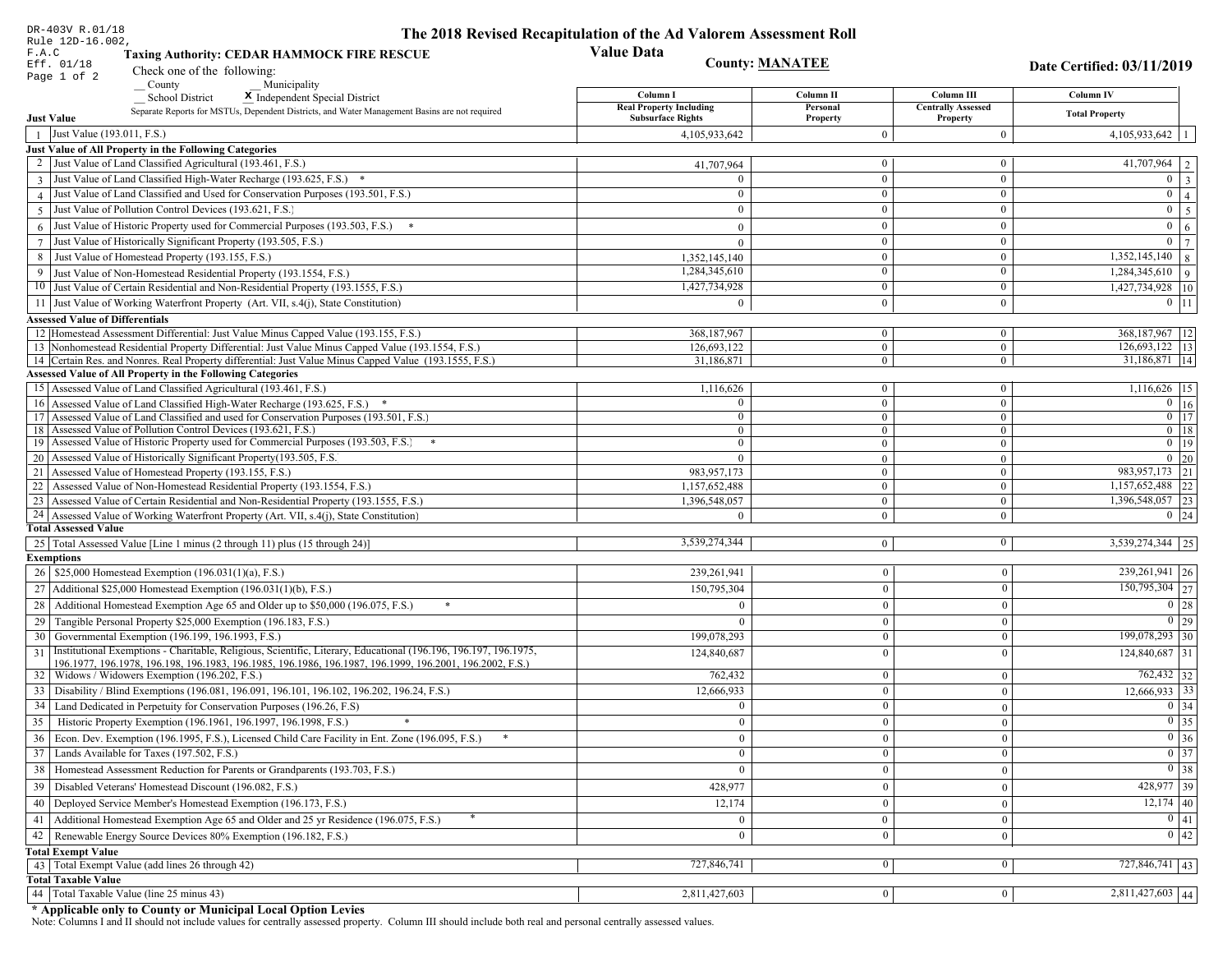**Taxing Authority: CEDAR HAMMOCK FIRE RESCUE** 

## Reconciliation of Preliminary and Final Tax Roll

| 1                       | Operating Taxable Value as Shown on Preliminary Tax Roll                                           | 2,825,000,349     |
|-------------------------|----------------------------------------------------------------------------------------------------|-------------------|
| $\overline{\mathbf{2}}$ | Additions to Operating Taxable Value Resulting from Petitions to the VAB                           |                   |
| 3                       | Deductions from Operating Taxable Value Resulting from Petitions to the VAB                        |                   |
| 4                       | Subtotal $(1 + 2 - 3 = 4)$                                                                         | 2,825,000,349     |
| 5                       | Other Additions to Operating Taxable Value                                                         | 8,455,463         |
| 6                       | Other Deductions from Operating Taxable Value                                                      | 22,028,209        |
| 7                       | Operating Taxable Value Shown on Final Tax Roll $(4 + 5 - 6 = 7)$                                  | 2,811,427,603     |
|                         | <b>Selected Just Values</b>                                                                        | <b>Just Value</b> |
| 8                       | Just Value of Subsurface Rights (this amount included in Line 1, Column I, Page One) 193.481, F.S. | 235               |
| 9                       | Just Value of Centrally Assessed Railroad Property Value                                           |                   |
| 10                      | Just Value of Centrally Assessed Private Car Line Property Value                                   |                   |
|                         |                                                                                                    |                   |

Note: Sum of items 9 and 10 should equal centrally assessed just value on page 1, line 1, column III.

### **Homestead Portability**

| --          | $ -$<br>$\sim$ $-$<br>Differential<br>-Re<br>. ot<br>eiving<br>ranster<br> | <u>+ + +</u> |
|-------------|----------------------------------------------------------------------------|--------------|
| $\sim$<br>. | Transferred Homestead Differential<br>Value oi                             |              |

|    |                                  | Column 1<br>$\mathbb C$ olumn 2<br><b>Personal Property</b><br>Real Property |          |
|----|----------------------------------|------------------------------------------------------------------------------|----------|
|    | <b>Fotal Parcels or Accounts</b> |                                                                              |          |
|    |                                  | <b>Parcels</b>                                                               | Accounts |
| 13 | Total Parcels or Accounts        | 23,769                                                                       |          |

#### **Property with Reduced Assessed Value**

| 14 | Land Classified Agricultural (193.461, F.S.)                                                 | 14    |  |
|----|----------------------------------------------------------------------------------------------|-------|--|
| 15 | Land Classified High-Water Recharge (193.625, F.S.)                                          |       |  |
| 16 | Land Classified and Used for Conservation Purposes (193.501, F.S.)                           |       |  |
| 17 | Pollution Control Devices (193.621, F.S.)                                                    |       |  |
| 18 | Historic Property used for Commercial Purposes (193.503, F.S.) *                             |       |  |
| 19 | Historically Significant Property (193.505, F.S.)                                            |       |  |
| 20 | Homestead Property; Parcels with Capped Value (193.155, F.S.)                                | 9,003 |  |
| 21 | Non-Homestead Residential Property; Parcels with Capped Value (193.1554, F.S.)               | 7,474 |  |
| 22 | Certain Residential and Non-Residential Property; Parcels with Capped Value (193.1555, F.S.) | 311   |  |
| 23 | Working Waterfront Property (Art. VII, s.4(j), State Constitution)                           |       |  |

## **Other Reductions in Assessed Value**

| -24   | Lands Available for Taxes (197.502, F.S.)                                      |  |
|-------|--------------------------------------------------------------------------------|--|
| - - - | (193.703, F)<br>Aomestead Assessment Reduction for Parents or Grandparents (1) |  |
| -26   | d Veterans' Homestead Discount (196.082, F.S.)<br>Disabled                     |  |

## \* Applicable only to County or Municipal Local Option Levies

Date Certified: 03/11/2019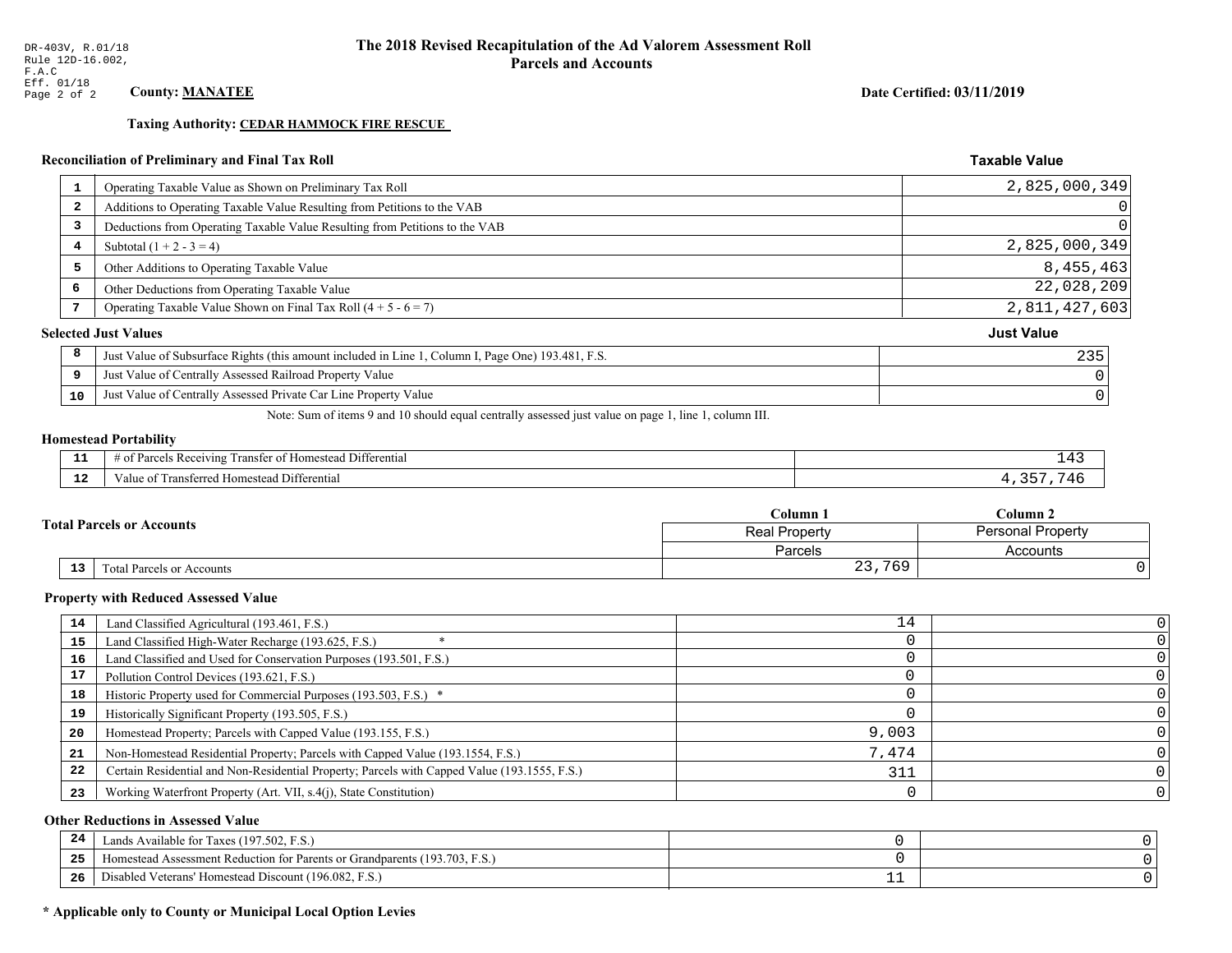| DR-403V R.01/18                                                                                                                                                                                                                    | The 2018 Revised Recapitulation of the Ad Valorem Assessment Roll |                        |                                       |                                  |
|------------------------------------------------------------------------------------------------------------------------------------------------------------------------------------------------------------------------------------|-------------------------------------------------------------------|------------------------|---------------------------------------|----------------------------------|
| Rule 12D-16.002,<br>F.A.C<br><b>Taxing Authority: SOUTHERN MAN FIRE RESCUE</b>                                                                                                                                                     | <b>Value Data</b>                                                 |                        |                                       |                                  |
| Eff. 01/18<br>Check one of the following:                                                                                                                                                                                          |                                                                   | <b>County: MANATEE</b> |                                       | Date Certified: 03/11/2019       |
| Page 1 of 2<br>Municipality<br>County                                                                                                                                                                                              |                                                                   |                        |                                       |                                  |
| <b>School District</b><br>X Independent Special District                                                                                                                                                                           | Column I                                                          | Column II              | Column III                            | Column IV                        |
| Separate Reports for MSTUs, Dependent Districts, and Water Management Basins are not required<br><b>Just Value</b>                                                                                                                 | <b>Real Property Including</b><br><b>Subsurface Rights</b>        | Personal<br>Property   | <b>Centrally Assessed</b><br>Property | <b>Total Property</b>            |
| Just Value (193.011, F.S.)<br>$\overline{1}$                                                                                                                                                                                       | 6,591,817,592                                                     | $\Omega$               | $\theta$                              | $6,591,817,592$   1              |
| Just Value of All Property in the Following Categories                                                                                                                                                                             |                                                                   |                        |                                       |                                  |
| 2 Just Value of Land Classified Agricultural (193.461, F.S.)                                                                                                                                                                       | 25,472,223                                                        | $\bf{0}$               | $\bf{0}$                              | $25,472,223$   2                 |
| 3 Just Value of Land Classified High-Water Recharge (193.625, F.S.) *                                                                                                                                                              |                                                                   | $\overline{0}$         | $\boldsymbol{0}$                      | $0 \quad 3$                      |
| 4 Just Value of Land Classified and Used for Conservation Purposes (193.501, F.S.)                                                                                                                                                 | $\theta$                                                          | $\bf{0}$               | $\boldsymbol{0}$                      | $\overline{0}$<br>$\overline{4}$ |
| 5 Just Value of Pollution Control Devices (193.621, F.S.)                                                                                                                                                                          |                                                                   | $\theta$               | $\bf{0}$                              | $0 \mid 5$                       |
| $6$ Just Value of Historic Property used for Commercial Purposes (193.503, F.S.)                                                                                                                                                   | $\Omega$                                                          | $\mathbf{0}$           | $\boldsymbol{0}$                      | $\mathbf{0}$<br>6                |
| 7 Just Value of Historically Significant Property (193.505, F.S.)                                                                                                                                                                  | $\Omega$                                                          | $\bf{0}$               | $\bf{0}$                              | $0 \mid 7$                       |
| 8 Just Value of Homestead Property (193.155, F.S.)                                                                                                                                                                                 | 3,236,789,775                                                     | $\bf{0}$               | $\bf{0}$                              | $3,236,789,775$ 8                |
| 9 Just Value of Non-Homestead Residential Property (193.1554, F.S.)                                                                                                                                                                | 1,687,250,173                                                     | $\overline{0}$         | $\boldsymbol{0}$                      | $1,687,250,173$ 9                |
| 10 Just Value of Certain Residential and Non-Residential Property (193.1555, F.S.)                                                                                                                                                 | 1,642,305,421                                                     | $\bf{0}$               | $\bf{0}$                              | $1,642,305,421$ 10               |
| 11 Just Value of Working Waterfront Property (Art. VII, s.4(j), State Constitution)                                                                                                                                                | $\theta$                                                          | $\overline{0}$         | $\mathbf{0}$                          | $0$   11                         |
| <b>Assessed Value of Differentials</b>                                                                                                                                                                                             |                                                                   |                        |                                       |                                  |
| 12 Homestead Assessment Differential: Just Value Minus Capped Value (193.155, F.S.)                                                                                                                                                | 666,580,587                                                       | $\mathbf{0}$           | $\bf{0}$                              | 666,580,587   12                 |
| 13 Nonhomestead Residential Property Differential: Just Value Minus Capped Value (193.1554, F.S.)                                                                                                                                  | 98.187.894                                                        | $\overline{0}$         | $\overline{0}$                        | 98,187,894   13                  |
| 14 Certain Res. and Nonres. Real Property differential: Just Value Minus Capped Value (193.1555, F.S.)                                                                                                                             | 35,309,399                                                        | $\overline{0}$         | $\overline{0}$                        | 35,309,399   14                  |
| <b>Assessed Value of All Property in the Following Categories</b>                                                                                                                                                                  |                                                                   |                        |                                       |                                  |
| 15 Assessed Value of Land Classified Agricultural (193.461, F.S.)                                                                                                                                                                  | 582,143                                                           | $\mathbf{0}$           | $\bf{0}$                              | 582,143   15                     |
| 16 Assessed Value of Land Classified High-Water Recharge (193.625, F.S.) *                                                                                                                                                         | $\Omega$                                                          | $\overline{0}$         | $\boldsymbol{0}$                      | $\overline{0}$ 16                |
| 17 Assessed Value of Land Classified and used for Conservation Purposes (193.501, F.S.)                                                                                                                                            | $\mathbf{0}$                                                      | $\overline{0}$         | $\bf{0}$                              | $0$ 17                           |
| 18 Assessed Value of Pollution Control Devices (193.621, F.S.)                                                                                                                                                                     | $\overline{0}$                                                    | $\mathbf{0}$           | $\mathbf{0}$                          | $0 \mid 18$                      |
| 19 Assessed Value of Historic Property used for Commercial Purposes (193.503, F.S.)                                                                                                                                                | $\overline{0}$                                                    | $\mathbf{0}$           | $\bf{0}$                              | $0 \t19$                         |
| 20 Assessed Value of Historically Significant Property (193.505, F.S.                                                                                                                                                              | $\theta$                                                          | $\overline{0}$         | $\mathbf{0}$                          | $0\quad20$                       |
| 21 Assessed Value of Homestead Property (193.155, F.S.)                                                                                                                                                                            | 2,570,209,188                                                     | $\overline{0}$         | $\bf{0}$                              | $\overline{2,570,209,188}$ 21    |
| 22<br>Assessed Value of Non-Homestead Residential Property (193.1554, F.S.)                                                                                                                                                        | 1,589,062,279                                                     | $\overline{0}$         | $\mathbf{0}$                          | 1,589,062,279 22                 |
| 23 Assessed Value of Certain Residential and Non-Residential Property (193.1555, F.S.)                                                                                                                                             | 1,606,996,022                                                     | $\mathbf{0}$           | $\boldsymbol{0}$                      | $1,606,996,022$ 23               |
| 24 Assessed Value of Working Waterfront Property (Art. VII, s.4(j), State Constitution)<br><b>Total Assessed Value</b>                                                                                                             | $\Omega$                                                          | $\overline{0}$         | $\mathbf{0}$                          | $0 \mid 24$                      |
|                                                                                                                                                                                                                                    | 5,766,849,632                                                     | $\overline{0}$         | $\bf{0}$                              | $5,766,849,632$ 25               |
| 25   Total Assessed Value [Line 1 minus (2 through 11) plus (15 through 24)]<br><b>Exemptions</b>                                                                                                                                  |                                                                   |                        |                                       |                                  |
| 26   \$25,000 Homestead Exemption (196.031(1)(a), F.S.)                                                                                                                                                                            | 382,551,203                                                       | $\boldsymbol{0}$       | $\overline{0}$                        | 382,551,203 26                   |
| 27   Additional \$25,000 Homestead Exemption (196.031(1)(b), F.S.)                                                                                                                                                                 | 324,098,538                                                       | $\mathbf{0}$           | $\theta$                              | 324,098,538 27                   |
| $\ast$                                                                                                                                                                                                                             |                                                                   |                        |                                       |                                  |
| 28 Additional Homestead Exemption Age 65 and Older up to \$50,000 (196.075, F.S.)                                                                                                                                                  |                                                                   | $\mathbf{0}$           | $\Omega$                              | 0 28                             |
| Tangible Personal Property \$25,000 Exemption (196.183, F.S.)<br>29                                                                                                                                                                |                                                                   | $\boldsymbol{0}$       | $\Omega$                              | 0 29                             |
| 30 Governmental Exemption (196.199, 196.1993, F.S.)                                                                                                                                                                                | 146,617,148                                                       | $\mathbf{0}$           | $\Omega$                              | $146,617,148$ 30                 |
| Institutional Exemptions - Charitable, Religious, Scientific, Literary, Educational (196.196, 196.197, 196.1975,<br>31<br>196.1977, 196.1978, 196.198, 196.1983, 196.1985, 196.1986, 196.1987, 196.1999, 196.2001, 196.2002, F.S.) | 95,493,632                                                        | $\mathbf{0}$           | $\Omega$                              | $95,493,632$ 31                  |
| 32   Widows / Widowers Exemption (196.202, F.S.)                                                                                                                                                                                   | 1,037,576                                                         | $\mathbf{0}$           | $\mathbf{0}$                          | $1,037,576$ 32                   |
| 33<br>Disability / Blind Exemptions (196.081, 196.091, 196.101, 196.102, 196.202, 196.24, F.S.)                                                                                                                                    | 26,232,044                                                        | $\mathbf{0}$           | $\Omega$                              | $26,232,044$ 33                  |
| 34<br>Land Dedicated in Perpetuity for Conservation Purposes (196.26, F.S)                                                                                                                                                         | $\theta$                                                          | $\mathbf{0}$           | $\Omega$                              | $0 \mid 34$                      |
| 35 Historic Property Exemption (196.1961, 196.1997, 196.1998, F.S.)                                                                                                                                                                | $\mathbf{0}$                                                      | $\overline{0}$         | $\boldsymbol{0}$                      | $\boxed{0}$ 35                   |
| Econ. Dev. Exemption (196.1995, F.S.), Licensed Child Care Facility in Ent. Zone (196.095, F.S.)<br>36                                                                                                                             | $\theta$                                                          | $\mathbf{0}$           | $\theta$                              | $0\vert 36$                      |
| Lands Available for Taxes (197.502, F.S.)<br>37                                                                                                                                                                                    | 7,346                                                             | $\bf{0}$               | $\mathbf{0}$                          | 7,346 37                         |
|                                                                                                                                                                                                                                    |                                                                   |                        |                                       | $60,554$ 38                      |
| 38   Homestead Assessment Reduction for Parents or Grandparents (193.703, F.S.)                                                                                                                                                    | 60,554                                                            | $\bf{0}$               | $\mathbf{0}$                          |                                  |
| Disabled Veterans' Homestead Discount (196.082, F.S.)<br>39                                                                                                                                                                        | 2,385,516                                                         | $\mathbf{0}$           | $\mathbf{0}$                          | $\overline{2,385,516}$ 39        |
| Deployed Service Member's Homestead Exemption (196.173, F.S.)<br>40                                                                                                                                                                | $\overline{0}$                                                    | $\mathbf{0}$           | $\theta$                              | $\boxed{0}$ 40                   |
| Additional Homestead Exemption Age 65 and Older and 25 yr Residence (196.075, F.S.)<br>41                                                                                                                                          | $\mathbf{0}$                                                      | $\overline{0}$         | $\mathbf{0}$                          | $\boxed{0}$ 41                   |
| Renewable Energy Source Devices 80% Exemption (196.182, F.S.)<br>42                                                                                                                                                                | $\mathbf{0}$                                                      | $\boldsymbol{0}$       | $\theta$                              | 0 42                             |
| <b>Total Exempt Value</b>                                                                                                                                                                                                          |                                                                   |                        |                                       |                                  |
| 43 Total Exempt Value (add lines 26 through 42)                                                                                                                                                                                    | 978,483,557                                                       | $\vert 0 \vert$        | $\mathbf{0}$                          | $\frac{978,483,557}{43}$         |
| <b>Total Taxable Value</b>                                                                                                                                                                                                         |                                                                   |                        |                                       |                                  |
| 44 Total Taxable Value (line 25 minus 43)                                                                                                                                                                                          | 4,788,366,075                                                     | 0                      | $\mathbf{0}$                          | 4,788,366,075 44                 |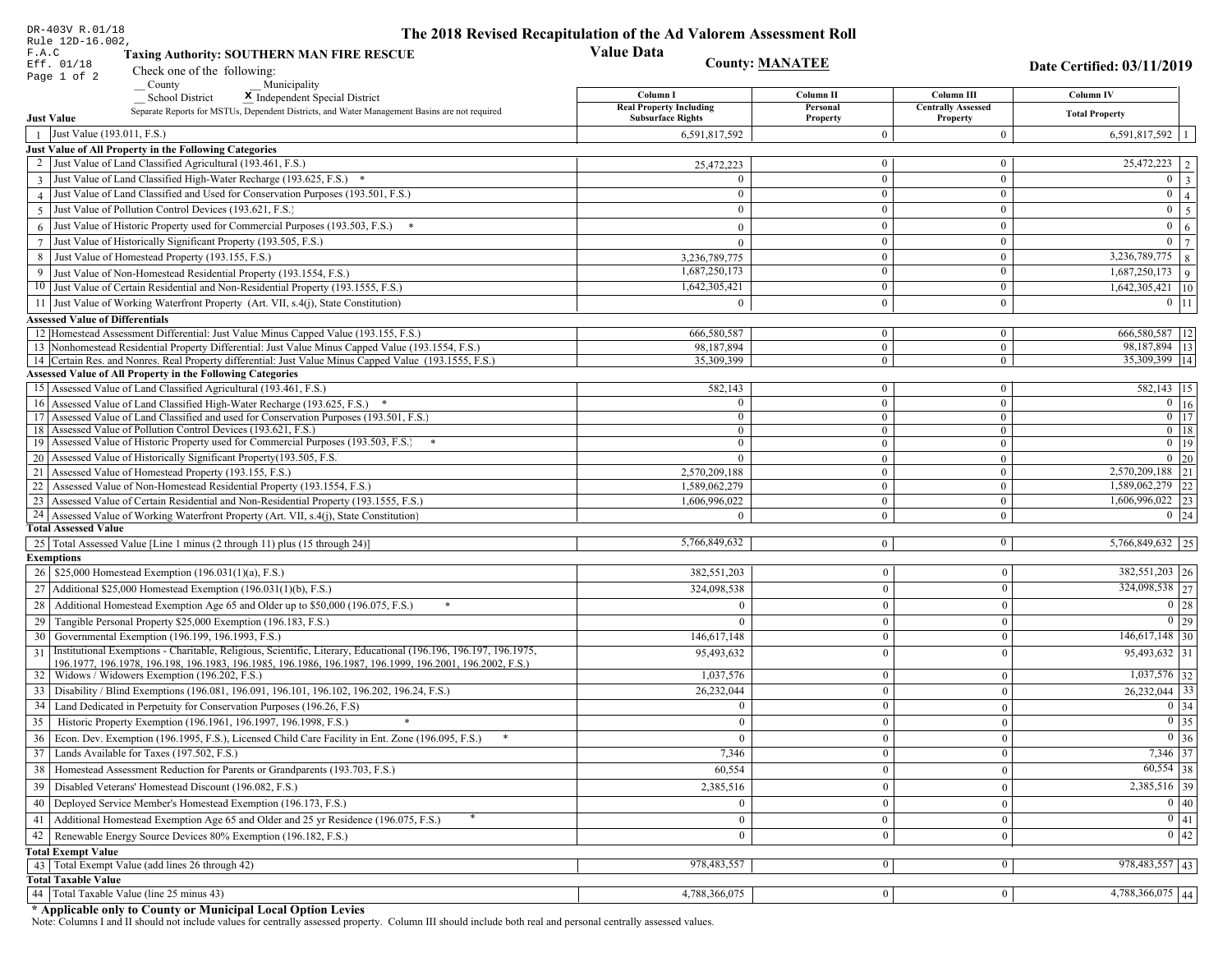**Taxing Authority: SOUTHERN MAN FIRE RESCUE** 

## Reconciliation of Preliminary and Final Tax Roll

| $\mathbf{1}$            | Operating Taxable Value as Shown on Preliminary Tax Roll                                           | 4,786,343,596     |
|-------------------------|----------------------------------------------------------------------------------------------------|-------------------|
| $\overline{\mathbf{2}}$ | Additions to Operating Taxable Value Resulting from Petitions to the VAB                           |                   |
| 3                       | Deductions from Operating Taxable Value Resulting from Petitions to the VAB                        | 163,394           |
| 4                       | Subtotal $(1 + 2 - 3 = 4)$                                                                         | 4,786,260,682     |
| 5                       | Other Additions to Operating Taxable Value                                                         | 14,160,585        |
| 6                       | Other Deductions from Operating Taxable Value                                                      | 11,974,712        |
| 7                       | Operating Taxable Value Shown on Final Tax Roll $(4 + 5 - 6 = 7)$                                  | 4,788,366,075     |
|                         | <b>Selected Just Values</b>                                                                        | <b>Just Value</b> |
| 8                       | Just Value of Subsurface Rights (this amount included in Line 1, Column I, Page One) 193.481, F.S. | 7,265             |
| 9                       | Just Value of Centrally Assessed Railroad Property Value                                           |                   |
| 10                      | Just Value of Centrally Assessed Private Car Line Property Value                                   |                   |
|                         |                                                                                                    |                   |

Note: Sum of items 9 and 10 should equal centrally assessed just value on page 1, line 1, column III.

## **Homestead Portability**

| - -         | $\sim$ $\sim$<br>ranster<br>Differential<br>$R$ eceputing<br>$\sim$ +<br>estea<br><b>CHANGE</b><br>. arcel -<br>' 01<br>n |  |
|-------------|---------------------------------------------------------------------------------------------------------------------------|--|
| $\sim$<br>. | ransı.<br>Differential<br>alue<br>erred Homestead<br>101131C                                                              |  |

|  |                                  | Column .                                  | $C$ olumn 2 |  |
|--|----------------------------------|-------------------------------------------|-------------|--|
|  | <b>Total Parcels or Accounts</b> | <b>Personal Property</b><br>Real Property |             |  |
|  |                                  | Parcels                                   | Accounts    |  |
|  | 13<br>Total Parcels or Accounts  | 31,364                                    |             |  |

#### **Property with Reduced Assessed Value**

| 14 | Land Classified Agricultural (193.461, F.S.)                                                 | 58     |  |
|----|----------------------------------------------------------------------------------------------|--------|--|
| 15 | Land Classified High-Water Recharge (193.625, F.S.)                                          |        |  |
| 16 | Land Classified and Used for Conservation Purposes (193.501, F.S.)                           |        |  |
| 17 | Pollution Control Devices (193.621, F.S.)                                                    |        |  |
| 18 | Historic Property used for Commercial Purposes (193.503, F.S.) *                             |        |  |
| 19 | Historically Significant Property (193.505, F.S.)                                            |        |  |
| 20 | Homestead Property; Parcels with Capped Value (193.155, F.S.)                                | 13,972 |  |
| 21 | Non-Homestead Residential Property; Parcels with Capped Value (193.1554, F.S.)               | 4,755  |  |
| 22 | Certain Residential and Non-Residential Property; Parcels with Capped Value (193.1555, F.S.) | 570    |  |
| 23 | Working Waterfront Property (Art. VII, s.4(j), State Constitution)                           |        |  |

## **Other Reductions in Assessed Value**

| 24    | Lands Available for Taxes (197.502, F.S.)                                  |            |  |
|-------|----------------------------------------------------------------------------|------------|--|
| - - - | Iomestead Assessment Reduction for Parents or Grandparents (193.703, F.S.) |            |  |
| -26   | l Veterans' Homestead Discount (196.082, F.S.)<br>Disabled                 | <u>، ب</u> |  |

## \* Applicable only to County or Municipal Local Option Levies

Date Certified: 03/11/2019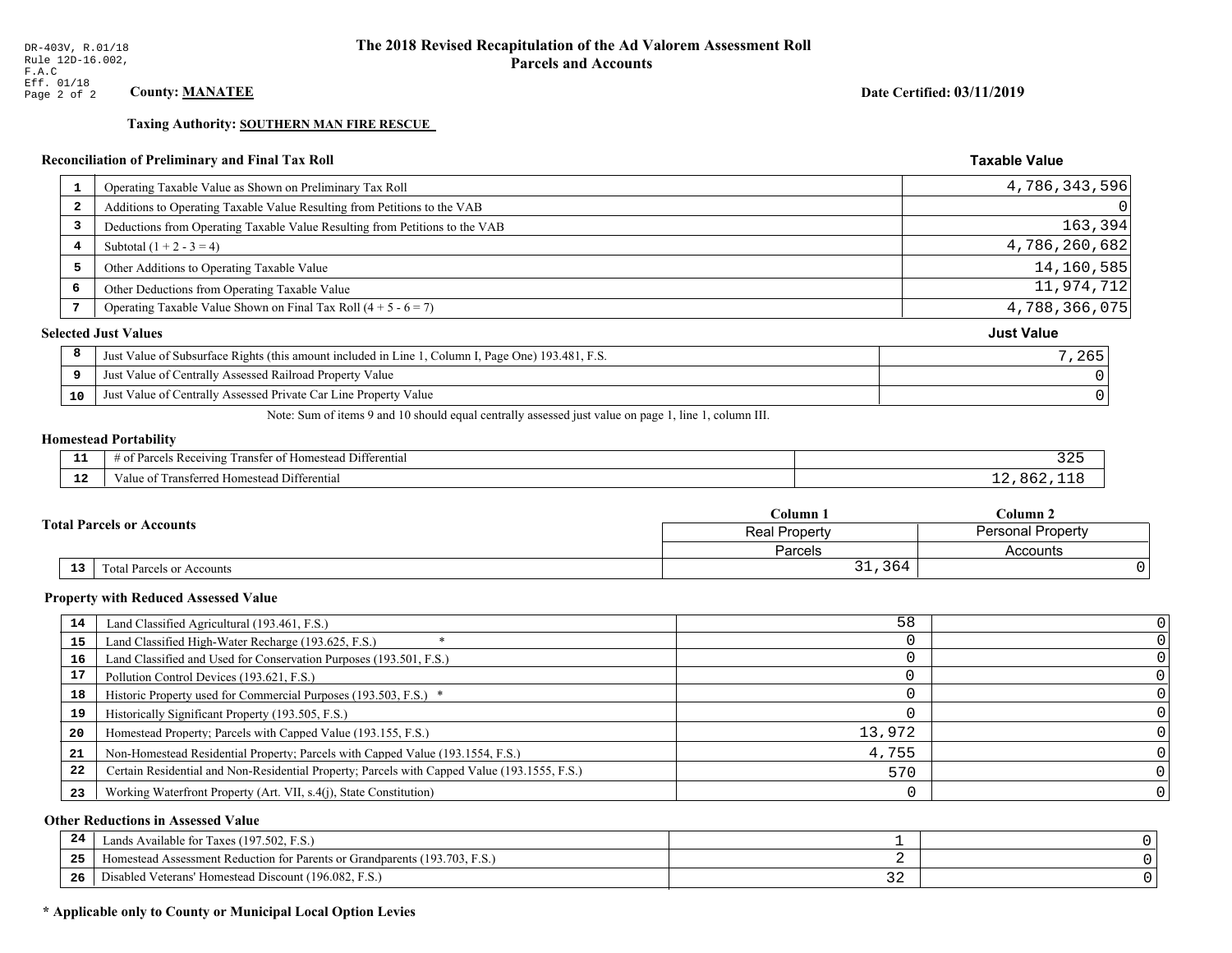| DR-403V R.01/18                                                                                                                                       | The 2018 Revised Recapitulation of the Ad Valorem Assessment Roll |                              |                                       |                                                     |
|-------------------------------------------------------------------------------------------------------------------------------------------------------|-------------------------------------------------------------------|------------------------------|---------------------------------------|-----------------------------------------------------|
| Rule 12D-16.002,<br>F.A.C<br><b>Taxing Authority: EAST MANATEE FIRE RESCUE</b>                                                                        | <b>Value Data</b>                                                 |                              |                                       |                                                     |
| Eff. 01/18<br>Check one of the following:                                                                                                             |                                                                   | <b>County: MANATEE</b>       |                                       | Date Certified: 03/11/2019                          |
| Page 1 of 2<br>Municipality<br>County                                                                                                                 |                                                                   |                              |                                       |                                                     |
| <b>School District</b><br>X Independent Special District                                                                                              | Column I                                                          | Column II                    | Column III                            | Column IV                                           |
| Separate Reports for MSTUs, Dependent Districts, and Water Management Basins are not required<br><b>Just Value</b>                                    | <b>Real Property Including</b><br><b>Subsurface Rights</b>        | Personal<br>Property         | <b>Centrally Assessed</b><br>Property | <b>Total Property</b>                               |
| Just Value (193.011, F.S.)<br>$\overline{1}$                                                                                                          | 11,797,260,809                                                    | $\Omega$                     | $\theta$                              | 11,797,260,809                                      |
| Just Value of All Property in the Following Categories                                                                                                |                                                                   |                              |                                       |                                                     |
| 2 Just Value of Land Classified Agricultural (193.461, F.S.)                                                                                          | 180,969,622                                                       | $\bf{0}$                     | $\bf{0}$                              | 180,969,622   2                                     |
| 3 Just Value of Land Classified High-Water Recharge (193.625, F.S.) *                                                                                 |                                                                   | $\overline{0}$               | $\boldsymbol{0}$                      | $0 \mid 3$                                          |
| 4 Just Value of Land Classified and Used for Conservation Purposes (193.501, F.S.)                                                                    | $\theta$                                                          | $\bf{0}$                     | $\boldsymbol{0}$                      | $\overline{0}$<br>$\vert$ 4                         |
| 5 Just Value of Pollution Control Devices (193.621, F.S.)                                                                                             |                                                                   | $\theta$                     | $\bf{0}$                              | $0 \mid 5$                                          |
| $6$ Just Value of Historic Property used for Commercial Purposes (193.503, F.S.)                                                                      | $\Omega$                                                          | $\mathbf{0}$                 | $\boldsymbol{0}$                      | $\mathbf{0}$<br>6                                   |
| 7 Just Value of Historically Significant Property (193.505, F.S.)                                                                                     | $\Omega$                                                          | $\boldsymbol{0}$             | $\boldsymbol{0}$                      | $0 \mid 7$                                          |
| 8 Just Value of Homestead Property (193.155, F.S.)                                                                                                    | 6,763,926,665                                                     | $\bf{0}$                     | $\bf{0}$                              | $6,763,926,665$ 8                                   |
| 9 Just Value of Non-Homestead Residential Property (193.1554, F.S.)                                                                                   | 3,168,881,166                                                     | $\overline{0}$               | $\boldsymbol{0}$                      | $3,168,881,166$ 9                                   |
| 10 Just Value of Certain Residential and Non-Residential Property (193.1555, F.S.)                                                                    | 1,683,483,356                                                     | $\bf{0}$                     | $\bf{0}$                              | 1,683,483,356   10                                  |
| 11 Just Value of Working Waterfront Property (Art. VII, s.4(j), State Constitution)                                                                   | $\Omega$                                                          | $\overline{0}$               | $\mathbf{0}$                          | $0$ 11                                              |
| <b>Assessed Value of Differentials</b>                                                                                                                |                                                                   |                              |                                       |                                                     |
| 12 Homestead Assessment Differential: Just Value Minus Capped Value (193.155, F.S.)                                                                   | 1,049,742,741                                                     | $\mathbf{0}$                 | $\bf{0}$                              | 1,049,742,741   12                                  |
| 13 Nonhomestead Residential Property Differential: Just Value Minus Capped Value (193.1554, F.S.)                                                     | 59,132,366                                                        | $\overline{0}$               | $\overline{0}$                        | 59, 132, 366   13                                   |
| 14 Certain Res. and Nonres. Real Property differential: Just Value Minus Capped Value (193.1555, F.S.)                                                | 44,177,862                                                        | $\overline{0}$               | $\overline{0}$                        | 44,177,862   14                                     |
| <b>Assessed Value of All Property in the Following Categories</b>                                                                                     |                                                                   |                              |                                       |                                                     |
| 15 Assessed Value of Land Classified Agricultural (193.461, F.S.)                                                                                     | 9,058,161                                                         | $\mathbf{0}$                 | $\bf{0}$                              | $\overline{9,058,161}$   15                         |
| 16 Assessed Value of Land Classified High-Water Recharge (193.625, F.S.) *                                                                            | $\Omega$                                                          | $\overline{0}$               | $\boldsymbol{0}$                      | $\overline{0}$ 16                                   |
| 17 Assessed Value of Land Classified and used for Conservation Purposes (193.501, F.S.)                                                               | $\mathbf{0}$                                                      | $\overline{0}$               | $\bf{0}$                              | $0$ 17                                              |
| 18 Assessed Value of Pollution Control Devices (193.621, F.S.)<br>19 Assessed Value of Historic Property used for Commercial Purposes (193.503, F.S.) | $\overline{0}$<br>$\overline{0}$                                  | $\mathbf{0}$<br>$\mathbf{0}$ | $\mathbf{0}$<br>$\bf{0}$              | $0 \mid 18$<br>$0$ 19                               |
| 20 Assessed Value of Historically Significant Property (193.505, F.S.                                                                                 | $\theta$                                                          | $\overline{0}$               | $\mathbf{0}$                          | $0\quad20$                                          |
| 21 Assessed Value of Homestead Property (193.155, F.S.)                                                                                               | 5,714,183,924                                                     | $\overline{0}$               | $\mathbf{0}$                          | $\overline{5,714,183,924}$ 21                       |
| 22<br>Assessed Value of Non-Homestead Residential Property (193.1554, F.S.)                                                                           | 3,109,748,800                                                     | $\overline{0}$               | $\mathbf{0}$                          | $3,109,748,800$ 22                                  |
| 23 Assessed Value of Certain Residential and Non-Residential Property (193.1555, F.S.)                                                                | 1,639,305,494                                                     | $\mathbf{0}$                 | $\boldsymbol{0}$                      | $1,639,305,494$ 23                                  |
| 24 Assessed Value of Working Waterfront Property (Art. VII, s.4(j), State Constitution)                                                               | $\Omega$                                                          | $\overline{0}$               | $\mathbf{0}$                          | $0 \mid 24$                                         |
| <b>Total Assessed Value</b>                                                                                                                           |                                                                   |                              |                                       |                                                     |
| 25   Total Assessed Value [Line 1 minus (2 through 11) plus (15 through 24)]                                                                          | 10,472,296,379                                                    | $\overline{0}$               | $\bf{0}$                              | 10,472,296,379 25                                   |
| <b>Exemptions</b>                                                                                                                                     |                                                                   |                              |                                       |                                                     |
| 26   \$25,000 Homestead Exemption (196.031(1)(a), F.S.)                                                                                               | 498,651,831                                                       | $\boldsymbol{0}$             | $\mathbf{0}$                          | 498,651,831 26                                      |
| 27   Additional \$25,000 Homestead Exemption (196.031(1)(b), F.S.)                                                                                    | 491,683,746                                                       | $\mathbf{0}$                 | $\theta$                              | 491,683,746 27                                      |
| 28 Additional Homestead Exemption Age 65 and Older up to \$50,000 (196.075, F.S.)<br>$\ast$                                                           |                                                                   | $\mathbf{0}$                 | $\Omega$                              | 0 28                                                |
| Tangible Personal Property \$25,000 Exemption (196.183, F.S.)<br>29                                                                                   |                                                                   | $\boldsymbol{0}$             | $\Omega$                              | 0 29                                                |
| 30 Governmental Exemption (196.199, 196.1993, F.S.)                                                                                                   | 196,083,632                                                       | $\mathbf{0}$                 | $\Omega$                              | $196,083,632$ 30                                    |
| Institutional Exemptions - Charitable, Religious, Scientific, Literary, Educational (196.196, 196.197, 196.1975,<br>31                                | 162,114,946                                                       | $\mathbf{0}$                 | $\Omega$                              | $162, 114, 946$ 31                                  |
| 196.1977, 196.1978, 196.198, 196.1983, 196.1985, 196.1986, 196.1987, 196.1999, 196.2001, 196.2002, F.S.)                                              |                                                                   |                              |                                       |                                                     |
| 32   Widows / Widowers Exemption (196.202, F.S.)                                                                                                      | 758,000                                                           | $\mathbf{0}$                 | $\mathbf{0}$                          | 758,000 32                                          |
| 33<br>Disability / Blind Exemptions (196.081, 196.091, 196.101, 196.102, 196.202, 196.24, F.S.)                                                       | 60,268,199                                                        | $\mathbf{0}$                 | $\Omega$                              | $60,268,199$ 33                                     |
| 34<br>Land Dedicated in Perpetuity for Conservation Purposes (196.26, F.S)                                                                            | $\theta$                                                          | $\boldsymbol{0}$             | $\Omega$                              | $0 \mid 34$                                         |
| 35 Historic Property Exemption (196.1961, 196.1997, 196.1998, F.S.)                                                                                   | $\mathbf{0}$                                                      | $\overline{0}$               | $\boldsymbol{0}$                      | $\boxed{0}$ 35                                      |
| Econ. Dev. Exemption (196.1995, F.S.), Licensed Child Care Facility in Ent. Zone (196.095, F.S.)<br>36                                                | $\overline{0}$                                                    | $\mathbf{0}$                 | $\theta$                              | $0\vert 36$                                         |
| Lands Available for Taxes (197.502, F.S.)<br>37                                                                                                       | $\overline{0}$                                                    | $\bf{0}$                     | $\mathbf{0}$                          | $\boxed{0}$ 37                                      |
| 38   Homestead Assessment Reduction for Parents or Grandparents (193.703, F.S.)                                                                       | 304,063                                                           | $\bf{0}$                     | $\mathbf{0}$                          | $304,063$ 38                                        |
| Disabled Veterans' Homestead Discount (196.082, F.S.)<br>39                                                                                           | 8,899,354                                                         | $\mathbf{0}$                 | $\mathbf{0}$                          | 8,899,354 39                                        |
| Deployed Service Member's Homestead Exemption (196.173, F.S.)<br>40                                                                                   | 7,899                                                             | $\mathbf{0}$                 | $\theta$                              | $7,899$ 40                                          |
| Additional Homestead Exemption Age 65 and Older and 25 yr Residence (196.075, F.S.)<br>41                                                             | $\mathbf{0}$                                                      | $\overline{0}$               | $\overline{0}$                        | 0 41                                                |
| Renewable Energy Source Devices 80% Exemption (196.182, F.S.)<br>42                                                                                   | $\mathbf{0}$                                                      | $\boldsymbol{0}$             | $\Omega$                              | $\begin{array}{ c c }\n\hline\n0 & 42\n\end{array}$ |
| <b>Total Exempt Value</b>                                                                                                                             |                                                                   |                              |                                       |                                                     |
| 43 Total Exempt Value (add lines 26 through 42)                                                                                                       | 1,418,771,670                                                     | $\overline{0}$               | $\mathbf{0}$                          | $1,418,771,670$ 43                                  |
| <b>Total Taxable Value</b>                                                                                                                            |                                                                   |                              |                                       |                                                     |
| 44 Total Taxable Value (line 25 minus 43)                                                                                                             | 9,053,524,709                                                     | 0                            | $\mathbf{0}$                          | 9,053,524,709 44                                    |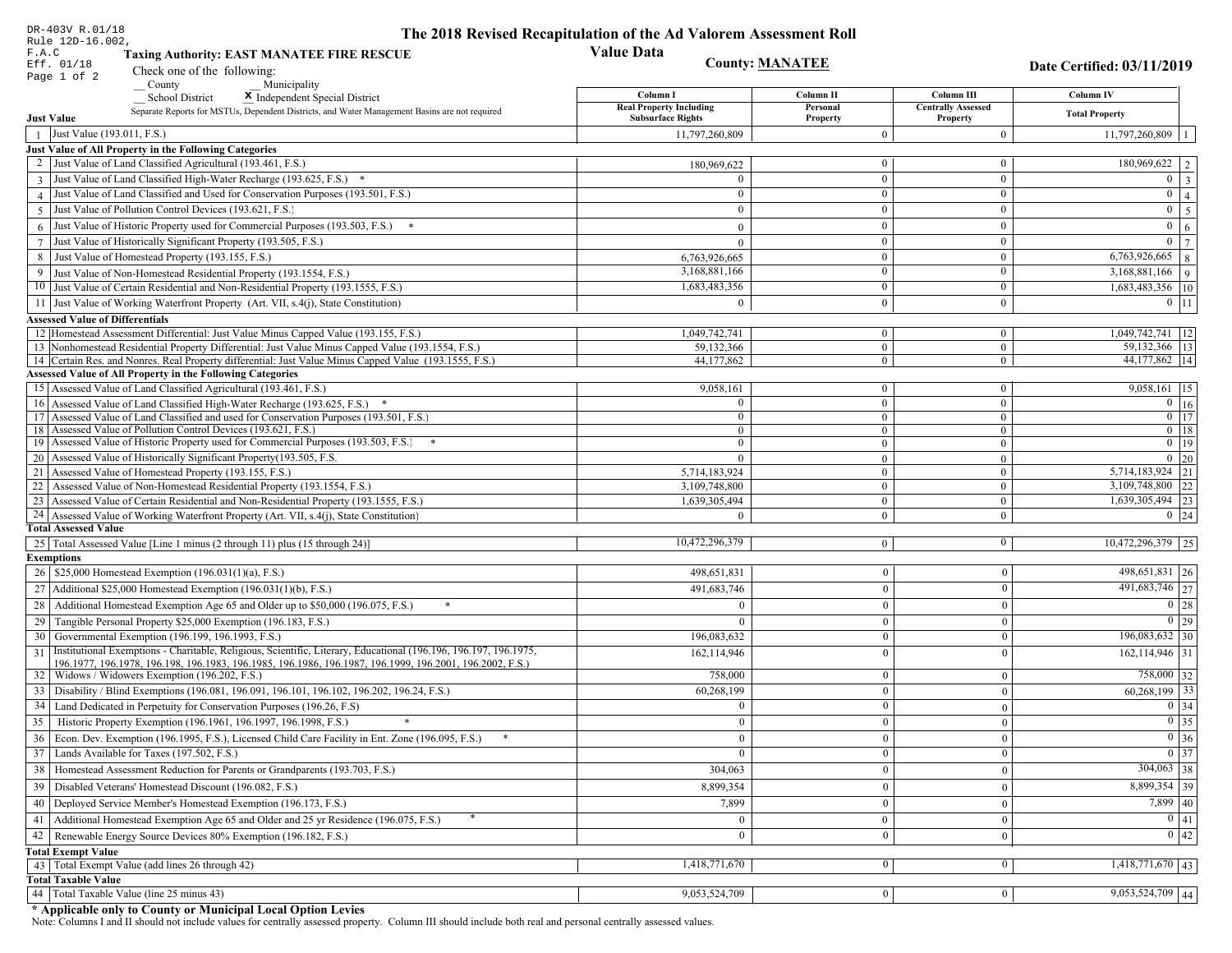## **Taxing Authority: EAST MANATEE FIRE RESCUE**

## Reconciliation of Preliminary and Final Tax Roll

| $\mathbf{1}$ | Operating Taxable Value as Shown on Preliminary Tax Roll                                           | 9,088,005,085     |
|--------------|----------------------------------------------------------------------------------------------------|-------------------|
| 2            | Additions to Operating Taxable Value Resulting from Petitions to the VAB                           |                   |
| 3            | Deductions from Operating Taxable Value Resulting from Petitions to the VAB                        | 183,425           |
| 4            | Subtotal $(1 + 2 - 3 = 4)$                                                                         | 9,087,821,660     |
| 5            | Other Additions to Operating Taxable Value                                                         | 57,486,672        |
| 6            | Other Deductions from Operating Taxable Value                                                      | 91,783,623        |
|              | Operating Taxable Value Shown on Final Tax Roll $(4 + 5 - 6 = 7)$                                  | 9,053,524,709     |
|              | <b>Selected Just Values</b>                                                                        | <b>Just Value</b> |
| 8            | Just Value of Subsurface Rights (this amount included in Line 1, Column I, Page One) 193.481, F.S. | 22,126            |
| 9            | Just Value of Centrally Assessed Railroad Property Value                                           |                   |
| 10           | Just Value of Centrally Assessed Private Car Line Property Value                                   |                   |

Note: Sum of items 9 and 10 should equal centrally assessed just value on page 1, line 1, column III.

## **Homestead Portability**

| --          | $\cdots$<br>Differential<br>: Rec<br>enving<br>$\sim$<br>rancter<br>$\cdots$ | $\cdots$<br>OZ |
|-------------|------------------------------------------------------------------------------|----------------|
| $\sim$<br>. | Transferred Homestead Differential<br>anue oi                                | n n            |

|    | $\mathbb C$ olumn $\;$ .         |                                           | $\mathbb C$ olumn 2 |
|----|----------------------------------|-------------------------------------------|---------------------|
|    | <b>Total Parcels or Accounts</b> | Personal Property<br><b>Real Property</b> |                     |
|    |                                  | Parcels                                   | Accounts            |
| 13 | Fotal Parcels or Accounts        | 40,247                                    |                     |

#### **Property with Reduced Assessed Value**

| 14 | Land Classified Agricultural (193.461, F.S.)                                                 | 291    |  |
|----|----------------------------------------------------------------------------------------------|--------|--|
| 15 | Land Classified High-Water Recharge (193.625, F.S.)                                          |        |  |
| 16 | Land Classified and Used for Conservation Purposes (193.501, F.S.)                           |        |  |
| 17 | Pollution Control Devices (193.621, F.S.)                                                    |        |  |
| 18 | Historic Property used for Commercial Purposes (193.503, F.S.) *                             |        |  |
| 19 | Historically Significant Property (193.505, F.S.)                                            |        |  |
| 20 | Homestead Property; Parcels with Capped Value (193.155, F.S.)                                | 16,533 |  |
| 21 | Non-Homestead Residential Property; Parcels with Capped Value (193.1554, F.S.)               | 2,175  |  |
| 22 | Certain Residential and Non-Residential Property; Parcels with Capped Value (193.1555, F.S.) | 600    |  |
| 23 | Working Waterfront Property (Art. VII, s.4(j), State Constitution)                           |        |  |

## **Other Reductions in Assessed Value**

| -44 | Available for Taxes (197.502, F.S.)                                    |   |  |
|-----|------------------------------------------------------------------------|---|--|
| 25  | stead Assessment Reduction for Parents or Grandparents (193.703, F.S., |   |  |
| 26  | isabled Veterans' Homestead Discount (196.082, F.S.)                   | ັ |  |

## \* Applicable only to County or Municipal Local Option Levies

Date Certified: 03/11/2019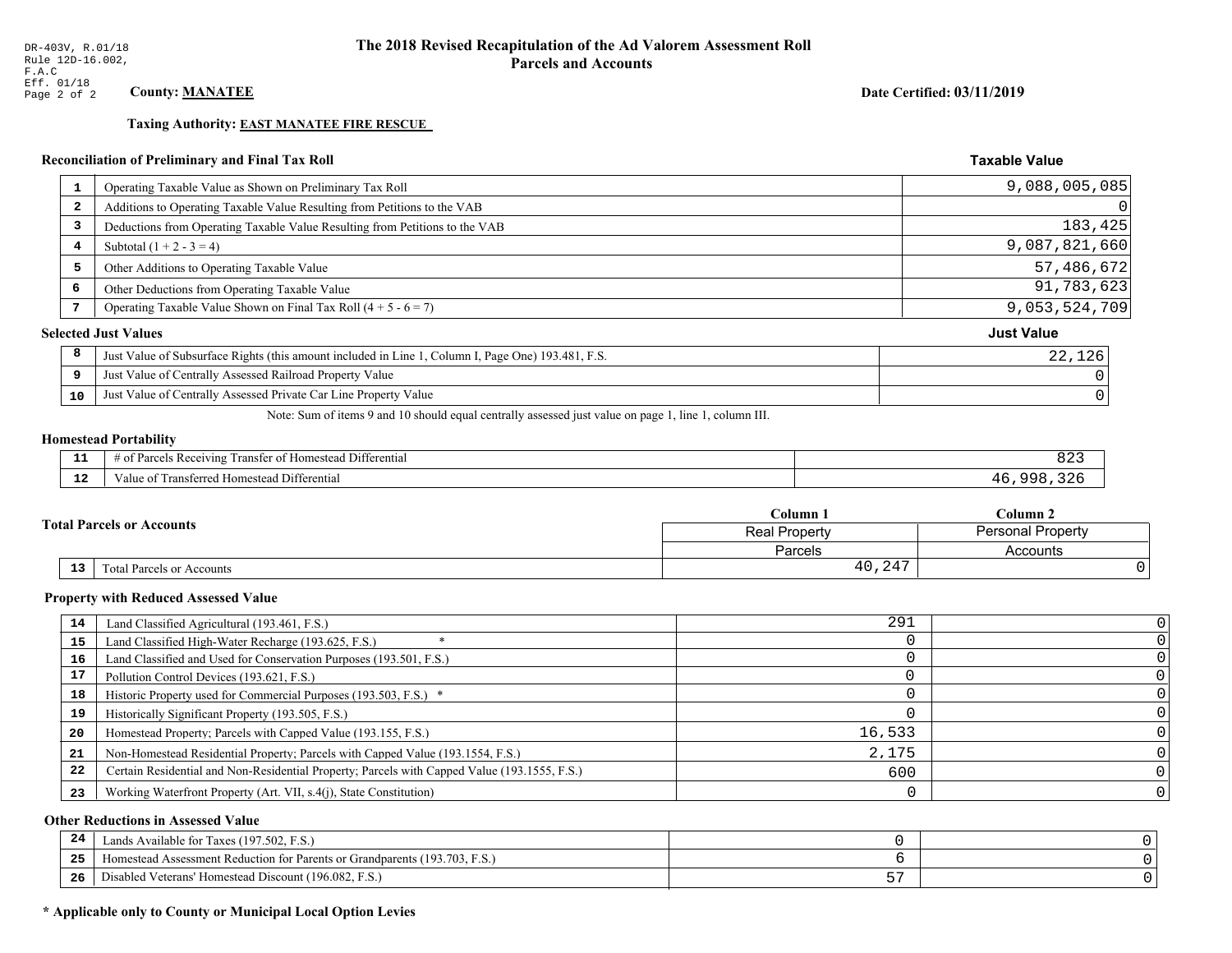| DR-403V R.01/18                                                                                                                                                                          | The 2018 Revised Recapitulation of the Ad Valorem Assessment Roll |                                |                                       |                                      |
|------------------------------------------------------------------------------------------------------------------------------------------------------------------------------------------|-------------------------------------------------------------------|--------------------------------|---------------------------------------|--------------------------------------|
| Rule 12D-16.002,<br>F.A.C<br><b>Taxing Authority: MOSQUITO CONTROL DISTRICT</b>                                                                                                          | <b>Value Data</b>                                                 |                                |                                       |                                      |
| Eff. 01/18<br>Check one of the following:                                                                                                                                                |                                                                   | <b>County: MANATEE</b>         |                                       | Date Certified: 03/11/2019           |
| Page 1 of 2<br>County<br>Municipality                                                                                                                                                    |                                                                   |                                |                                       |                                      |
| School District<br>X Independent Special District                                                                                                                                        | Column I                                                          | Column II                      | Column III                            | Column IV                            |
| Separate Reports for MSTUs, Dependent Districts, and Water Management Basins are not required<br><b>Just Value</b>                                                                       | <b>Real Property Including</b><br><b>Subsurface Rights</b>        | Personal<br>Property           | <b>Centrally Assessed</b><br>Property | <b>Total Property</b>                |
| 1 Just Value (193.011, F.S.)                                                                                                                                                             | 45,810,419,886                                                    | 3,396,623,032                  | 9,478,608                             | 49,216,521,526                       |
| <b>Just Value of All Property in the Following Categories</b>                                                                                                                            |                                                                   |                                |                                       |                                      |
| 2 Just Value of Land Classified Agricultural (193.461, F.S.)                                                                                                                             | 1,075,328,213                                                     | $\overline{0}$                 | $\mathbf{0}$                          | $1,075,328,213$   2                  |
| 3 Just Value of Land Classified High-Water Recharge (193.625, F.S.) *                                                                                                                    |                                                                   | $\Omega$                       | $\Omega$                              | $\mathbf{0}$<br>$\overline{3}$       |
| 4 Just Value of Land Classified and Used for Conservation Purposes (193.501, F.S.)                                                                                                       | $\Omega$                                                          | $\theta$                       | $\mathbf{0}$                          | $\mathbf{0}$                         |
| 5 Just Value of Pollution Control Devices (193.621, F.S.)                                                                                                                                | 73,280                                                            | 259,733,804                    | $\mathbf{0}$                          | 259,807,084<br>$\overline{5}$        |
| $6$ Just Value of Historic Property used for Commercial Purposes (193.503, F.S.)                                                                                                         |                                                                   | $\Omega$                       | $\mathbf{0}$                          | $\theta$<br>6                        |
| 7 Just Value of Historically Significant Property (193.505, F.S.)                                                                                                                        | $\Omega$                                                          | $\theta$                       | $\mathbf{0}$                          | $\bf{0}$                             |
| 8 Just Value of Homestead Property (193.155, F.S.)                                                                                                                                       | 21,499,628,451                                                    | $\theta$                       | $\mathbf{0}$                          | 21,499,628,451<br>$\overline{8}$     |
| 9 Just Value of Non-Homestead Residential Property (193.1554, F.S.)                                                                                                                      | 14,384,342,407                                                    | $\overline{0}$                 | $\theta$                              | 14,384,342,407<br>$\overline{9}$     |
| 10 Just Value of Certain Residential and Non-Residential Property (193.1555, F.S.)                                                                                                       | 8,851,120,815                                                     | $\mathbf{0}$                   | 5,029,816                             | 8,856,150,631   10                   |
| 11 Just Value of Working Waterfront Property (Art. VII, s.4(j), State Constitution)                                                                                                      | $\Omega$                                                          | $\theta$                       | $\mathbf{0}$                          | $0 \vert 11$                         |
|                                                                                                                                                                                          |                                                                   |                                |                                       |                                      |
| <b>Assessed Value of Differentials</b>                                                                                                                                                   |                                                                   |                                |                                       |                                      |
| 12 Homestead Assessment Differential: Just Value Minus Capped Value (193.155, F.S.)<br>13 Nonhomestead Residential Property Differential: Just Value Minus Capped Value (193.1554, F.S.) | 4,549,047,831<br>638, 571, 235                                    | $\overline{0}$<br>$\mathbf{0}$ | $\mathbf{0}$<br>$\overline{0}$        | 4,549,047,831   12<br>638,571,235 13 |
| 14 Certain Res. and Nonres. Real Property differential: Just Value Minus Capped Value (193.1555, F.S.)                                                                                   | 298,669,370                                                       | $\overline{0}$                 | $\overline{0}$                        | 298,669,370 14                       |
| Assessed Value of All Property in the Following Categories                                                                                                                               |                                                                   |                                |                                       |                                      |
| 15 Assessed Value of Land Classified Agricultural (193.461, F.S.)                                                                                                                        | 130,766,722                                                       | $\overline{0}$                 | $\boldsymbol{0}$                      | 130,766,722   15                     |
| 16 Assessed Value of Land Classified High-Water Recharge (193.625, F.S.)                                                                                                                 | $\Omega$                                                          | $\overline{0}$                 | $\mathbf{0}$                          | $\overline{0}$ 16                    |
| 17 Assessed Value of Land Classified and used for Conservation Purposes (193.501, F.S.)                                                                                                  | $\bf{0}$                                                          | $\overline{0}$                 | $\overline{0}$                        | $0$ 17                               |
| 18 Assessed Value of Pollution Control Devices (193.621, F.S.)                                                                                                                           | 73,280                                                            | 13,066,886                     | $\theta$                              | 13,140,166 18                        |
| 19 Assessed Value of Historic Property used for Commercial Purposes (193.503, F.S.)                                                                                                      |                                                                   | 0                              | $\overline{0}$                        | $0$   19                             |
| 20 Assessed Value of Historically Significant Property (193.505, F.S.                                                                                                                    | $\Omega$                                                          | $\theta$                       | $\overline{0}$                        | $0\quad20$                           |
| 21   Assessed Value of Homestead Property (193.155, F.S.)                                                                                                                                | 16,950,580,620                                                    | $\overline{0}$                 | $\theta$                              | 16,950,580,620 21                    |
| 22 Assessed Value of Non-Homestead Residential Property (193.1554, F.S.)                                                                                                                 | 13,745,771,172                                                    | $\overline{0}$                 | $\Omega$                              | 13,745,771,172 22                    |
| 23 Assessed Value of Certain Residential and Non-Residential Property (193.1555, F.S.)                                                                                                   | 8,552,451,445                                                     | $\mathbf{0}$                   | 5,029,816                             | 8,557,481,261 23                     |
| 24 Assessed Value of Working Waterfront Property (Art. VII, s.4(j), State Constitution)                                                                                                  |                                                                   | $\overline{0}$                 | $\Omega$                              | $0 \mid 24$                          |
| <b>Total Assessed Value</b>                                                                                                                                                              |                                                                   |                                |                                       |                                      |
| 25   Total Assessed Value [Line 1 minus (2 through 11) plus (15 through 24)]                                                                                                             | 39,379,569,959                                                    | 3,149,956,114                  | 9,478,608                             | $\overline{42,539,004,681}$ 25       |
| <b>Exemptions</b>                                                                                                                                                                        |                                                                   |                                |                                       |                                      |
| 26   \$25,000 Homestead Exemption (196.031(1)(a), F.S.)                                                                                                                                  | 2,144,034,664                                                     | $\overline{0}$                 | $\mathbf{0}$                          | 2,144,034,664 26                     |
| 27   Additional \$25,000 Homestead Exemption (196.031(1)(b), F.S.)                                                                                                                       | 1,860,759,585                                                     | $\overline{0}$                 | $\theta$                              | $1,860,759,585$ 27                   |
| 28 Additional Homestead Exemption Age 65 and Older up to \$50,000 (196.075, F.S.)<br>$\ast$                                                                                              |                                                                   | $\overline{0}$                 | $\Omega$                              | $0 \mid 28$                          |
| 29 Tangible Personal Property \$25,000 Exemption (196.183, F.S.)                                                                                                                         |                                                                   | 143,681,568                    | 1,141,651                             | 144,823,219 29                       |
| 30 Governmental Exemption (196.199, 196.1993, F.S.)                                                                                                                                      | 1,205,135,481                                                     | 5,589,275                      | $\Omega$                              | $\overline{1,210,724,756}$ 30        |
| Institutional Exemptions - Charitable, Religious, Scientific, Literary, Educational (196.196, 196.197, 196.1975,<br>31                                                                   | 821,892,715                                                       | 24,434,364                     | $\Omega$                              | 846, 327, 079 31                     |
| 196.1977, 196.1978, 196.198, 196.1983, 196.1985, 196.1986, 196.1987, 196.1999, 196.2001, 196.2002, F.S.)                                                                                 |                                                                   |                                |                                       |                                      |
| 32   Widows / Widowers Exemption (196.202, F.S.)                                                                                                                                         | 5,157,986                                                         | 35,010                         | $\bf{0}$                              | $5,192,996$ 32                       |
| 33   Disability / Blind Exemptions (196.081, 196.091, 196.101, 196.102, 196.202, 196.24, F.S.)                                                                                           | 202,492,398                                                       | 33,925                         | $\mathbf{0}$                          | $202,526,323$ 33                     |
| 34 Land Dedicated in Perpetuity for Conservation Purposes (196.26, F.S)                                                                                                                  | $\mathbf{0}$                                                      | $\overline{0}$                 | $\mathbf{0}$                          | $0 \mid 34$                          |
| 35 Historic Property Exemption (196.1961, 196.1997, 196.1998, F.S.)                                                                                                                      | $\mathbf{0}$                                                      | $\boldsymbol{0}$               | 0                                     | $\boxed{0}$ 35                       |
| 36 Econ. Dev. Exemption (196.1995, F.S.), Licensed Child Care Facility in Ent. Zone (196.095, F.S.)                                                                                      | $\overline{0}$                                                    | $\mathbf{0}$                   | $\boldsymbol{0}$                      | $0\vert 36$                          |
| 37 Lands Available for Taxes (197.502, F.S.)                                                                                                                                             | 7,346                                                             | $\overline{0}$                 | $\overline{0}$                        | 7,346 37                             |
| 38   Homestead Assessment Reduction for Parents or Grandparents (193.703, F.S.)                                                                                                          | 630,354                                                           | $\overline{0}$                 | $\bf{0}$                              | 630,354 38                           |
| 39   Disabled Veterans' Homestead Discount (196.082, F.S.)                                                                                                                               | 17,733,516                                                        | $\overline{0}$                 | $\overline{0}$                        | 17,733,516 39                        |
| 40   Deployed Service Member's Homestead Exemption (196.173, F.S.)                                                                                                                       | 247,647                                                           | $\overline{0}$                 | $\bf{0}$                              | $\overline{247,647}$ 40              |
| 41 Additional Homestead Exemption Age 65 and Older and 25 yr Residence (196.075, F.S.)                                                                                                   | $\mathbf{0}$                                                      | $\mathbf{0}$                   | $\bf{0}$                              | $\boxed{0}$ 41                       |
| 42   Renewable Energy Source Devices 80% Exemption (196.182, F.S.)                                                                                                                       | $\mathbf{0}$                                                      | $\overline{0}$                 | $\bf{0}$                              | $\boxed{0}$ 42                       |
| <b>Total Exempt Value</b>                                                                                                                                                                |                                                                   |                                |                                       |                                      |
| 43 Total Exempt Value (add lines 26 through 42)                                                                                                                                          | 6,258,091,692                                                     | 173,774,142                    | 1,141,651                             | $6,433,007,485$ 43                   |
| <b>Total Taxable Value</b>                                                                                                                                                               |                                                                   |                                |                                       |                                      |
| 44 Total Taxable Value (line 25 minus 43)                                                                                                                                                | 33, 121, 478, 267                                                 | 2,976,181,972                  | 8,336,957                             | 36, 105, 997, 196 44                 |
|                                                                                                                                                                                          |                                                                   |                                |                                       |                                      |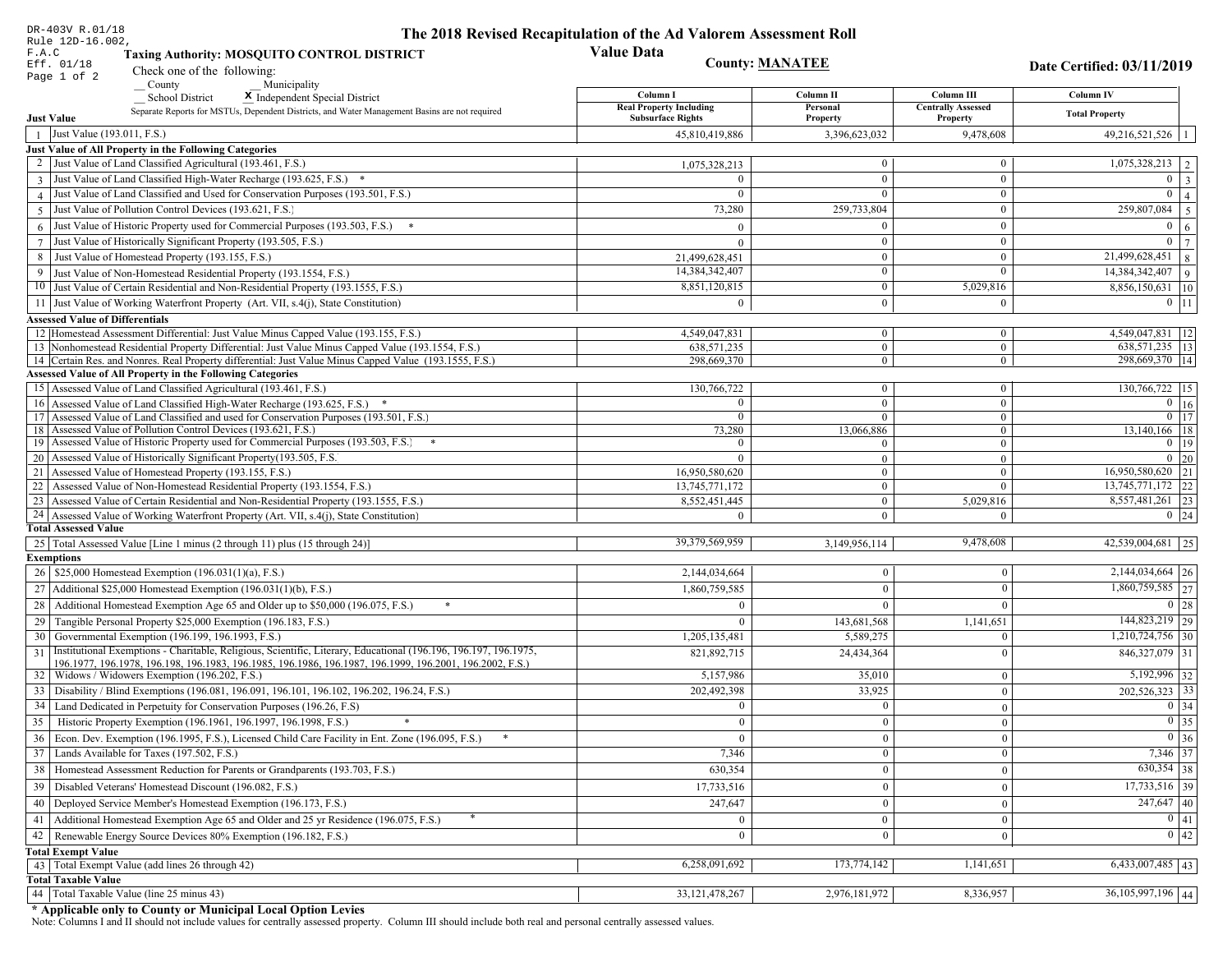Taxing Authority: MOSQUITO CONTROL DISTRICT

## Reconciliation of Preliminary and Final Tax Roll

| 1  | Operating Taxable Value as Shown on Preliminary Tax Roll                                           | 36, 134, 997, 641 |
|----|----------------------------------------------------------------------------------------------------|-------------------|
| 2  | Additions to Operating Taxable Value Resulting from Petitions to the VAB                           | 0                 |
| 3  | Deductions from Operating Taxable Value Resulting from Petitions to the VAB                        | 7,280,114         |
| 4  | Subtotal $(1 + 2 - 3 = 4)$                                                                         | 36, 127, 798, 007 |
| 5  | Other Additions to Operating Taxable Value                                                         | 273,624,729       |
| 6  | Other Deductions from Operating Taxable Value                                                      | 295, 345, 060     |
| 7  | Operating Taxable Value Shown on Final Tax Roll $(4 + 5 - 6 = 7)$                                  | 36, 105, 997, 196 |
|    | <b>Selected Just Values</b>                                                                        | <b>Just Value</b> |
| 8  | Just Value of Subsurface Rights (this amount included in Line 1, Column I, Page One) 193.481, F.S. | 996,527           |
| 9  | Just Value of Centrally Assessed Railroad Property Value                                           | 6,882,751         |
| 10 | Just Value of Centrally Assessed Private Car Line Property Value                                   | 2,595,857         |

Note: Sum of items 9 and 10 should equal centrally assessed just value on page 1, line 1, column III.

## **Homestead Portability**

| - -          | <b>THE PART</b><br>.<br>l Differential<br>ranster of<br>us Receiving.<br>* Homestead<br>'arcels<br>. . | $^{\prime}$ / I |
|--------------|--------------------------------------------------------------------------------------------------------|-----------------|
| $\sim$<br>-- | Transferred<br>Differential<br>Value of<br>Homestead i                                                 | $\prime$        |

|    |                                  | Column 1                                         | Column 2              |  |
|----|----------------------------------|--------------------------------------------------|-----------------------|--|
|    | <b>Total Parcels or Accounts</b> | <b>Personal Property</b><br><b>Real Property</b> |                       |  |
|    |                                  | Parcels                                          | Accounts              |  |
| 13 | <b>Fotal Parcels or Accounts</b> | 186,788                                          | , 507<br>$\cap$<br>47 |  |

#### **Property with Reduced Assessed Value**

| 14 | Land Classified Agricultural (193.461, F.S.)                                                 | 2,346  |    |
|----|----------------------------------------------------------------------------------------------|--------|----|
| 15 | Land Classified High-Water Recharge (193.625, F.S.)                                          |        |    |
| 16 | Land Classified and Used for Conservation Purposes (193.501, F.S.)                           |        |    |
| 17 | Pollution Control Devices (193.621, F.S.)                                                    |        | 24 |
| 18 | Historic Property used for Commercial Purposes (193.503, F.S.) *                             |        |    |
| 19 | Historically Significant Property (193.505, F.S.)                                            |        |    |
| 20 | Homestead Property; Parcels with Capped Value (193.155, F.S.)                                | 77,254 |    |
| 21 | Non-Homestead Residential Property; Parcels with Capped Value (193.1554, F.S.)               | 31,253 |    |
| 22 | Certain Residential and Non-Residential Property; Parcels with Capped Value (193.1555, F.S.) | 3,424  |    |
| 23 | Working Waterfront Property (Art. VII, s.4(j), State Constitution)                           |        |    |

## **Other Reductions in Assessed Value**

| 24    | (197.502, F.S.)<br>Lands Available for Taxes (                                                                |     |  |
|-------|---------------------------------------------------------------------------------------------------------------|-----|--|
| - - - | (193.703)<br>ad Assessment Reduction for Parents or Grandparents ( <sup>16</sup> )<br>. <sub>i</sub> omestead |     |  |
| -26   | <sup>1</sup> Veterans' Homestead Discount (196.082, F.S.)<br>Disabled                                         | 186 |  |

## \* Applicable only to County or Municipal Local Option Levies

Date Certified: 03/11/2019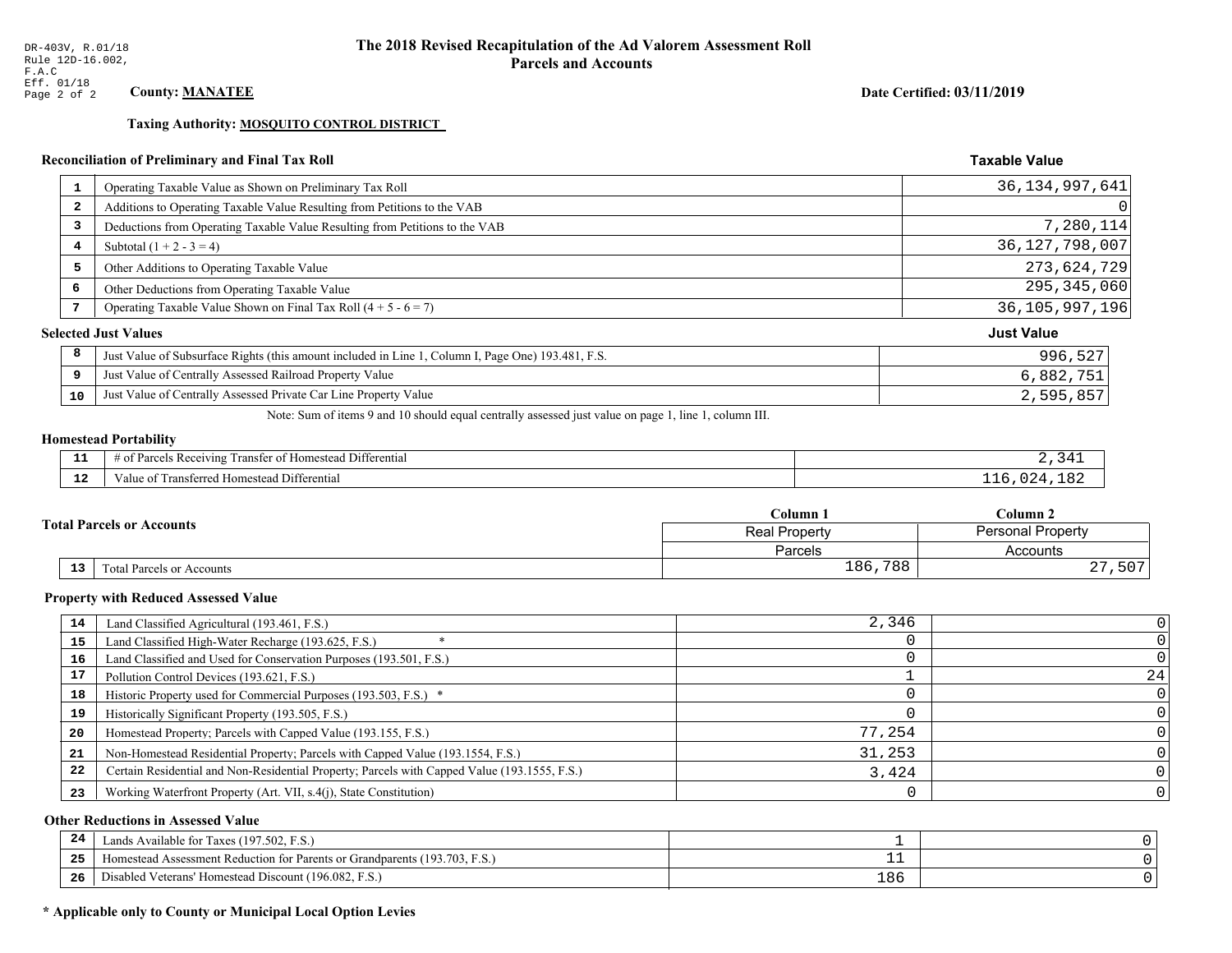| <b>Value Data</b><br>F.A.C<br><b>Taxing Authority: SOUTHWEST FLA WATER MGT DIST</b><br><b>County: MANATEE</b><br>Eff. 01/18<br>Date Certified: 03/11/2019<br>Check one of the following:<br>Page 1 of 2<br>County<br>Municipality<br>Column III<br>Column I<br>Column II<br>Column IV<br>School District<br>X Independent Special District<br><b>Real Property Including</b><br>Personal<br><b>Centrally Assessed</b><br>Separate Reports for MSTUs, Dependent Districts, and Water Management Basins are not required<br><b>Total Property</b><br><b>Just Value</b><br><b>Subsurface Rights</b><br>Property<br>Property<br>Just Value (193.011, F.S.)<br>$49,216,521,526$   1<br>3,396,623,032<br>9,478,608<br>45,810,419,886<br>$\overline{1}$<br>Just Value of All Property in the Following Categories<br>2 Just Value of Land Classified Agricultural (193.461, F.S.)<br>$\boldsymbol{0}$<br>$1,075,328,213$   2<br>1,075,328,213<br>$\overline{0}$<br>$0 \mid 3$<br>3 Just Value of Land Classified High-Water Recharge (193.625, F.S.) *<br>$\mathbf{0}$<br>$\mathbf{0}$<br>$\Omega$<br>4 Just Value of Land Classified and Used for Conservation Purposes (193.501, F.S.)<br>$\Omega$<br>$\boldsymbol{0}$<br>$\Omega$<br>Just Value of Pollution Control Devices (193.621, F.S.)<br>$\mathbf{0}$<br>$\overline{259,807,084}$ 5<br>73,280<br>259,733,804<br>$\overline{5}$<br>$6$ Just Value of Historic Property used for Commercial Purposes (193.503, F.S.) $*$<br>$\boldsymbol{0}$<br>$\theta$<br>$\Omega$<br>$\overline{0}$   7<br>7 Just Value of Historically Significant Property (193.505, F.S.)<br>$\boldsymbol{0}$<br>$\mathbf{0}$<br>$\Omega$<br>8 Just Value of Homestead Property (193.155, F.S.)<br>$\boxed{21,499,628,451}$ 8<br>$\boldsymbol{0}$<br>21,499,628,451<br>$\bf{0}$<br>14,384,342,407<br>$\Omega$<br>$\overline{0}$<br>9 Just Value of Non-Homestead Residential Property (193.1554, F.S.)<br>8,851,120,815<br>5,029,816<br>10 Just Value of Certain Residential and Non-Residential Property (193.1555, F.S.)<br>$\mathbf{0}$<br>11 Just Value of Working Waterfront Property (Art. VII, s.4(j), State Constitution)<br>$\Omega$<br>$\mathbf{0}$<br>$0$ 11<br>$\theta$<br><b>Assessed Value of Differentials</b><br>12 Homestead Assessment Differential: Just Value Minus Capped Value (193.155, F.S.)<br>4,549,047,831<br>$\boldsymbol{0}$<br>$\mathbf{0}$<br>13 Nonhomestead Residential Property Differential: Just Value Minus Capped Value (193.1554, F.S.)<br>$\mathbf{0}$<br>638, 571, 235<br>$\mathbf{0}$<br>14 Certain Res. and Nonres. Real Property differential: Just Value Minus Capped Value (193.1555, F.S.)<br>298,669,370<br>$\mathbf{0}$<br>$\mathbf{0}$<br><b>Assessed Value of All Property in the Following Categories</b><br>15 Assessed Value of Land Classified Agricultural (193.461, F.S.)<br>130,766,722<br>$\mathbf{0}$<br>$\mathbf{0}$<br>$\overline{0}$<br>$\mathbf{0}$<br>$\Omega$<br>16 Assessed Value of Land Classified High-Water Recharge (193.625, F.S.)<br>17 Assessed Value of Land Classified and used for Conservation Purposes (193.501, F.S.)<br>$\mathbf{0}$<br>$\mathbf{0}$<br>$\mathbf{0}$<br>18 Assessed Value of Pollution Control Devices (193.621, F.S.)<br>73,280<br>13,066,886<br>$\overline{0}$<br>19 Assessed Value of Historic Property used for Commercial Purposes (193.503, F.S.)<br>$\mathbf{0}$<br>$\theta$<br>$\theta$<br>20 Assessed Value of Historically Significant Property (193.505, F.S.<br>$\overline{0}$<br>$\overline{0}$<br>$\theta$<br>16,950,580,620<br>$\mathbf{0}$<br>21 Assessed Value of Homestead Property (193.155, F.S.)<br>$\mathbf{0}$<br>22 Assessed Value of Non-Homestead Residential Property (193.1554, F.S.)<br>13,745,771,172<br>$\overline{0}$<br>$\mathbf{0}$<br>23 Assessed Value of Certain Residential and Non-Residential Property (193.1555, F.S.)<br>8,552,451,445<br>5,029,816<br>$\mathbf{0}$<br>24 Assessed Value of Working Waterfront Property (Art. VII, s.4(j), State Constitution<br>$\overline{0}$<br>$\Omega$<br>$\Omega$<br><b>Total Assessed Value</b><br>39,379,569,959<br>9,478,608<br>25   Total Assessed Value [Line 1 minus (2 through 11) plus (15 through 24)]<br>3,149,956,114<br><b>Exemptions</b><br>26   \$25,000 Homestead Exemption (196.031(1)(a), F.S.)<br>2,144,034,664<br>$\Omega$<br>$\Omega$<br>27   Additional \$25,000 Homestead Exemption (196.031(1)(b), F.S.)<br>1,860,759,585<br>$\theta$<br>$\Omega$<br>28 Additional Homestead Exemption Age 65 and Older up to \$50,000 (196.075, F.S.)<br>$\Omega$<br>$\Omega$<br>29 Tangible Personal Property \$25,000 Exemption (196.183, F.S.)<br>143,681,568<br>1,141,651<br>$\mathbf{0}$<br>30 Governmental Exemption (196.199, 196.1993, F.S.)<br>5,589,275<br>1,205,135,481<br>$\Omega$<br>Institutional Exemptions - Charitable, Religious, Scientific, Literary, Educational (196.196, 196.197, 196.1975,<br>31<br>24,434,364<br>821,892,715<br>$\Omega$<br>196.1977, 196.1978, 196.198, 196.1983, 196.1985, 196.1986, 196.1987, 196.1999, 196.2001, 196.2002, F.S.)<br>32   Widows / Widowers Exemption (196.202, F.S.)<br>5,192,996 32<br>5,157,986<br>35,010<br>$\mathbf{0}$<br>33   Disability / Blind Exemptions (196.081, 196.091, 196.101, 196.102, 196.202, 196.24, F.S.)<br>202,492,398<br>33,925<br>$\Omega$<br>$\mathbf{0}$<br>$0 \mid 34$<br>34   Land Dedicated in Perpetuity for Conservation Purposes (196.26, F.S)<br>$\bf{0}$<br>$\Omega$<br>35 Historic Property Exemption (196.1961, 196.1997, 196.1998, F.S.)<br>$\boldsymbol{0}$<br>$\bf{0}$<br>$\vert 0 \vert$<br>$\mathbf{0}$<br>36 Econ. Dev. Exemption (196.1995, F.S.), Licensed Child Care Facility in Ent. Zone (196.095, F.S.)<br>$\overline{0}$<br>$\theta$<br>37 Lands Available for Taxes (197.502, F.S.)<br>7,346<br>$\overline{0}$<br>$\bf{0}$<br>38   Homestead Assessment Reduction for Parents or Grandparents (193.703, F.S.)<br>630,354<br>$\mathbf{0}$<br>$\Omega$<br>39   Disabled Veterans' Homestead Discount (196.082, F.S.)<br>17,733,516<br>$\Omega$<br>$\mathbf{0}$<br>40   Deployed Service Member's Homestead Exemption (196.173, F.S.)<br>247,647<br>$\mathbf{0}$<br>$\theta$<br>41   Additional Homestead Exemption Age 65 and Older and 25 yr Residence (196.075, F.S.)<br>$\Omega$<br>$\Omega$<br>42 Renewable Energy Source Devices 80% Exemption (196.182, F.S.)<br>$\mathbf{0}$<br>$\theta$<br>$\mathbf{0}$<br><b>Total Exempt Value</b><br>6,258,091,692<br>173,774,142<br>1,141,651<br>$6,433,007,485$ 43<br>43 Total Exempt Value (add lines 26 through 42)<br><b>Total Taxable Value</b><br>$36,105,997,196$ 44<br>44 Total Taxable Value (line 25 minus 43)<br>33, 121, 478, 267<br>2,976,181,972<br>8,336,957 | DR-403V R.01/18  | The 2018 Revised Recapitulation of the Ad Valorem Assessment Roll |  |  |
|-------------------------------------------------------------------------------------------------------------------------------------------------------------------------------------------------------------------------------------------------------------------------------------------------------------------------------------------------------------------------------------------------------------------------------------------------------------------------------------------------------------------------------------------------------------------------------------------------------------------------------------------------------------------------------------------------------------------------------------------------------------------------------------------------------------------------------------------------------------------------------------------------------------------------------------------------------------------------------------------------------------------------------------------------------------------------------------------------------------------------------------------------------------------------------------------------------------------------------------------------------------------------------------------------------------------------------------------------------------------------------------------------------------------------------------------------------------------------------------------------------------------------------------------------------------------------------------------------------------------------------------------------------------------------------------------------------------------------------------------------------------------------------------------------------------------------------------------------------------------------------------------------------------------------------------------------------------------------------------------------------------------------------------------------------------------------------------------------------------------------------------------------------------------------------------------------------------------------------------------------------------------------------------------------------------------------------------------------------------------------------------------------------------------------------------------------------------------------------------------------------------------------------------------------------------------------------------------------------------------------------------------------------------------------------------------------------------------------------------------------------------------------------------------------------------------------------------------------------------------------------------------------------------------------------------------------------------------------------------------------------------------------------------------------------------------------------------------------------------------------------------------------------------------------------------------------------------------------------------------------------------------------------------------------------------------------------------------------------------------------------------------------------------------------------------------------------------------------------------------------------------------------------------------------------------------------------------------------------------------------------------------------------------------------------------------------------------------------------------------------------------------------------------------------------------------------------------------------------------------------------------------------------------------------------------------------------------------------------------------------------------------------------------------------------------------------------------------------------------------------------------------------------------------------------------------------------------------------------------------------------------------------------------------------------------------------------------------------------------------------------------------------------------------------------------------------------------------------------------------------------------------------------------------------------------------------------------------------------------------------------------------------------------------------------------------------------------------------------------------------------------------------------------------------------------------------------------------------------------------------------------------------------------------------------------------------------------------------------------------------------------------------------------------------------------------------------------------------------------------------------------------------------------------------------------------------------------------------------------------------------------------------------------------------------------------------------------------------------------------------------------------------------------------------------------------------------------------------------------------------------------------------------------------------------------------------------------------------------------------------------------------------------------------------------------------------------------------------------------------------------------------------------------------------------------------------------------------------------------------------------------------------------------------------------------------------------------------------------------------------------------------------------------------------------------------------------------------------------------------------------------------------------------------------------------------------------------------------------------------------------------------------------------------------------------------------------------------------------------------------------------------------------------------------------------------------------------------------------------------------------------------------------------------------------------------------------------------------------------------------------------------------------------------------------------------------------------------------------------------------------|------------------|-------------------------------------------------------------------|--|--|
| $14,384,342,407$ 9<br>8,856,150,631 10<br>4,549,047,831   12<br>638,571,235   13<br>298,669,370   14<br>130,766,722 15<br>$\overline{0}$ 16<br>$0$ 17<br>13,140,166 18<br>$0 \mid 20$<br>16,950,580,620 21<br>13,745,771,172 22<br>8,557,481,261 23<br>$0 \mid 24$<br>42,539,004,681 25<br>$2,144,034,664$ 26<br>1,860,759,585 27<br>$0 \mid 28$<br>144,823,219 29<br>$1,210,724,756$ 30<br>$846,327,079$ 31<br>$202,526,323$ 33<br>$\boxed{0}$ 35<br>$0\vert 36$<br>7,346 37<br>$630,354$ 38<br>0 42                                                                                                                                                                                                                                                                                                                                                                                                                                                                                                                                                                                                                                                                                                                                                                                                                                                                                                                                                                                                                                                                                                                                                                                                                                                                                                                                                                                                                                                                                                                                                                                                                                                                                                                                                                                                                                                                                                                                                                                                                                                                                                                                                                                                                                                                                                                                                                                                                                                                                                                                                                                                                                                                                                                                                                                                                                                                                                                                                                                                                                                                                                                                                                                                                                                                                                                                                                                                                                                                                                                                                                                                                                                                                                                                                                                                                                                                                                                                                                                                                                                                                                                                                                                                                                                                                                                                                                                                                                                                                                                                                                                                                                                                                                                                                                                                                                                                                                                                                                                                                                                                                                                                                                                                                                                                                                                                                                                                                                                                                                                                                                                                                                                                                                                                                                                                                                                                                                                                                                                                                                                                                                                                                                                                                                                 | Rule 12D-16.002, |                                                                   |  |  |
| $\overline{0}$   4<br>$0 \quad 6$<br>$0$   19<br>$17,733,516$ 39<br>$\overline{247,647}$ 40<br>$\boxed{0}$ $\boxed{41}$                                                                                                                                                                                                                                                                                                                                                                                                                                                                                                                                                                                                                                                                                                                                                                                                                                                                                                                                                                                                                                                                                                                                                                                                                                                                                                                                                                                                                                                                                                                                                                                                                                                                                                                                                                                                                                                                                                                                                                                                                                                                                                                                                                                                                                                                                                                                                                                                                                                                                                                                                                                                                                                                                                                                                                                                                                                                                                                                                                                                                                                                                                                                                                                                                                                                                                                                                                                                                                                                                                                                                                                                                                                                                                                                                                                                                                                                                                                                                                                                                                                                                                                                                                                                                                                                                                                                                                                                                                                                                                                                                                                                                                                                                                                                                                                                                                                                                                                                                                                                                                                                                                                                                                                                                                                                                                                                                                                                                                                                                                                                                                                                                                                                                                                                                                                                                                                                                                                                                                                                                                                                                                                                                                                                                                                                                                                                                                                                                                                                                                                                                                                                                               |                  |                                                                   |  |  |
|                                                                                                                                                                                                                                                                                                                                                                                                                                                                                                                                                                                                                                                                                                                                                                                                                                                                                                                                                                                                                                                                                                                                                                                                                                                                                                                                                                                                                                                                                                                                                                                                                                                                                                                                                                                                                                                                                                                                                                                                                                                                                                                                                                                                                                                                                                                                                                                                                                                                                                                                                                                                                                                                                                                                                                                                                                                                                                                                                                                                                                                                                                                                                                                                                                                                                                                                                                                                                                                                                                                                                                                                                                                                                                                                                                                                                                                                                                                                                                                                                                                                                                                                                                                                                                                                                                                                                                                                                                                                                                                                                                                                                                                                                                                                                                                                                                                                                                                                                                                                                                                                                                                                                                                                                                                                                                                                                                                                                                                                                                                                                                                                                                                                                                                                                                                                                                                                                                                                                                                                                                                                                                                                                                                                                                                                                                                                                                                                                                                                                                                                                                                                                                                                                                                                                       |                  |                                                                   |  |  |
|                                                                                                                                                                                                                                                                                                                                                                                                                                                                                                                                                                                                                                                                                                                                                                                                                                                                                                                                                                                                                                                                                                                                                                                                                                                                                                                                                                                                                                                                                                                                                                                                                                                                                                                                                                                                                                                                                                                                                                                                                                                                                                                                                                                                                                                                                                                                                                                                                                                                                                                                                                                                                                                                                                                                                                                                                                                                                                                                                                                                                                                                                                                                                                                                                                                                                                                                                                                                                                                                                                                                                                                                                                                                                                                                                                                                                                                                                                                                                                                                                                                                                                                                                                                                                                                                                                                                                                                                                                                                                                                                                                                                                                                                                                                                                                                                                                                                                                                                                                                                                                                                                                                                                                                                                                                                                                                                                                                                                                                                                                                                                                                                                                                                                                                                                                                                                                                                                                                                                                                                                                                                                                                                                                                                                                                                                                                                                                                                                                                                                                                                                                                                                                                                                                                                                       |                  |                                                                   |  |  |
|                                                                                                                                                                                                                                                                                                                                                                                                                                                                                                                                                                                                                                                                                                                                                                                                                                                                                                                                                                                                                                                                                                                                                                                                                                                                                                                                                                                                                                                                                                                                                                                                                                                                                                                                                                                                                                                                                                                                                                                                                                                                                                                                                                                                                                                                                                                                                                                                                                                                                                                                                                                                                                                                                                                                                                                                                                                                                                                                                                                                                                                                                                                                                                                                                                                                                                                                                                                                                                                                                                                                                                                                                                                                                                                                                                                                                                                                                                                                                                                                                                                                                                                                                                                                                                                                                                                                                                                                                                                                                                                                                                                                                                                                                                                                                                                                                                                                                                                                                                                                                                                                                                                                                                                                                                                                                                                                                                                                                                                                                                                                                                                                                                                                                                                                                                                                                                                                                                                                                                                                                                                                                                                                                                                                                                                                                                                                                                                                                                                                                                                                                                                                                                                                                                                                                       |                  |                                                                   |  |  |
|                                                                                                                                                                                                                                                                                                                                                                                                                                                                                                                                                                                                                                                                                                                                                                                                                                                                                                                                                                                                                                                                                                                                                                                                                                                                                                                                                                                                                                                                                                                                                                                                                                                                                                                                                                                                                                                                                                                                                                                                                                                                                                                                                                                                                                                                                                                                                                                                                                                                                                                                                                                                                                                                                                                                                                                                                                                                                                                                                                                                                                                                                                                                                                                                                                                                                                                                                                                                                                                                                                                                                                                                                                                                                                                                                                                                                                                                                                                                                                                                                                                                                                                                                                                                                                                                                                                                                                                                                                                                                                                                                                                                                                                                                                                                                                                                                                                                                                                                                                                                                                                                                                                                                                                                                                                                                                                                                                                                                                                                                                                                                                                                                                                                                                                                                                                                                                                                                                                                                                                                                                                                                                                                                                                                                                                                                                                                                                                                                                                                                                                                                                                                                                                                                                                                                       |                  |                                                                   |  |  |
|                                                                                                                                                                                                                                                                                                                                                                                                                                                                                                                                                                                                                                                                                                                                                                                                                                                                                                                                                                                                                                                                                                                                                                                                                                                                                                                                                                                                                                                                                                                                                                                                                                                                                                                                                                                                                                                                                                                                                                                                                                                                                                                                                                                                                                                                                                                                                                                                                                                                                                                                                                                                                                                                                                                                                                                                                                                                                                                                                                                                                                                                                                                                                                                                                                                                                                                                                                                                                                                                                                                                                                                                                                                                                                                                                                                                                                                                                                                                                                                                                                                                                                                                                                                                                                                                                                                                                                                                                                                                                                                                                                                                                                                                                                                                                                                                                                                                                                                                                                                                                                                                                                                                                                                                                                                                                                                                                                                                                                                                                                                                                                                                                                                                                                                                                                                                                                                                                                                                                                                                                                                                                                                                                                                                                                                                                                                                                                                                                                                                                                                                                                                                                                                                                                                                                       |                  |                                                                   |  |  |
|                                                                                                                                                                                                                                                                                                                                                                                                                                                                                                                                                                                                                                                                                                                                                                                                                                                                                                                                                                                                                                                                                                                                                                                                                                                                                                                                                                                                                                                                                                                                                                                                                                                                                                                                                                                                                                                                                                                                                                                                                                                                                                                                                                                                                                                                                                                                                                                                                                                                                                                                                                                                                                                                                                                                                                                                                                                                                                                                                                                                                                                                                                                                                                                                                                                                                                                                                                                                                                                                                                                                                                                                                                                                                                                                                                                                                                                                                                                                                                                                                                                                                                                                                                                                                                                                                                                                                                                                                                                                                                                                                                                                                                                                                                                                                                                                                                                                                                                                                                                                                                                                                                                                                                                                                                                                                                                                                                                                                                                                                                                                                                                                                                                                                                                                                                                                                                                                                                                                                                                                                                                                                                                                                                                                                                                                                                                                                                                                                                                                                                                                                                                                                                                                                                                                                       |                  |                                                                   |  |  |
|                                                                                                                                                                                                                                                                                                                                                                                                                                                                                                                                                                                                                                                                                                                                                                                                                                                                                                                                                                                                                                                                                                                                                                                                                                                                                                                                                                                                                                                                                                                                                                                                                                                                                                                                                                                                                                                                                                                                                                                                                                                                                                                                                                                                                                                                                                                                                                                                                                                                                                                                                                                                                                                                                                                                                                                                                                                                                                                                                                                                                                                                                                                                                                                                                                                                                                                                                                                                                                                                                                                                                                                                                                                                                                                                                                                                                                                                                                                                                                                                                                                                                                                                                                                                                                                                                                                                                                                                                                                                                                                                                                                                                                                                                                                                                                                                                                                                                                                                                                                                                                                                                                                                                                                                                                                                                                                                                                                                                                                                                                                                                                                                                                                                                                                                                                                                                                                                                                                                                                                                                                                                                                                                                                                                                                                                                                                                                                                                                                                                                                                                                                                                                                                                                                                                                       |                  |                                                                   |  |  |
|                                                                                                                                                                                                                                                                                                                                                                                                                                                                                                                                                                                                                                                                                                                                                                                                                                                                                                                                                                                                                                                                                                                                                                                                                                                                                                                                                                                                                                                                                                                                                                                                                                                                                                                                                                                                                                                                                                                                                                                                                                                                                                                                                                                                                                                                                                                                                                                                                                                                                                                                                                                                                                                                                                                                                                                                                                                                                                                                                                                                                                                                                                                                                                                                                                                                                                                                                                                                                                                                                                                                                                                                                                                                                                                                                                                                                                                                                                                                                                                                                                                                                                                                                                                                                                                                                                                                                                                                                                                                                                                                                                                                                                                                                                                                                                                                                                                                                                                                                                                                                                                                                                                                                                                                                                                                                                                                                                                                                                                                                                                                                                                                                                                                                                                                                                                                                                                                                                                                                                                                                                                                                                                                                                                                                                                                                                                                                                                                                                                                                                                                                                                                                                                                                                                                                       |                  |                                                                   |  |  |
|                                                                                                                                                                                                                                                                                                                                                                                                                                                                                                                                                                                                                                                                                                                                                                                                                                                                                                                                                                                                                                                                                                                                                                                                                                                                                                                                                                                                                                                                                                                                                                                                                                                                                                                                                                                                                                                                                                                                                                                                                                                                                                                                                                                                                                                                                                                                                                                                                                                                                                                                                                                                                                                                                                                                                                                                                                                                                                                                                                                                                                                                                                                                                                                                                                                                                                                                                                                                                                                                                                                                                                                                                                                                                                                                                                                                                                                                                                                                                                                                                                                                                                                                                                                                                                                                                                                                                                                                                                                                                                                                                                                                                                                                                                                                                                                                                                                                                                                                                                                                                                                                                                                                                                                                                                                                                                                                                                                                                                                                                                                                                                                                                                                                                                                                                                                                                                                                                                                                                                                                                                                                                                                                                                                                                                                                                                                                                                                                                                                                                                                                                                                                                                                                                                                                                       |                  |                                                                   |  |  |
|                                                                                                                                                                                                                                                                                                                                                                                                                                                                                                                                                                                                                                                                                                                                                                                                                                                                                                                                                                                                                                                                                                                                                                                                                                                                                                                                                                                                                                                                                                                                                                                                                                                                                                                                                                                                                                                                                                                                                                                                                                                                                                                                                                                                                                                                                                                                                                                                                                                                                                                                                                                                                                                                                                                                                                                                                                                                                                                                                                                                                                                                                                                                                                                                                                                                                                                                                                                                                                                                                                                                                                                                                                                                                                                                                                                                                                                                                                                                                                                                                                                                                                                                                                                                                                                                                                                                                                                                                                                                                                                                                                                                                                                                                                                                                                                                                                                                                                                                                                                                                                                                                                                                                                                                                                                                                                                                                                                                                                                                                                                                                                                                                                                                                                                                                                                                                                                                                                                                                                                                                                                                                                                                                                                                                                                                                                                                                                                                                                                                                                                                                                                                                                                                                                                                                       |                  |                                                                   |  |  |
|                                                                                                                                                                                                                                                                                                                                                                                                                                                                                                                                                                                                                                                                                                                                                                                                                                                                                                                                                                                                                                                                                                                                                                                                                                                                                                                                                                                                                                                                                                                                                                                                                                                                                                                                                                                                                                                                                                                                                                                                                                                                                                                                                                                                                                                                                                                                                                                                                                                                                                                                                                                                                                                                                                                                                                                                                                                                                                                                                                                                                                                                                                                                                                                                                                                                                                                                                                                                                                                                                                                                                                                                                                                                                                                                                                                                                                                                                                                                                                                                                                                                                                                                                                                                                                                                                                                                                                                                                                                                                                                                                                                                                                                                                                                                                                                                                                                                                                                                                                                                                                                                                                                                                                                                                                                                                                                                                                                                                                                                                                                                                                                                                                                                                                                                                                                                                                                                                                                                                                                                                                                                                                                                                                                                                                                                                                                                                                                                                                                                                                                                                                                                                                                                                                                                                       |                  |                                                                   |  |  |
|                                                                                                                                                                                                                                                                                                                                                                                                                                                                                                                                                                                                                                                                                                                                                                                                                                                                                                                                                                                                                                                                                                                                                                                                                                                                                                                                                                                                                                                                                                                                                                                                                                                                                                                                                                                                                                                                                                                                                                                                                                                                                                                                                                                                                                                                                                                                                                                                                                                                                                                                                                                                                                                                                                                                                                                                                                                                                                                                                                                                                                                                                                                                                                                                                                                                                                                                                                                                                                                                                                                                                                                                                                                                                                                                                                                                                                                                                                                                                                                                                                                                                                                                                                                                                                                                                                                                                                                                                                                                                                                                                                                                                                                                                                                                                                                                                                                                                                                                                                                                                                                                                                                                                                                                                                                                                                                                                                                                                                                                                                                                                                                                                                                                                                                                                                                                                                                                                                                                                                                                                                                                                                                                                                                                                                                                                                                                                                                                                                                                                                                                                                                                                                                                                                                                                       |                  |                                                                   |  |  |
|                                                                                                                                                                                                                                                                                                                                                                                                                                                                                                                                                                                                                                                                                                                                                                                                                                                                                                                                                                                                                                                                                                                                                                                                                                                                                                                                                                                                                                                                                                                                                                                                                                                                                                                                                                                                                                                                                                                                                                                                                                                                                                                                                                                                                                                                                                                                                                                                                                                                                                                                                                                                                                                                                                                                                                                                                                                                                                                                                                                                                                                                                                                                                                                                                                                                                                                                                                                                                                                                                                                                                                                                                                                                                                                                                                                                                                                                                                                                                                                                                                                                                                                                                                                                                                                                                                                                                                                                                                                                                                                                                                                                                                                                                                                                                                                                                                                                                                                                                                                                                                                                                                                                                                                                                                                                                                                                                                                                                                                                                                                                                                                                                                                                                                                                                                                                                                                                                                                                                                                                                                                                                                                                                                                                                                                                                                                                                                                                                                                                                                                                                                                                                                                                                                                                                       |                  |                                                                   |  |  |
|                                                                                                                                                                                                                                                                                                                                                                                                                                                                                                                                                                                                                                                                                                                                                                                                                                                                                                                                                                                                                                                                                                                                                                                                                                                                                                                                                                                                                                                                                                                                                                                                                                                                                                                                                                                                                                                                                                                                                                                                                                                                                                                                                                                                                                                                                                                                                                                                                                                                                                                                                                                                                                                                                                                                                                                                                                                                                                                                                                                                                                                                                                                                                                                                                                                                                                                                                                                                                                                                                                                                                                                                                                                                                                                                                                                                                                                                                                                                                                                                                                                                                                                                                                                                                                                                                                                                                                                                                                                                                                                                                                                                                                                                                                                                                                                                                                                                                                                                                                                                                                                                                                                                                                                                                                                                                                                                                                                                                                                                                                                                                                                                                                                                                                                                                                                                                                                                                                                                                                                                                                                                                                                                                                                                                                                                                                                                                                                                                                                                                                                                                                                                                                                                                                                                                       |                  |                                                                   |  |  |
|                                                                                                                                                                                                                                                                                                                                                                                                                                                                                                                                                                                                                                                                                                                                                                                                                                                                                                                                                                                                                                                                                                                                                                                                                                                                                                                                                                                                                                                                                                                                                                                                                                                                                                                                                                                                                                                                                                                                                                                                                                                                                                                                                                                                                                                                                                                                                                                                                                                                                                                                                                                                                                                                                                                                                                                                                                                                                                                                                                                                                                                                                                                                                                                                                                                                                                                                                                                                                                                                                                                                                                                                                                                                                                                                                                                                                                                                                                                                                                                                                                                                                                                                                                                                                                                                                                                                                                                                                                                                                                                                                                                                                                                                                                                                                                                                                                                                                                                                                                                                                                                                                                                                                                                                                                                                                                                                                                                                                                                                                                                                                                                                                                                                                                                                                                                                                                                                                                                                                                                                                                                                                                                                                                                                                                                                                                                                                                                                                                                                                                                                                                                                                                                                                                                                                       |                  |                                                                   |  |  |
|                                                                                                                                                                                                                                                                                                                                                                                                                                                                                                                                                                                                                                                                                                                                                                                                                                                                                                                                                                                                                                                                                                                                                                                                                                                                                                                                                                                                                                                                                                                                                                                                                                                                                                                                                                                                                                                                                                                                                                                                                                                                                                                                                                                                                                                                                                                                                                                                                                                                                                                                                                                                                                                                                                                                                                                                                                                                                                                                                                                                                                                                                                                                                                                                                                                                                                                                                                                                                                                                                                                                                                                                                                                                                                                                                                                                                                                                                                                                                                                                                                                                                                                                                                                                                                                                                                                                                                                                                                                                                                                                                                                                                                                                                                                                                                                                                                                                                                                                                                                                                                                                                                                                                                                                                                                                                                                                                                                                                                                                                                                                                                                                                                                                                                                                                                                                                                                                                                                                                                                                                                                                                                                                                                                                                                                                                                                                                                                                                                                                                                                                                                                                                                                                                                                                                       |                  |                                                                   |  |  |
|                                                                                                                                                                                                                                                                                                                                                                                                                                                                                                                                                                                                                                                                                                                                                                                                                                                                                                                                                                                                                                                                                                                                                                                                                                                                                                                                                                                                                                                                                                                                                                                                                                                                                                                                                                                                                                                                                                                                                                                                                                                                                                                                                                                                                                                                                                                                                                                                                                                                                                                                                                                                                                                                                                                                                                                                                                                                                                                                                                                                                                                                                                                                                                                                                                                                                                                                                                                                                                                                                                                                                                                                                                                                                                                                                                                                                                                                                                                                                                                                                                                                                                                                                                                                                                                                                                                                                                                                                                                                                                                                                                                                                                                                                                                                                                                                                                                                                                                                                                                                                                                                                                                                                                                                                                                                                                                                                                                                                                                                                                                                                                                                                                                                                                                                                                                                                                                                                                                                                                                                                                                                                                                                                                                                                                                                                                                                                                                                                                                                                                                                                                                                                                                                                                                                                       |                  |                                                                   |  |  |
|                                                                                                                                                                                                                                                                                                                                                                                                                                                                                                                                                                                                                                                                                                                                                                                                                                                                                                                                                                                                                                                                                                                                                                                                                                                                                                                                                                                                                                                                                                                                                                                                                                                                                                                                                                                                                                                                                                                                                                                                                                                                                                                                                                                                                                                                                                                                                                                                                                                                                                                                                                                                                                                                                                                                                                                                                                                                                                                                                                                                                                                                                                                                                                                                                                                                                                                                                                                                                                                                                                                                                                                                                                                                                                                                                                                                                                                                                                                                                                                                                                                                                                                                                                                                                                                                                                                                                                                                                                                                                                                                                                                                                                                                                                                                                                                                                                                                                                                                                                                                                                                                                                                                                                                                                                                                                                                                                                                                                                                                                                                                                                                                                                                                                                                                                                                                                                                                                                                                                                                                                                                                                                                                                                                                                                                                                                                                                                                                                                                                                                                                                                                                                                                                                                                                                       |                  |                                                                   |  |  |
|                                                                                                                                                                                                                                                                                                                                                                                                                                                                                                                                                                                                                                                                                                                                                                                                                                                                                                                                                                                                                                                                                                                                                                                                                                                                                                                                                                                                                                                                                                                                                                                                                                                                                                                                                                                                                                                                                                                                                                                                                                                                                                                                                                                                                                                                                                                                                                                                                                                                                                                                                                                                                                                                                                                                                                                                                                                                                                                                                                                                                                                                                                                                                                                                                                                                                                                                                                                                                                                                                                                                                                                                                                                                                                                                                                                                                                                                                                                                                                                                                                                                                                                                                                                                                                                                                                                                                                                                                                                                                                                                                                                                                                                                                                                                                                                                                                                                                                                                                                                                                                                                                                                                                                                                                                                                                                                                                                                                                                                                                                                                                                                                                                                                                                                                                                                                                                                                                                                                                                                                                                                                                                                                                                                                                                                                                                                                                                                                                                                                                                                                                                                                                                                                                                                                                       |                  |                                                                   |  |  |
|                                                                                                                                                                                                                                                                                                                                                                                                                                                                                                                                                                                                                                                                                                                                                                                                                                                                                                                                                                                                                                                                                                                                                                                                                                                                                                                                                                                                                                                                                                                                                                                                                                                                                                                                                                                                                                                                                                                                                                                                                                                                                                                                                                                                                                                                                                                                                                                                                                                                                                                                                                                                                                                                                                                                                                                                                                                                                                                                                                                                                                                                                                                                                                                                                                                                                                                                                                                                                                                                                                                                                                                                                                                                                                                                                                                                                                                                                                                                                                                                                                                                                                                                                                                                                                                                                                                                                                                                                                                                                                                                                                                                                                                                                                                                                                                                                                                                                                                                                                                                                                                                                                                                                                                                                                                                                                                                                                                                                                                                                                                                                                                                                                                                                                                                                                                                                                                                                                                                                                                                                                                                                                                                                                                                                                                                                                                                                                                                                                                                                                                                                                                                                                                                                                                                                       |                  |                                                                   |  |  |
|                                                                                                                                                                                                                                                                                                                                                                                                                                                                                                                                                                                                                                                                                                                                                                                                                                                                                                                                                                                                                                                                                                                                                                                                                                                                                                                                                                                                                                                                                                                                                                                                                                                                                                                                                                                                                                                                                                                                                                                                                                                                                                                                                                                                                                                                                                                                                                                                                                                                                                                                                                                                                                                                                                                                                                                                                                                                                                                                                                                                                                                                                                                                                                                                                                                                                                                                                                                                                                                                                                                                                                                                                                                                                                                                                                                                                                                                                                                                                                                                                                                                                                                                                                                                                                                                                                                                                                                                                                                                                                                                                                                                                                                                                                                                                                                                                                                                                                                                                                                                                                                                                                                                                                                                                                                                                                                                                                                                                                                                                                                                                                                                                                                                                                                                                                                                                                                                                                                                                                                                                                                                                                                                                                                                                                                                                                                                                                                                                                                                                                                                                                                                                                                                                                                                                       |                  |                                                                   |  |  |
|                                                                                                                                                                                                                                                                                                                                                                                                                                                                                                                                                                                                                                                                                                                                                                                                                                                                                                                                                                                                                                                                                                                                                                                                                                                                                                                                                                                                                                                                                                                                                                                                                                                                                                                                                                                                                                                                                                                                                                                                                                                                                                                                                                                                                                                                                                                                                                                                                                                                                                                                                                                                                                                                                                                                                                                                                                                                                                                                                                                                                                                                                                                                                                                                                                                                                                                                                                                                                                                                                                                                                                                                                                                                                                                                                                                                                                                                                                                                                                                                                                                                                                                                                                                                                                                                                                                                                                                                                                                                                                                                                                                                                                                                                                                                                                                                                                                                                                                                                                                                                                                                                                                                                                                                                                                                                                                                                                                                                                                                                                                                                                                                                                                                                                                                                                                                                                                                                                                                                                                                                                                                                                                                                                                                                                                                                                                                                                                                                                                                                                                                                                                                                                                                                                                                                       |                  |                                                                   |  |  |
|                                                                                                                                                                                                                                                                                                                                                                                                                                                                                                                                                                                                                                                                                                                                                                                                                                                                                                                                                                                                                                                                                                                                                                                                                                                                                                                                                                                                                                                                                                                                                                                                                                                                                                                                                                                                                                                                                                                                                                                                                                                                                                                                                                                                                                                                                                                                                                                                                                                                                                                                                                                                                                                                                                                                                                                                                                                                                                                                                                                                                                                                                                                                                                                                                                                                                                                                                                                                                                                                                                                                                                                                                                                                                                                                                                                                                                                                                                                                                                                                                                                                                                                                                                                                                                                                                                                                                                                                                                                                                                                                                                                                                                                                                                                                                                                                                                                                                                                                                                                                                                                                                                                                                                                                                                                                                                                                                                                                                                                                                                                                                                                                                                                                                                                                                                                                                                                                                                                                                                                                                                                                                                                                                                                                                                                                                                                                                                                                                                                                                                                                                                                                                                                                                                                                                       |                  |                                                                   |  |  |
|                                                                                                                                                                                                                                                                                                                                                                                                                                                                                                                                                                                                                                                                                                                                                                                                                                                                                                                                                                                                                                                                                                                                                                                                                                                                                                                                                                                                                                                                                                                                                                                                                                                                                                                                                                                                                                                                                                                                                                                                                                                                                                                                                                                                                                                                                                                                                                                                                                                                                                                                                                                                                                                                                                                                                                                                                                                                                                                                                                                                                                                                                                                                                                                                                                                                                                                                                                                                                                                                                                                                                                                                                                                                                                                                                                                                                                                                                                                                                                                                                                                                                                                                                                                                                                                                                                                                                                                                                                                                                                                                                                                                                                                                                                                                                                                                                                                                                                                                                                                                                                                                                                                                                                                                                                                                                                                                                                                                                                                                                                                                                                                                                                                                                                                                                                                                                                                                                                                                                                                                                                                                                                                                                                                                                                                                                                                                                                                                                                                                                                                                                                                                                                                                                                                                                       |                  |                                                                   |  |  |
|                                                                                                                                                                                                                                                                                                                                                                                                                                                                                                                                                                                                                                                                                                                                                                                                                                                                                                                                                                                                                                                                                                                                                                                                                                                                                                                                                                                                                                                                                                                                                                                                                                                                                                                                                                                                                                                                                                                                                                                                                                                                                                                                                                                                                                                                                                                                                                                                                                                                                                                                                                                                                                                                                                                                                                                                                                                                                                                                                                                                                                                                                                                                                                                                                                                                                                                                                                                                                                                                                                                                                                                                                                                                                                                                                                                                                                                                                                                                                                                                                                                                                                                                                                                                                                                                                                                                                                                                                                                                                                                                                                                                                                                                                                                                                                                                                                                                                                                                                                                                                                                                                                                                                                                                                                                                                                                                                                                                                                                                                                                                                                                                                                                                                                                                                                                                                                                                                                                                                                                                                                                                                                                                                                                                                                                                                                                                                                                                                                                                                                                                                                                                                                                                                                                                                       |                  |                                                                   |  |  |
|                                                                                                                                                                                                                                                                                                                                                                                                                                                                                                                                                                                                                                                                                                                                                                                                                                                                                                                                                                                                                                                                                                                                                                                                                                                                                                                                                                                                                                                                                                                                                                                                                                                                                                                                                                                                                                                                                                                                                                                                                                                                                                                                                                                                                                                                                                                                                                                                                                                                                                                                                                                                                                                                                                                                                                                                                                                                                                                                                                                                                                                                                                                                                                                                                                                                                                                                                                                                                                                                                                                                                                                                                                                                                                                                                                                                                                                                                                                                                                                                                                                                                                                                                                                                                                                                                                                                                                                                                                                                                                                                                                                                                                                                                                                                                                                                                                                                                                                                                                                                                                                                                                                                                                                                                                                                                                                                                                                                                                                                                                                                                                                                                                                                                                                                                                                                                                                                                                                                                                                                                                                                                                                                                                                                                                                                                                                                                                                                                                                                                                                                                                                                                                                                                                                                                       |                  |                                                                   |  |  |
|                                                                                                                                                                                                                                                                                                                                                                                                                                                                                                                                                                                                                                                                                                                                                                                                                                                                                                                                                                                                                                                                                                                                                                                                                                                                                                                                                                                                                                                                                                                                                                                                                                                                                                                                                                                                                                                                                                                                                                                                                                                                                                                                                                                                                                                                                                                                                                                                                                                                                                                                                                                                                                                                                                                                                                                                                                                                                                                                                                                                                                                                                                                                                                                                                                                                                                                                                                                                                                                                                                                                                                                                                                                                                                                                                                                                                                                                                                                                                                                                                                                                                                                                                                                                                                                                                                                                                                                                                                                                                                                                                                                                                                                                                                                                                                                                                                                                                                                                                                                                                                                                                                                                                                                                                                                                                                                                                                                                                                                                                                                                                                                                                                                                                                                                                                                                                                                                                                                                                                                                                                                                                                                                                                                                                                                                                                                                                                                                                                                                                                                                                                                                                                                                                                                                                       |                  |                                                                   |  |  |
|                                                                                                                                                                                                                                                                                                                                                                                                                                                                                                                                                                                                                                                                                                                                                                                                                                                                                                                                                                                                                                                                                                                                                                                                                                                                                                                                                                                                                                                                                                                                                                                                                                                                                                                                                                                                                                                                                                                                                                                                                                                                                                                                                                                                                                                                                                                                                                                                                                                                                                                                                                                                                                                                                                                                                                                                                                                                                                                                                                                                                                                                                                                                                                                                                                                                                                                                                                                                                                                                                                                                                                                                                                                                                                                                                                                                                                                                                                                                                                                                                                                                                                                                                                                                                                                                                                                                                                                                                                                                                                                                                                                                                                                                                                                                                                                                                                                                                                                                                                                                                                                                                                                                                                                                                                                                                                                                                                                                                                                                                                                                                                                                                                                                                                                                                                                                                                                                                                                                                                                                                                                                                                                                                                                                                                                                                                                                                                                                                                                                                                                                                                                                                                                                                                                                                       |                  |                                                                   |  |  |
|                                                                                                                                                                                                                                                                                                                                                                                                                                                                                                                                                                                                                                                                                                                                                                                                                                                                                                                                                                                                                                                                                                                                                                                                                                                                                                                                                                                                                                                                                                                                                                                                                                                                                                                                                                                                                                                                                                                                                                                                                                                                                                                                                                                                                                                                                                                                                                                                                                                                                                                                                                                                                                                                                                                                                                                                                                                                                                                                                                                                                                                                                                                                                                                                                                                                                                                                                                                                                                                                                                                                                                                                                                                                                                                                                                                                                                                                                                                                                                                                                                                                                                                                                                                                                                                                                                                                                                                                                                                                                                                                                                                                                                                                                                                                                                                                                                                                                                                                                                                                                                                                                                                                                                                                                                                                                                                                                                                                                                                                                                                                                                                                                                                                                                                                                                                                                                                                                                                                                                                                                                                                                                                                                                                                                                                                                                                                                                                                                                                                                                                                                                                                                                                                                                                                                       |                  |                                                                   |  |  |
|                                                                                                                                                                                                                                                                                                                                                                                                                                                                                                                                                                                                                                                                                                                                                                                                                                                                                                                                                                                                                                                                                                                                                                                                                                                                                                                                                                                                                                                                                                                                                                                                                                                                                                                                                                                                                                                                                                                                                                                                                                                                                                                                                                                                                                                                                                                                                                                                                                                                                                                                                                                                                                                                                                                                                                                                                                                                                                                                                                                                                                                                                                                                                                                                                                                                                                                                                                                                                                                                                                                                                                                                                                                                                                                                                                                                                                                                                                                                                                                                                                                                                                                                                                                                                                                                                                                                                                                                                                                                                                                                                                                                                                                                                                                                                                                                                                                                                                                                                                                                                                                                                                                                                                                                                                                                                                                                                                                                                                                                                                                                                                                                                                                                                                                                                                                                                                                                                                                                                                                                                                                                                                                                                                                                                                                                                                                                                                                                                                                                                                                                                                                                                                                                                                                                                       |                  |                                                                   |  |  |
|                                                                                                                                                                                                                                                                                                                                                                                                                                                                                                                                                                                                                                                                                                                                                                                                                                                                                                                                                                                                                                                                                                                                                                                                                                                                                                                                                                                                                                                                                                                                                                                                                                                                                                                                                                                                                                                                                                                                                                                                                                                                                                                                                                                                                                                                                                                                                                                                                                                                                                                                                                                                                                                                                                                                                                                                                                                                                                                                                                                                                                                                                                                                                                                                                                                                                                                                                                                                                                                                                                                                                                                                                                                                                                                                                                                                                                                                                                                                                                                                                                                                                                                                                                                                                                                                                                                                                                                                                                                                                                                                                                                                                                                                                                                                                                                                                                                                                                                                                                                                                                                                                                                                                                                                                                                                                                                                                                                                                                                                                                                                                                                                                                                                                                                                                                                                                                                                                                                                                                                                                                                                                                                                                                                                                                                                                                                                                                                                                                                                                                                                                                                                                                                                                                                                                       |                  |                                                                   |  |  |
|                                                                                                                                                                                                                                                                                                                                                                                                                                                                                                                                                                                                                                                                                                                                                                                                                                                                                                                                                                                                                                                                                                                                                                                                                                                                                                                                                                                                                                                                                                                                                                                                                                                                                                                                                                                                                                                                                                                                                                                                                                                                                                                                                                                                                                                                                                                                                                                                                                                                                                                                                                                                                                                                                                                                                                                                                                                                                                                                                                                                                                                                                                                                                                                                                                                                                                                                                                                                                                                                                                                                                                                                                                                                                                                                                                                                                                                                                                                                                                                                                                                                                                                                                                                                                                                                                                                                                                                                                                                                                                                                                                                                                                                                                                                                                                                                                                                                                                                                                                                                                                                                                                                                                                                                                                                                                                                                                                                                                                                                                                                                                                                                                                                                                                                                                                                                                                                                                                                                                                                                                                                                                                                                                                                                                                                                                                                                                                                                                                                                                                                                                                                                                                                                                                                                                       |                  |                                                                   |  |  |
|                                                                                                                                                                                                                                                                                                                                                                                                                                                                                                                                                                                                                                                                                                                                                                                                                                                                                                                                                                                                                                                                                                                                                                                                                                                                                                                                                                                                                                                                                                                                                                                                                                                                                                                                                                                                                                                                                                                                                                                                                                                                                                                                                                                                                                                                                                                                                                                                                                                                                                                                                                                                                                                                                                                                                                                                                                                                                                                                                                                                                                                                                                                                                                                                                                                                                                                                                                                                                                                                                                                                                                                                                                                                                                                                                                                                                                                                                                                                                                                                                                                                                                                                                                                                                                                                                                                                                                                                                                                                                                                                                                                                                                                                                                                                                                                                                                                                                                                                                                                                                                                                                                                                                                                                                                                                                                                                                                                                                                                                                                                                                                                                                                                                                                                                                                                                                                                                                                                                                                                                                                                                                                                                                                                                                                                                                                                                                                                                                                                                                                                                                                                                                                                                                                                                                       |                  |                                                                   |  |  |
|                                                                                                                                                                                                                                                                                                                                                                                                                                                                                                                                                                                                                                                                                                                                                                                                                                                                                                                                                                                                                                                                                                                                                                                                                                                                                                                                                                                                                                                                                                                                                                                                                                                                                                                                                                                                                                                                                                                                                                                                                                                                                                                                                                                                                                                                                                                                                                                                                                                                                                                                                                                                                                                                                                                                                                                                                                                                                                                                                                                                                                                                                                                                                                                                                                                                                                                                                                                                                                                                                                                                                                                                                                                                                                                                                                                                                                                                                                                                                                                                                                                                                                                                                                                                                                                                                                                                                                                                                                                                                                                                                                                                                                                                                                                                                                                                                                                                                                                                                                                                                                                                                                                                                                                                                                                                                                                                                                                                                                                                                                                                                                                                                                                                                                                                                                                                                                                                                                                                                                                                                                                                                                                                                                                                                                                                                                                                                                                                                                                                                                                                                                                                                                                                                                                                                       |                  |                                                                   |  |  |
|                                                                                                                                                                                                                                                                                                                                                                                                                                                                                                                                                                                                                                                                                                                                                                                                                                                                                                                                                                                                                                                                                                                                                                                                                                                                                                                                                                                                                                                                                                                                                                                                                                                                                                                                                                                                                                                                                                                                                                                                                                                                                                                                                                                                                                                                                                                                                                                                                                                                                                                                                                                                                                                                                                                                                                                                                                                                                                                                                                                                                                                                                                                                                                                                                                                                                                                                                                                                                                                                                                                                                                                                                                                                                                                                                                                                                                                                                                                                                                                                                                                                                                                                                                                                                                                                                                                                                                                                                                                                                                                                                                                                                                                                                                                                                                                                                                                                                                                                                                                                                                                                                                                                                                                                                                                                                                                                                                                                                                                                                                                                                                                                                                                                                                                                                                                                                                                                                                                                                                                                                                                                                                                                                                                                                                                                                                                                                                                                                                                                                                                                                                                                                                                                                                                                                       |                  |                                                                   |  |  |
|                                                                                                                                                                                                                                                                                                                                                                                                                                                                                                                                                                                                                                                                                                                                                                                                                                                                                                                                                                                                                                                                                                                                                                                                                                                                                                                                                                                                                                                                                                                                                                                                                                                                                                                                                                                                                                                                                                                                                                                                                                                                                                                                                                                                                                                                                                                                                                                                                                                                                                                                                                                                                                                                                                                                                                                                                                                                                                                                                                                                                                                                                                                                                                                                                                                                                                                                                                                                                                                                                                                                                                                                                                                                                                                                                                                                                                                                                                                                                                                                                                                                                                                                                                                                                                                                                                                                                                                                                                                                                                                                                                                                                                                                                                                                                                                                                                                                                                                                                                                                                                                                                                                                                                                                                                                                                                                                                                                                                                                                                                                                                                                                                                                                                                                                                                                                                                                                                                                                                                                                                                                                                                                                                                                                                                                                                                                                                                                                                                                                                                                                                                                                                                                                                                                                                       |                  |                                                                   |  |  |
|                                                                                                                                                                                                                                                                                                                                                                                                                                                                                                                                                                                                                                                                                                                                                                                                                                                                                                                                                                                                                                                                                                                                                                                                                                                                                                                                                                                                                                                                                                                                                                                                                                                                                                                                                                                                                                                                                                                                                                                                                                                                                                                                                                                                                                                                                                                                                                                                                                                                                                                                                                                                                                                                                                                                                                                                                                                                                                                                                                                                                                                                                                                                                                                                                                                                                                                                                                                                                                                                                                                                                                                                                                                                                                                                                                                                                                                                                                                                                                                                                                                                                                                                                                                                                                                                                                                                                                                                                                                                                                                                                                                                                                                                                                                                                                                                                                                                                                                                                                                                                                                                                                                                                                                                                                                                                                                                                                                                                                                                                                                                                                                                                                                                                                                                                                                                                                                                                                                                                                                                                                                                                                                                                                                                                                                                                                                                                                                                                                                                                                                                                                                                                                                                                                                                                       |                  |                                                                   |  |  |
|                                                                                                                                                                                                                                                                                                                                                                                                                                                                                                                                                                                                                                                                                                                                                                                                                                                                                                                                                                                                                                                                                                                                                                                                                                                                                                                                                                                                                                                                                                                                                                                                                                                                                                                                                                                                                                                                                                                                                                                                                                                                                                                                                                                                                                                                                                                                                                                                                                                                                                                                                                                                                                                                                                                                                                                                                                                                                                                                                                                                                                                                                                                                                                                                                                                                                                                                                                                                                                                                                                                                                                                                                                                                                                                                                                                                                                                                                                                                                                                                                                                                                                                                                                                                                                                                                                                                                                                                                                                                                                                                                                                                                                                                                                                                                                                                                                                                                                                                                                                                                                                                                                                                                                                                                                                                                                                                                                                                                                                                                                                                                                                                                                                                                                                                                                                                                                                                                                                                                                                                                                                                                                                                                                                                                                                                                                                                                                                                                                                                                                                                                                                                                                                                                                                                                       |                  |                                                                   |  |  |
|                                                                                                                                                                                                                                                                                                                                                                                                                                                                                                                                                                                                                                                                                                                                                                                                                                                                                                                                                                                                                                                                                                                                                                                                                                                                                                                                                                                                                                                                                                                                                                                                                                                                                                                                                                                                                                                                                                                                                                                                                                                                                                                                                                                                                                                                                                                                                                                                                                                                                                                                                                                                                                                                                                                                                                                                                                                                                                                                                                                                                                                                                                                                                                                                                                                                                                                                                                                                                                                                                                                                                                                                                                                                                                                                                                                                                                                                                                                                                                                                                                                                                                                                                                                                                                                                                                                                                                                                                                                                                                                                                                                                                                                                                                                                                                                                                                                                                                                                                                                                                                                                                                                                                                                                                                                                                                                                                                                                                                                                                                                                                                                                                                                                                                                                                                                                                                                                                                                                                                                                                                                                                                                                                                                                                                                                                                                                                                                                                                                                                                                                                                                                                                                                                                                                                       |                  |                                                                   |  |  |
|                                                                                                                                                                                                                                                                                                                                                                                                                                                                                                                                                                                                                                                                                                                                                                                                                                                                                                                                                                                                                                                                                                                                                                                                                                                                                                                                                                                                                                                                                                                                                                                                                                                                                                                                                                                                                                                                                                                                                                                                                                                                                                                                                                                                                                                                                                                                                                                                                                                                                                                                                                                                                                                                                                                                                                                                                                                                                                                                                                                                                                                                                                                                                                                                                                                                                                                                                                                                                                                                                                                                                                                                                                                                                                                                                                                                                                                                                                                                                                                                                                                                                                                                                                                                                                                                                                                                                                                                                                                                                                                                                                                                                                                                                                                                                                                                                                                                                                                                                                                                                                                                                                                                                                                                                                                                                                                                                                                                                                                                                                                                                                                                                                                                                                                                                                                                                                                                                                                                                                                                                                                                                                                                                                                                                                                                                                                                                                                                                                                                                                                                                                                                                                                                                                                                                       |                  |                                                                   |  |  |
|                                                                                                                                                                                                                                                                                                                                                                                                                                                                                                                                                                                                                                                                                                                                                                                                                                                                                                                                                                                                                                                                                                                                                                                                                                                                                                                                                                                                                                                                                                                                                                                                                                                                                                                                                                                                                                                                                                                                                                                                                                                                                                                                                                                                                                                                                                                                                                                                                                                                                                                                                                                                                                                                                                                                                                                                                                                                                                                                                                                                                                                                                                                                                                                                                                                                                                                                                                                                                                                                                                                                                                                                                                                                                                                                                                                                                                                                                                                                                                                                                                                                                                                                                                                                                                                                                                                                                                                                                                                                                                                                                                                                                                                                                                                                                                                                                                                                                                                                                                                                                                                                                                                                                                                                                                                                                                                                                                                                                                                                                                                                                                                                                                                                                                                                                                                                                                                                                                                                                                                                                                                                                                                                                                                                                                                                                                                                                                                                                                                                                                                                                                                                                                                                                                                                                       |                  |                                                                   |  |  |
|                                                                                                                                                                                                                                                                                                                                                                                                                                                                                                                                                                                                                                                                                                                                                                                                                                                                                                                                                                                                                                                                                                                                                                                                                                                                                                                                                                                                                                                                                                                                                                                                                                                                                                                                                                                                                                                                                                                                                                                                                                                                                                                                                                                                                                                                                                                                                                                                                                                                                                                                                                                                                                                                                                                                                                                                                                                                                                                                                                                                                                                                                                                                                                                                                                                                                                                                                                                                                                                                                                                                                                                                                                                                                                                                                                                                                                                                                                                                                                                                                                                                                                                                                                                                                                                                                                                                                                                                                                                                                                                                                                                                                                                                                                                                                                                                                                                                                                                                                                                                                                                                                                                                                                                                                                                                                                                                                                                                                                                                                                                                                                                                                                                                                                                                                                                                                                                                                                                                                                                                                                                                                                                                                                                                                                                                                                                                                                                                                                                                                                                                                                                                                                                                                                                                                       |                  |                                                                   |  |  |
|                                                                                                                                                                                                                                                                                                                                                                                                                                                                                                                                                                                                                                                                                                                                                                                                                                                                                                                                                                                                                                                                                                                                                                                                                                                                                                                                                                                                                                                                                                                                                                                                                                                                                                                                                                                                                                                                                                                                                                                                                                                                                                                                                                                                                                                                                                                                                                                                                                                                                                                                                                                                                                                                                                                                                                                                                                                                                                                                                                                                                                                                                                                                                                                                                                                                                                                                                                                                                                                                                                                                                                                                                                                                                                                                                                                                                                                                                                                                                                                                                                                                                                                                                                                                                                                                                                                                                                                                                                                                                                                                                                                                                                                                                                                                                                                                                                                                                                                                                                                                                                                                                                                                                                                                                                                                                                                                                                                                                                                                                                                                                                                                                                                                                                                                                                                                                                                                                                                                                                                                                                                                                                                                                                                                                                                                                                                                                                                                                                                                                                                                                                                                                                                                                                                                                       |                  |                                                                   |  |  |
|                                                                                                                                                                                                                                                                                                                                                                                                                                                                                                                                                                                                                                                                                                                                                                                                                                                                                                                                                                                                                                                                                                                                                                                                                                                                                                                                                                                                                                                                                                                                                                                                                                                                                                                                                                                                                                                                                                                                                                                                                                                                                                                                                                                                                                                                                                                                                                                                                                                                                                                                                                                                                                                                                                                                                                                                                                                                                                                                                                                                                                                                                                                                                                                                                                                                                                                                                                                                                                                                                                                                                                                                                                                                                                                                                                                                                                                                                                                                                                                                                                                                                                                                                                                                                                                                                                                                                                                                                                                                                                                                                                                                                                                                                                                                                                                                                                                                                                                                                                                                                                                                                                                                                                                                                                                                                                                                                                                                                                                                                                                                                                                                                                                                                                                                                                                                                                                                                                                                                                                                                                                                                                                                                                                                                                                                                                                                                                                                                                                                                                                                                                                                                                                                                                                                                       |                  |                                                                   |  |  |
|                                                                                                                                                                                                                                                                                                                                                                                                                                                                                                                                                                                                                                                                                                                                                                                                                                                                                                                                                                                                                                                                                                                                                                                                                                                                                                                                                                                                                                                                                                                                                                                                                                                                                                                                                                                                                                                                                                                                                                                                                                                                                                                                                                                                                                                                                                                                                                                                                                                                                                                                                                                                                                                                                                                                                                                                                                                                                                                                                                                                                                                                                                                                                                                                                                                                                                                                                                                                                                                                                                                                                                                                                                                                                                                                                                                                                                                                                                                                                                                                                                                                                                                                                                                                                                                                                                                                                                                                                                                                                                                                                                                                                                                                                                                                                                                                                                                                                                                                                                                                                                                                                                                                                                                                                                                                                                                                                                                                                                                                                                                                                                                                                                                                                                                                                                                                                                                                                                                                                                                                                                                                                                                                                                                                                                                                                                                                                                                                                                                                                                                                                                                                                                                                                                                                                       |                  |                                                                   |  |  |
|                                                                                                                                                                                                                                                                                                                                                                                                                                                                                                                                                                                                                                                                                                                                                                                                                                                                                                                                                                                                                                                                                                                                                                                                                                                                                                                                                                                                                                                                                                                                                                                                                                                                                                                                                                                                                                                                                                                                                                                                                                                                                                                                                                                                                                                                                                                                                                                                                                                                                                                                                                                                                                                                                                                                                                                                                                                                                                                                                                                                                                                                                                                                                                                                                                                                                                                                                                                                                                                                                                                                                                                                                                                                                                                                                                                                                                                                                                                                                                                                                                                                                                                                                                                                                                                                                                                                                                                                                                                                                                                                                                                                                                                                                                                                                                                                                                                                                                                                                                                                                                                                                                                                                                                                                                                                                                                                                                                                                                                                                                                                                                                                                                                                                                                                                                                                                                                                                                                                                                                                                                                                                                                                                                                                                                                                                                                                                                                                                                                                                                                                                                                                                                                                                                                                                       |                  |                                                                   |  |  |
|                                                                                                                                                                                                                                                                                                                                                                                                                                                                                                                                                                                                                                                                                                                                                                                                                                                                                                                                                                                                                                                                                                                                                                                                                                                                                                                                                                                                                                                                                                                                                                                                                                                                                                                                                                                                                                                                                                                                                                                                                                                                                                                                                                                                                                                                                                                                                                                                                                                                                                                                                                                                                                                                                                                                                                                                                                                                                                                                                                                                                                                                                                                                                                                                                                                                                                                                                                                                                                                                                                                                                                                                                                                                                                                                                                                                                                                                                                                                                                                                                                                                                                                                                                                                                                                                                                                                                                                                                                                                                                                                                                                                                                                                                                                                                                                                                                                                                                                                                                                                                                                                                                                                                                                                                                                                                                                                                                                                                                                                                                                                                                                                                                                                                                                                                                                                                                                                                                                                                                                                                                                                                                                                                                                                                                                                                                                                                                                                                                                                                                                                                                                                                                                                                                                                                       |                  |                                                                   |  |  |
|                                                                                                                                                                                                                                                                                                                                                                                                                                                                                                                                                                                                                                                                                                                                                                                                                                                                                                                                                                                                                                                                                                                                                                                                                                                                                                                                                                                                                                                                                                                                                                                                                                                                                                                                                                                                                                                                                                                                                                                                                                                                                                                                                                                                                                                                                                                                                                                                                                                                                                                                                                                                                                                                                                                                                                                                                                                                                                                                                                                                                                                                                                                                                                                                                                                                                                                                                                                                                                                                                                                                                                                                                                                                                                                                                                                                                                                                                                                                                                                                                                                                                                                                                                                                                                                                                                                                                                                                                                                                                                                                                                                                                                                                                                                                                                                                                                                                                                                                                                                                                                                                                                                                                                                                                                                                                                                                                                                                                                                                                                                                                                                                                                                                                                                                                                                                                                                                                                                                                                                                                                                                                                                                                                                                                                                                                                                                                                                                                                                                                                                                                                                                                                                                                                                                                       |                  |                                                                   |  |  |
|                                                                                                                                                                                                                                                                                                                                                                                                                                                                                                                                                                                                                                                                                                                                                                                                                                                                                                                                                                                                                                                                                                                                                                                                                                                                                                                                                                                                                                                                                                                                                                                                                                                                                                                                                                                                                                                                                                                                                                                                                                                                                                                                                                                                                                                                                                                                                                                                                                                                                                                                                                                                                                                                                                                                                                                                                                                                                                                                                                                                                                                                                                                                                                                                                                                                                                                                                                                                                                                                                                                                                                                                                                                                                                                                                                                                                                                                                                                                                                                                                                                                                                                                                                                                                                                                                                                                                                                                                                                                                                                                                                                                                                                                                                                                                                                                                                                                                                                                                                                                                                                                                                                                                                                                                                                                                                                                                                                                                                                                                                                                                                                                                                                                                                                                                                                                                                                                                                                                                                                                                                                                                                                                                                                                                                                                                                                                                                                                                                                                                                                                                                                                                                                                                                                                                       |                  |                                                                   |  |  |
|                                                                                                                                                                                                                                                                                                                                                                                                                                                                                                                                                                                                                                                                                                                                                                                                                                                                                                                                                                                                                                                                                                                                                                                                                                                                                                                                                                                                                                                                                                                                                                                                                                                                                                                                                                                                                                                                                                                                                                                                                                                                                                                                                                                                                                                                                                                                                                                                                                                                                                                                                                                                                                                                                                                                                                                                                                                                                                                                                                                                                                                                                                                                                                                                                                                                                                                                                                                                                                                                                                                                                                                                                                                                                                                                                                                                                                                                                                                                                                                                                                                                                                                                                                                                                                                                                                                                                                                                                                                                                                                                                                                                                                                                                                                                                                                                                                                                                                                                                                                                                                                                                                                                                                                                                                                                                                                                                                                                                                                                                                                                                                                                                                                                                                                                                                                                                                                                                                                                                                                                                                                                                                                                                                                                                                                                                                                                                                                                                                                                                                                                                                                                                                                                                                                                                       |                  |                                                                   |  |  |
|                                                                                                                                                                                                                                                                                                                                                                                                                                                                                                                                                                                                                                                                                                                                                                                                                                                                                                                                                                                                                                                                                                                                                                                                                                                                                                                                                                                                                                                                                                                                                                                                                                                                                                                                                                                                                                                                                                                                                                                                                                                                                                                                                                                                                                                                                                                                                                                                                                                                                                                                                                                                                                                                                                                                                                                                                                                                                                                                                                                                                                                                                                                                                                                                                                                                                                                                                                                                                                                                                                                                                                                                                                                                                                                                                                                                                                                                                                                                                                                                                                                                                                                                                                                                                                                                                                                                                                                                                                                                                                                                                                                                                                                                                                                                                                                                                                                                                                                                                                                                                                                                                                                                                                                                                                                                                                                                                                                                                                                                                                                                                                                                                                                                                                                                                                                                                                                                                                                                                                                                                                                                                                                                                                                                                                                                                                                                                                                                                                                                                                                                                                                                                                                                                                                                                       |                  |                                                                   |  |  |
|                                                                                                                                                                                                                                                                                                                                                                                                                                                                                                                                                                                                                                                                                                                                                                                                                                                                                                                                                                                                                                                                                                                                                                                                                                                                                                                                                                                                                                                                                                                                                                                                                                                                                                                                                                                                                                                                                                                                                                                                                                                                                                                                                                                                                                                                                                                                                                                                                                                                                                                                                                                                                                                                                                                                                                                                                                                                                                                                                                                                                                                                                                                                                                                                                                                                                                                                                                                                                                                                                                                                                                                                                                                                                                                                                                                                                                                                                                                                                                                                                                                                                                                                                                                                                                                                                                                                                                                                                                                                                                                                                                                                                                                                                                                                                                                                                                                                                                                                                                                                                                                                                                                                                                                                                                                                                                                                                                                                                                                                                                                                                                                                                                                                                                                                                                                                                                                                                                                                                                                                                                                                                                                                                                                                                                                                                                                                                                                                                                                                                                                                                                                                                                                                                                                                                       |                  |                                                                   |  |  |
|                                                                                                                                                                                                                                                                                                                                                                                                                                                                                                                                                                                                                                                                                                                                                                                                                                                                                                                                                                                                                                                                                                                                                                                                                                                                                                                                                                                                                                                                                                                                                                                                                                                                                                                                                                                                                                                                                                                                                                                                                                                                                                                                                                                                                                                                                                                                                                                                                                                                                                                                                                                                                                                                                                                                                                                                                                                                                                                                                                                                                                                                                                                                                                                                                                                                                                                                                                                                                                                                                                                                                                                                                                                                                                                                                                                                                                                                                                                                                                                                                                                                                                                                                                                                                                                                                                                                                                                                                                                                                                                                                                                                                                                                                                                                                                                                                                                                                                                                                                                                                                                                                                                                                                                                                                                                                                                                                                                                                                                                                                                                                                                                                                                                                                                                                                                                                                                                                                                                                                                                                                                                                                                                                                                                                                                                                                                                                                                                                                                                                                                                                                                                                                                                                                                                                       |                  |                                                                   |  |  |
|                                                                                                                                                                                                                                                                                                                                                                                                                                                                                                                                                                                                                                                                                                                                                                                                                                                                                                                                                                                                                                                                                                                                                                                                                                                                                                                                                                                                                                                                                                                                                                                                                                                                                                                                                                                                                                                                                                                                                                                                                                                                                                                                                                                                                                                                                                                                                                                                                                                                                                                                                                                                                                                                                                                                                                                                                                                                                                                                                                                                                                                                                                                                                                                                                                                                                                                                                                                                                                                                                                                                                                                                                                                                                                                                                                                                                                                                                                                                                                                                                                                                                                                                                                                                                                                                                                                                                                                                                                                                                                                                                                                                                                                                                                                                                                                                                                                                                                                                                                                                                                                                                                                                                                                                                                                                                                                                                                                                                                                                                                                                                                                                                                                                                                                                                                                                                                                                                                                                                                                                                                                                                                                                                                                                                                                                                                                                                                                                                                                                                                                                                                                                                                                                                                                                                       |                  |                                                                   |  |  |
|                                                                                                                                                                                                                                                                                                                                                                                                                                                                                                                                                                                                                                                                                                                                                                                                                                                                                                                                                                                                                                                                                                                                                                                                                                                                                                                                                                                                                                                                                                                                                                                                                                                                                                                                                                                                                                                                                                                                                                                                                                                                                                                                                                                                                                                                                                                                                                                                                                                                                                                                                                                                                                                                                                                                                                                                                                                                                                                                                                                                                                                                                                                                                                                                                                                                                                                                                                                                                                                                                                                                                                                                                                                                                                                                                                                                                                                                                                                                                                                                                                                                                                                                                                                                                                                                                                                                                                                                                                                                                                                                                                                                                                                                                                                                                                                                                                                                                                                                                                                                                                                                                                                                                                                                                                                                                                                                                                                                                                                                                                                                                                                                                                                                                                                                                                                                                                                                                                                                                                                                                                                                                                                                                                                                                                                                                                                                                                                                                                                                                                                                                                                                                                                                                                                                                       |                  |                                                                   |  |  |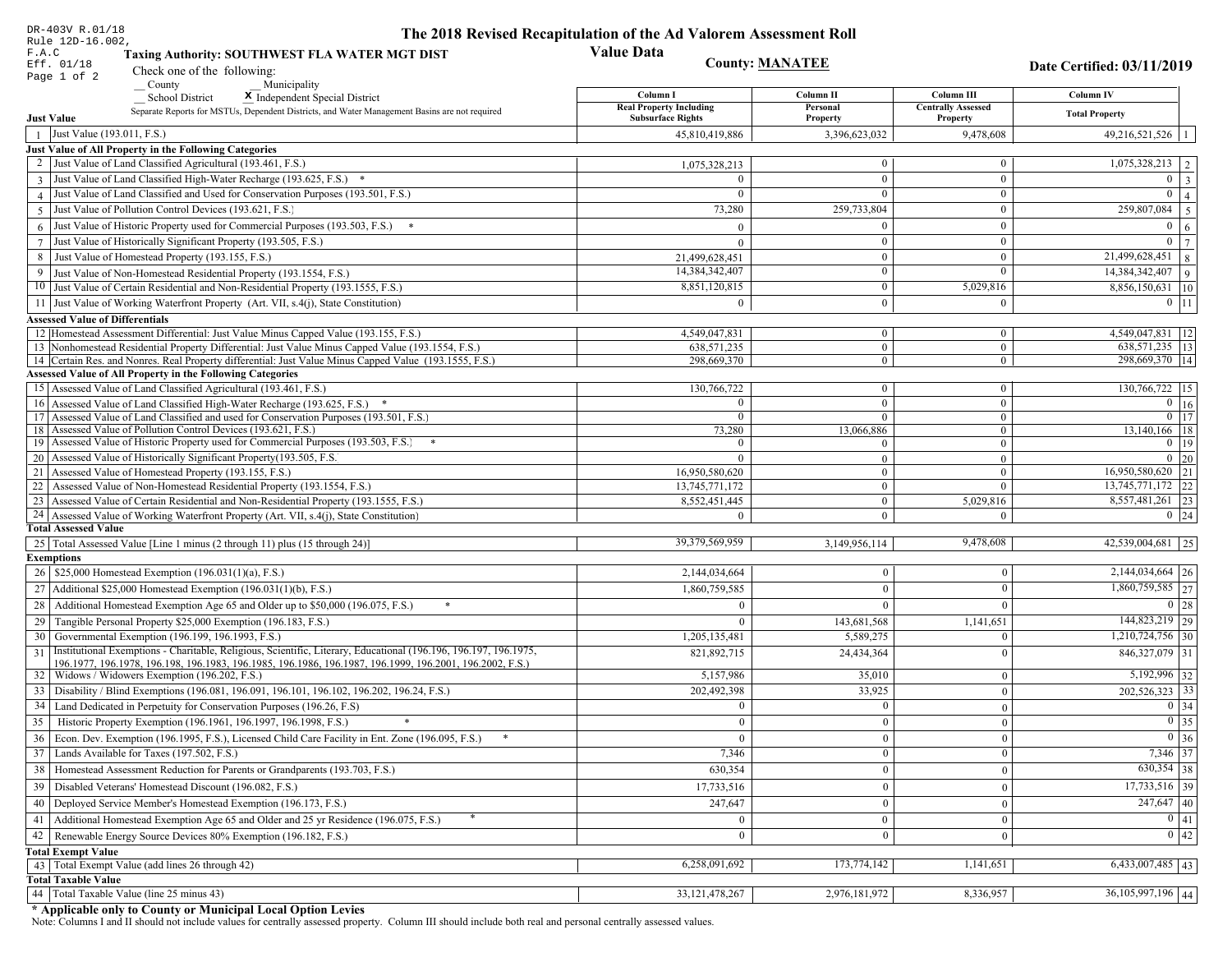## Date Certified: 03/11/2019

**Taxable Value** 

## Taxing Authority: SOUTHWEST FLA WATER MGT DIST

## Reconciliation of Preliminary and Final Tax Roll

| $\mathbf{1}$            | Operating Taxable Value as Shown on Preliminary Tax Roll                                           | 36, 134, 997, 641 |
|-------------------------|----------------------------------------------------------------------------------------------------|-------------------|
| $\overline{\mathbf{2}}$ | Additions to Operating Taxable Value Resulting from Petitions to the VAB                           | 0                 |
| 3                       | Deductions from Operating Taxable Value Resulting from Petitions to the VAB                        | 7,280,114         |
| 4                       | Subtotal $(1 + 2 - 3 = 4)$                                                                         | 36, 127, 798, 007 |
| 5                       | Other Additions to Operating Taxable Value                                                         | 273,624,729       |
| 6                       | Other Deductions from Operating Taxable Value                                                      | 295, 345, 060     |
|                         | Operating Taxable Value Shown on Final Tax Roll $(4 + 5 - 6 = 7)$                                  | 36,105,997,196    |
|                         | <b>Selected Just Values</b>                                                                        | <b>Just Value</b> |
| 8                       | Just Value of Subsurface Rights (this amount included in Line 1, Column I, Page One) 193.481, F.S. | 996,527           |
| 9                       | Just Value of Centrally Assessed Railroad Property Value                                           | 6,882,751         |
| 10                      | Just Value of Centrally Assessed Private Car Line Property Value                                   | 2,595,857         |
|                         |                                                                                                    |                   |

Note: Sum of items 9 and 10 should equal centrally assessed just value on page 1, line 1, column III.

## **Homestead Portability**

| - -<br>---  | <b>The Contract Contract Contract</b><br>.<br>Differential<br>ranster<br>. <b>D</b> o<br><b>011711</b><br>$-1$<br>'omesteau<br>'NU |  |
|-------------|------------------------------------------------------------------------------------------------------------------------------------|--|
| $\sim$<br>. | i Differential<br>Transferred Homestead<br>'aiue ot                                                                                |  |

|                                              | $C$ olumn $1$                                    | Column 2             |  |
|----------------------------------------------|--------------------------------------------------|----------------------|--|
| <b>Total Parcels or Accounts</b>             | <b>Personal Property</b><br><b>Real Property</b> |                      |  |
|                                              | <b>Parcels</b>                                   | Accounts             |  |
| $\overline{13}$<br>Total Parcels or Accounts | 186,788                                          | $\cap$<br>,507<br>47 |  |

#### **Property with Reduced Assessed Value**

| 14 | Land Classified Agricultural (193.461, F.S.)                                                 | 2,346  |    |
|----|----------------------------------------------------------------------------------------------|--------|----|
| 15 | Land Classified High-Water Recharge (193.625, F.S.)                                          |        |    |
| 16 | Land Classified and Used for Conservation Purposes (193.501, F.S.)                           |        |    |
| 17 | Pollution Control Devices (193.621, F.S.)                                                    |        | 24 |
| 18 | Historic Property used for Commercial Purposes (193.503, F.S.) *                             |        |    |
| 19 | Historically Significant Property (193.505, F.S.)                                            |        |    |
| 20 | Homestead Property; Parcels with Capped Value (193.155, F.S.)                                | 77,254 |    |
| 21 | Non-Homestead Residential Property; Parcels with Capped Value (193.1554, F.S.)               | 31,253 |    |
| 22 | Certain Residential and Non-Residential Property; Parcels with Capped Value (193.1555, F.S.) | 3.424  |    |
| 23 | Working Waterfront Property (Art. VII, s.4(j), State Constitution)                           |        |    |

## **Other Reductions in Assessed Value**

| 24    | Lands Available for Taxes (197.502, F.S.)                                  |      |  |
|-------|----------------------------------------------------------------------------|------|--|
| - - - | Homestead Assessment Reduction for Parents or Grandparents (193.703, F.S.) | -- - |  |
| -26   | Disabled Veterans' Homestead Discount (196.082, F.S.)                      | 186  |  |

## \* Applicable only to County or Municipal Local Option Levies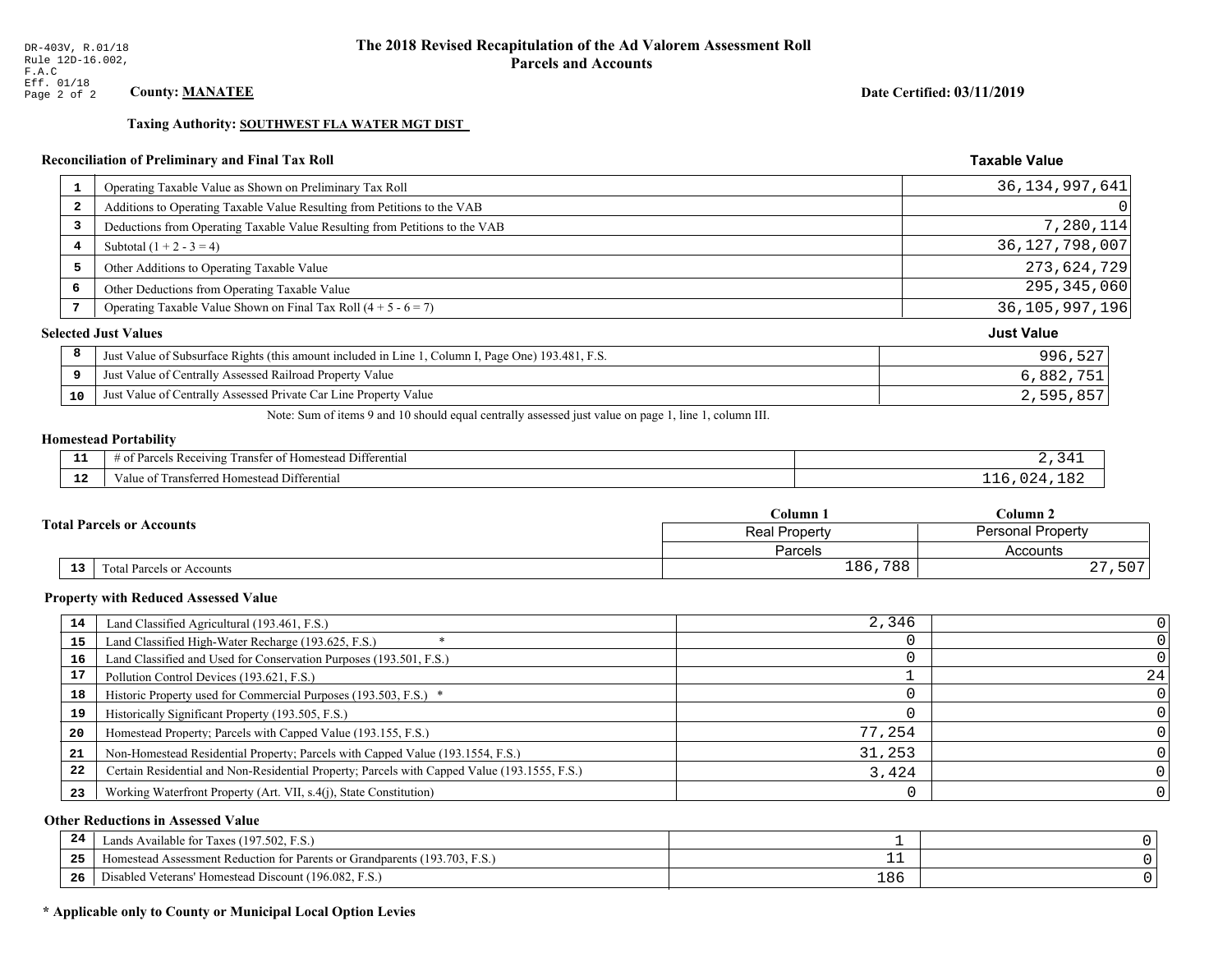| DR-403V R.01/18                                                                                                        | The 2018 Revised Recapitulation of the Ad Valorem Assessment Roll |                                |                                       |                                       |
|------------------------------------------------------------------------------------------------------------------------|-------------------------------------------------------------------|--------------------------------|---------------------------------------|---------------------------------------|
| Rule 12D-16.002,<br>F.A.C<br>Taxing Authority: WEST COAST INLAND NAVIGATION DIST                                       | <b>Value Data</b>                                                 |                                |                                       |                                       |
| Eff. 01/18<br>Check one of the following:                                                                              |                                                                   | <b>County: MANATEE</b>         |                                       | Date Certified: 03/11/2019            |
| Page 1 of 2<br>County<br>Municipality                                                                                  |                                                                   |                                |                                       |                                       |
| School District<br>X Independent Special District                                                                      | Column I                                                          | Column II                      | Column III                            | Column IV                             |
| Separate Reports for MSTUs, Dependent Districts, and Water Management Basins are not required<br><b>Just Value</b>     | <b>Real Property Including</b><br><b>Subsurface Rights</b>        | Personal<br>Property           | <b>Centrally Assessed</b><br>Property | <b>Total Property</b>                 |
| Just Value (193.011, F.S.)<br>$\overline{1}$                                                                           | 45,810,419,886                                                    | 3,396,623,032                  | 9,478,608                             | $49,216,521,526$   1                  |
| Just Value of All Property in the Following Categories                                                                 |                                                                   |                                |                                       |                                       |
| 2 Just Value of Land Classified Agricultural (193.461, F.S.)                                                           | 1,075,328,213                                                     | $\overline{0}$                 | $\boldsymbol{0}$                      | $1,075,328,213$   2                   |
| 3 Just Value of Land Classified High-Water Recharge (193.625, F.S.) *                                                  | $\Omega$                                                          | $\mathbf{0}$                   | $\overline{0}$                        | $0 \mid 3$                            |
| 4 Just Value of Land Classified and Used for Conservation Purposes (193.501, F.S.)                                     | $\Omega$                                                          | $\Omega$                       | $\boldsymbol{0}$                      | $\overline{0}$   4                    |
| Just Value of Pollution Control Devices (193.621, F.S.)<br>$\overline{5}$                                              | 73,280                                                            | 259,733,804                    | $\boldsymbol{0}$                      | $\overline{259,807,084}$ 5            |
| $6$ Just Value of Historic Property used for Commercial Purposes (193.503, F.S.) $*$                                   | $\Omega$                                                          | $\theta$                       | $\boldsymbol{0}$                      | $0 \quad 6$                           |
| 7 Just Value of Historically Significant Property (193.505, F.S.)                                                      | $\Omega$                                                          | $\mathbf{0}$                   | $\boldsymbol{0}$                      | $\overline{0}$   7                    |
| 8 Just Value of Homestead Property (193.155, F.S.)                                                                     | 21,499,628,451                                                    | $\bf{0}$                       | $\boldsymbol{0}$                      | $\boxed{21,499,628,451}$ 8            |
| 9 Just Value of Non-Homestead Residential Property (193.1554, F.S.)                                                    | 14,384,342,407                                                    | $\overline{0}$                 | $\Omega$                              | $14,384,342,407$ 9                    |
| 10 Just Value of Certain Residential and Non-Residential Property (193.1555, F.S.)                                     | 8,851,120,815                                                     | $\mathbf{0}$                   | 5,029,816                             | 8,856,150,631 10                      |
| 11 Just Value of Working Waterfront Property (Art. VII, s.4(j), State Constitution)                                    | $\Omega$                                                          | $\theta$                       | $\mathbf{0}$                          | $0$ 11                                |
| <b>Assessed Value of Differentials</b>                                                                                 |                                                                   |                                |                                       |                                       |
| 12 Homestead Assessment Differential: Just Value Minus Capped Value (193.155, F.S.)                                    | 4,549,047,831                                                     | $\mathbf{0}$                   | $\boldsymbol{0}$                      | 4,549,047,831   12                    |
| 13 Nonhomestead Residential Property Differential: Just Value Minus Capped Value (193.1554, F.S.)                      | 638, 571, 235                                                     | $\mathbf{0}$                   | $\mathbf{0}$                          | 638,571,235   13                      |
| 14 Certain Res. and Nonres. Real Property differential: Just Value Minus Capped Value (193.1555, F.S.)                 | 298,669,370                                                       | $\mathbf{0}$                   | $\mathbf{0}$                          | 298,669,370   14                      |
| <b>Assessed Value of All Property in the Following Categories</b>                                                      |                                                                   |                                |                                       |                                       |
| 15 Assessed Value of Land Classified Agricultural (193.461, F.S.)                                                      | 130,766,722                                                       | $\mathbf{0}$                   | $\mathbf{0}$                          | 130,766,722 15                        |
| 16 Assessed Value of Land Classified High-Water Recharge (193.625, F.S.)                                               | $\Omega$                                                          | $\overline{0}$                 | $\boldsymbol{0}$                      | $\overline{0}$ 16                     |
| 17 Assessed Value of Land Classified and used for Conservation Purposes (193.501, F.S.)                                | $\mathbf{0}$                                                      | $\mathbf{0}$                   | $\mathbf{0}$                          | $0$ 17                                |
| 18 Assessed Value of Pollution Control Devices (193.621, F.S.)                                                         | 73,280                                                            | 13,066,886                     | $\overline{0}$                        | 13,140,166 18                         |
| 19 Assessed Value of Historic Property used for Commercial Purposes (193.503, F.S.)                                    | $\theta$                                                          | $\theta$                       | $\mathbf{0}$                          | $0$   19                              |
| 20 Assessed Value of Historically Significant Property (193.505, F.S.                                                  | $\theta$                                                          | $\overline{0}$                 | $\overline{0}$                        | $0 \mid 20$                           |
| 21 Assessed Value of Homestead Property (193.155, F.S.)                                                                | 16,950,580,620                                                    | $\mathbf{0}$                   | $\mathbf{0}$                          | 16,950,580,620 21                     |
| 22 Assessed Value of Non-Homestead Residential Property (193.1554, F.S.)                                               | 13,745,771,172                                                    | $\overline{0}$                 | $\mathbf{0}$                          | 13,745,771,172 22<br>8,557,481,261 23 |
| 23 Assessed Value of Certain Residential and Non-Residential Property (193.1555, F.S.)                                 | 8,552,451,445                                                     | $\mathbf{0}$<br>$\overline{0}$ | 5,029,816<br>$\Omega$                 | $0 \mid 24$                           |
| 24 Assessed Value of Working Waterfront Property (Art. VII, s.4(j), State Constitution<br><b>Total Assessed Value</b>  | $\Omega$                                                          |                                |                                       |                                       |
| 25   Total Assessed Value [Line 1 minus (2 through 11) plus (15 through 24)]                                           | 39,379,569,959                                                    | 3,149,956,114                  | 9,478,608                             | 42,539,004,681 25                     |
| <b>Exemptions</b>                                                                                                      |                                                                   |                                |                                       |                                       |
| 26   \$25,000 Homestead Exemption (196.031(1)(a), F.S.)                                                                | 2,144,034,664                                                     | $\Omega$                       | $\Omega$                              | $2,144,034,664$ 26                    |
| 27   Additional \$25,000 Homestead Exemption (196.031(1)(b), F.S.)                                                     | 1,860,759,585                                                     | $\theta$                       | $\Omega$                              | 1,860,759,585 27                      |
| 28 Additional Homestead Exemption Age 65 and Older up to \$50,000 (196.075, F.S.)                                      |                                                                   | $\Omega$                       | $\Omega$                              | $0 \mid 28$                           |
| 29 Tangible Personal Property \$25,000 Exemption (196.183, F.S.)                                                       | $\mathbf{0}$                                                      | 143,681,568                    | 1,141,651                             | 144,823,219 29                        |
| 30 Governmental Exemption (196.199, 196.1993, F.S.)                                                                    | 1,205,135,481                                                     | 5,589,275                      | $\Omega$                              | $1,210,724,756$ 30                    |
| Institutional Exemptions - Charitable, Religious, Scientific, Literary, Educational (196.196, 196.197, 196.1975,<br>31 | 821,892,715                                                       | 24,434,364                     | $\Omega$                              | $846,327,079$ 31                      |
| 196.1977, 196.1978, 196.198, 196.1983, 196.1985, 196.1986, 196.1987, 196.1999, 196.2001, 196.2002, F.S.)               |                                                                   |                                |                                       |                                       |
| 32   Widows / Widowers Exemption (196.202, F.S.)                                                                       | 5,157,986                                                         | 35,010                         | $\mathbf{0}$                          | 5,192,996 32                          |
| 33   Disability / Blind Exemptions (196.081, 196.091, 196.101, 196.102, 196.202, 196.24, F.S.)                         | 202,492,398                                                       | 33,925                         | $\Omega$                              | $202,526,323$ 33                      |
| 34   Land Dedicated in Perpetuity for Conservation Purposes (196.26, F.S)                                              | $\bf{0}$                                                          | $\mathbf{0}$                   | $\Omega$                              | $0 \mid 34$                           |
| 35 Historic Property Exemption (196.1961, 196.1997, 196.1998, F.S.)                                                    | $\overline{0}$                                                    | $\boldsymbol{0}$               | $\vert 0 \vert$                       | $\boxed{0}$ 35                        |
| 36 Econ. Dev. Exemption (196.1995, F.S.), Licensed Child Care Facility in Ent. Zone (196.095, F.S.)                    | $\overline{0}$                                                    | $\mathbf{0}$                   | $\theta$                              | $0\vert 36$                           |
| 37 Lands Available for Taxes (197.502, F.S.)                                                                           | 7,346                                                             | $\overline{0}$                 | $\bf{0}$                              | 7,346 37                              |
| 38   Homestead Assessment Reduction for Parents or Grandparents (193.703, F.S.)                                        | 630,354                                                           | $\mathbf{0}$                   | $\Omega$                              | $630,354$ 38                          |
| 39   Disabled Veterans' Homestead Discount (196.082, F.S.)                                                             | 17,733,516                                                        | $\Omega$                       | $\mathbf{0}$                          | $17,733,516$ 39                       |
| 40   Deployed Service Member's Homestead Exemption (196.173, F.S.)                                                     | 247,647                                                           | $\mathbf{0}$                   | $\theta$                              | $\overline{247,647}$ 40               |
| 41   Additional Homestead Exemption Age 65 and Older and 25 yr Residence (196.075, F.S.)                               |                                                                   | $\Omega$                       | $\Omega$                              | $\boxed{0}$ $\boxed{41}$              |
| 42 Renewable Energy Source Devices 80% Exemption (196.182, F.S.)                                                       | $\mathbf{0}$                                                      | $\mathbf{0}$                   | $\theta$                              | 0 42                                  |
|                                                                                                                        |                                                                   |                                |                                       |                                       |
| <b>Total Exempt Value</b><br>43 Total Exempt Value (add lines 26 through 42)                                           | 6,258,091,692                                                     | 173,774,142                    | 1,141,651                             | $6,433,007,485$ 43                    |
| <b>Total Taxable Value</b>                                                                                             |                                                                   |                                |                                       |                                       |
| 44 Total Taxable Value (line 25 minus 43)                                                                              | 33, 121, 478, 267                                                 | 2,976,181,972                  | 8,336,957                             | $36,105,997,196$ 44                   |
|                                                                                                                        |                                                                   |                                |                                       |                                       |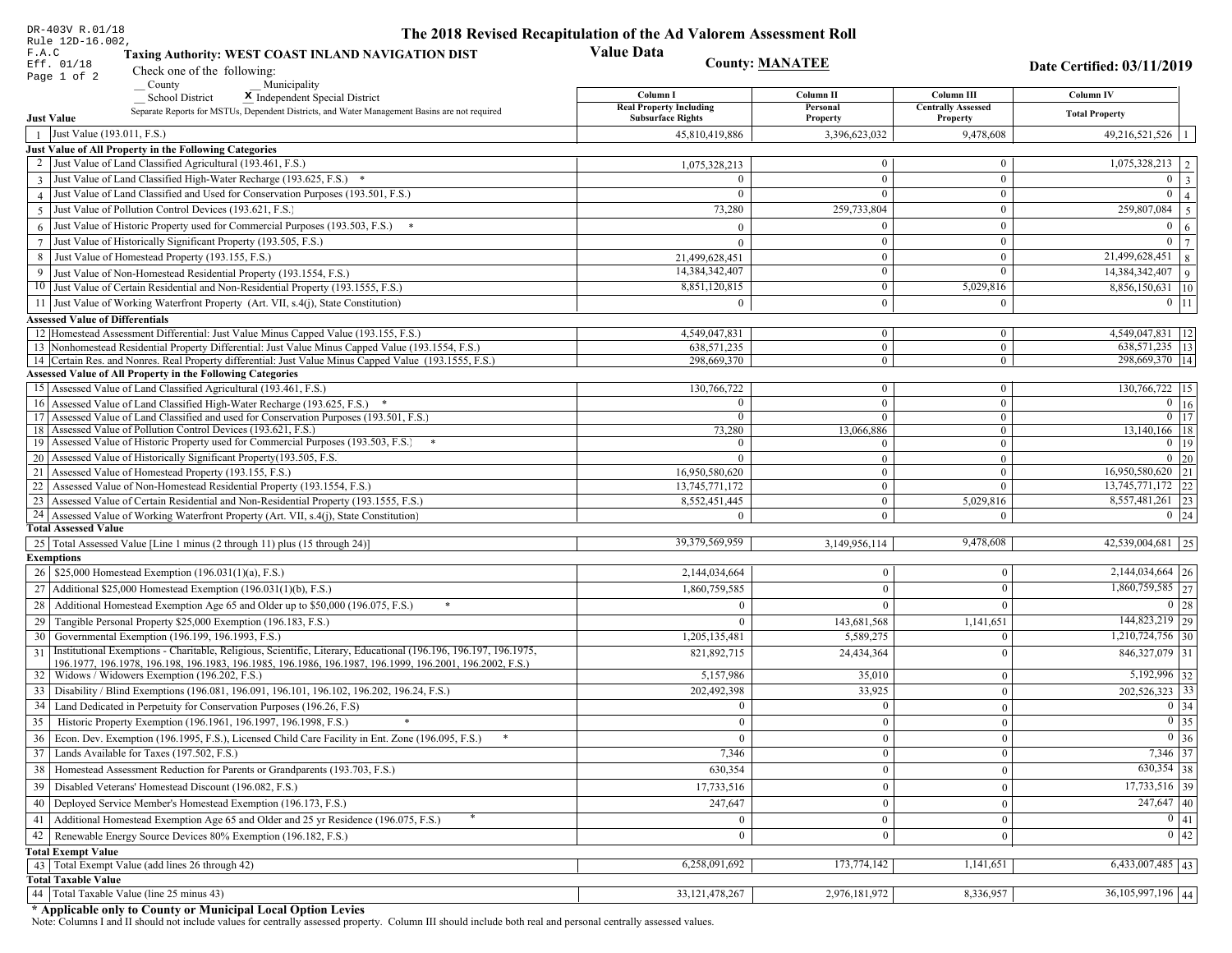## Date Certified: 03/11/2019

**Taxable Value** 

## Taxing Authority: WEST COAST INLAND NAVIGATION DIST

#### **Reconciliation of Preliminary and Final Tax Roll**

|    | Operating Taxable Value as Shown on Preliminary Tax Roll                                           | 36, 134, 997, 641 |
|----|----------------------------------------------------------------------------------------------------|-------------------|
| 2  | Additions to Operating Taxable Value Resulting from Petitions to the VAB                           | 0                 |
| 3  | Deductions from Operating Taxable Value Resulting from Petitions to the VAB                        | 7,280,114         |
| 4  | Subtotal $(1 + 2 - 3 = 4)$                                                                         | 36, 127, 798, 007 |
| 5  | Other Additions to Operating Taxable Value                                                         | 273,624,729       |
| 6  | Other Deductions from Operating Taxable Value                                                      | 295,345,060       |
| 7  | Operating Taxable Value Shown on Final Tax Roll $(4 + 5 - 6 = 7)$                                  | 36, 105, 997, 196 |
|    | <b>Selected Just Values</b>                                                                        | <b>Just Value</b> |
| 8  | Just Value of Subsurface Rights (this amount included in Line 1, Column I, Page One) 193.481, F.S. | 996,527           |
| 9  | Just Value of Centrally Assessed Railroad Property Value                                           | 6,882,751         |
| 10 | Just Value of Centrally Assessed Private Car Line Property Value                                   | 2,595,857         |
|    |                                                                                                    |                   |

Note: Sum of items 9 and 10 should equal centrally assessed just value on page 1, line 1, column III.

## **Homestead Portability**

| - -<br>---  | <b>The Contract Contract Contract</b><br>.<br>Differential<br>ranster<br>. <b>D</b> o<br><b>011711</b><br>$-1$<br>'omesteau<br>'NU |  |
|-------------|------------------------------------------------------------------------------------------------------------------------------------|--|
| $\sim$<br>. | i Differential<br>Transferred Homestead<br>'aiue ot                                                                                |  |

|  |    | Column 1                         | Column 2                                         |                       |
|--|----|----------------------------------|--------------------------------------------------|-----------------------|
|  |    | <b>Total Parcels or Accounts</b> | <b>Personal Property</b><br><b>Real Property</b> |                       |
|  |    |                                  | Parcels                                          | Accounts              |
|  | 13 | <b>Fotal Parcels or Accounts</b> | 186,788                                          | , 507<br>$\cap$<br>47 |

#### **Property with Reduced Assessed Value**

| 14 | Land Classified Agricultural (193.461, F.S.)                                                 | 2,346  |    |
|----|----------------------------------------------------------------------------------------------|--------|----|
| 15 | Land Classified High-Water Recharge (193.625, F.S.)                                          |        |    |
| 16 | Land Classified and Used for Conservation Purposes (193.501, F.S.)                           |        |    |
| 17 | Pollution Control Devices (193.621, F.S.)                                                    |        | 24 |
| 18 | Historic Property used for Commercial Purposes (193.503, F.S.) *                             |        |    |
| 19 | Historically Significant Property (193.505, F.S.)                                            |        |    |
| 20 | Homestead Property; Parcels with Capped Value (193.155, F.S.)                                | 77,254 |    |
| 21 | Non-Homestead Residential Property; Parcels with Capped Value (193.1554, F.S.)               | 31,253 |    |
| 22 | Certain Residential and Non-Residential Property; Parcels with Capped Value (193.1555, F.S.) | 3,424  |    |
| 23 | Working Waterfront Property (Art. VII, s.4(j), State Constitution)                           |        |    |

## **Other Reductions in Assessed Value**

| 24    | (197.502, F.S.)<br>Lands Available for Taxes (                               |     |  |
|-------|------------------------------------------------------------------------------|-----|--|
| - - - | (193.703, 1)<br>Assessment Reduction for Parents or Grandparents<br>omestead |     |  |
| -26   | (196.082, F.S.)<br>Veterans' Homestead Discount ("<br>Disabled               | 186 |  |

## \* Applicable only to County or Municipal Local Option Levies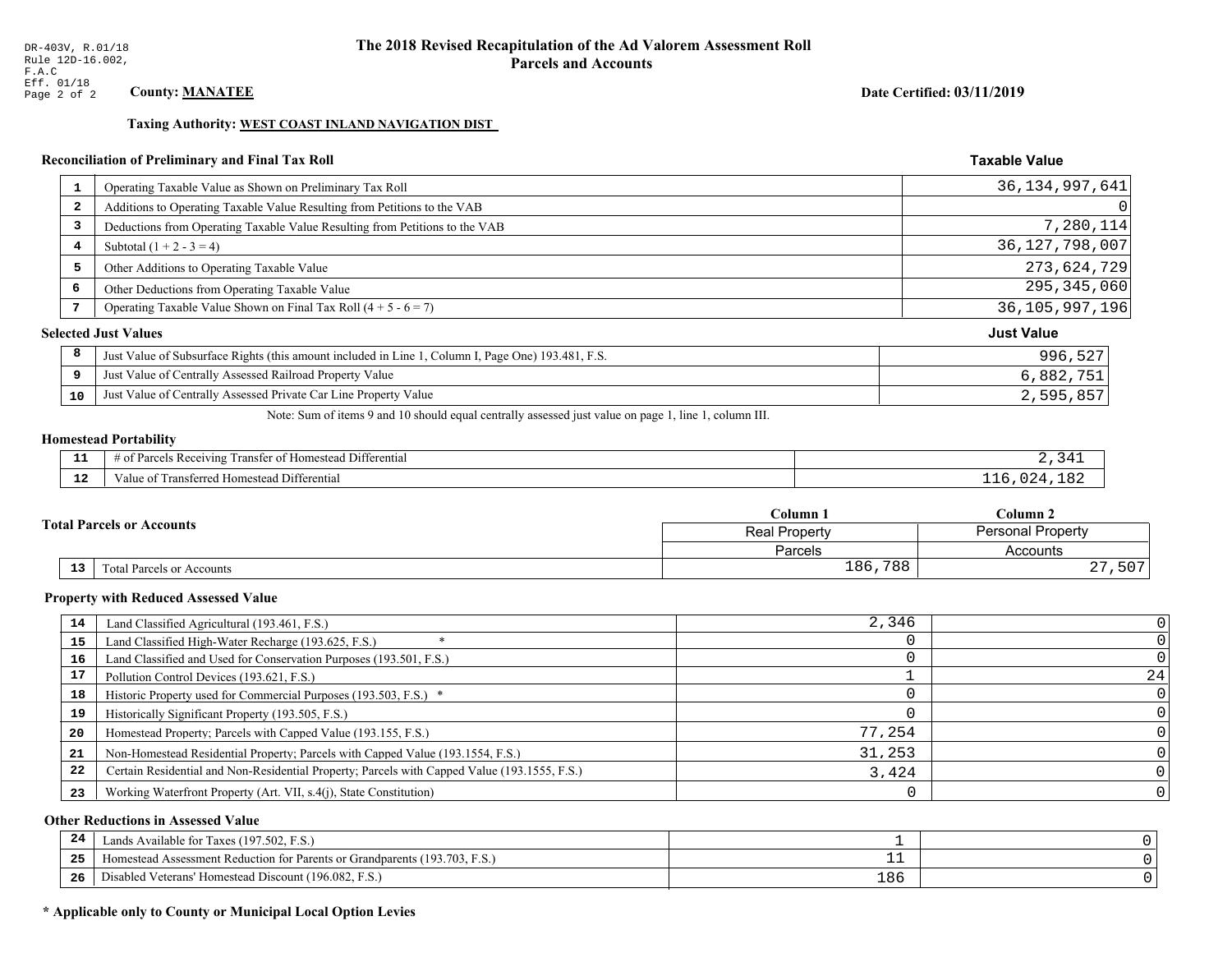| DR-403V R.01/18                                                                                                                                                                          | The 2018 Revised Recapitulation of the Ad Valorem Assessment Roll |                              |                                       |                                                     |
|------------------------------------------------------------------------------------------------------------------------------------------------------------------------------------------|-------------------------------------------------------------------|------------------------------|---------------------------------------|-----------------------------------------------------|
| Rule 12D-16.002,<br>F.A.C<br><b>Taxing Authority: MANATEE COUNTY SCHOOL BOARD</b>                                                                                                        | <b>Value Data</b>                                                 |                              |                                       |                                                     |
| Eff. 01/18<br>Check one of the following:                                                                                                                                                |                                                                   | <b>County: MANATEE</b>       |                                       | Date Certified: 03/11/2019                          |
| Page 1 of 2<br>County<br>Municipality                                                                                                                                                    |                                                                   |                              |                                       |                                                     |
| <sup>x</sup> School District<br>Independent Special District                                                                                                                             | Column I                                                          | Column II                    | Column III                            | Column IV                                           |
| Separate Reports for MSTUs, Dependent Districts, and Water Management Basins are not required<br><b>Just Value</b>                                                                       | <b>Real Property Including</b><br><b>Subsurface Rights</b>        | Personal<br>Property         | <b>Centrally Assessed</b><br>Property | <b>Total Property</b>                               |
| Just Value (193.011, F.S.)<br>$\overline{1}$                                                                                                                                             | 45,810,419,886                                                    | 3,396,623,032                | 9,478,608                             | $49,216,521,526$   1                                |
| Just Value of All Property in the Following Categories                                                                                                                                   |                                                                   |                              |                                       |                                                     |
| 2 Just Value of Land Classified Agricultural (193.461, F.S.)                                                                                                                             | 1,075,328,213                                                     | $\overline{0}$               | $\boldsymbol{0}$                      | $1,075,328,213$   2                                 |
| 3 Just Value of Land Classified High-Water Recharge (193.625, F.S.) *                                                                                                                    | $\Omega$                                                          | $\overline{0}$               | $\overline{0}$                        | $0 \mid 3$                                          |
| 4 Just Value of Land Classified and Used for Conservation Purposes (193.501, F.S.)                                                                                                       | $\Omega$                                                          | $\Omega$                     | $\boldsymbol{0}$                      | $\mathbf{0}$<br>$\vert$ 4                           |
| Just Value of Pollution Control Devices (193.621, F.S.)<br>$\overline{5}$                                                                                                                | 73,280                                                            | 259,733,804                  | $\boldsymbol{0}$                      | $\overline{259,807,084}$ 5                          |
| 6 Just Value of Historic Property used for Commercial Purposes (193.503, F.S.) *                                                                                                         | $\Omega$                                                          | $\theta$                     | $\boldsymbol{0}$                      | $0 \quad 6$                                         |
| 7 Just Value of Historically Significant Property (193.505, F.S.)                                                                                                                        | $\Omega$                                                          | $\mathbf{0}$                 | $\boldsymbol{0}$                      | $\overline{0}$   7                                  |
| 8 Just Value of Homestead Property (193.155, F.S.)                                                                                                                                       | 21,499,628,451                                                    | $\bf{0}$                     | $\boldsymbol{0}$                      | $\boxed{21,499,628,451}$ 8                          |
| 9 Just Value of Non-Homestead Residential Property (193.1554, F.S.)                                                                                                                      | 14,384,342,407                                                    | $\overline{0}$               | $\Omega$                              | $14,384,342,407$ 9                                  |
| 10 Just Value of Certain Residential and Non-Residential Property (193.1555, F.S.)                                                                                                       | 8,851,120,815                                                     | $\mathbf{0}$                 | 5,029,816                             | 8,856,150,631 10                                    |
| 11 Just Value of Working Waterfront Property (Art. VII, s.4(j), State Constitution)                                                                                                      | $\Omega$                                                          | $\theta$                     | $\mathbf{0}$                          | $0 \vert 11$                                        |
|                                                                                                                                                                                          |                                                                   |                              |                                       |                                                     |
| <b>Assessed Value of Differentials</b>                                                                                                                                                   |                                                                   |                              |                                       |                                                     |
| 12 Homestead Assessment Differential: Just Value Minus Capped Value (193.155, F.S.)<br>13 Nonhomestead Residential Property Differential: Just Value Minus Capped Value (193.1554, F.S.) | 4,549,047,831<br>$\theta$                                         | $\mathbf{0}$<br>$\mathbf{0}$ | $\boldsymbol{0}$<br>$\mathbf{0}$      | 4,549,047,831   12<br>$0$   13                      |
| 14 Certain Res. and Nonres. Real Property differential: Just Value Minus Capped Value (193.1555, F.S.)                                                                                   | $\mathbf{0}$                                                      | $\mathbf{0}$                 | $\mathbf{0}$                          | $0 \mid 14$                                         |
| <b>Assessed Value of All Property in the Following Categories</b>                                                                                                                        |                                                                   |                              |                                       |                                                     |
| 15 Assessed Value of Land Classified Agricultural (193.461, F.S.)                                                                                                                        | 130,766,722                                                       | $\mathbf{0}$                 | $\mathbf{0}$                          | 130,766,722 15                                      |
| 16 Assessed Value of Land Classified High-Water Recharge (193.625, F.S.)                                                                                                                 | $\Omega$                                                          | $\overline{0}$               | $\boldsymbol{0}$                      | $\boxed{0}$ 16                                      |
| 17 Assessed Value of Land Classified and used for Conservation Purposes (193.501, F.S.)                                                                                                  | $\overline{0}$                                                    | $\mathbf{0}$                 | $\mathbf{0}$                          | $0$ 17                                              |
| 18 Assessed Value of Pollution Control Devices (193.621, F.S.)                                                                                                                           | 73,280                                                            | 13,066,886                   | $\overline{0}$                        | 13,140,166 18                                       |
| 19 Assessed Value of Historic Property used for Commercial Purposes (193.503, F.S.)                                                                                                      | $\theta$                                                          | $\theta$                     | $\mathbf{0}$                          | $0$   19                                            |
| 20 Assessed Value of Historically Significant Property (193.505, F.S.                                                                                                                    | $\theta$                                                          | $\overline{0}$               | $\overline{0}$                        | $0 \mid 20$                                         |
| 21 Assessed Value of Homestead Property (193.155, F.S.)                                                                                                                                  | 16,950,580,620                                                    | $\mathbf{0}$                 | $\mathbf{0}$                          | 16,950,580,620 21                                   |
| 22 Assessed Value of Non-Homestead Residential Property (193.1554, F.S.)                                                                                                                 | 14,384,342,407                                                    | $\overline{0}$               | $\mathbf{0}$                          | 14,384,342,407 22                                   |
| 23 Assessed Value of Certain Residential and Non-Residential Property (193.1555, F.S.)                                                                                                   | 8,851,120,815                                                     | $\mathbf{0}$                 | 5,029,816                             | $8,856,150,631$ 23                                  |
| 24 Assessed Value of Working Waterfront Property (Art. VII, s.4(j), State Constitution                                                                                                   | $\Omega$                                                          | $\overline{0}$               | $\Omega$                              | $0 \mid 24$                                         |
| <b>Total Assessed Value</b>                                                                                                                                                              |                                                                   |                              |                                       |                                                     |
| 25   Total Assessed Value [Line 1 minus (2 through 11) plus (15 through 24)]                                                                                                             | 40,316,810,564                                                    | 3,149,956,114                | 9,478,608                             | 43,476,245,286 25                                   |
| <b>Exemptions</b>                                                                                                                                                                        |                                                                   |                              |                                       |                                                     |
| 26   \$25,000 Homestead Exemption (196.031(1)(a), F.S.)                                                                                                                                  | 2,144,034,664                                                     | $\Omega$                     | $\Omega$                              | 2,144,034,664 26                                    |
| 27   Additional \$25,000 Homestead Exemption (196.031(1)(b), F.S.)                                                                                                                       | $\Omega$                                                          | $\theta$                     | $\Omega$                              | $\boxed{0}$ 27                                      |
| 28 Additional Homestead Exemption Age 65 and Older up to \$50,000 (196.075, F.S.)                                                                                                        |                                                                   | $\Omega$                     | $\Omega$                              | $\boxed{0}$ 28                                      |
| 29 Tangible Personal Property \$25,000 Exemption (196.183, F.S.)                                                                                                                         | $\mathbf{0}$                                                      | 143,681,568                  | 1,141,651                             | 144,823,219 29                                      |
| 30 Governmental Exemption (196.199, 196.1993, F.S.)                                                                                                                                      | 1,303,891,014                                                     | 5,589,275                    | $\Omega$                              | $1,309,480,289$ 30                                  |
| Institutional Exemptions - Charitable, Religious, Scientific, Literary, Educational (196.196, 196.197, 196.1975,<br>31                                                                   | 857,727,672                                                       | 24,434,364                   | $\Omega$                              | $882,162,036$ 31                                    |
| 196.1977, 196.1978, 196.198, 196.1983, 196.1985, 196.1986, 196.1987, 196.1999, 196.2001, 196.2002, F.S.)                                                                                 |                                                                   |                              |                                       |                                                     |
| 32   Widows / Widowers Exemption (196.202, F.S.)                                                                                                                                         | 5,157,986                                                         | 35,010                       | $\mathbf{0}$                          | 5,192,996 32                                        |
| 33   Disability / Blind Exemptions (196.081, 196.091, 196.101, 196.102, 196.202, 196.24, F.S.)                                                                                           | 202,492,398                                                       | 33,925                       | $\Omega$                              | $202,526,323$ 33                                    |
| 34   Land Dedicated in Perpetuity for Conservation Purposes (196.26, F.S)                                                                                                                | $\mathbf{0}$                                                      | $\mathbf{0}$                 | $\Omega$                              | $0 \mid 34$                                         |
| 35 Historic Property Exemption (196.1961, 196.1997, 196.1998, F.S.)                                                                                                                      | $\overline{0}$                                                    | $\boldsymbol{0}$             | $\vert 0 \vert$                       | $\boxed{0}$ 35                                      |
| 36 Econ. Dev. Exemption (196.1995, F.S.), Licensed Child Care Facility in Ent. Zone (196.095, F.S.)                                                                                      | $\overline{0}$                                                    | $\mathbf{0}$                 | $\theta$                              | $0\vert 36$                                         |
| 37 Lands Available for Taxes (197.502, F.S.)                                                                                                                                             | 15,000                                                            | $\overline{0}$               | $\bf{0}$                              | $15,000$ 37                                         |
| 38   Homestead Assessment Reduction for Parents or Grandparents (193.703, F.S.)                                                                                                          | 630,354                                                           | $\mathbf{0}$                 | $\overline{0}$                        | $630,354$ 38                                        |
| 39   Disabled Veterans' Homestead Discount (196.082, F.S.)                                                                                                                               | 20,317,866                                                        | $\Omega$                     | $\mathbf{0}$                          | 20,317,866 39                                       |
| 40   Deployed Service Member's Homestead Exemption (196.173, F.S.)                                                                                                                       | 320,147                                                           | $\mathbf{0}$                 | $\theta$                              | $320,147$ 40                                        |
| 41   Additional Homestead Exemption Age 65 and Older and 25 yr Residence (196.075, F.S.)                                                                                                 | $\mathbf{0}$                                                      | $\Omega$                     | $\Omega$                              | $\boxed{0}$ $\boxed{41}$                            |
| 42 Renewable Energy Source Devices 80% Exemption (196.182, F.S.)                                                                                                                         | $\mathbf{0}$                                                      | $\mathbf{0}$                 | $\theta$                              | $\begin{array}{ c c }\n\hline\n0 & 42\n\end{array}$ |
| <b>Total Exempt Value</b>                                                                                                                                                                |                                                                   |                              |                                       |                                                     |
| 43 Total Exempt Value (add lines 26 through 42)                                                                                                                                          | 4,534,587,101                                                     | 173,774,142                  | 1,141,651                             | $\overline{4,709,502,894}$ 43                       |
| <b>Total Taxable Value</b>                                                                                                                                                               |                                                                   |                              |                                       |                                                     |
| 44 Total Taxable Value (line 25 minus 43)                                                                                                                                                | 35,782,223,463                                                    | 2,976,181,972                | 8,336,957                             | 38,766,742,392 44                                   |